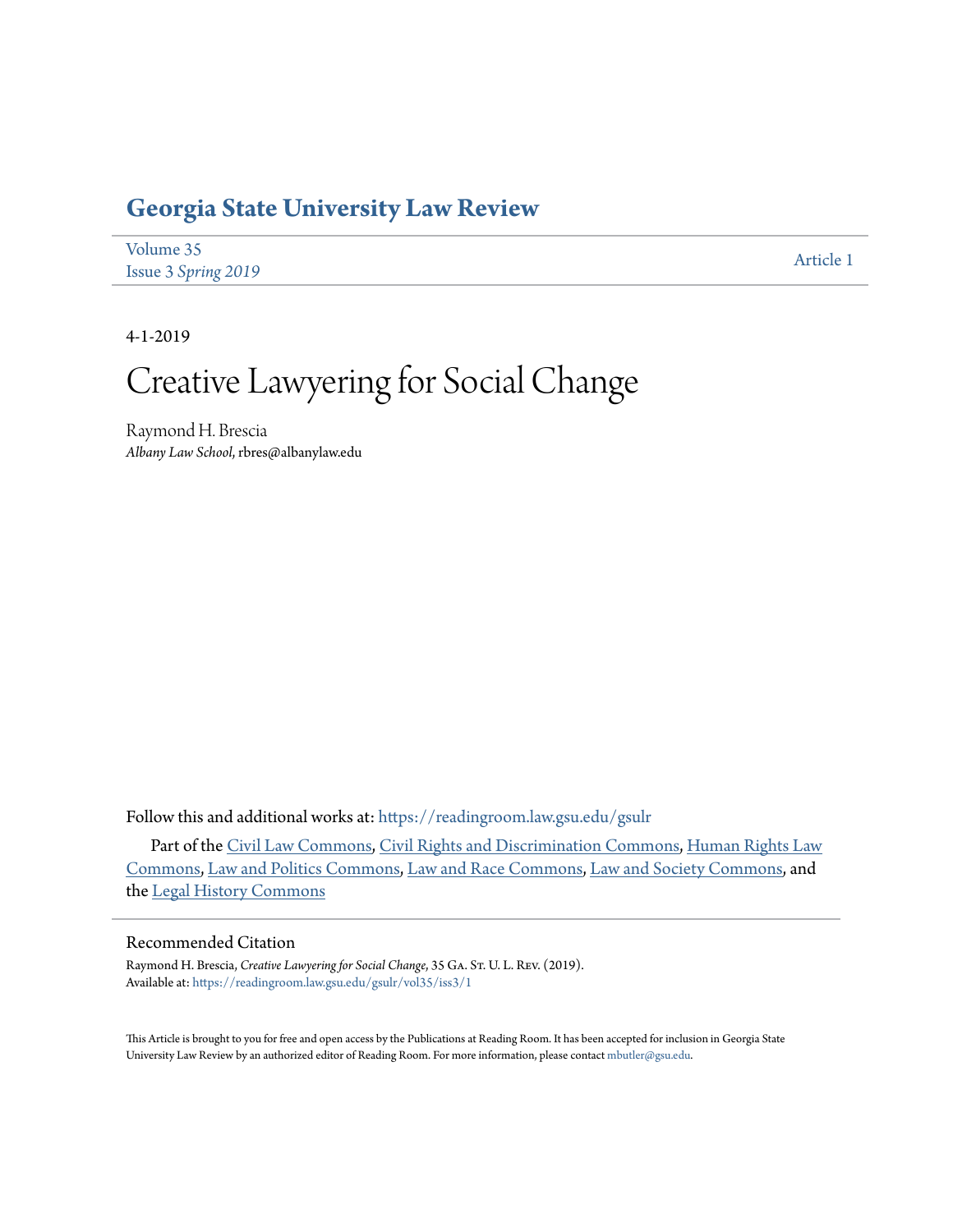# **CREATIVE LAWYERING FOR SOCIAL CHANGE**

# **Raymond H. Brescia\***

Lawyers have long played an integral part in efforts to bring about social change. With an increasing desire to see change in the world, regardless of one's political perspective, there is a growing interest in understanding the role that lawyers can play in bringing about such change. This type of lawyering is complex, however, and faces far more challenges than those the traditional lawyer faces in his or her work. Although all lawyers solve problems on behalf of their clients, the role of the social-change lawyer is more complex because the problems she seeks to address are more complex, mostly because she is not trying to operate within the existing legal system on behalf of her client but, rather, trying to change it. Indeed, the social-change lawyer often faces complex problems that require complex and creative solutions. This article explores the nature of the creativity required of the social-change lawyer by an assessment of three campaigns for social change in which lawyers played prominent roles: the effort to abolish slavery, the campaign to end Jim Crow segregation, and the movement for marriage equality. This review unearths several common components of these campaigns. For example, they typically sought incremental change, used interpretative tools that helped reframe the issues affecting their clients, brought in interdisciplinary perspectives, sought to build coalitions based on areas where the interests of different communities might converge, and were conscious of trends and forces occurring outside the law that were likely to affect the legal campaigns. It is through an assessment of these successful efforts and an

 <sup>\*</sup> \* Hon. Harold R. Tyler Chair in Law and Technology, Albany Law School. J.D., Yale Law School; B.A., Fordham University. This Article is adapted in part from a TEDx talk given at Union College on May 26, 2018, entitled "Why the World Needs More Lawyers (At Least the Creative Kind)." I wish to thank my colleagues, Andrew Ayers, Edward W. DeBabieri, and Sarah Rogerson, for helpful comments on prior drafts, as well as my research assistant, Mary Ann Krisa, and my legal assistant, Sherri Meyer, for the invaluable assistance they provided in the preparation of this Article. All errors and omissions are, of course, mine.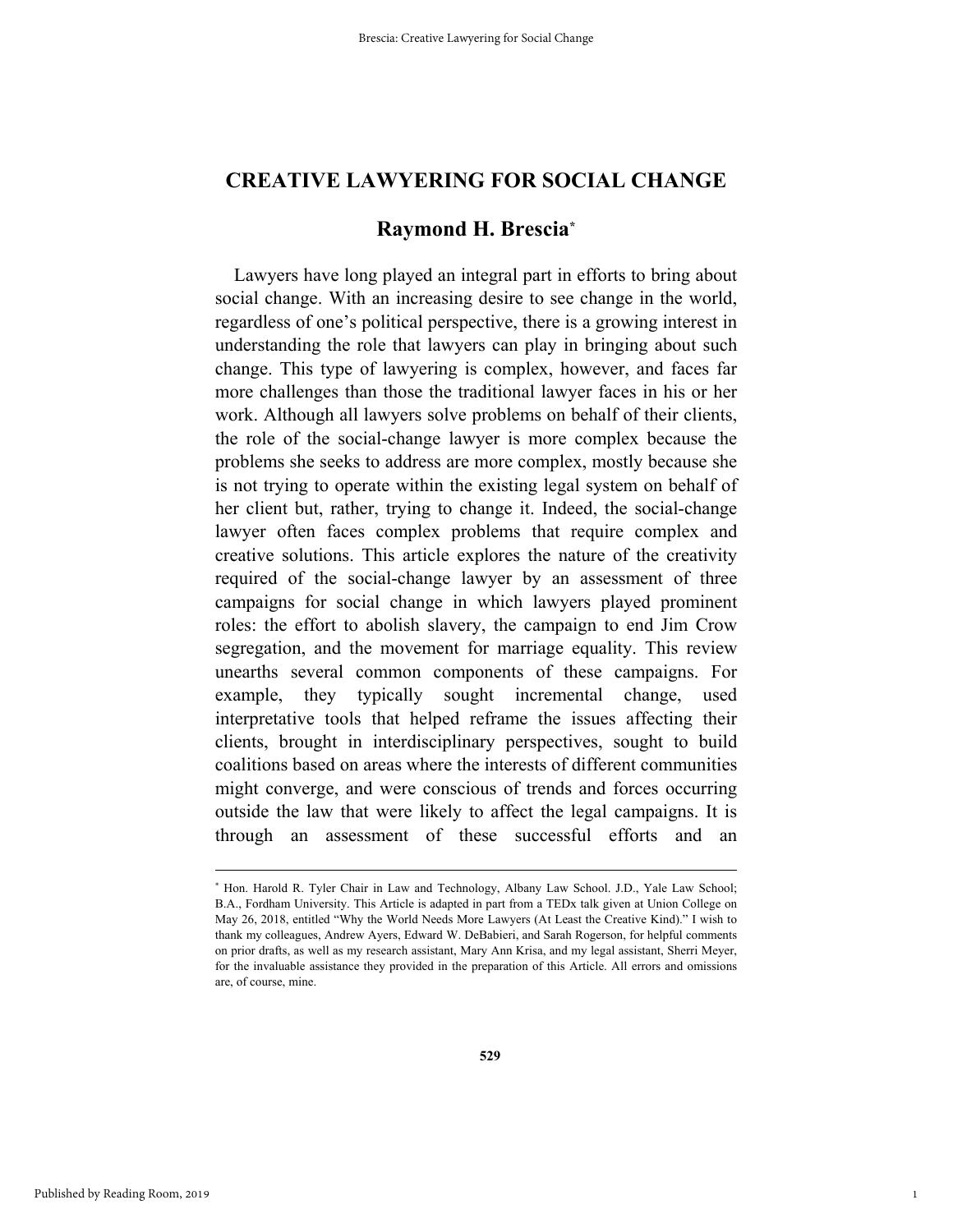identification of the common characteristics of such creative problem solving for social change that I hope will serve as inspiration for those working for positive social change, today and in the future.

#### **INTRODUCTION**

Whether evidenced by the election of Donald J. Trump to the United States presidency, the Brexit vote in Great Britain, the Women's Marches, or the advocacy for stricter gun laws in the wake of the school shooting in Parkland, Florida, there appears to be a clamoring, on the right and the left, for social change.<sup>1</sup> Many of these efforts are organized at the grassroots level organically, and some are orchestrated by wealthy donors.<sup>2</sup> Whether organic or orchestrated, many participating in such efforts are dissatisfied with the status quo and seek social change regardless of their political perspective.<sup>3</sup> When people seek social change, they often see a problem before them that they want solved, whether it is to end gender-based, workplace harassment and sexual violence<sup>4</sup> or to relieve corporations of what are perceived as burdensome, "job-killing" regulations.<sup>5</sup> In

 <sup>1.</sup> Ronald F. Inglehart & Pippa Norris, *Trump, Brexit, and the Rise of Populism: Economic Have-Nots and Cultural Backlash* 9–10 (Harvard Kennedy Sch. Faculty Research Working Paper Series, Paper No. RWP16-026, Aug. 2016) (describing and explaining rise of conservative populism); Michelle Cottle, *How Parkland Students Changed the Gun Debate*, ATLANTIC (Feb. 28, 2018), https://www.theatlantic.com/politics/archive/2018/02/parkland-students-power/554399/ [https://perma.cc/QQ44-9EZL] (describing the role of students in gun control advocacy).

 <sup>2.</sup> Eliza Newlin Carney, *Who's Behind the Women's March?*, AM. PROSPECT (Jan. 19, 2017), http://prospect.org/article/who%E2%80%99s-behind-women%E2%80%99s-march

<sup>[</sup>https://perma.cc/PL8D-QZAR] (describing grassroots organizing behind the Women's March). *See generally* JANE MAYER, DARK MONEY: THE HIDDEN HISTORY OF THE BILLIONAIRES BEHIND THE RISE OF THE RADICAL RIGHT (2016) (describing funding of conservative groups).

<sup>3</sup>*. See* THEDA SKOCPOL & VANESSA WILLIAMSON, THE TEA PARTY AND THE REMAKING OF REPUBLICAN CONSERVATISM 25–28 (2016); revg33k, *Forum Post: First Official Release from Occupy Wall Street*, (Sept. 30, 2011), http://occupywallst.org/forum/first-official-release-from-occupy-wallstreet/ [https://perma.cc/3PB3-PWWJ] (describing "grievances" that motivated actions of the Occupy Wall Street movement).

<sup>4</sup>*. See* Elizabeth M. Schneider, *The Dialectic of Rights and Politics: Perspectives from the Women's Movement*, 61 N.Y.U. L. REV. 589, 590 (1986) (describing the role of rights claims on behalf of women to advance social change).

 <sup>5.</sup> Elizabeth Kolbert, *The E.P.A.'s Dangerous Anti-Regulatory Policies*, NEW YORKER (June 30, 2017), https://www.newyorker.com/news/daily-comment/the-epas-dangerous-anti-regulatory-policies [https://perma.cc/ZZ76-PZSB] (describing the formation of a task force within the Trump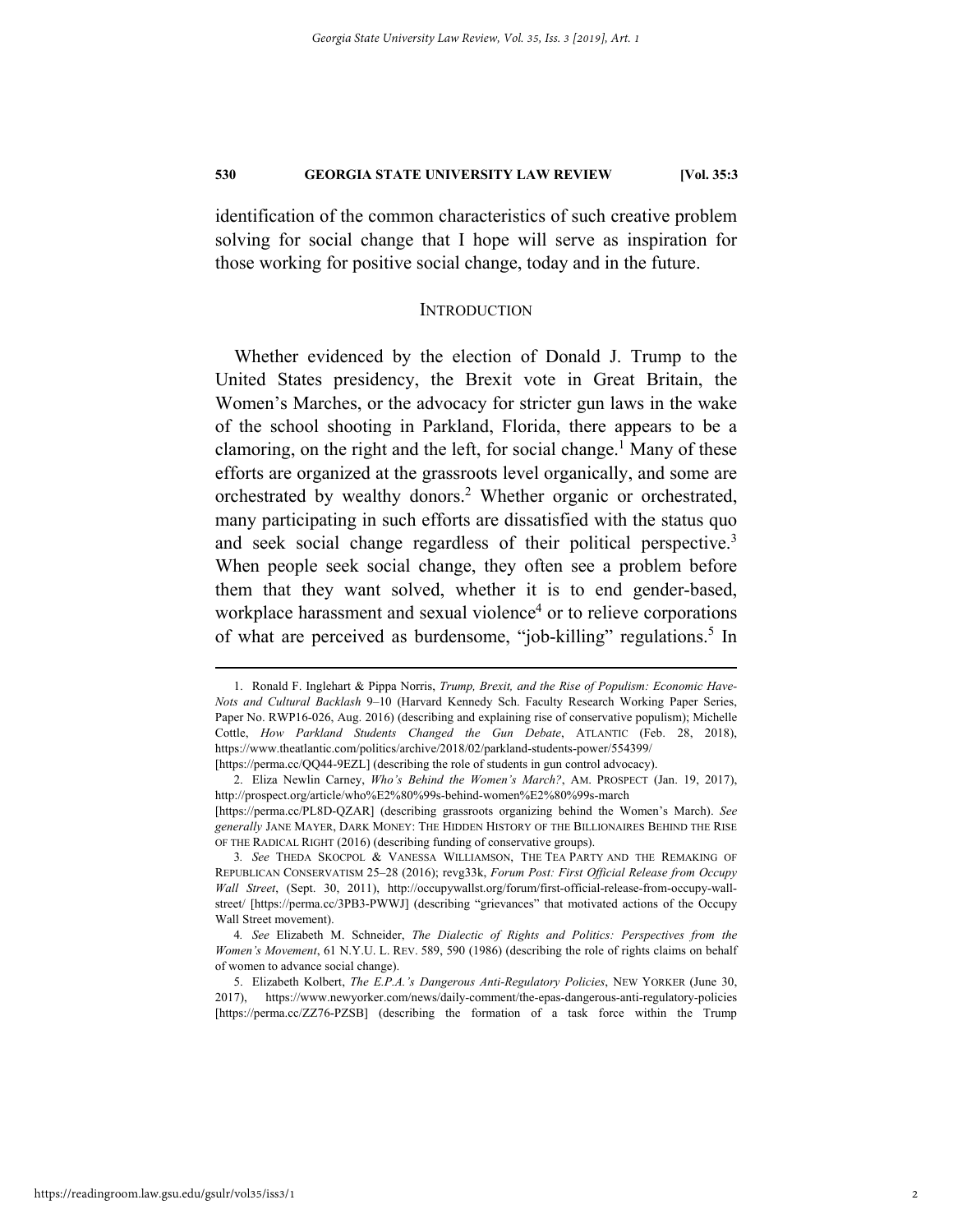what Gillian Hadfield calls a "law-thick world,"6 the solutions to address problems like these often involve some change to the legal infrastructure that addresses the social issue that advocates seek to affect when they pursue social change.<sup>7</sup> And, to effect this social change, creativity in finding solutions is often a critical feature of any effort to change that legal or regulatory infrastructure. In addition to the conscious efforts of individuals, groups, and corporations to effectuate social change through legal and policy advocacy, campaign donations, and community mobilization, social change is also happening whether or not it is driven by forces that may have humans at the center of the change, like commercial ventures that produce technological change, $8$  or occurs despite the best efforts by some to curtail them, like climate change as a product of human activity that sets natural forces and responses in motion.<sup>9</sup> Whether humans cause these problems directly—and intentionally—or only indirectly—and unintentionally—human agency is central to address the range of problems the world presently faces.<sup>10</sup> Given the complexity of these problems, creativity is needed to craft solutions.<sup>11</sup> What is more, the curation of legal, policy, and

Administration to eliminate "job-killing regulations").

<sup>6</sup>*. See* Gillian K. Hadfield, *The Cost of Law: Promoting Access to Justice Through the (Un)Corporate Practice of Law*, 38 INT'L REV. L. & ECON. 43, 43 (2014).

 <sup>7.</sup> For a description of several campaigns to bring about social change by efforts to change the legal infrastructure in several different legal and policy contexts, see generally DAVID COLE, ENGINES OF LIBERTY: THE POWER OF CITIZEN ACTIVISTS TO MAKE CONSTITUTIONAL LAW (2016) (describing efforts to promote marriage equality, Second Amendment rights, and to protect the rights of detainees held as a result of the law enforcement effort called the War on Terror).

<sup>8</sup>*. See generally* KEVIN KELLY, THE INEVITABLE: UNDERSTANDING THE 12 TECHNOLOGICAL FORCES THAT WILL SHAPE OUR FUTURE (2016) (describing technological changes that are affecting and will affect the future of the human race).

 <sup>9.</sup> On the impact of human behavior and technological change on the environment and climate, see ELIZABETH KOLBERT, THE SIXTH EXTINCTION: AN UNNATURAL HISTORY 92–110 (2014).

 <sup>10.</sup> Erle C. Ellis, *Science Alone Won't Save the Earth. People Have to Do That.*, N.Y. TIMES (Aug. 11, 2018), https://www.nytimes.com/2018/08/11/opinion/sunday/science-people-environmentearth.html [https://perma.cc/K4UZ-EUAV] (arguing that human action is essential to address some of the world's problems like climate change, overpopulation, and reduction in biodiversity).

 <sup>11.</sup> Philip G. Schrag, *Constructing a Clinic*, 3 CLINICAL L. REV. 175, 184 (1996). As Philip Schrag argues, "One of the hallmarks of an effective lawyer is that he or she can (1) recognize those occasions when doing a task by the book is not likely to achieve satisfactory results, (2) figure out a creative alternative, and (3) find the courage to deviate from the accepted norm of practice." *Id.*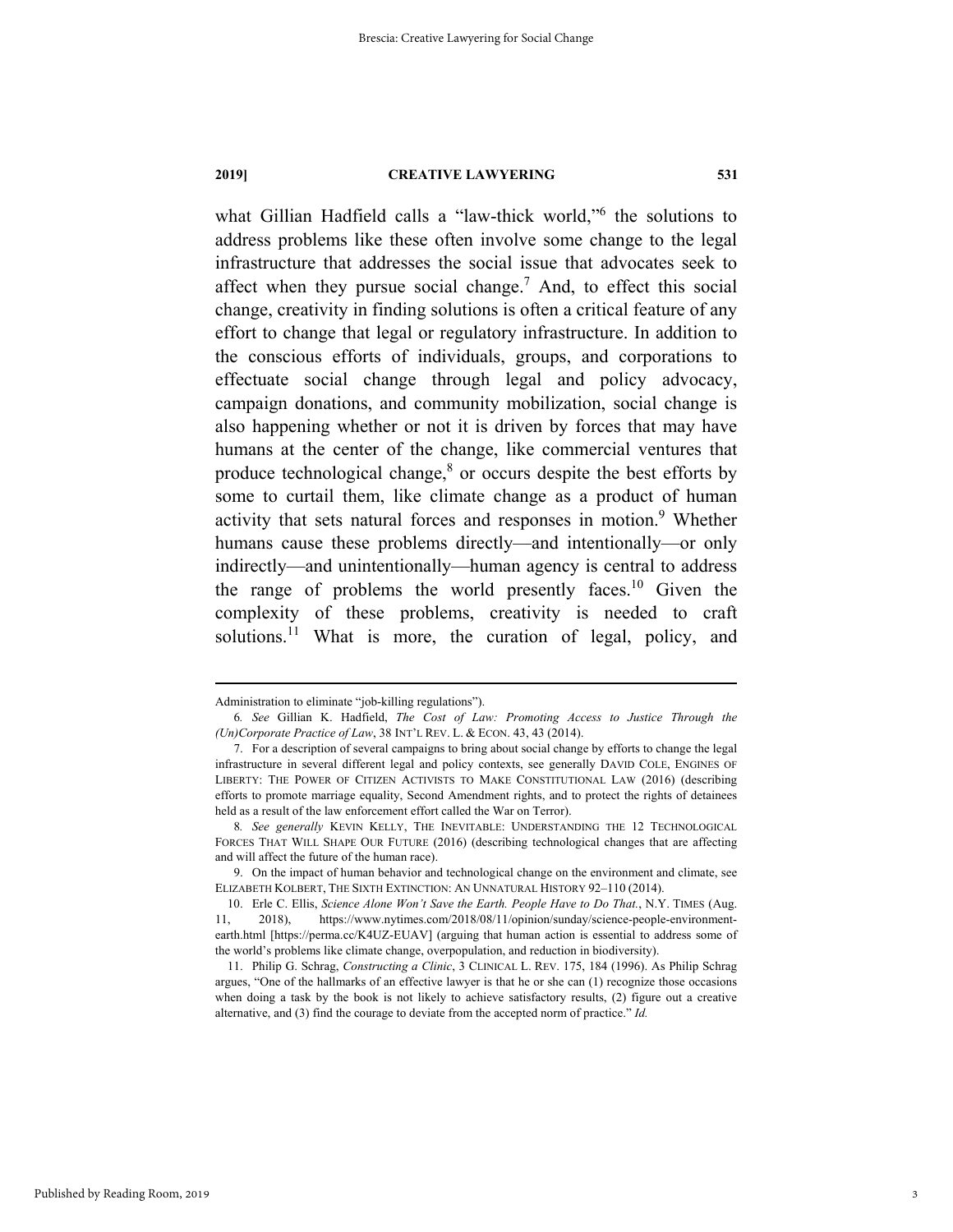regulatory solutions to these problems will likely be at the center of efforts to address these problems, whether solutions involve building up and increasing or taking away and reducing the size and scope of the legal, policy, and regulatory infrastructure that addresses these problems. If creative problem solving is a necessary element of social change now and in the future, and a core element of this problem solving will require legal, policy, and regulatory responses to these problems, lawyers will be at the center of social change for the foreseeable future.<sup>12</sup> Given the complexity of the problems and the need for creative solutions to address them, it will not be just any lawyers at the center of this change but rather creative ones. If this is the case, can we identify the elements of creative lawyering for social change so that we might understand what it will take to prepare and train lawyers to assume their proper role in efforts to bring about this change? This article attempts to identify these elements by a review of three moments in American social and political history when lawyers played a critical role in crafting creative solutions to thorny social problems.

The lawyers I highlight in this review include several lawyers involved in the effort to end slavery in the United States, those engaged in the legal fight to dismantle the Jim Crow system in the South in the mid-twentieth century, and lawyers committed to the recent effort to bring about marriage equality for the lesbian, gay, bisexual, transgender, and queer (LGBTQ) community. Although the lawyers in these moments were not the sole actors in the social-change effort that unfolded in these particular points in history or even the main drivers of the campaign to end slavery, in all three examples, the lawyers I highlight played key roles in helping to craft not just our understanding of these problems but also creative responses to them.13 In at least the last two examples, the creative

 <sup>12.</sup> GILLIAN K. HADFIELD, RULES FOR A FLAT WORLD: WHY HUMANS INVENTED LAW AND HOW TO REINVENT IT FOR A COMPLEX GLOBAL ECONOMY 9 (2017). To turn to Gillian Hadfield again, "[A]ny solutions we think we are developing toward clean energy, reduced poverty, or safer disease-free communities *depend* on developing better legal infrastructure." *Id.*

<sup>13</sup>*. See infra* Part II.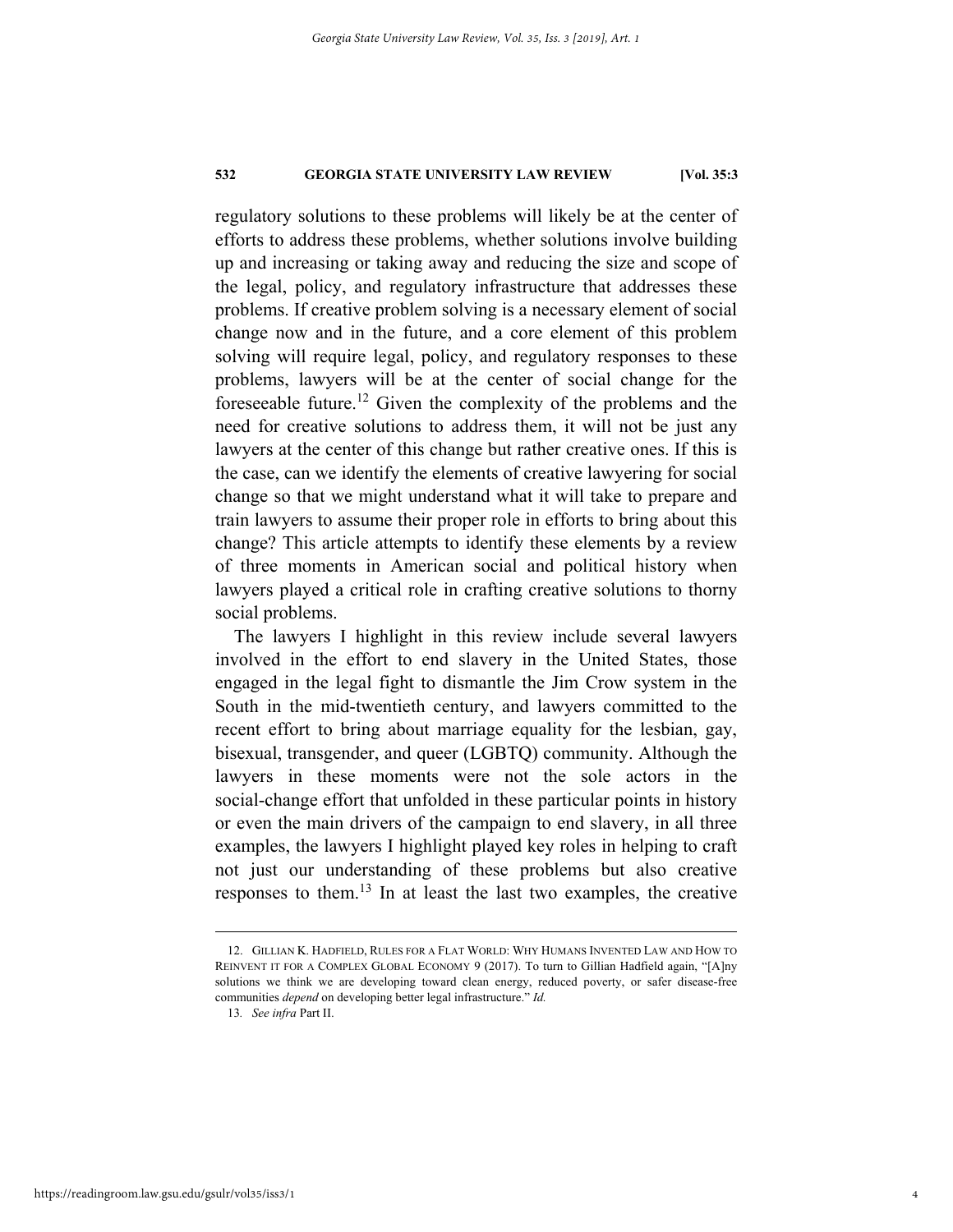lawyers I highlight helped to lead the legal struggle to reconstruct an edifice of inclusion and equality and solve dramatic legal inequalities with an ultimate goal of rectifying broader societal inequalities. The hope is that this review can help unearth lessons from past instances when lawyers used creativity to advance social change, particularly social change that had a legal component at its center, to help inform efforts in the present and future to effect similar social change.

With these goals in mind, this article proceeds as follows. Part I reviews the literature on creativity in the law to show that, contrary to popular perception, there can be creativity to the lawyer's craft generally, and Part I reviews the techniques that lawyers often use when they seek to address their clients' problems creatively. Part I also explores the ways in which social-change lawyering is different from, and can often be more complex than, more traditional lawyering.

Part II explores three examples of instances where lawyers played a significant role in helping advance social change. The hope is that this exploration will help unearth common themes regarding the approaches these lawyers appear to have taken in advancing social change, creatively and intentionally. These three examples involve the effort to end slavery in the United States, the campaign to dismantle Jim Crow, and the effort for recognition of same-sex marriage. These three examples offer critical lessons about what creative lawyering for social change entails.

Part III identifies what I consider to be the five common components of these campaigns for social change. This review suggests that these components include, first, that the lawyers have often proceeded incrementally and in an iterative, experimental fashion. They have looked for ways to build support for their legal position both in the courts of law and in public opinion, seeking a tipping point where the solutions they propose gain and secure traction and ultimately create a new legal paradigm around the problem.14 Second, creative lawyers advocating for social change

 <sup>14.</sup> On the concept of tipping points in constitutional adjudication, see Suzanne B. Goldberg,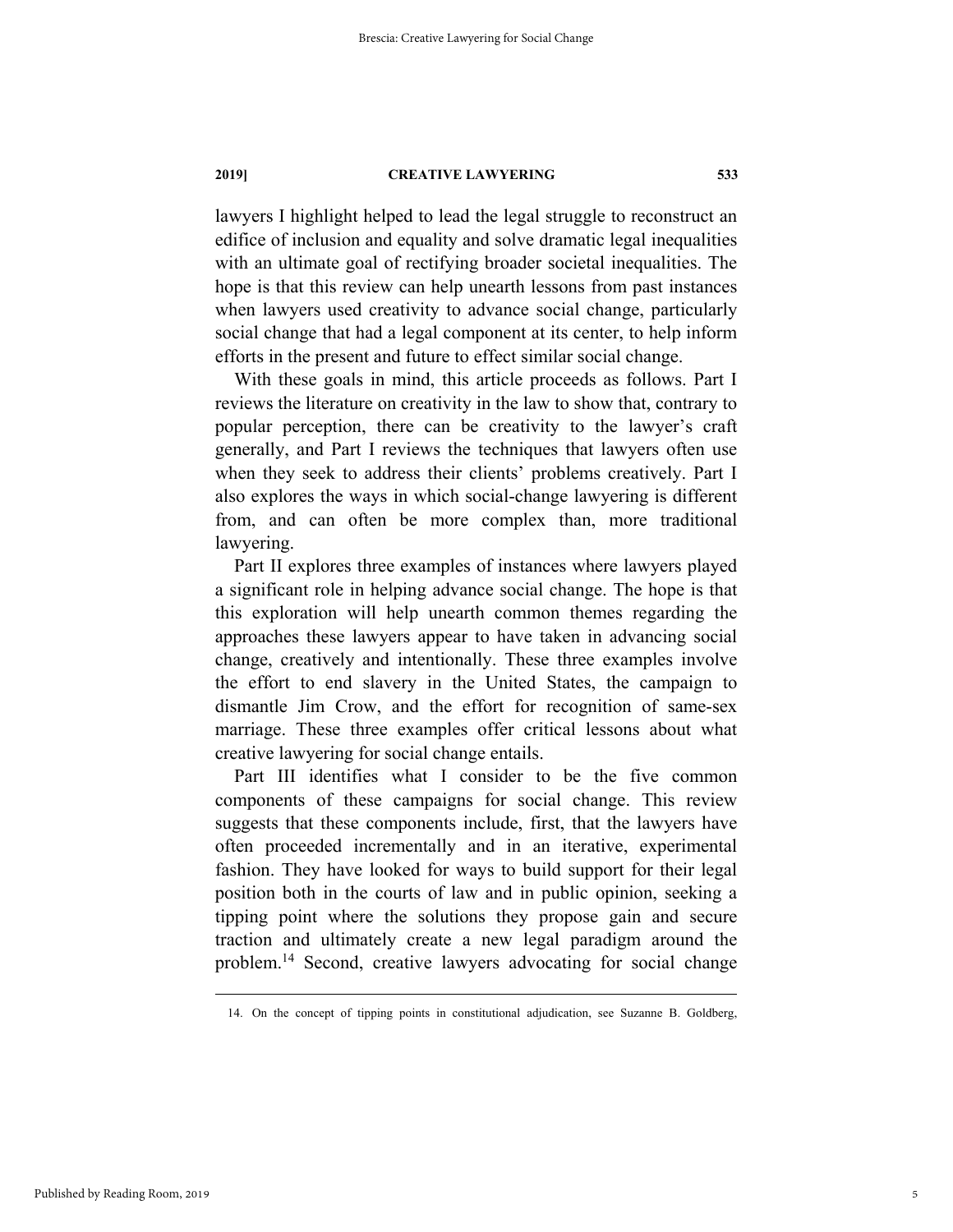have typically viewed the legal problem that presented itself in a way that others had not viewed it, often taking the arguments of their adversaries, co-opting them, turning them on their heads, reframing them, and shifting them to the lawyers' advantage.15 Third, creative lawyers are humble enough to incorporate the viewpoints and approaches of other disciplines, bringing different domains into the advocacy effort to strengthen their legal arguments.<sup>16</sup> Fourth, lawyers often seek out, both consciously and unconsciously, what the late Derrick Bell called "Interest Convergence": opportunities for different sectors in society to share a common goal based on their similar, though often different, particular interests.<sup>17</sup> Fifth, creative lawyers for social change often recognize that their advocacy does not appear in a vacuum; it is dependent on and occurs simultaneously with changes occurring in broader society.<sup>18</sup> In these ways, socialchange lawyering is interdependent with larger social forces, and the creative lawyer must take these social forces into account when she engages in efforts to bring about social change.

The final section, Part IV explores the implications of this taxonomy of creative social-change lawyering and charts a path forward for those who might want to bring creativity to this endeavor, either because they are currently lawyers advocating for social change, current law students or law faculty, or even those who are simply contemplating going to law school. This article tries to spark a discussion about the proper role of creativity in lawyering at this time of great social ferment when many seek to advance social

*Constitutional Tipping Points: Civil Rights, Social Change, and Fact-Based Adjudication*, 106 COLUM. L. REV. 1955, 1974–75 (2006).

<sup>15</sup>*. See, e.g.*, Sweatt v. Painter, 339 U.S. 629, 633–35 (1950) (discussion of litigation strategy of the NAACP LDF, where the lawyers argued not only that "separate but equal" was unconstitutional but also that the alternative law school for African-American students set up by the University of Texas may have been separate but was not equal); *see infra* text accompanying notes 152–169.

<sup>16</sup>*. See infra* text accompanying notes 170–184 (describing marriage equality litigation that included testimony from experts from fields other than law).

<sup>17</sup>*. See infra* Part III.D and citations contained therein.

<sup>18</sup>*. See infra* text accompanying notes 145–49 (describing President Lincoln's decision to withhold the release of the Emancipation Proclamation until there was a Union victory on the field of battle).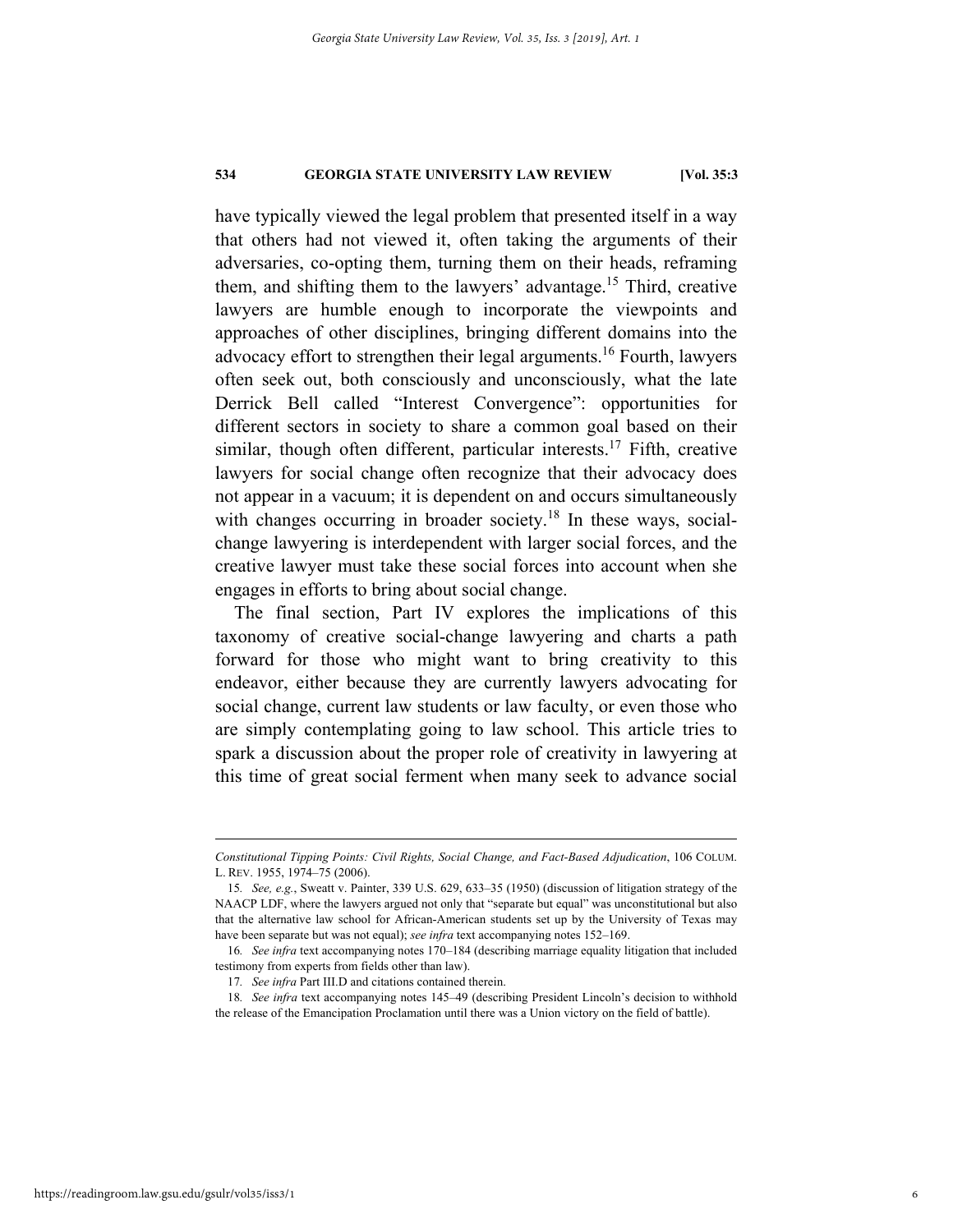change and alter the legal landscape to address what they see as societal ills.

#### *I. Creative Problem Solving and the Law*

#### *A. Lawyering as Creative Problem Solving*

The world's natural resources are under threat, and the ability to feed a growing global population faces serious challenges due to the specter of drought, the inundation of farmlands, the erosion of top soil, and other problems caused by climate change.<sup>19</sup> Armed conflict in the Middle East and Africa,<sup>20</sup> political unrest in South America,<sup>21</sup> and criminal terror in Central America have created a global refugee crisis.22 The rise of authoritarianism and a hard-edged form of conservative populism threaten the rule of law.<sup>23</sup> A threat to the rule of law, in turn, is a challenge for economic growth, as fairness, consistency, and predictability in governance is directly correlated

 <sup>19.</sup> KOLBERT, *supra* note 9, at 92–110 (describing the impact of human behavior and technological change on the environment and climate); Marshall Burke & David Lobell, *Climate Effects on Food Security*, *in* CLIMATE CHANGE AND FOOD SECURITY: ADAPTING AGRICULTURE TO A WARMER WORLD 13, 18–21 (Marshall Burke & David Lobell eds., 2010) (describing risks to food supply from climate change).

<sup>20</sup>*. See* Mark Lynch & Laurie Brand, *Refugees and Displacement in the Middle East*, CARNEGIE ENDOWMENT FOR INT'L PEACE (Mar. 29, 2017), http://carnegieendowment.org/2017/03/29/refugeesand-displacement-in-middle-east-pub-68479 [https://perma.cc/D439-PUZ2] (explaining that the wars in Syria and Iraq have yielded "the greatest share of the Middle East's refugees in recent years" and that "North African states . . . have emerged as key transit hubs for refugee flows into Europe).

<sup>21</sup>*. See* Lucia Newman, *Nicaragua Unrest: New Refugee Crisis Unfolding in Latin America*, AL JAZEERA (Aug. 5, 2018), https://www.aljazeera.com/news/2018/08/nicaragua-unrest-refugee-crisisunfolding-latin-america-180805095729411.html [https://perma.cc/VN9Y-KN4F] (reporting that 23,000 Nicaraguans have applied for asylum in Costa Rica to escape persecution in Nicaragua).

<sup>22</sup>*. See* Maya Averbuch, *The Neverending Cycles of Central American Refugees*, MEDIUM (Aug. 29, 2018), https://medium.com/s/greatescape/the-neverending-cycles-of-central-american-refugees-5f740f01bbe5 [https://perma.cc/E67P-S3YD] (explaining that many Central Americans flee to escape the criminal violence of gangs such as MS-13).

 <sup>23.</sup> For a description of the components of the notion of the rule of law, see PAUL GOWDER, THE RULE OF LAW IN THE REAL WORLD 7 (2016). The recent confirmation of Justice Brett Kavanaugh to the U.S. Supreme Court, which raises questions about judicial independence and impartiality (two critical components of the rule of law), has been described as a threat to the rule of law. Roger Cohen, Opinion, *An Insidious and Contagious American Presidency*, N.Y. TIMES (Oct. 5, 2018), https://www.nytimes.com/2018/10/05/opinion/trump-kavanaugh-confirmation-justice.html [https://perma.cc/44JN-CD5C].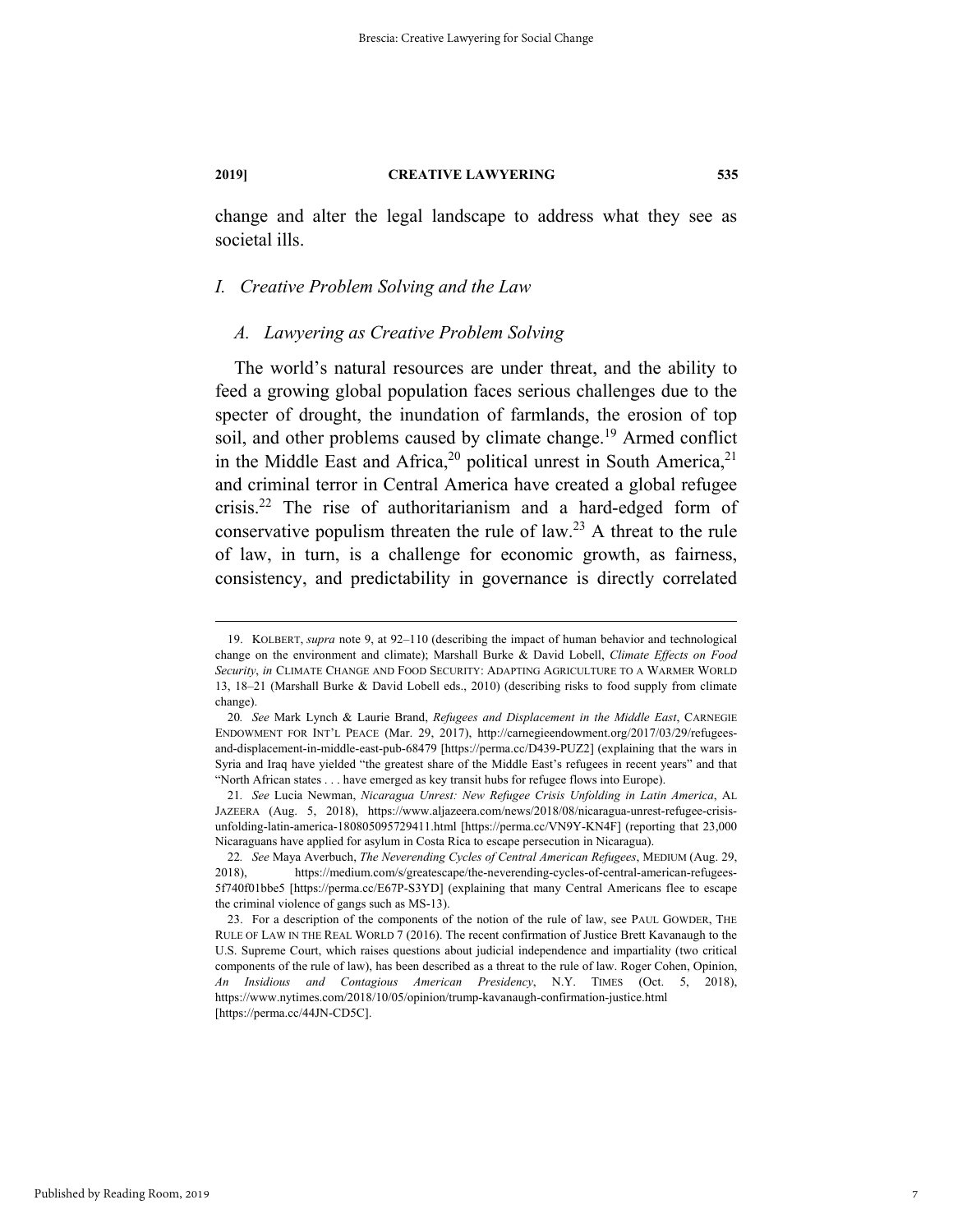with the economic health of a nation, as well as its long-term survival.<sup>24</sup> Rapid technological change, which is a product of compounding technological innovation, is already remaking society and is likely to have dramatic effects on social and economic relations for generations.<sup>25</sup> Whether it is autonomous vehicles, the Internet of Things, or Big Data and artificial intelligence, the rapid increase in computing power that has been unleashed could address some of the world's problems, like pedestrian, passenger, and driver deaths from automobiles,  $26$  but has also created new problems, like privacy breaches, cybersecurity, and threats of a drone or unmanned vehicle delivering a dirty bomb or, worse, a nuclear payload from a remote location on the other side of the planet.<sup>27</sup> Rapid technological change has also remade the economic landscape and stands to alter the relationship of many workers to their employers, a shift we are already seeing in the sharing economy.28 Whether it is complete displacement from automation or a shift from regular employment to sporadic, contract, "on demand" work, the relationship of many of the world's workers, in diverse fields such as truck transport, manufacturing, and even the law, are likely to see dramatic changes to the ways in which they relate to their employers and earn a living over the coming decades.<sup>29</sup> Furthermore, as the evidence of the use of

 <sup>24.</sup> DARON ACEMOGLU & JAMES A. ROBINSON, WHY NATIONS FAIL: THE ORIGINS OF POWER, PROSPERITY, AND POVERTY 428–37 (2012).

 <sup>25.</sup> STEVE CASE, THE THIRD WAVE: AN ENTREPRENEUR'S VISION OF THE FUTURE 185–200 (2016) (assessing the potential impact of technological change on economic development and economic opportunity); THOMAS L. FRIEDMAN, THANK YOU FOR BEING LATE: AN OPTIMIST'S GUIDE TO THRIVING IN THE AGE OF ACCELERATIONS 19–184 (2016) (describing the forces of computing power, the Internet, globalization, and climate change and their impact on the future).

 <sup>26.</sup> ERIK BRYNJOLFSSON & ANDREW MCAFEE, THE SECOND MACHINE AGE: WORK, PROGRESS, AND PROSPERITY IN A TIME OF BRILLIANT TECHNOLOGIES 190–202 (2014) (discussing the superiority of human intelligence and abilities compared to machine learning and artificial intelligence).

<sup>27</sup>*. See* BENJAMIN WITTES & GABRIELLA BLUM, THE FUTURE OF VIOLENCE: ROBOTS AND GERMS, HACKERS AND DRONES: CONFRONTING A NEW AGE OF THREAT 1-10 (2015) (discussing the threats posed by new technologies for global security).

<sup>28</sup>*. See, e.g.*, BRYNJOLFSSON & MCAFEE, *supra* note 26, at 204–45 (describing short- and long-term solutions for dealing with the technological change the authors predict for the immediate future).

 <sup>29.</sup> FRIEDMAN, *supra* note 25, at 203–43 (identifying strategies for dealing with the impact of technology on employment); KELLY, *supra* note 8, at 29–60 (assessing the role of machine learning and artificial intelligence on employment opportunities in a range of industries); ALEC ROSS, THE INDUSTRIES OF THE FUTURE 35–42 (2016) (discussing the role of automation and artificial intelligence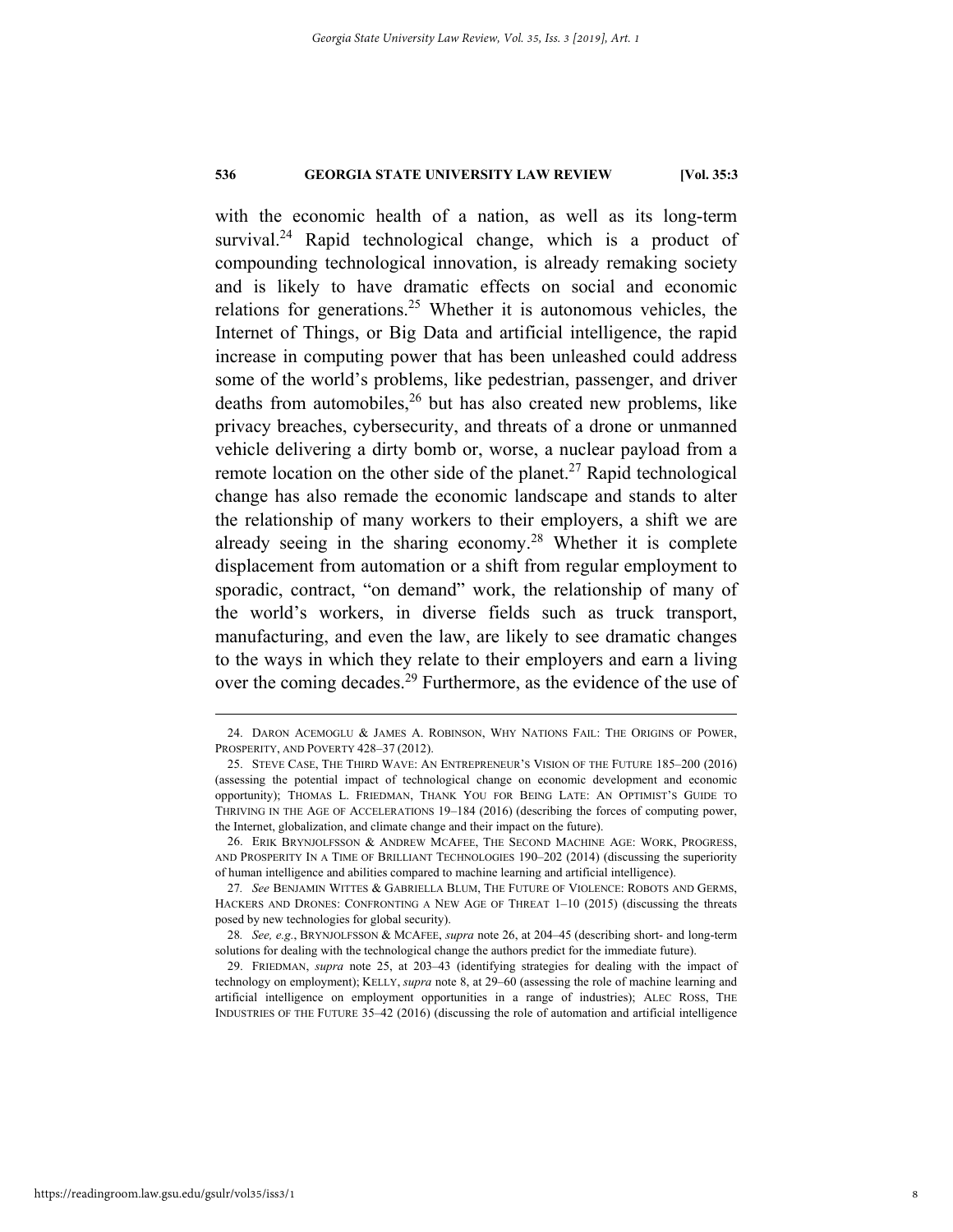modern technologies like the Internet and social media to undermine elections in several democratic nations is overwhelming, it is apparent that sometimes the forces described above—like authoritarianism, technological change, and threats to the rule of law—compound each other. In this way, technological advances can support efforts to undermine the rule of law, exacerbating the threats to stability and democracy.<sup>30</sup> Similarly, technological change is having a dramatic impact on economic well-being across the world, creating vast wealth for a few people and increasing inequality in some nations.<sup>31</sup> These problems are all crying out for a solution, and lawyers are in the problem-solving business.

For Gerald Lopez, "Lawyering means problem-solving."<sup>32</sup> Similarly, for Carrie Menkel-Meadow, a lawyer is a "professional with formal legal training who employs law, as well as other relevant disciplines, to solve human problems and disputes, plan transactions, [and] prepare legal instruments and regulations  $\dots$   $\mathbb{R}^{33}$  Lawyers

Federation and private Russian forces to undermine the 2016 election in the United States);.

 31. All of these forces also have a potential impact on economic inequality. *See, e.g.*, JAMES BESSEN, LEARNING BY DOING: THE REAL CONNECTION BETWEEN INNOVATION, WAGES, AND WEALTH 222–28 (2015) (discussing the role of social mobility and social role flexibility in labor's adaptation to technological change as a way to address economic inequality brought about by technological change); THOMAS PIKETTY, CAPITAL IN THE TWENTY-FIRST CENTURY 304–06 (2014) (discussing the interplay of technology, education, and inequality); DOUGLAS RUSHKOFF, THROWING ROCKS AT THE GOOGLE BUS: HOW GROWTH BECAME THE ENEMY OF PROSPERITY 222–39 (2016) (describing ways technology can help combat economic inequality and foster sustainable prosperity).

Published by Reading Room, 2019

on employment prospects of various industries); RICHARD SUSSKIND & DANIEL SUSSKIND, THE FUTURE OF THE PROFESSIONS: HOW TECHNOLOGY WILL TRANSFORM THE WORK OF HUMAN EXPERTS 45–99 (2015) (discussing the role of technology on various professions, including the legal profession). For an assessment of the impact of these forces on the legal profession, see, for example, BENJAMIN H. BARTON, GLASS HALF FULL: THE DECLINE AND REBIRTH OF THE LEGAL PROFESSION 191–214 (2015) (discussing the role of technology in improving access to justice); DEBORAH L. RHODE, THE TROUBLE WITH LAWYERS 9–10 (2015) (describing the "drivers of change" in the legal profession, including new technologies); RICHARD SUSSKIND, THE END OF LAWYERS? RETHINKING THE NATURE OF LEGAL SERVICES 98–141 (2010) (describing technologies that threaten to "disrupt" the legal profession).

<sup>30</sup>*. See, e.g.*, Evan Osnos, *Can Mark Zuckerberg Fix Facebook Before It Breaks Democracy?*, NEW YORKER (Sept. 17, 2018), https://www.newyorker.com/magazine/2018/09/17/can-mark-zuckerberg-fixfacebook-before-it-breaks-democracy [https://perma.cc/M6JH-NHR8]; Scott Shane & Mark Mazzetti, *The Plot to Subvert an Election: Unraveling the Russia Story So Far*, N.Y. TIMES (Sept. 20, 2018), https://www.nytimes.com/interactive/2018/09/20/us/politics/russia-interference-election-trumpclinton.html [https://perma.cc/2GED-X8JM] (describing efforts of the government of the Russian

 <sup>32.</sup> Gerald P. Lopez, *Lay Lawyering*, 32 UCLA L. REV. 1, 2 (1984).

 <sup>33.</sup> Carrie Menkel-Meadow, Symposium, *The Lawyer as Problem Solver and Third-Party Neutral:*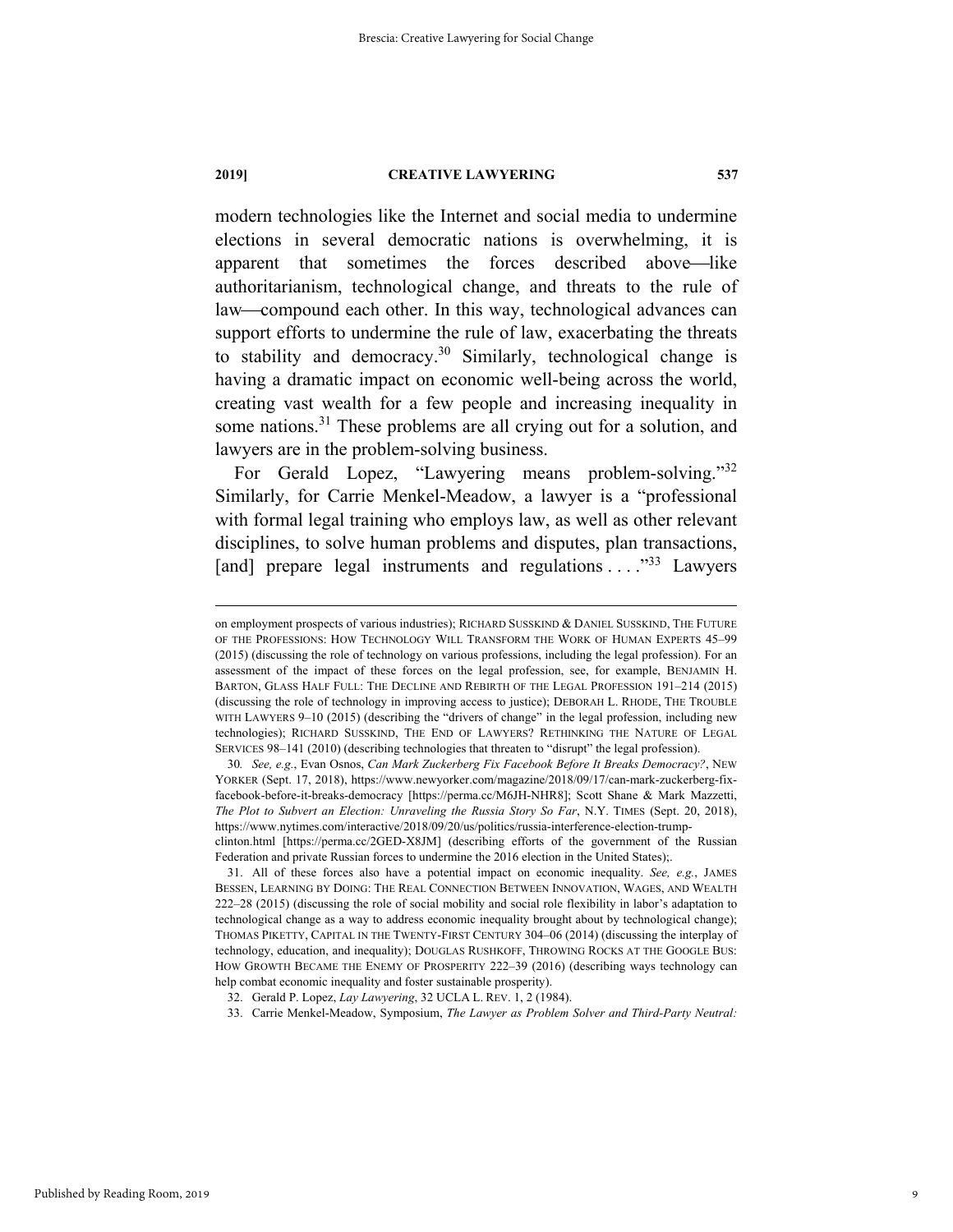often find themselves in the "problem space," where they must either find solutions or make situations more complex to advance a client's interest.34 According to Gary Blasi: "At bottom, lawyering entails solving (or making worse) problems of clients and others, under conditions of extraordinary complexity and uncertainty, in a virtually infinite range of settings."35 The American Bar Association describes problem solving and legal analysis as the two "conceptual foundations for virtually all aspects of legal practice  $\dots$ <sup>36</sup> But lawyers do more than bring mere technical skill to this problem space. As Paul Brest argues, a lawyer must certainly use her legal training and judgment to address a client's problem; she must also understand the other constraints—like the political setting or the economic capacity with which a client operates—that bind the client's actions.37 Indeed, as he and Linda Hamilton Krieger explain: "[F]inding the best solution—a solution that addresses all of the client's concerns—usually requires more than technical legal skill."<sup>38</sup> Lawyers thus solve client problems that have a legal component to them, taking into account a range of interests and needs in the pursuit of solutions that address those needs.39

But what role does creativity play in lawyering and problem solving? According to Marjorie Shultz and Sheldon Zedeck, creativity is one of the core lawyering skills that they have identified as essential to contemporary law practice.<sup>40</sup> Legal problem solving

35. *Id.* at 317.

*Creativity and Non-Partisanship in Lawyering*, 72 TEMP. L. REV. 785, 793–94 (1999).

 <sup>34.</sup> Sometimes, lawyers, particularly social-change lawyers, make problems worse for their adversaries in order to gain leverage against their clients' opponents. *See, e.g.*, Gary L. Blasi, *What Lawyers Know: Lawyering Expertise, Cognitive Science, and the Functions of Theory*, 45 J. LEGAL EDUC. 313, 331 (1995) (describing how lawyers can solve problems or make them worse).

 <sup>36.</sup> AM. BAR ASS'N SECTION OF LEGAL EDUC. & ADMISSIONS TO THE BAR, LEGAL EDUCATION AND PROFESSIONAL DEVELOPMENT—AN EDUCATIONAL CONTINUUM: REPORT OF THE TASK FORCE ON LAW SCHOOLS AND THE PROFESSION: NARROWING THE GAP 135 (1992) [hereinafter NARROWING THE GAP].

 <sup>37.</sup> *See* Paul Brest, *The Responsibility of Law Schools: Educating Lawyers as Counselors and Problem Solvers*, 58 L. & CONTEMP. PROBS. 5, 8 (1995).

 <sup>38.</sup> Paul Brest & Linda Hamilton Krieger, Symposium, *Lawyers as Problem Solvers*, 72 TEMP. L. REV. 811, 811 (1999).

 <sup>39.</sup> *See, e.g.*, Brest, *supra* note 37, at 8.

 <sup>40.</sup> *See* MARJORIE M. SHULTZ & SHELDON ZEDECK, IDENTIFICATION, DEVELOPMENT, AND VALIDATION OF PREDICTORS FOR SUCCESSFUL LAWYERING 24–26 (2008).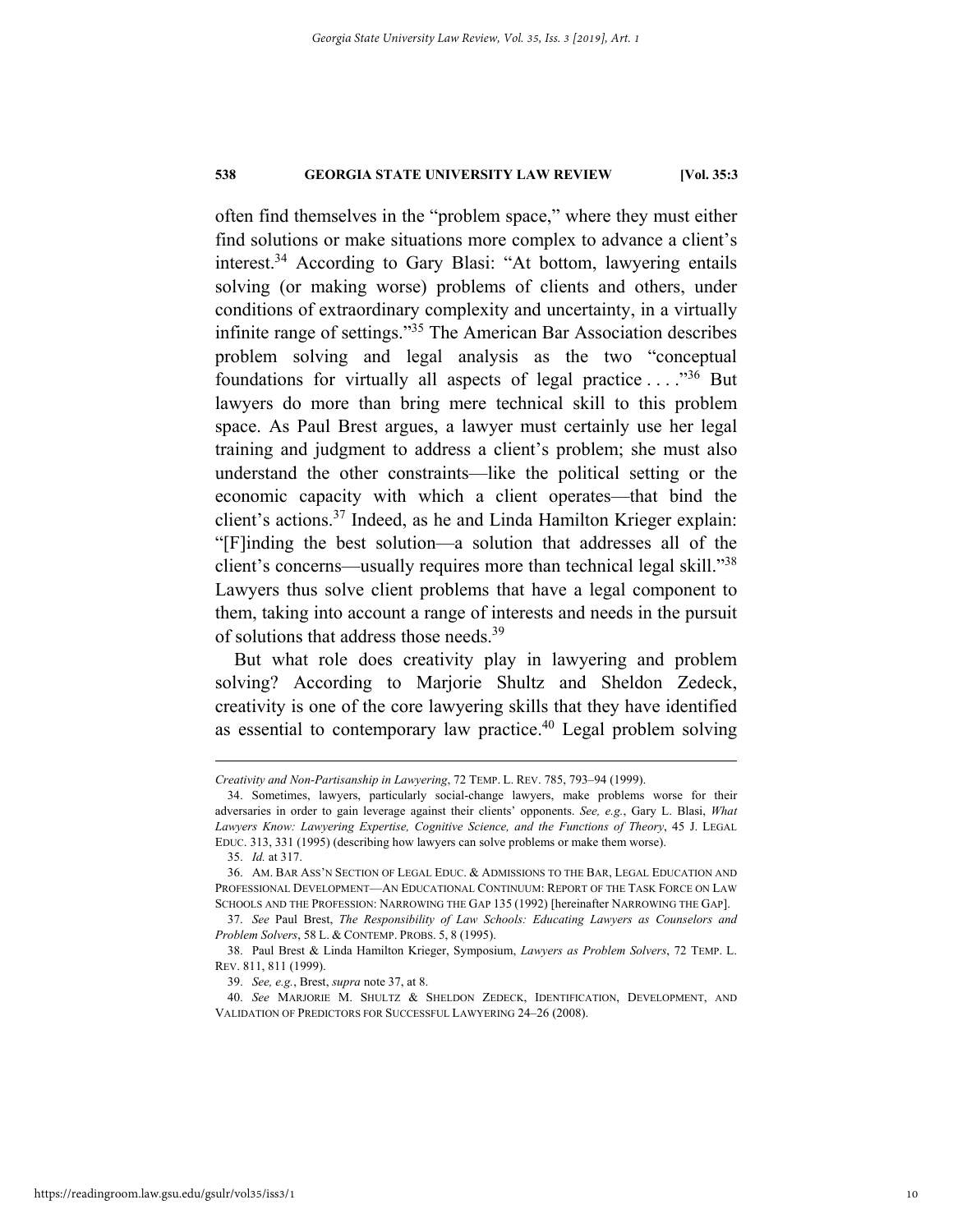tends to require some degree of creativity, regardless of the nature of the work involved.<sup>41</sup> When engaging in creative problem solving, Menkel-Meadow argues that the lawyer uses analogy and metaphor, draws lessons and insights from other fields, "extend[s] a line of reasoning, principle or solution beyond its original purpose," challenges conventional assumptions, deploys narrative, and reframes problems by looking at them from different perspectives.<sup>42</sup> Another way to think about these approaches is that they represent what is sometimes called "lateral thinking": moving beyond purely linear, analytical thought and shifting mental paradigms.<sup>43</sup> Similar to Menkel-Meadow, Linda Morton has identified the characteristics of creative problem solving in the law as including a focus on the "underlying needs and interests . . . of individuals as well as society," an analysis of the values at stake in a situation, including those of an individual but also society as a whole, the use of interdisciplinary resources, a focus on problem prevention, and "self-reflection and analysis."<sup>44</sup>

### *B. Problem Solving and Social-Change Lawyering*

Although the problem-solving work of a lawyer often involves creativity, particularly when she is asked to solve complex problems, the lawyer who works for social change—however she defines that change—faces unique challenges that add another layer, or layers, of complexity to the lawyer's work and the choices she must make.<sup>45</sup>

 <sup>41.</sup> *See* Carrie Menkel-Meadow, *Aha? Is Creativity Possible in Legal Problem Solving and Teachable in Legal Education?*, 6 HARV. NEGOT. L. REV. 97, 102–03 (2001). As Menkel-Meadow points out: "The creative legal problem solver . . . must learn to navigate within the seas of optimistic creativity, the swells of dynamic interaction with others (client and other counsel and parties) and the oceans of realistic legal possibility." *Id*. at 103.

 <sup>42.</sup> *Id.* at 122–25; *see also* BARRY NALEBUFF & IAN AYRES, WHY NOT?: HOW TO USE EVERYDAY INGENUITY TO SOLVE PROBLEMS BIG AND SMALL 135–37, 142–44 (2003) (exploring strategies for creative problem solving).

 <sup>43.</sup> *See* EDWARD DE BONO, SERIOUS CREATIVITY: USING THE POWER OF LATERAL THINKING TO CREATE NEW IDEAS 15, 51–56 (1992).

 <sup>44.</sup> Linda Morton, *Teaching Creative Problem Solving: A Paradigmatic Approach*, 34 CAL. W. L. REV. 375, 378 (1998).

<sup>45</sup>*. See* William P. Quigley, *Letter to a Law Student Interested in Social Justice*, 1 DEPAUL J. SOC. JUST. 7, 10 (2007) ("Those who practice social justice law are essentially swimming upstream while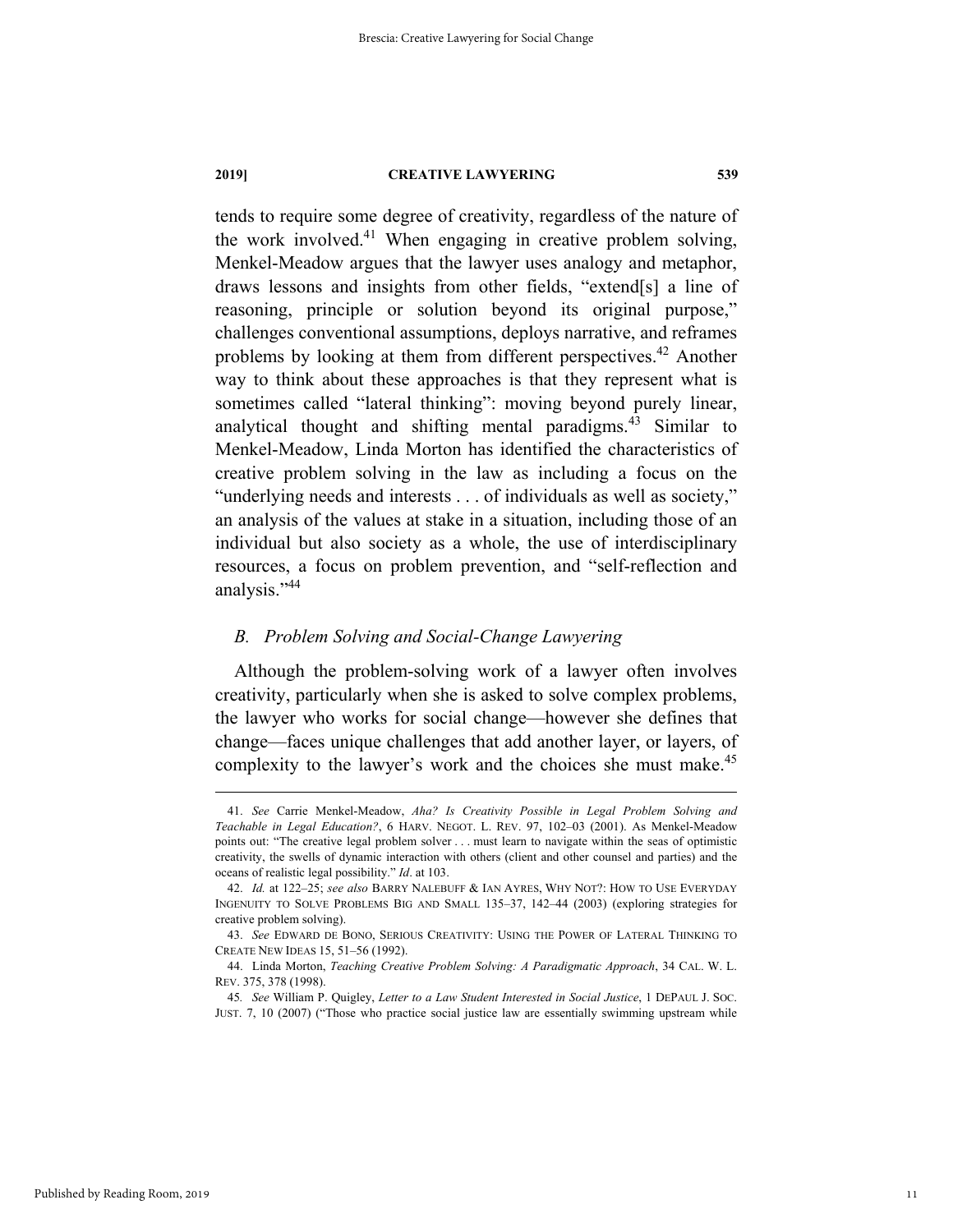Social-change lawyers certainly must bring creativity to their work to solve the complex problems that they are often asked to solve, or have taken upon themselves to solve, but the role they assume when seeking to address social problems takes on new dimensions beyond those that traditional lawyers must address.

#### *1. Social-Change Lawyers Work to Change the System*

The most important difference between a social-change lawyer and a traditional lawyer is that the social-change lawyer is generally working to change the legal infrastructure affecting her client's life.<sup>46</sup> The traditional lawyer, by contrast, generally works within that infrastructure.47 Certainly, there are situations where a traditional lawyer might argue for a novel or creative take on a particular precedent to gain an advantage for a specific client, but the socialchange lawyer generally works for broader, societal change, and the novel or creative arguments about precedent can, at times, have tremendous impact on not just her client but society more broadly. The lawyers who argued *Obergefell v. Hodges*<sup>48</sup> were claiming recognition of their clients' marital relationships. A traditional lawyer might do that when seeking recognition of spousal support on behalf of a client. But the arguments the traditional lawyer might make are likely asking for recognition for the client within existing definitions of marital relations. The marriage-equality lawyers were arguing, similarly, for recognition of LGBTQ relationships using existing legal frameworks; in fact, that was the point of the marriage-equality effort.<sup>49</sup> But, what that required was a new understanding of not just

others are on their way down.").

<sup>46</sup>*. See, e.g.*, Louise G. Trubek, *Embedded Practices: Lawyers, Clients, and Social Change*, 31 HARV. C.R.-C.L. L. REV. 415, n.2 (1996) (describing social-change lawyering).

 <sup>47.</sup> Even Alexis de Tocqueville, in his visits to early 19th century America, recognized the "general spirit" of the legal profession at the time as "eminently conservative and anti-democratic." ALEXIS DE TOCQUEVILLE, DEMOCRACY IN AMERICA 274 (Phillips Bradley ed., Henry Reeve trans., Knopf 3d ed. 1946) (1835).

 <sup>48.</sup> Obergefell v. Hodges, 135 S. Ct. 2584, 2593 (2015).

 <sup>49.</sup> NATHANIEL FRANK, AWAKENING: HOW GAYS AND LESBIANS BROUGHT MARRIAGE EQUALITY TO AMERICA 7–8 (2017) (describing marriage equality movement's demands); *see also* Molly Ball, *The Marriage Plot: Inside This Year's Epic Campaign for Gay Equality*, ATLANTIC (Dec. 11, 2012),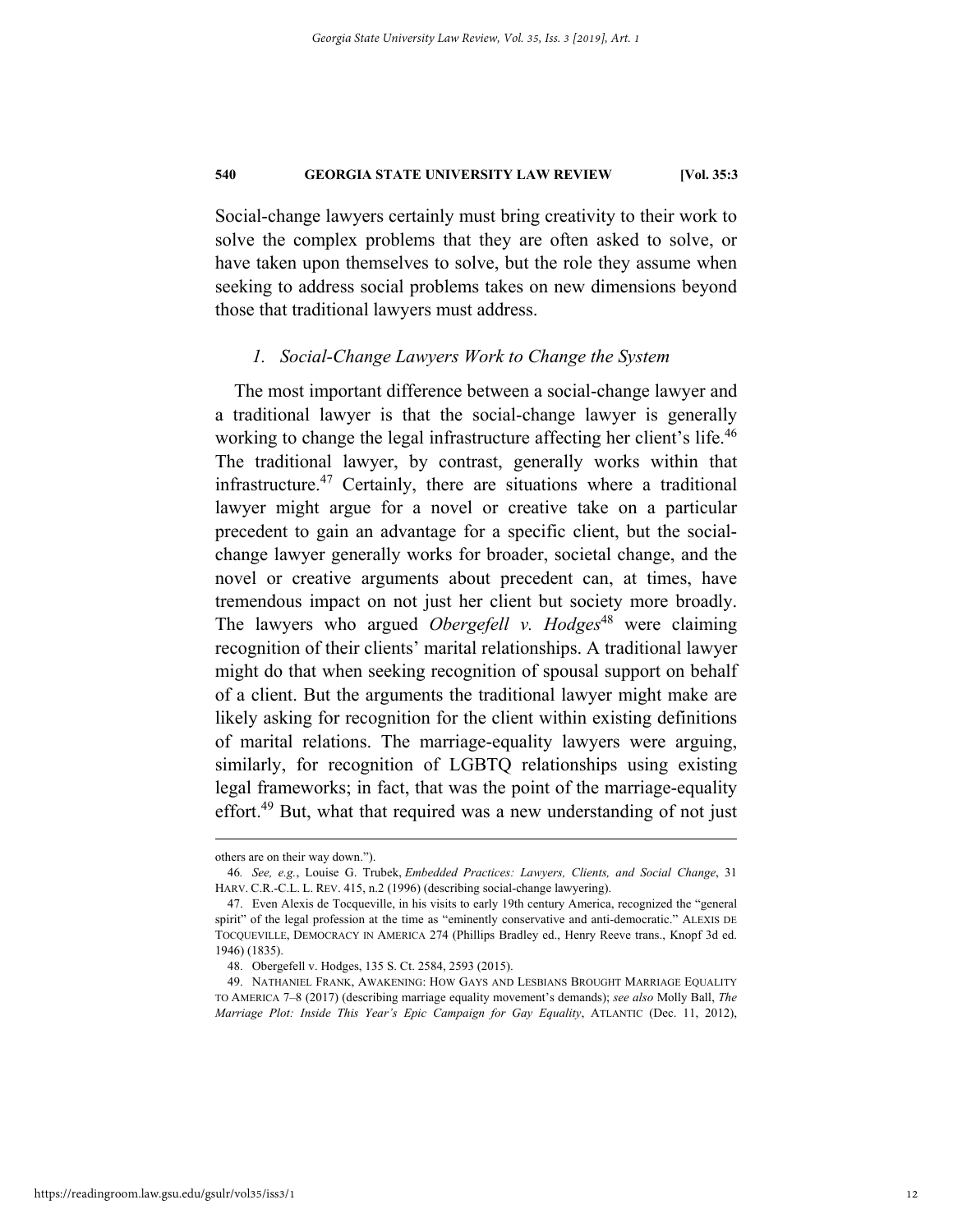marital relations but also the Equal Protection Clause itself.<sup>50</sup> This is just one example of a situation in which the social-change lawyer is often arguing not inside the system but seeking to change the system itself, making her job much more complicated and challenging than that of the traditional lawyer in many instances. $51$ 

# *2. Social-Change Lawyers Must Strive to Empower Their Clients and Not Further Marginalize Them.*

Not only must social-change lawyers work to improve the lives of their clients and the communities in which they live, they must also strive to ensure that they are placing the clients out in front of the advocacy, thereby empowering them.52 The wave of legal advocates that emerged in the wake of the successes of the Civil Rights Movement in the late 1960s and early 1970s and the work they shouldered on behalf of marginalized groups generated critiques of lawyer-driven advocacy.<sup>53</sup> Some raised concerns that lawyer-driven advocacy—often focused on lawyer-centric strategies like litigation—ran the risk of disempowering grassroots groups and detracting from efforts to build grassroots campaigns and, ultimately, grassroots power.<sup>54</sup> Moreover, some critics argued that these lawyer-

http://www.theatlantic.com/politics/archive/2012/12/the-marriage-plot-inside-this-years-epic-campaignfor-gay-equality/265865/ [https://perma.cc/C8UQ-U67D].

 <sup>50.</sup> FRANK, *supra* note 49, at 353 (describing marriage equality advocates' equal protection arguments).

 <sup>51.</sup> Martha Minow, *Law and Social Change*, 62 UMKC L. REV. 171, 176–82 (1993) (describing the types of changes the social-change lawyer pursues).

 <sup>52.</sup> Anthony V. Alfieri, *Reconstructing Poverty Law Practice: Learning Lessons of Client Narrative*, 100 YALE L.J. 2107, 2123–30 (1991) (describing the importance of client empowerment in socialchange advocacy).

 <sup>53.</sup> The scholarship critiquing lawyer-driven advocacy is vast. *See, e.g.*, GERALD P. LÓPEZ, REBELLIOUS LAWYERING: ONE CHICANO'S VISION OF PROGRESSIVE LAW PRACTICE (1992); Richard L. Abel, *Lawyers and the Power to Change*, 7 L. & POL'Y 5, 6 (1985); Binny Miller, *Give Them Back Their Lives: Recognizing Client Narrative in Case Theory*, 93 MICH. L. REV. 485, 524–32 (1994) (arguing for the centrality of client voice in case development); Lucie E. White, *Subordination, Rhetorical Survival Skills, and Sunday Shoes: Notes on the Hearing of Mrs. G.*, 38 BUFFALO L. REV. 1, 5, 45–46 (1990).

 <sup>54.</sup> Anthony V. Alfieri, *(Un)Covering Identity in Civil Rights and Poverty Law*, 121 HARV. L. REV. 805, 806 (2008) (arguing that effective social-change efforts require coalition building).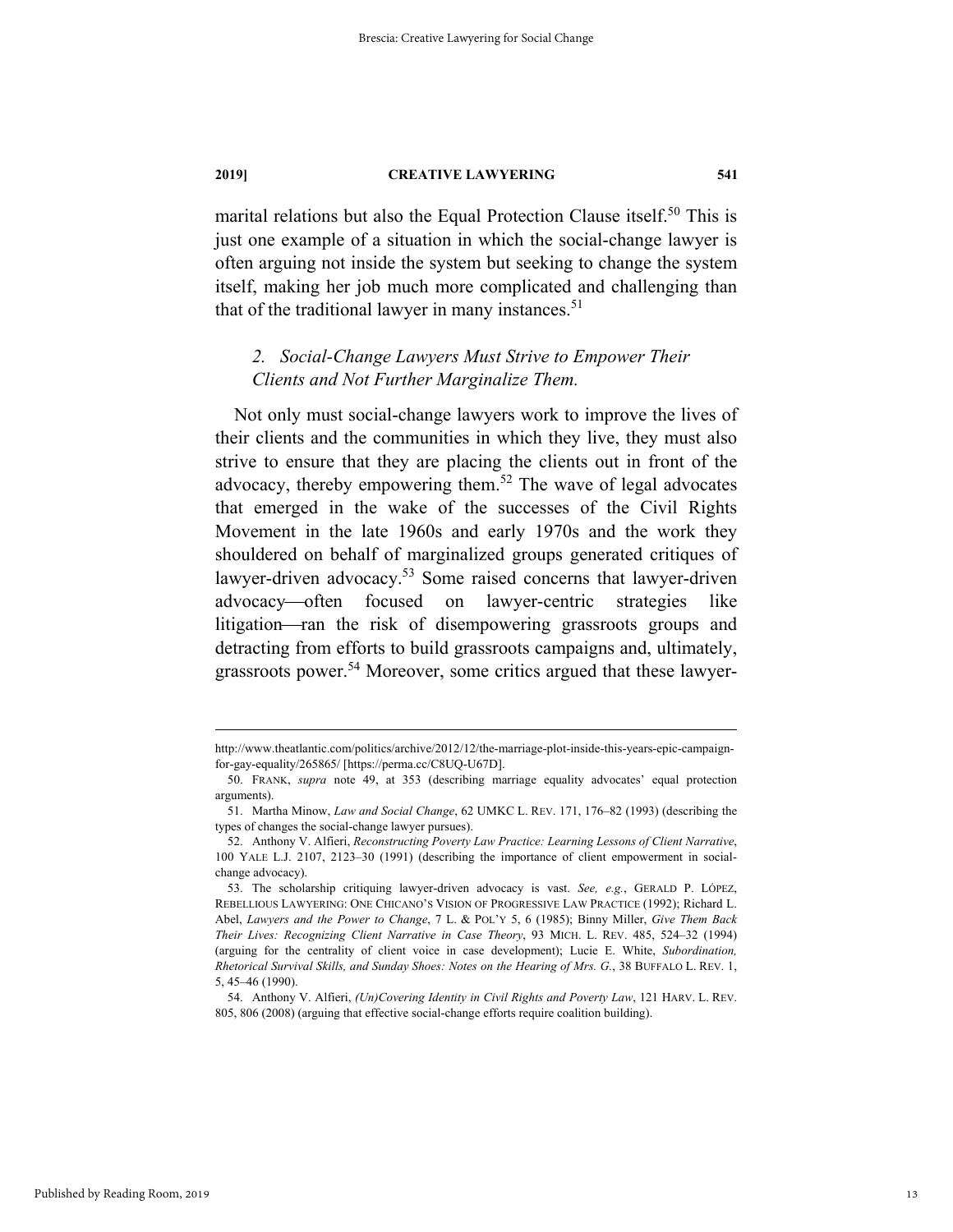driven strategies, on their own, fail to lead to lasting change.<sup>55</sup> Lasting change is difficult to achieve when efforts to promote social change do not fundamentally attack and alter existing power relations.56 Making matters worse, there is a threat that advocacy that places the lawyer at the center of the work can even further marginalize clients, typically by casting and treating the clients as victims rather than recognizing the potential of their own power as individuals and groups of individuals to pursue and obtain selfdetermination, autonomy, and power.<sup>57</sup> Thus, social-change lawyers should strive to put their client at the center of their work so as not to further marginalize them. Society does that enough. The traditional lawyer likely does not face similar challenges.

 <sup>55.</sup> *See, e.g.*, RICHARD DELGADO & JEAN STEFANCIC, FAILED REVOLUTIONS: SOCIAL REFORM AND THE LIMITS OF LEGAL IMAGINATION 1 (1994); MICHAEL W. MCCANN, TAKING REFORM SERIOUSLY: PERSPECTIVES ON PUBLIC INTEREST LIBERALISM 107–08 (1986); GERALD N. ROSENBERG, THE HOLLOW HOPE: CAN COURTS BRING ABOUT SOCIAL CHANGE? 12 (2d ed. 2008); STUART A. SCHEINGOLD, THE POLITICS OF RIGHTS: LAWYERS, PUBLIC POLICY, AND POLITICAL CHANGE xvii–xxv (1974); Abel, *supra* note 53, at 8; Luke W. Cole, *Empowerment as the Key to Environmental Protection: The Need for Environmental Poverty Law*, 19 ECOLOGY L.Q. 619, 620–21, 661 (1992); Stephen Wexler, *Practicing Law for Poor People*, 79 YALE L.J. 1049, 1049 (1970).

 <sup>56.</sup> *See, e.g.*, Anthony V. Alfieri, *The Antinomies of Poverty Law and a Theory of Dialogic Empowerment*, 16 N.Y.U. REV. L. & SOC. CHANGE 659, 688–89 (1987); Steve Bachmann, *Lawyers, Law, and Social Change*, 13 N.Y.U. REV. L. & SOC. CHANGE 1, 31–33 (1985).

 <sup>57.</sup> For the critique of lawyer-centric, social-change advocacy, see LÓPEZ, *supra* note 53, at 39; Alfieri, *supra* note 52, at 2110–11; White, *supra* note 53, at 20–21. For the argument that clientempowerment strategies face their own limitations when these strategies must still take into account the social structures, and the limitations of those structures, within which clients find themselves, see Frank Munger, *Rights in the Shadow of Class: Poverty, Welfare, and the Law*, *in* THE BLACKWELL COMPANION TO LAW AND SOCIETY 330, 336–37 (Austin Sarat ed., 2004); Gary L. Blasi, Symposium, *What's a Theory For?: Notes on Reconstructing Poverty Law Scholarship*, 48 U. MIAMI L. REV. 1063, 1092 (1994); William H. Simon, Symposium, *The Dark Secret of Progressive Lawyering: A Comment on Poverty Law Scholarship in the Post-Modern, Post-Reagan Era*, 48 U. MIAMI L. REV. 1099, 1101– 02 (1994). As I have argued elsewhere:

Conscientious and committed progressive lawyers now struggle with these challenges: How to ensure that legal advocacy is meaningful to the lives of clients; that it is grounded in broader movements for political change; that it combines a range of tactics—direct services, mass mobilization, community education and law reform; that it is responsive to the day-to-day needs of the communities those lawyers serve; and that it takes into account the political realities in such a way that a legal victory in one arena will not be snuffed out by a political loss in another.

Raymond H. Brescia, *Line in the Sand: Progressive Lawyering, "Master Communities," and a Battle for Affordable Housing in New York City*, 73 ALBANY L. REV. 715, 727 (2010).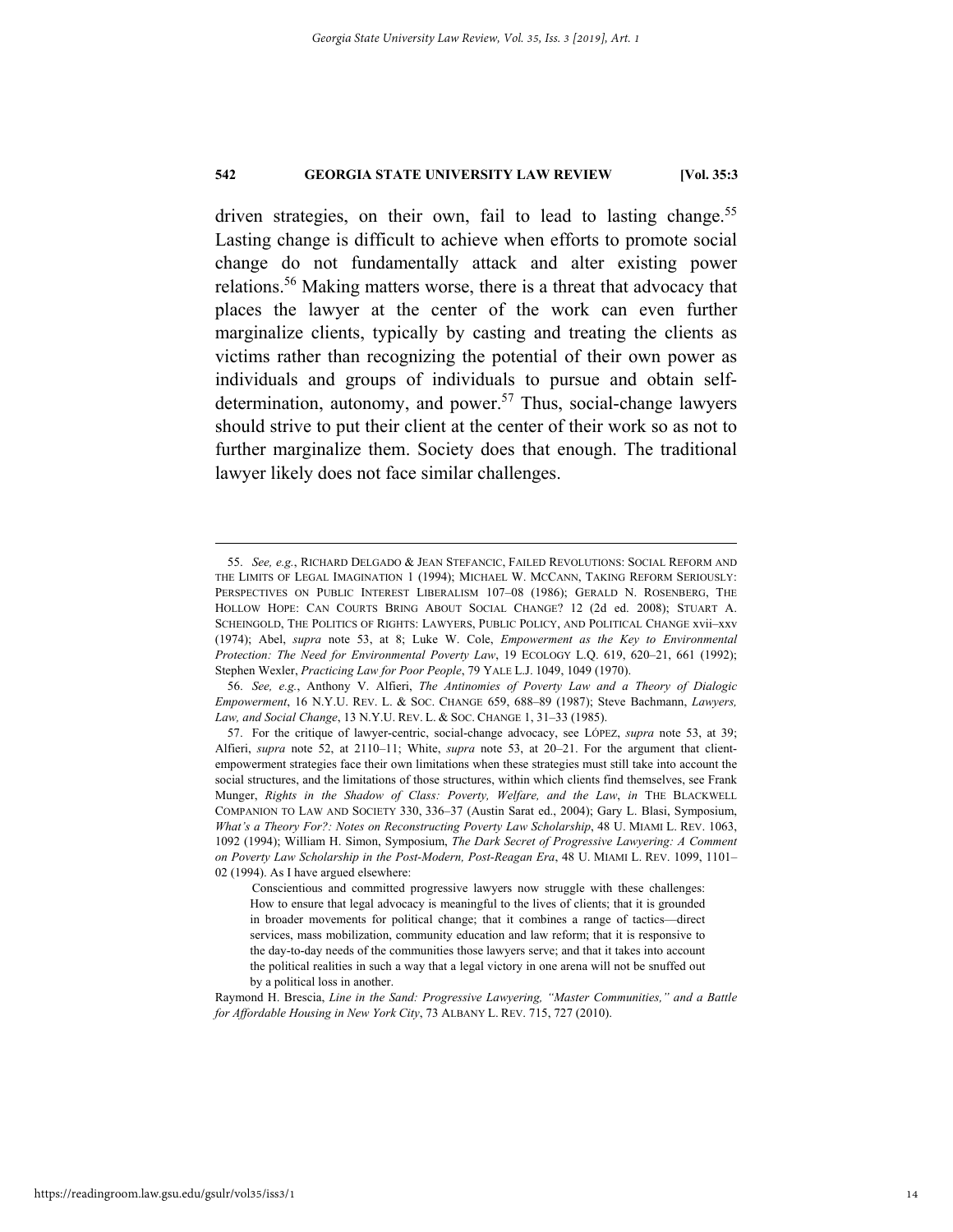# *3. Social-Change Lawyers Have Different Constraints in Case Selection*

There is also a unique financial component to the lawyer–client relationship that exists between the social-change lawyer and her clients when compared to that typically involved in the traditional lawyer–client relationship.58 This different relationship can have ramifications for the actions the lawyer takes, or does not take, on behalf of her client. In the typical lawyer–client relationship in the contemporary legal profession, the lawyer is paid on a fee-for-service basis, often at an hourly rate, and sometimes based on a flat fee depending on the service she provides.<sup>59</sup> Sometimes a lawyer proceeds on a contingency-fee basis, where she bears the risk of an unsuccessful outcome and only receives compensation if she is successful on behalf of her client. $60$  Each of these relationships hinges on the economic relationship between the lawyer and the client; the client often makes decisions based on an economic calculus of whether it is worth it to proceed with the representation

If, however, you want to work for a legal aid office, or some other nonprofit public interest group that has scant resources, you might well receive a stack of files and find out that you are on your own to learn lawyering as you go, perhaps even by trial-and-error. There is virtually no budget in most of these operations for training new attorneys, and, of course, the billable hour is not applicable in this setting.

 <sup>58.</sup> Thelton Henderson, *Social Change, Judicial Activism, and the Public Lawyer*, 12 WASH U. J.L. & POL'Y 33, 33–34 (2003).

Traditional law firms will take your newly-minted diploma and your ability to think like a lawyer, . . . and they will train and mentor you. . . . The client will usually pay for at least a part, if not most, of that training through something with which we're all familiar: the billable hour.

*Id.* 

 <sup>59.</sup> John M. A. DiPippa, *Lawyers, Clients, and Money*, 18 U. ARK. LITTLE ROCK L.J. 95, 105–28 (1995) (describing contours of traditional lawyer-client retainer agreements).

<sup>60</sup>*. See When You Need a Lawyer—Legal Fees and Expenses*, AM. B. ASS'N (Mar. 18, 2013), https://www.americanbar.org/groups/public\_education/resources/law\_issues\_for\_consumers/lawyerfees \_contingent.html [https://perma.cc/LT97-RAKC]. The American Bar Association explains contingency fees as follows:

In a contingent fee arrangement, the lawyer agrees to accept a fixed percentage (often one[-]third) of the recovery, which is the amount finally paid to the client. If you win the case, the lawyer's fee comes out of the money awarded to you. If you lose, neither you nor the lawyer will get any money, but you will not be required to pay your attorney for the work done on the case.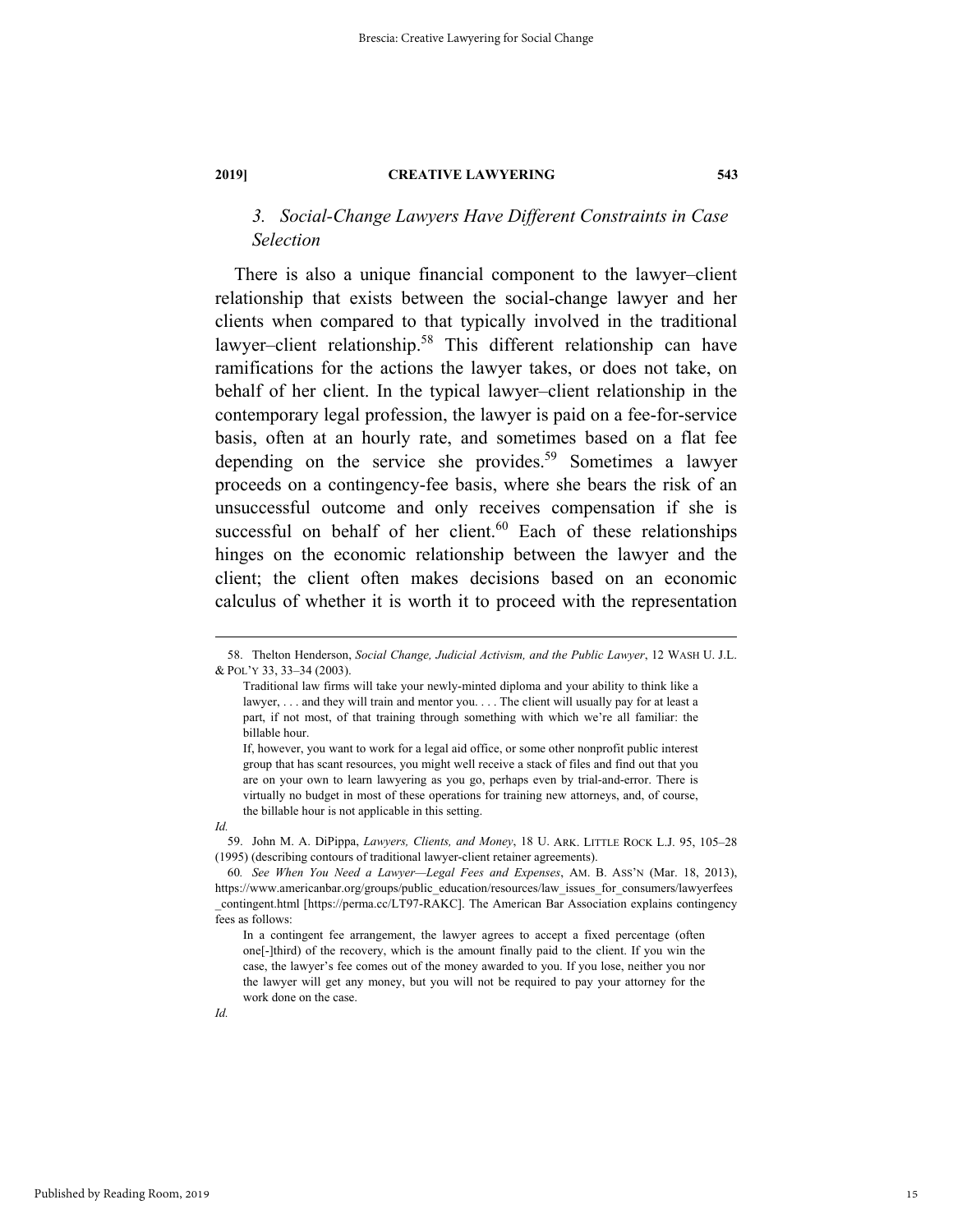based on—to put it crudely—how much justice she can afford.<sup>61</sup> Thus, critical tactical decisions may come down to whether the client wishes to pay for the service offered by the lawyer.<sup>62</sup> A client may wish to spare no expense and give the lawyer great freedom to make tactical decisions, regardless of the cost. $63$  The client may choose certain tactics based solely on a cost-benefit calculus of the likely gains possible through the use of different tactics and the potential outcomes and risks associated with those tactics.<sup>64</sup> Of course, though cost may impact the tactical choices a lawyer might make on behalf of a client, with the decisions about those choices made with the client's cost consciousness in mind, it is also entirely possible that the lawyer and client may have no tactical choices to make because the client foregoes legal representation altogether based on the perceived costs associated with that representation and the likely benefits that might accrue, or, more simply, because she cannot afford any level of service from the lawyer.<sup>65</sup> Indeed, many Americans face their legal problems without a lawyer, with cost being one of the main contributing factors to their decision to proceed or not to proceed with representation.<sup>66</sup> In many ways, this is a relatively easy decision. The client consults with the lawyer, makes a decision on the likely

 <sup>61.</sup> MARC GALANTER, LOWERING THE BAR: LAWYER JOKES AND LEGAL CULTURE 244–45 (2006) (describing cartoon that originally ran in the *New Yorker* in which a lawyer asks his client, "You've got a pretty good case, Mr. Pitkin. How much justice can you afford?").

<sup>62</sup>*. See* Deborah L. Rhode, *Access to Justice*, 69 FORDHAM L. REV. 1785, 1789–90 (2001) (explaining that defendants who hire their own counsel are often no better off than if they had been represented by a public defender because those individuals are typically only slightly better off than the indigent).

 <sup>63.</sup> John T. Woodall, *Commonsense Principles of Civil Litigation*, 52 AM. JUR. TRIALS 1, § 38 (1994) (describing lawyer-client decision-making around expenses in litigation).

 <sup>64.</sup> Robert P. Burns & Steven Lubet, *Division of Authority Between Attorney and Client: The Case of the Benevolent Otolaryngologist*, 2003 U. ILL. L. REV. 1275, 1294–96 (2003) (discussing the poorly defined boundaries between ends and means). For the tension in civil rights litigation when representing groups of clients in navigating these poorly defined boundaries, see generally William B. Rubenstein, *Divided We Litigate: Addressing Disputes Among Group Members and Lawyers in Civil Rights Campaigns*, 106 YALE L.J. 1623 (1997).

 <sup>65.</sup> On the deliberations around ends and means between the lawyer and her client, see, for example ANTHONY KRONMAN, THE LOST LAWYER: FAILING IDEALS OF THE LEGAL PROFESSION 132–34 (1995).

 <sup>66.</sup> On the reasons why Americans often forego legal representation, with cost being just one such reason, see REBECCA SANDEFUR, ACCESSING JUSTICE IN THE CONTEMPORARY USA: FINDINGS FROM THE COMMUNITY NEEDS AND SERVICES STUDY 12–13 (2014).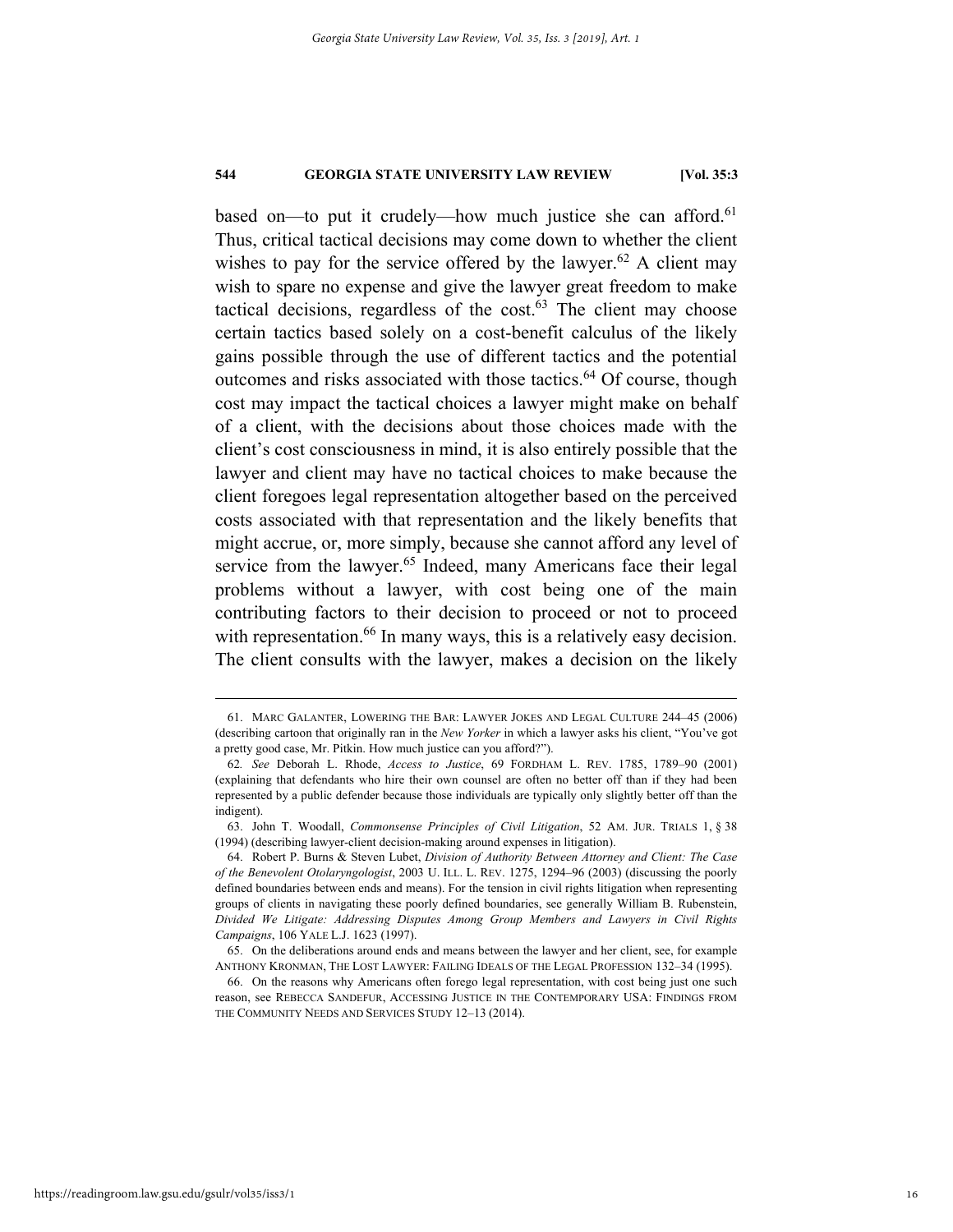costs and potential benefits of representation, and decides how she would like the lawyer to proceed.<sup>67</sup>

In the social-change context, the calculus is often much different. There is certainly some small degree of overlap in the approaches used by some social-change lawyers and those used in traditional settings. With certain social-change-oriented fields of practice-like employment discrimination, employee wage-and-hour rights, police brutality actions, and social security benefits—social-change lawyers may operate from within the private bar, charging contingency fees for their work and taking a portion of the award they may win on behalf of their clients or earning remuneration through fee-shifting provisions in the statutes governing the claims.<sup>68</sup> At the same time, the possibility of contingency-fee arrangements often crowds out the work of the social-change lawyer, who might make strategic decisions about the types of cases she tends to take based on whether a particular client might have other options for representation based on the availability of lawyers from the private bar willing to take the client's case through a contingency-fee-based retainer.<sup>69</sup>

But in other fields—where there are few contingency-fee opportunities, where the private bar might see the client's claim as too risky to take (even on contingency), or where fee-shifting might not be available—the social-change lawyer will typically work in a

 <sup>67.</sup> On some of the elements of the decision to accept a client for representation in the traditional lawyer-client setting, see generally W. Bradley Wendel, *Institutional and Individual Justification in Legal Ethics: The Problem of Client Selection*, 34 HOFSTRA L. REV. 987 (2006).

 <sup>68.</sup> On the role of fee-shifting statutes in civil rights litigation, see, for example, Rochelle Cooper Dreyfuss, *Promoting the Vindication of Civil Rights Through the Attorney's Fees Awards Act*, 80 COLUM. L. REV. 346 (1980). For a description of recent developments in the jurisprudence around feeshifting in civil rights cases, see generally Catherine R. Albiston & Laura Beth Nielsen, *The Procedural Attack on Civil Rights: The Empirical Reality of* Buckhannon *for the Private Attorney General*, 54 UCLA L. REV. 1087 (2007).

 <sup>69.</sup> In addition to the desire to serve only the client who may not have private options available to her for representation, a nonprofit group may experience some resistance from the private bar upon which it relies for donations should it take on cases that may generate fees. What is more, legal services organizations funded by the U.S. Legal Services Corporation face a bar on accepting fee-generating cases. On some of the tensions around nonprofit organizations and some of these issues around fees, see, for example, Catherine R. Albiston & Laura Beth Nielsen, *Funding the Cause: How Public Interest Law Organizations Fund Their Activities and Why It Matters for Social Change*, 39 L. & SOC. INQUIRY 62, 82–85 (2014).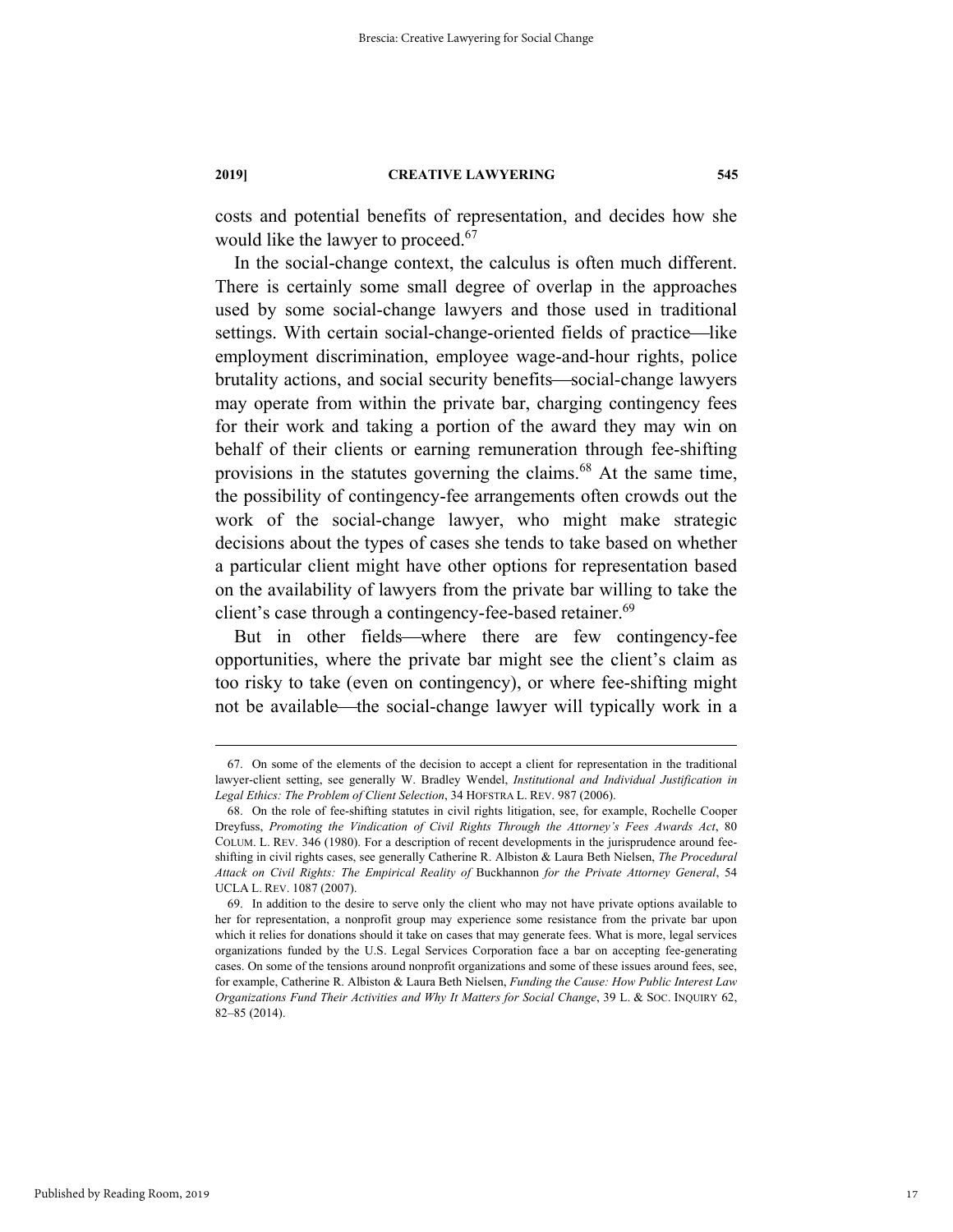nonprofit legal services provider, whether that provider is a small, local organization that addresses local concerns, or a large, national organization that seeks to promote a national agenda in a particular field.<sup>70</sup> Indeed, the diversity of issues that nonprofit lawyers address is quite large, from animal rights and environmental justice to claims on behalf of the transgender community and the rights of low-wage immigrant workers.<sup>71</sup> For lawyers not operating in fields typically dominated by paying clients, or clients who can be served through contingency-fee arrangements, lawyers face a different calculus when it comes to the costs associated with providing representation.<sup>72</sup> They must find funding to provide the representation, and that funding might come from a government entity, a private foundation, or a private donor.<sup>73</sup> Although the decision to take on a case in the traditional lawyer–client relationship may come down to whether a particular client will pay for the services that she will receive from the lawyer, in the social-change setting, the lawyer must make a different calculation: whether the case is one that fits within the constraints that may be imposed by the donor or the source of funds.<sup>74</sup> If the source is a government entity, the client must fit within the constraints imposed by that source, which is typically a function of the income of the client or the nature of the case.75 If the source of the funds that might allow the representation of the client is a private foundation or an individual donor, the lawyer must ensure she provides services consistent with the donor's intent.76

 <sup>70.</sup> For a description of the activities of public interest legal organizations, see generally, Deborah L. Rhode, *Public Interest Law: The Movement at Midlife*, 60 STAN. L. REV. 2017 (2008).

 <sup>71.</sup> On the range of goals of various public interest legal organizations, see *id.* at 2036–37.

<sup>72</sup>*. See* Carrie Johnson, *Legal Help for the Poor in 'State of Crisis*,*'* NPR (June 15, 2012, 3:57 AM), https://www.npr.org/2012/06/15/154925376/legal-help-for-the-poor-in-state-of-crisis

<sup>[</sup>https://perma.cc/DE3T-MZ32].

 <sup>73.</sup> For a discussion of the different sources of funding for public interest legal organizations, see Rhode, *supra* note 70, at 2054–58.

 <sup>74.</sup> On the priority-setting process in public interest legal organizations and the role of funders in influencing that process, see Rhode, *supra* note 70, at 2049–53.

<sup>75</sup>*. See* Rhode, *supra* note 62, at 1787.

<sup>76</sup>*. See* MARTHA R. MAHONEY ET AL., SOCIAL JUSTICE PROFESSIONALS, COMMUNITIES AND LAW 87 (2003) (arguing that "[f]unding legal work for social justice remains a political battleground in at least three major areas . . . : the adequacy of resources to the need; the constitutionality of restrictions on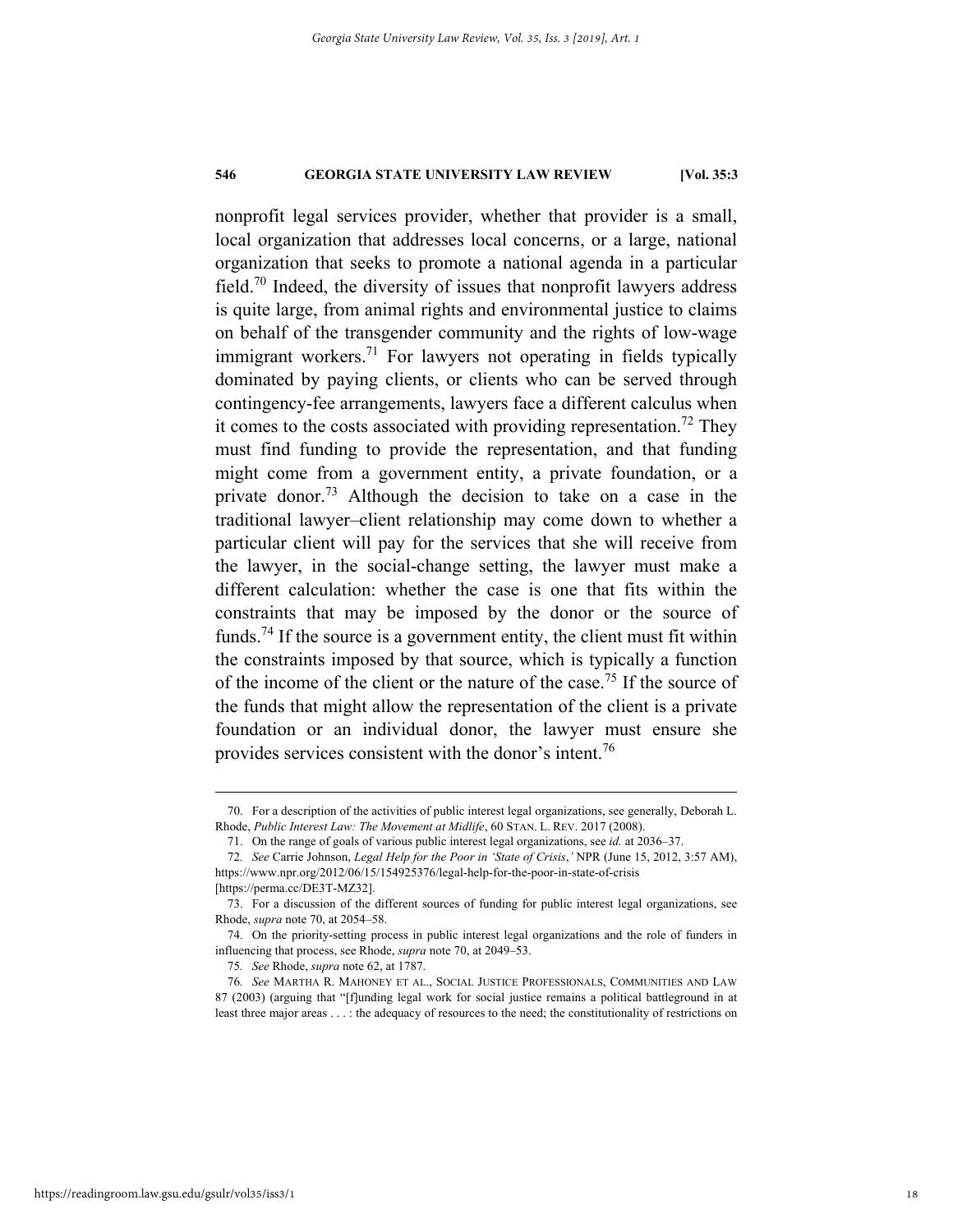The decision to represent a particular client in a particular case is not made simply on whether the client fits within the confines imposed by the sources of funds that the organization receives. Although that is certainly a baseline requirement—i.e., the lawyer's organization typically must have funding to provide the services—the organization will also take into account other concerns when considering whether to take on the case. In a world of scarce resources, legal organizations may impose a sort of "lifeboat" ethics when making decisions with respect to which cases to take.<sup>77</sup> The degree of complexity of the case may make it so resource intensive that the decision to accept the case might mean that the organization is unable to accept other clients who might also fit within the categories of cases that the organization handles. If, for example, the lawyer takes on a complicated eviction case, then, even if she were to save the client's apartment, that representation might mean that three other families go without representation and face eviction as a result. Lawyers in these situations must make decisions about which cases to take based on some rubric of cost, merit, resources required, likely benefits that might flow from the representation, and the opportunity cost associated with rejecting other clients.<sup>78</sup> Although these decisions come down to resource constraints and cost-benefits analyses, not unlike the factors that weigh on the client in the traditional attorney–client relationship, the social-change lawyer and the organization in which she works typically make the decision whether to accept the case for representation. This, unlike in the traditional lawyer–client relationship where the cost-benefit analysis is made by the client, adds a layer of complexity to the work that is

lawyers who are funded by the government to serve poor clients; and the constitutionality of additional sources of funding for services for low-income people raised through legislation").

 <sup>77.</sup> On so-called "lifeboat ethics" in the context of climate change, see Garrett Hardin, *Living on a Lifeboat*, *in* MANAGING THE COMMONS 210–25 (John A. Baden & Douglas S. Noonan eds., 2d ed. 1998).

 <sup>78.</sup> For a discussion of opportunity costs, see generally Michael C. Jensen & William H. Meckling, *Theory of the Firm: Managerial Behavior, Agency Costs and Ownership Structure*, 3 J. FIN. ECON. 305 (1976).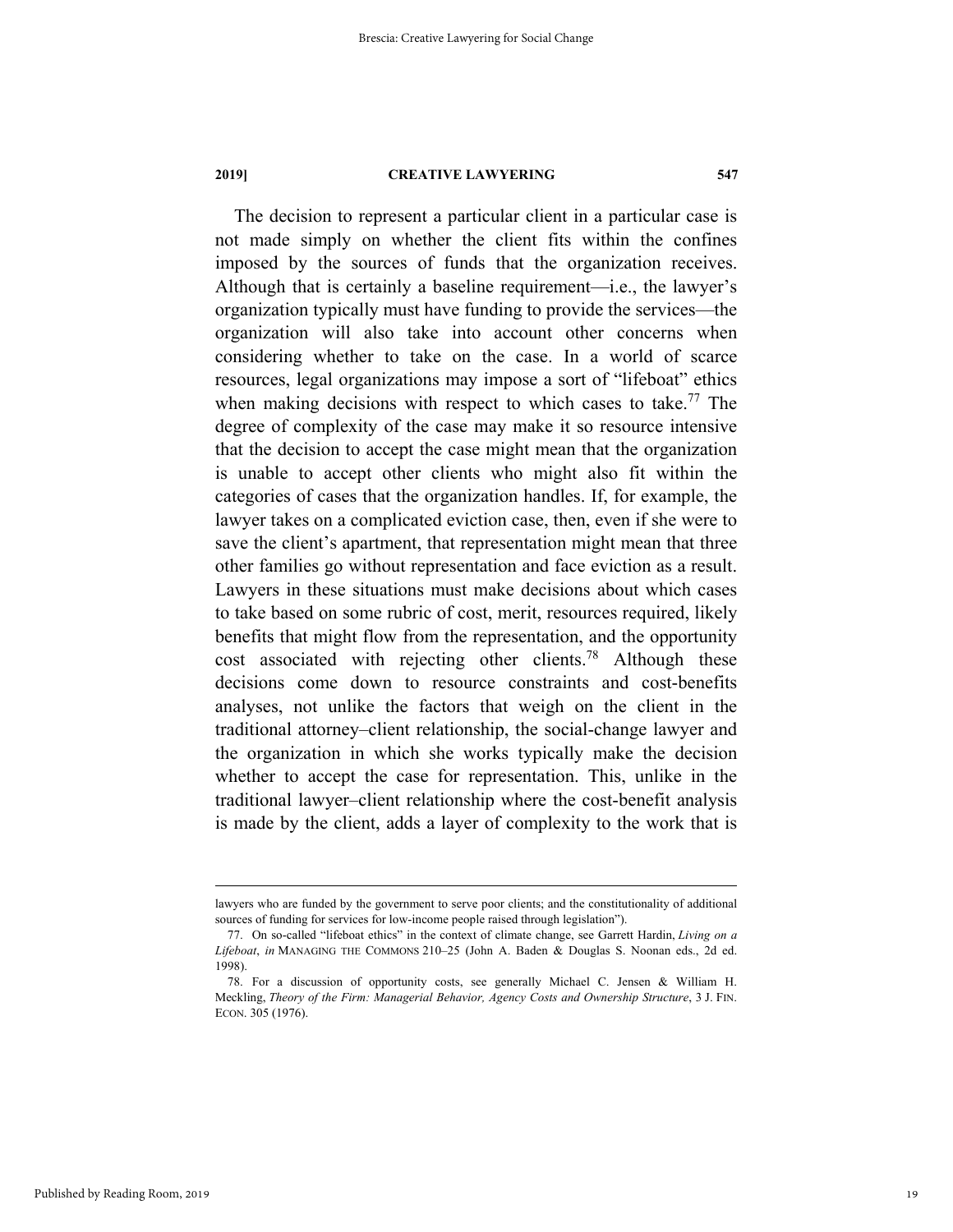mostly not present in the traditional setting.<sup>79</sup> A private lawyer certainly may make the decision that despite a client's desire for representation, the lawyer may not take on the case, based on her present workload or other factors.<sup>80</sup> These decisions do not take on the same degree of complexity in the social-change setting. They may not take on the same moral or social weight either. A private lawyer turning down a paying client probably can rest assured that that client will find another lawyer to represent her; that is not always, or even often, the case with the social-change lawyer. $81$ 

Moreover, for the social-change lawyer, there is often another aspect of the decision to take on a case: whether a particular client's case presents itself as a vehicle for furthering the lawyer's socialchange goals or agenda. $82$  In other words, one client's case may offer the lawyer an opportunity to advance the social-change goals that she wants to pursue. The factors that go into the decision as to whether a particular case might advance the social change the lawyer wants to see are often quite complex, offering another degree of complexity to legal advocacy for social change.<sup>83</sup> For many social-change lawyers, as with any lawyers, the primary issue they must face when deciding whether they can take a case is often, first, whether the case has merit

 <sup>79.</sup> For a discussion of some of the considerations that go into the decision to accept or reject cases in the nonprofit, social-change context, see Paul R. Tremblay, *A "Very Moral Type of God": Triage Among Poor Clients*, 67 FORDHAM L. REV. 2475 (1999). One tension facing a lawyer engaged in eviction defense work may entail when she is asked to defend a case involving allegations that a client is engaged in drug trafficking or sale. *Id.* at 2519. Putting aside problems of proof, racial profiling, the notion that every defendant is entitled to due process and access to justice, and over-policing in and prosecution of members of certain communities for the distribution and sale of particular narcotics, is the vigorous defense of an actual and violent drug dealer in the best interests of the community, and the other tenants, a lawyer might serve? As a former legal services attorney who often represented tenant associations in large tenement buildings, my group clients would often resist my efforts to provide representation to tenants who they felt may endanger the safety of the other residents in their building.

 <sup>80.</sup> For a discussion of some of the pressures on public interest lawyers, at least in the context of a public defender's office, that affect the acceptance of cases, see, for example, AM. BAR. ASS'N, TEN PRINCIPLES OF A PUBLIC DEFENSE DELIVERY SYSTEM 2 (2002).

<sup>81</sup>*. See* Tremblay, *supra* note 79, at 2475.

<sup>82</sup>*. See generally* Michael Diamond, *Community Lawyering: Revising the Old Neighborhood*, 32 COL. HUM. RTS. L. REV. 67 (2000), *reprinted in* MAHONEY, ET AL., *supra* note 76, at 182–83 (noting that a "lawyer is constrained both by codes of professional responsibility and ethical considerations, which may restrict the lawyer's ability or willingness to advocate such a course").

<sup>83</sup>*. Id.* at 181.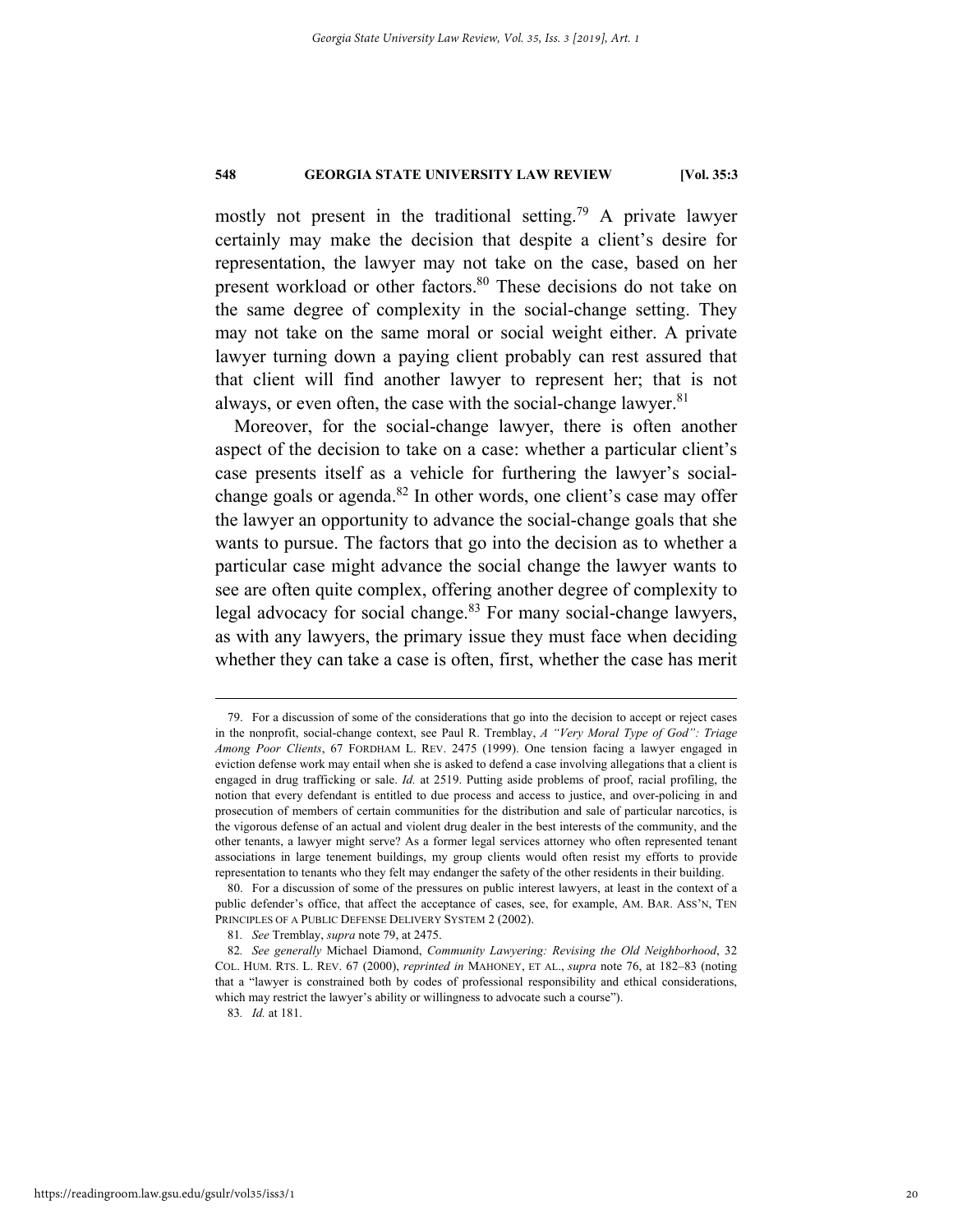and second, whether the lawyer thinks she can win it. But whether one can win the case is often, itself, a question involving a highly complicated calculus, as is the case with all lawyering. For the social-change lawyer, however, even defining what a win is can be complicated.84 The lawyer may score a moral victory, delay an eviction or deportation, or apply enough political pressure on a government agency that it decides to change a policy even when that policy is upheld by the courts. $85$  Some of these same considerations may play into the traditional lawyer's calculus, but the decision to proceed is often left to the client in that setting. In the social-change setting, the lawyer will have to balance the interest of the client before her, the interest of the broader community in seeing the policy challenged, and the interests of the funders of the organization in seeing activity consistent with the organizational goals that the funder supports. These other interests may weigh on the socialchange lawyer in other ways as well, which introduces considerations that the traditional lawyer does not typically face.<sup>86</sup>

# *4. Social-Change Lawyers Face Different Opportunity Costs Related to the Trade-Off between Direct Services and Law-Reform Activities*

Another aspect of social-change lawyering that emerges in the face of resource constraints is that to pursue a long-term legal strategy, when resources are committed to that strategy (toward what is often

 <sup>84.</sup> For the public interest lawyer, defining what a win is may be difficult, but identifying the direct and even the indirect effects of legal strategies can also be complex. In his landmark work, *Rights at Work*, Michael McCann described some of the indirect effects of legal strategies as their ability to mobilize constituents, frame a consciousness among group members, and build infrastructure within a movement, among others. MICHAEL MCCANN, RIGHTS AT WORK: PAY EQUITY REFORM AND THE POLITICS OF LEGAL MOBILIZATION 280–84 (1994).

 <sup>85.</sup> In social movement lawyering, a lawyer and the client or clients that she represents can also gain movement, momentum and strength by losing in the courts. For a reflection on this dynamic, see generally Douglas NeJaime, *Winning Through Losing*, 96 IOWA L. REV. 941 (2011).

 <sup>86.</sup> On the tension that sometimes exists between representing particular clients, meeting an institution's social-change goals, and addressing the needs of the broader community, see, for example, Derrick A. Bell, Jr., *Serving Two Masters: Integration Ideals and Client Interests in School Desegregation Litigation*, 85 YALE L. J. 470 (1976).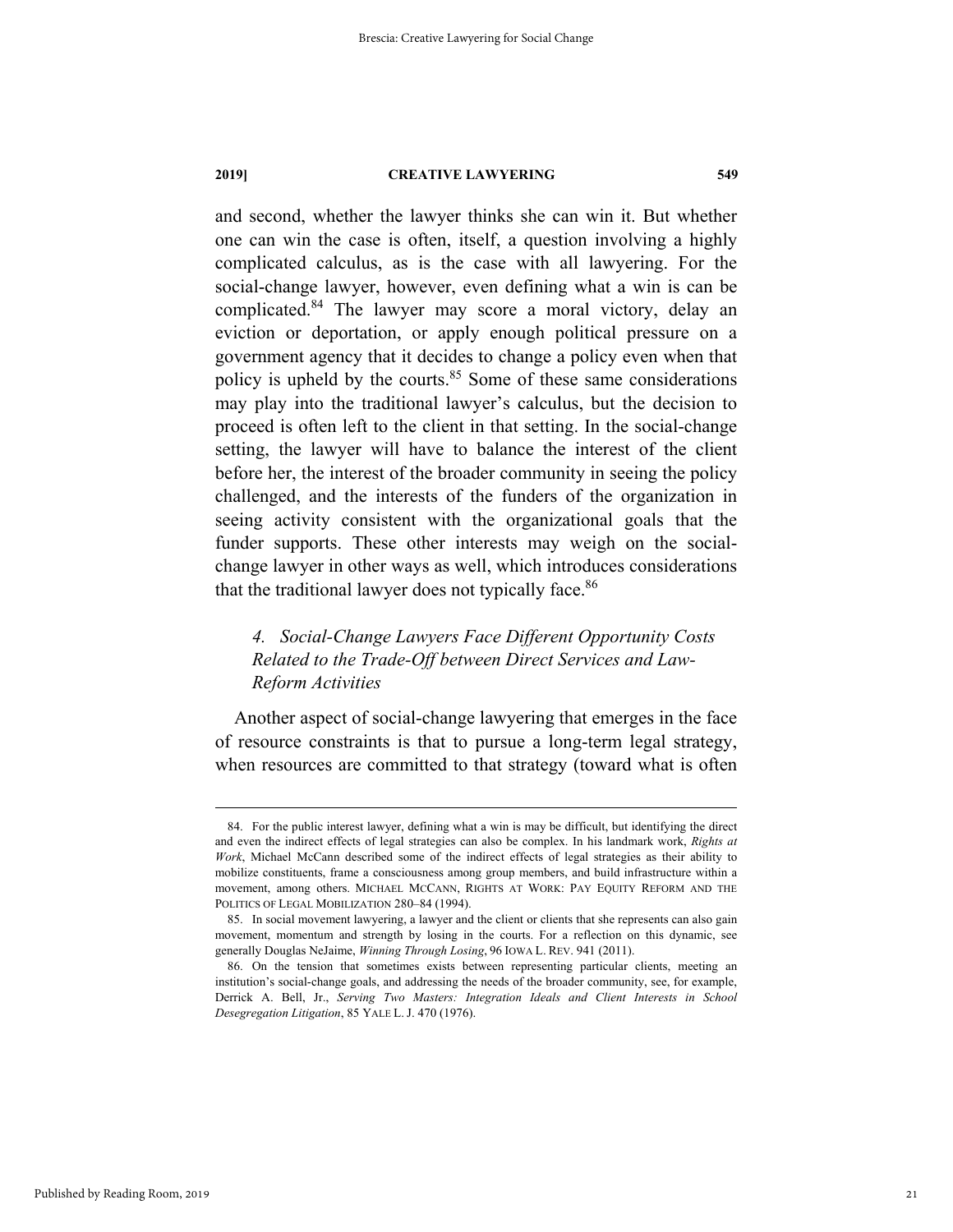called law reform), that necessarily means that these resources are channeled away from direct services that might solve a particular client's immediate problem without addressing larger social-change goals.87 Although long- and short-term strategies do not need to be in tension, they can be when an organization does not have the resources to do both, and it must choose between law reform and other similar strategies and emergency, direct, and atomized services to individual clients.<sup>88</sup> When members of the community face real harm in the absence of legal interventions, social-change lawyers can face a devastating choice: prevent an eviction, defend against the loss of custody of a child, or secure public-assistance benefits on the one hand, or, on the other hand, pursue strategies that might restructure the legal relationships over time, such that fewer members of the community face these harrowing outcomes. $89$  In some ways, these choices may have become less complex for some lawyers because they have fewer choices to make: cutbacks to federal funding for legal-services programs and restrictions imposed on the funding mean that lawyers in programs receiving funds from this source are able to serve fewer clients and have fewer tactical choices to choose from.90 This means that lawyers who do not face these restrictions

 <sup>87.</sup> For a description of this tension between law-reform strategies and the provision of direct services in social-change advocacy, see MARTHA F. DAVIS, BRUTAL NEED: LAWYERS AND THE WELFARE RIGHTS MOVEMENT, 1960–1973, at 33–34 (1993). For an argument that effective socialchange advocacy should couple targeted, individual case representation with organizing and legislative reform, see Gary Bellow, *Turning Solutions into Problems: The Legal Aid Experience*, 34 NLADA BRIEFCASE 106, 122 (1977).

 <sup>88.</sup> On navigating the tension between engaging in impact litigation and delivering meaningful services to individual clients, see DAVIS, *supra* note 87, at 33.

 <sup>89.</sup> In recent years, organizations have begun to use long-term legal and political strategies while also addressing the day-to-day needs of their clients. For a description of one organization, the Workplace Project in New York state, see JENNIFER GORDON, SUBURBAN SWEATSHOPS: THE FIGHT FOR IMMIGRANT RIGHTS 78–79 (2009).

 <sup>90.</sup> On the funding cutbacks and programmatic restrictions on federal legal services grantees, see ALAN W. HOUSEMAN & LINDA E. PERLE, SECURING EQUAL JUSTICE FOR ALL: A BRIEF HISTORY OF CIVIL LEGAL ASSISTANCE IN THE UNITED STATES 36–37 (2007), https://www.clasp.org/sites/default/files/public/resources-and-publications/publication-1/0158.pdf [https://perma.cc/FUM4-NHYW] (describing restrictions); Rhode, *supra* note 70, at 2038. On the tensions over LSC-funded law reform efforts and direct services, see William P. Quigley, *The Demise of*  Law Reform and the Triumph of Legal Aid: Congress and the Legal Services Corporation from the *1960's to the 1990's*, 17 ST. LOUIS U. PUB. L. REV. 241, 241–42 (1998).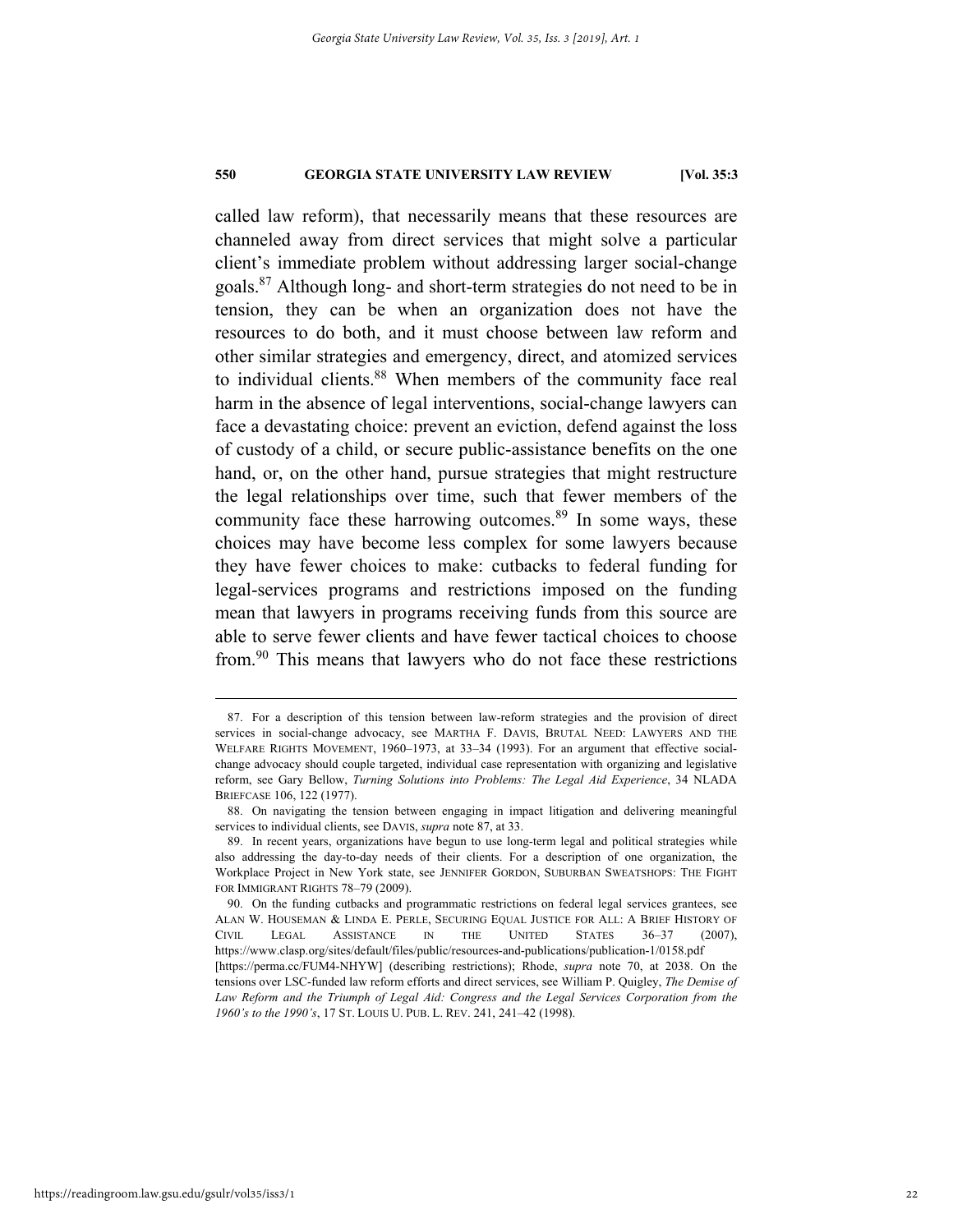have more clients to choose from (meaning greater complexity and choices), even as the overwhelming majority of low-income people face their legal problems without legal assistance.<sup>91</sup>

#### *5. Social-Change Lawyering Often Involves Complex Goals*

Putting aside the questions of how resources should be deployed in the service of social change and whether lawyers should choose between direct services and longer-term strategies, there are often other larger interests that the social-change lawyer must weigh in the decision to take on a case.<sup>92</sup> If the cause she promotes is a goal identified by a particular community-based organization or the expansion of rights for a particular social or demographic group, taking on a case, pressing certain rights, and bringing them to the attention of the courts and the general public can sometimes undermine the long-term interests of the cause that the lawyer supports. This can spark a backlash and a retrenchment of rights through the adoption of legislation that undermines any victory that the lawyer may achieve in the courts, either through the acts of a hostile legislature or an electorate willing to adopt a ballot initiative to scale back or reverse the lawyer's victories.<sup>93</sup> In the marriageequality context, lawyers won victories in the state courts in several states only to have those victories undermined by legislative action

 <sup>91.</sup> By some estimates, eighty percent of the legal needs of the indigent, and forty to sixty percent of the legal needs of the middle class, go unmet. *See, e.g.*, ALBERT H. CANTRIL, AGENDA FOR ACCESS: THE AMERICAN PEOPLE AND CIVIL JUSTICE (1996) https://www.americanbar.org/content/dam/aba/administrative/legal\_aid\_indigent\_defendants/downloads /agendaforaccess.authcheckdam.pdf [https://perma.cc/7YCZ-C7UG] (describing legal needs of moderate-income Americans); LEGAL SERVS. CORP., SERVING THE CIVIL LEGAL NEEDS OF LOW-INCOME AMERICANS: A SPECIAL REPORT TO CONGRESS 12–13 (2000) (describing unmet legal needs of the poor); ROY W. REESE & CAROLYN A. ELDRED, LEGAL NEEDS AMONG LOW-INCOME AND MODERATE-INCOME HOUSEHOLDS: SUMMARY OF FINDINGS FROM THE COMPREHENSIVE LEGAL NEEDS STUDY 7–17 (1994) (describing legal needs of low- and moderate-income households). Deborah Rhode argues that it is likely that these studies likely *underestimate* the true scope of the unmet legal needs of these populations. Deborah Rhode, *Access to Justice: Connecting Principles to Practice*, 17 GEO. J. LEGAL ETHICS 369, 397–98 (2004).

<sup>92</sup>*. See* John O. Calmore, *A Call to Context: The Professional Challenges of Cause Lawyering at the Intersection of Race, Space, and Poverty*, 67 FORDHAM L. REV. 1927, 1934–35 (1999).

<sup>93.</sup> Id. at 1932 ("[C]ause lawyers must continually threaten and challenge dominant understandings of the professional role and the larger process within which that role is performed.").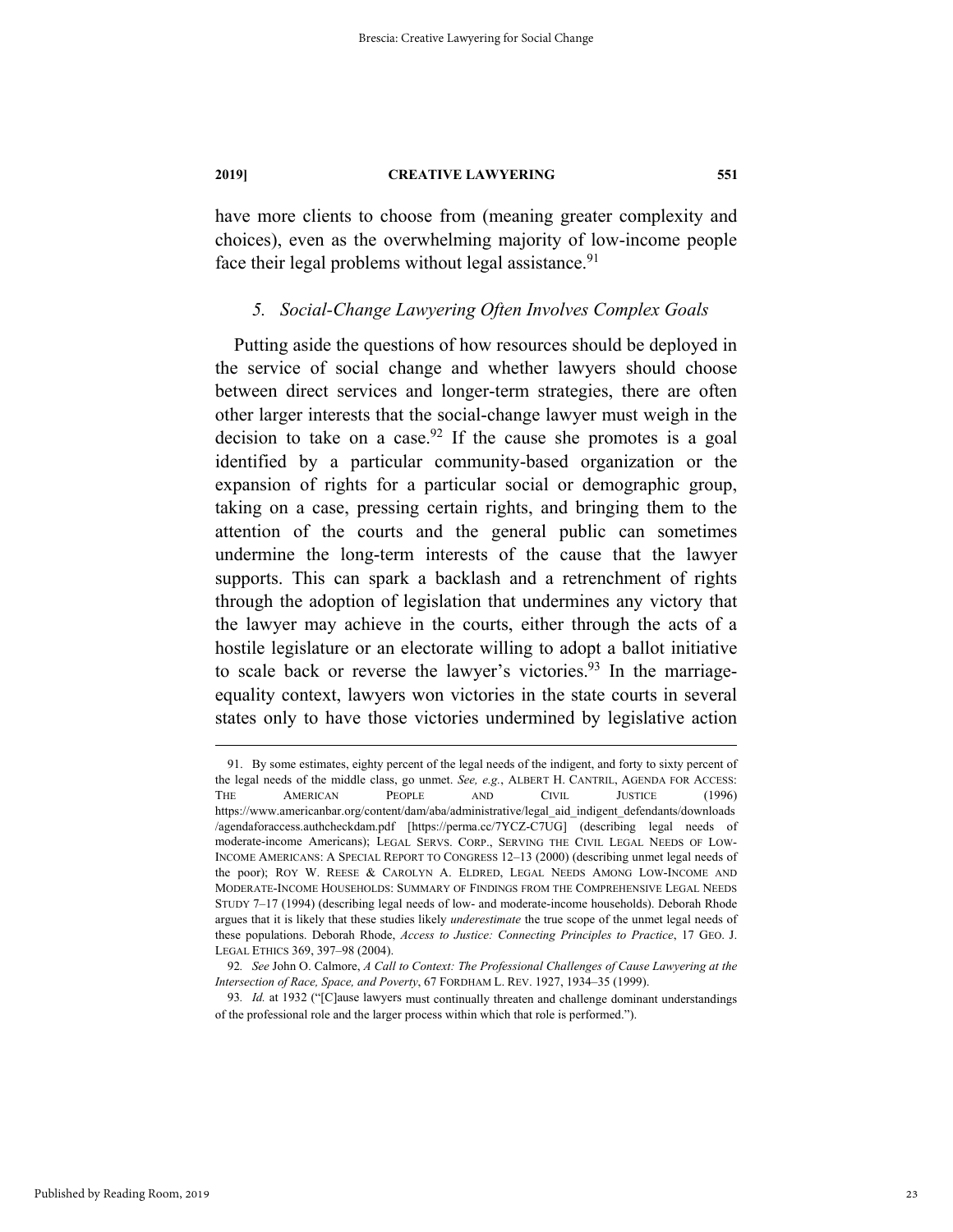and ballot initiatives.<sup>94</sup> Thus, when considering the interests of the client that presents herself for representation to the social-change lawyer, that lawyer often must balance the interests of that client against other interests.<sup>95</sup> However, once the lawyer accepts the case for representation, these other interests should generally factor less in the decisions that transpire throughout the course of the representation. But, before the lawyer agrees to accept the representation of the client, these issues will likely weigh heavily on her decision to proceed or not to proceed with the case.<sup>96</sup>

# *6. Social-Change Lawyers Must Often Choose Between More Complex Tactics in Pursuit of Complex Goals*

If a lawyer decides to take on the case, another decision that the lawyer must make in the social-change setting, often in consultation with the client, is the tactics she will deploy in proceeding with the representation. In the traditional attorney–client relationship, these decisions might present themselves in a more straightforward way. The client wants to purchase property. She wants to sue over a breach of contract. The goals are often more discrete and more easily identifiable in these traditional settings. For the social-change lawyer, the goals she might pursue may be more amorphous and present more challenging problems to solve.<sup>97</sup> The lawyer's social-change objectives might include improving the treatment of a particular social group generally or protecting a community from a particularly

 <sup>94</sup>*. See* Timothy D. Lytton, *The NRA, the Brady Campaign, & the Politics of Gun Litigation*, *in* SUING THE GUN INDUSTRY: A BATTLE AT THE CROSSROADS OF GUN CONTROL AND MASS TORTS 152, 166 (Timothy D. Lytton ed., 2005) (describing legislative backlash after gun control lawsuits filed against gun manufacturers).

 <sup>95.</sup> On the tension between client and other interests in social-change lawyering, see Bell, *supra* note 86, at 488–93; Shauna I. Marshall, *Mission Impossible?: Ethical Community Lawyering*, 7 CLINICAL L. REV. 147, 158–59 (2000).

 <sup>96.</sup> There is an extensive scholarship on public interest intake decisions, much of which is collected in Anthony V. Alfieri, *Impoverished Practices*, 81 GEO. L.J. 2567, 2595–618 (1993).

 <sup>97.</sup> For a discussion of cause lawyering, see Anna-Maria Marshall & Daniel Crocker Hale, *Cause Lawyering*, 10 ANN. REV. L. & SOC. SCI. 301, 307 (2014) ("A poor person whose heat is turned off is exposed to the risks and vagaries of the legal system in a way that an advocacy organization promoting prayer in school is not. These factors shape the nature of the clients' interactions with the cause lawyers who represent them.").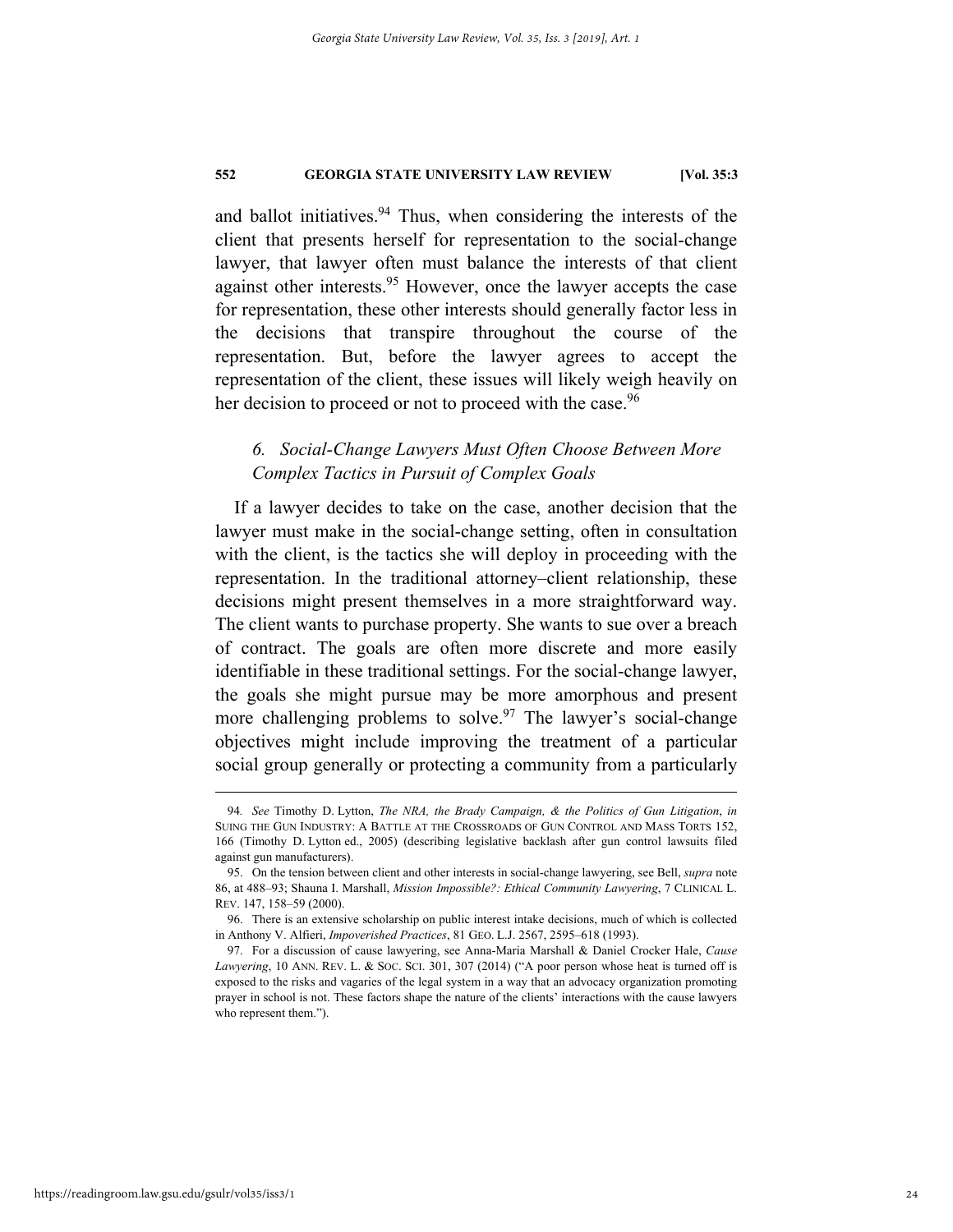destructive government or business practice. The goals and the tactics that one might use to achieve them may not present themselves in an obvious fashion. When the goals are themselves less defined, the lawyer will often find that choosing among tactics is more complex. The lawyer, in consultation with the client, will likely weigh the potential costs and benefits of the different tactics to achieve the overarching goals of the representation, introducing even more complexity into the situation.<sup>98</sup>

# *7. Social-Change Lawyers May Find It Difficult to Identify the Client.*

There is another layer of complexity beyond defining the goals of the representation or the tactics used to achieve them. Indeed, socialchange lawyering sometimes involves debate over identifying the client in each situation.<sup>99</sup> Is the client the individual or group who presents himself, herself, or itself to the lawyer for representation? Or is the client someone or some group that the lawyer has identified as a strategic partner serving to advance the cause that the lawyer seeks to further?100 Sometimes the social-change lawyer goes out in search of the appropriate client who may serve as a participant in the socialchange strategy because that idealized and sought-after client's situation is sympathetic or compelling. The client's situation may offer a salient narrative that illuminates the plight of those whose situations the social-change lawyer wants to improve. It may also present facts that help garner support from the courts, policymakers, or legislators whom the lawyer may need to convince to embrace and

 <sup>98.</sup> For a discussion of the lawyer's role in these situations, see generally William L.F. Felstiner, Richard Abel & Austin Sarat, *The Emergence and Transformation of Disputes: Naming, Blaming, Claiming* . . ., 15 L. & SOC'Y REV. 631 (1980).

 <sup>99.</sup> Michael Grinthal, *Power With: Practice Models for Social Justice Lawyering*, 15 U. PA. J.L. & SOC. CHANGE 25, 31–34 (2011) (discussing models of litigation on behalf of groups of individuals and tensions that can arise in social-change lawyering).

 <sup>100.</sup> Robert L. Rabin, *Lawyers for Social Change: Perspective on Public Interest Law*, 28 STAN. L. REV. 207, 234 (1976) ("[W]hen a public interest firm identifies a critical issue, it rarely has any difficulty in finding a client willing to pursue the matter.").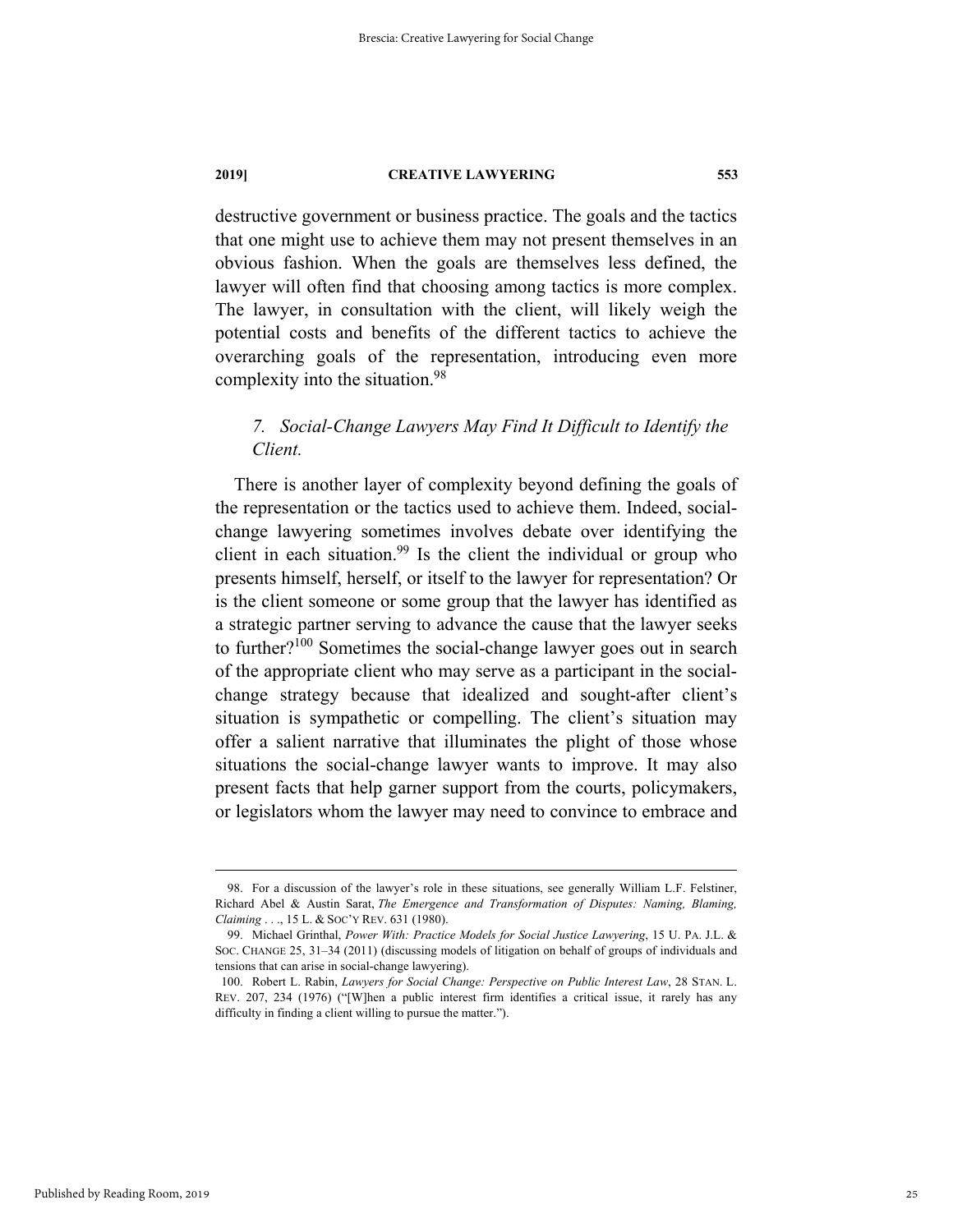advance the cause.101 This search for the client or clients that help fill this narrative role might mean that the client in these settings may assume a different role than one in the traditional lawyer–client relationship.102 Contemporary legal ethics requires even the socialchange lawyer to maintain a relationship with every client such that the client controls the critical ends of the representation.<sup>103</sup> When the lawyer may have a different sense of who the client is in any given situation—whether it is the person who is the nominal representative plaintiff in a class action, the community that the individual represents, or someone or some other entity or group—the lawyer's sense of whom she serves may change. The social-change lawyer may thus perceive that she is entitled to have a different relationship with a specific client in a particular matter because the social-change lawyer might see a living, breathing client as representing some larger cause or interest. This then means that the process of identifying the clients' interests and needs, and the tactics the lawyer should pursue, becomes more complex, and the lawyer, whether or not we like it, must try to understand who the client is, what the client wants, and how the lawyer should proceed on the client's behalf. But all of that depends on how the lawyer defines the client. When the client is an amorphous group like "the community," with no clear spokesperson or constituent who can provide guidance to the lawyer as to the interests and preferred tactics of the client, the process of identifying both who the client is and how the lawyer should proceed becomes more challenging.104 Admittedly, some lawyers may feel that this gives them license to proceed as they see fit, substituting

 <sup>101</sup>*. See* Marshall & Hale, *supra* note 97, at 312 (arguing that "many cause lawyers enjoy more collaborative relationships with their clients . . . [the] clients . . . tend to be social movement organizations, for whom additional resources may be helpful in directing their attorneys' energies").

<sup>102</sup>*. See id.* ("These organizational practices may draw cause lawyers into the ambit of activism, where they share in a movement's collective identity, and that identity, in turn, shapes the way that cause lawyers practice law. ").

<sup>103</sup>*. See generally* Marshall, *supra* note 95. For a discussion of some of the legal ethics issues that arise in group settings, see Lynn A. Baker, *Aggregate Settlements and Attorney Liability: The Evolving Landscape*, 44 HOFSTRA L. REV. 291, 298–305 (2015).

 <sup>104.</sup> For an exploration of some of these issues, see generally Raymond H. Brescia et al., *Who's in Charge Anyway? A Proposal for Community-Based Legal Services*, 25 FORDHAM URB. L.J. 831 (1998).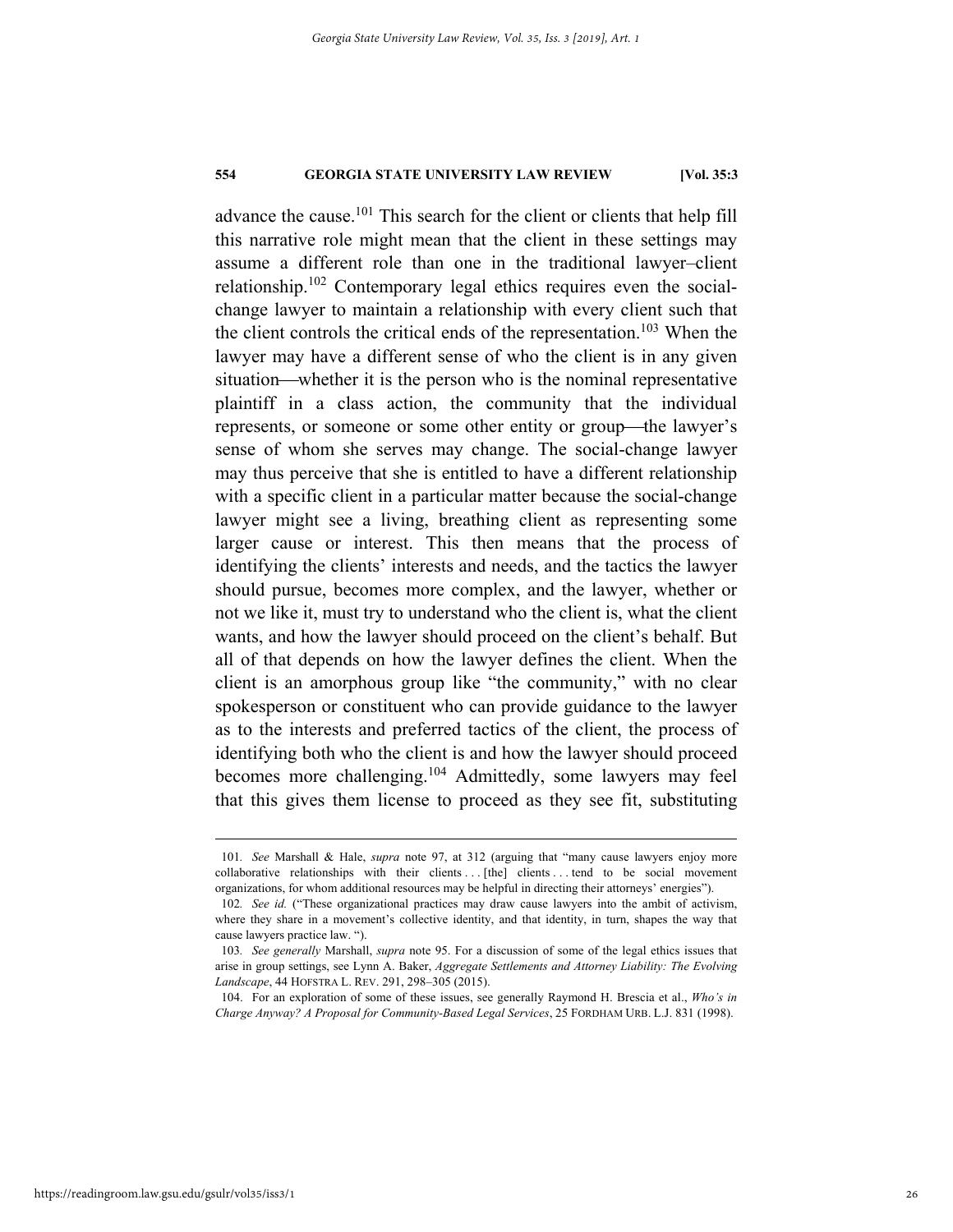their sense of what that undefined, incorporeal "client" wants; for other lawyers, who truly want to ensure that they proceed with the interests of a client or clients at the center of what they do, that process becomes only harder, not easier.<sup>105</sup>

### *C. What Complexity Means for Social-Change Lawyers*

When comparing the social-change lawyer's role to that of what I have called a traditional lawyers, it would appear that there is some greater level of complexity that adds to the general complexity of the problem that the lawyer is attempting to address. The decision to accept or reject a client often has different components in the socialchange context when compared to that decision in the traditional, private relationship. In fact, that identity of the client may itself shift when the lawyer is engaged in social-change lawyering. In turn, that shift in the identity of the client means that the considerations and factors that a lawyer must weigh are also different and more complex.106 So, the additional complexity often centers around which clients to accept for representation, which strategies to deploy to achieve their goals, the tactics to use in pursuing those strategies, the direction the lawyer should take, and whom to take direction from when pursuing those tactics and strategies. To a certain extent, some of these decisions play a role in the traditional lawyer–client relationship, but generally, they involve a greater deal of complexity in the social-change context. This complexity brings new dimensions to problem solving in this type of advocacy, requiring a greater degree of creativity from the social-change lawyer in pursuing solutions to the problems.

Despite these additional considerations that lawyers working for social change have faced when engaging in creative problem solving for their clients (however they define those clients), lawyers have long played roles in attempting to help engineer social change. The unsuccessful litigation that led to the Supreme Court's decision in

 <sup>105</sup>*. Id.* at 857–58.

<sup>106</sup>*. Id.* at 856–57.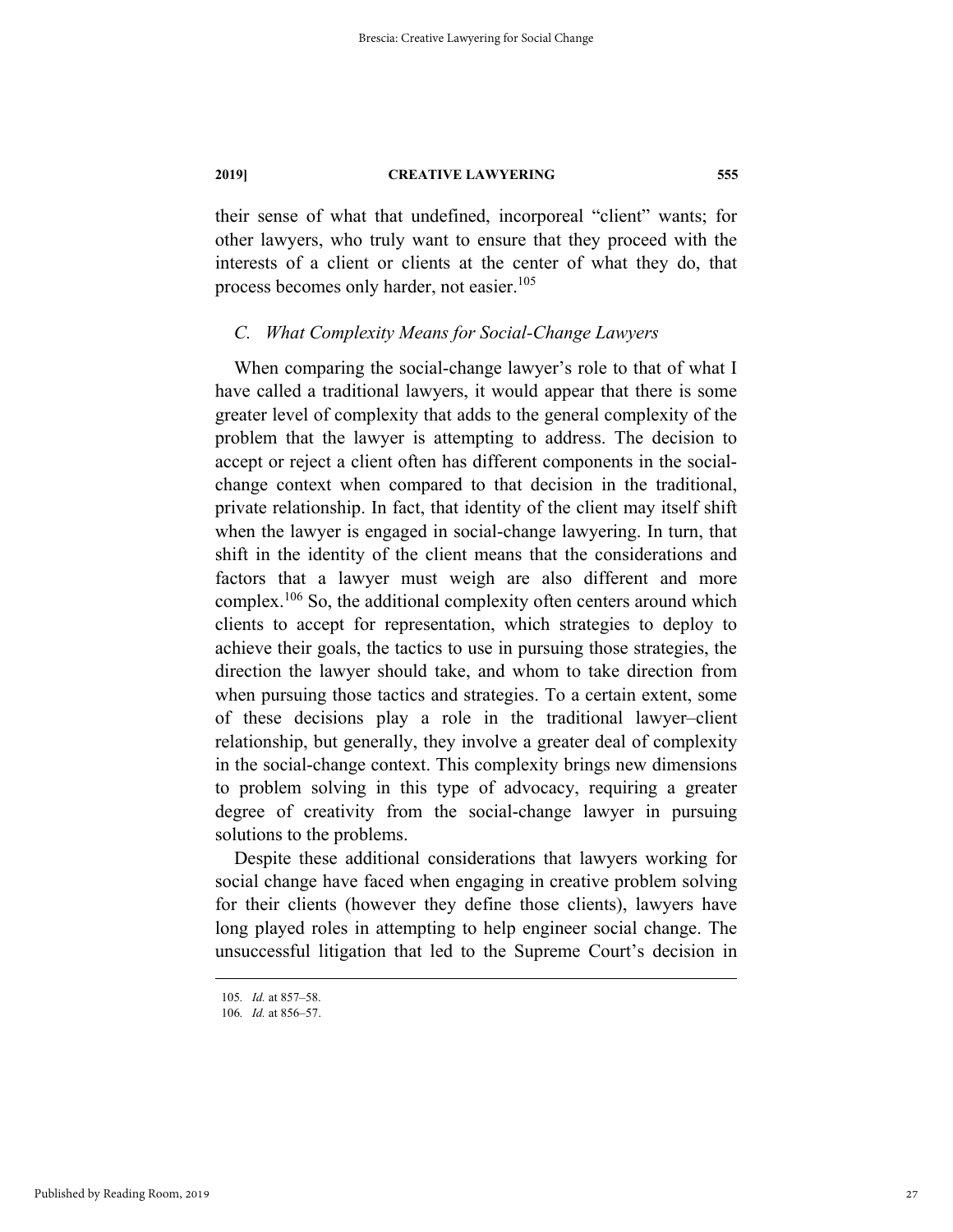*Plessy v. Ferguson*, which enshrined the doctrine of "separate but equal," was in many ways the product of the type of legal campaign that became commonplace by the  $1970s$ .<sup>107</sup> The prominent role that lawyers played in the Civil Rights Movement helped to serve as a model for efforts of progressive lawyers that have sought to promote environmental protection, women's rights, the rights of different racial and ethnic groups such as the Latinx and Asian-American communities, and LGBTQ rights.<sup>108</sup> It also prompted the rise of conservative legal organizations that promoted a probusiness or libertarian agenda through the courts. $109$ 

With some degree of urgency, there is a growing understanding that the law must be used to promote social justice and social change, but there is also an emerging appreciation for the fact that there is not just one way to use the law to promote social justice and that those who would use the law to do so must be sensitive to community needs. This work is thus not only tactically flexible "but also responsive and accountable to community interests and needs."<sup>110</sup> Scott Cummings describes this reemergence, with a focus on advocates seeking to promote workers' rights, as follows: "[L]abor activists have, in fact, begun to leverage a broader range of legal regimes to advance multiple labor goals, from direct worker mobilization to the protection and expansion of unionized industries."111 They have done this by filing suits pressing international human rights claims "to mobilize immigrant workers,"<sup>112</sup> bringing land use claims "in an effort to block big-box

 <sup>107.</sup> For a discussion about the effort of early social-change lawyers to challenge Jim Crow, unsuccessfully, in the campaign that ultimately led to the Supreme Court's decision in *Plessy v. Ferguson*, see CHARLES A. LOFGREN, THE *PLESSY* CASE: A LEGAL HISTORICAL INTERPRETATION 28–60 (1988).

 <sup>108.</sup> For an overview of the role of some of these identity-based groups on social change, see generally William N. Eskridge, Jr., *Some Effects of Identity-Based Social Movements on Constitutional Law in the Twentieth Century*, 100 MICH. L. REV. 2062 (2002).

 <sup>109.</sup> On the emergence of conservative legal organizations, see generally ANN SOUTHWORTH, LAWYERS OF THE RIGHT: PROFESSIONALIZING THE CONSERVATIVE COALITION 1–2 (2008).

 <sup>110.</sup> Brescia, *supra* note 57, at 727*.*

 <sup>111.</sup> Scott L. Cummings, *Hemmed In: Legal Mobilization in the Los Angeles Anti-Sweatshop Movement*, 30 BERKELEY J. EMP. & LAB. L. 1, 4 (2009) (citations omitted). 112*. Id.*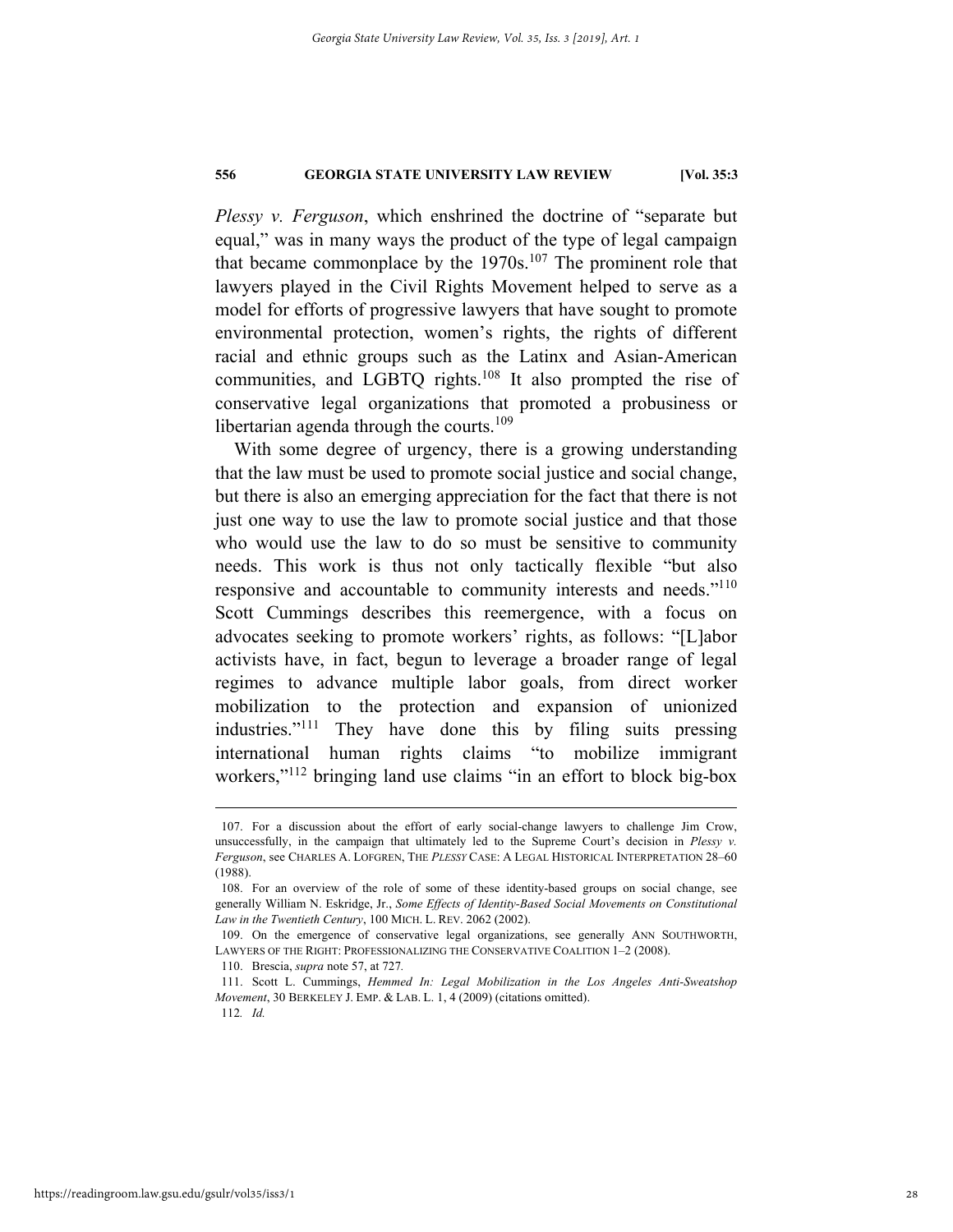retailers from entering markets dominated by unionized groceries,"113 and "threatened environmental lawsuits"<sup>114</sup> to strengthen their negotiating position when seeking "community benefit agreements with labor-friendly provisions."<sup>115</sup> Cummings argues that this suggests that "a more fundamental reorientation is under way within the labor movement"<sup>116</sup> because activists are adopting what he calls a "legal pluralist"<sup>117</sup> approach, which recognizes the many ways in which the law interacts with the employer-employee relationship to "leverage the power of law to advance labor goals."118 This work is thus a "more politically integrated, tactically versatile model of legal practice,"119 where legal victories are only "moments in broader campaigns to stimulate collective action and leverage political reform"120 as opposed to ends in themselves. As Cummings further explains, litigation affords advocates just "one of many problem[- ]solving tools," and clients are "allies to be educated and empowered for future struggles."121 Other scholars have identified the ways in which low-wage worker legal advocacy has embraced this accountable and tactically pluralistic approach.<sup>122</sup>

This embrace is also evident in the housing context.<sup>123</sup> In my own work and research, I was a part of, and attempted to assess, the

118*. Id.*

119*. Id.* at 6.

123*. See, e.g.*, Gary Bellow & Jeanne Charne, *Paths Not Yet Taken: Some Comments on Feldman's Critique of Legal Services Practice*, 83 GEO. L.J. 1633 app. 2 at 1664–68 (1995) (describing "Eviction Free Zone" in Massachusetts); Gary Blasi, *Framing Access to Justice: Beyond Perceived Justice for Individuals*, 42 LOY. L.A. L. REV. 913, 913 (2009) (describing legal advocacy in support of tenant association in Los Angeles); Brescia, *supra* note 57, at 716–17 (describing effort to preserve affordable housing in New York City through the use of a range of legal tactics); Judith E. Koons, *Fair Housing* 

 <sup>113</sup>*. Id.*

<sup>114</sup>*. Id.* 115*. Id.*

<sup>116</sup>*. Id.*

 <sup>117.</sup> Cummings, *supra* note 111, at 5.

<sup>120</sup>*. Id.* (citation omitted).

<sup>121</sup>*. Id.*

<sup>122</sup>*. See, e.g.*, JENNIFER GORDON, SUBURBAN SWEATSHOPS: THE FIGHT FOR IMMIGRANT RIGHTS 72 (2005) (describing work of the Workplace Project in Hempstead, New York); Sameer M. Ashar, *Law Clinics and Collective Mobilization*, 14 CLINICAL L. REV. 355, 391–93 (2008) (describing legal advocacy with restaurant workers in New York City); Cummings, *supra* note 111, at 9–61 (describing the attempt to provide representation to sweatshop workers in Los Angeles).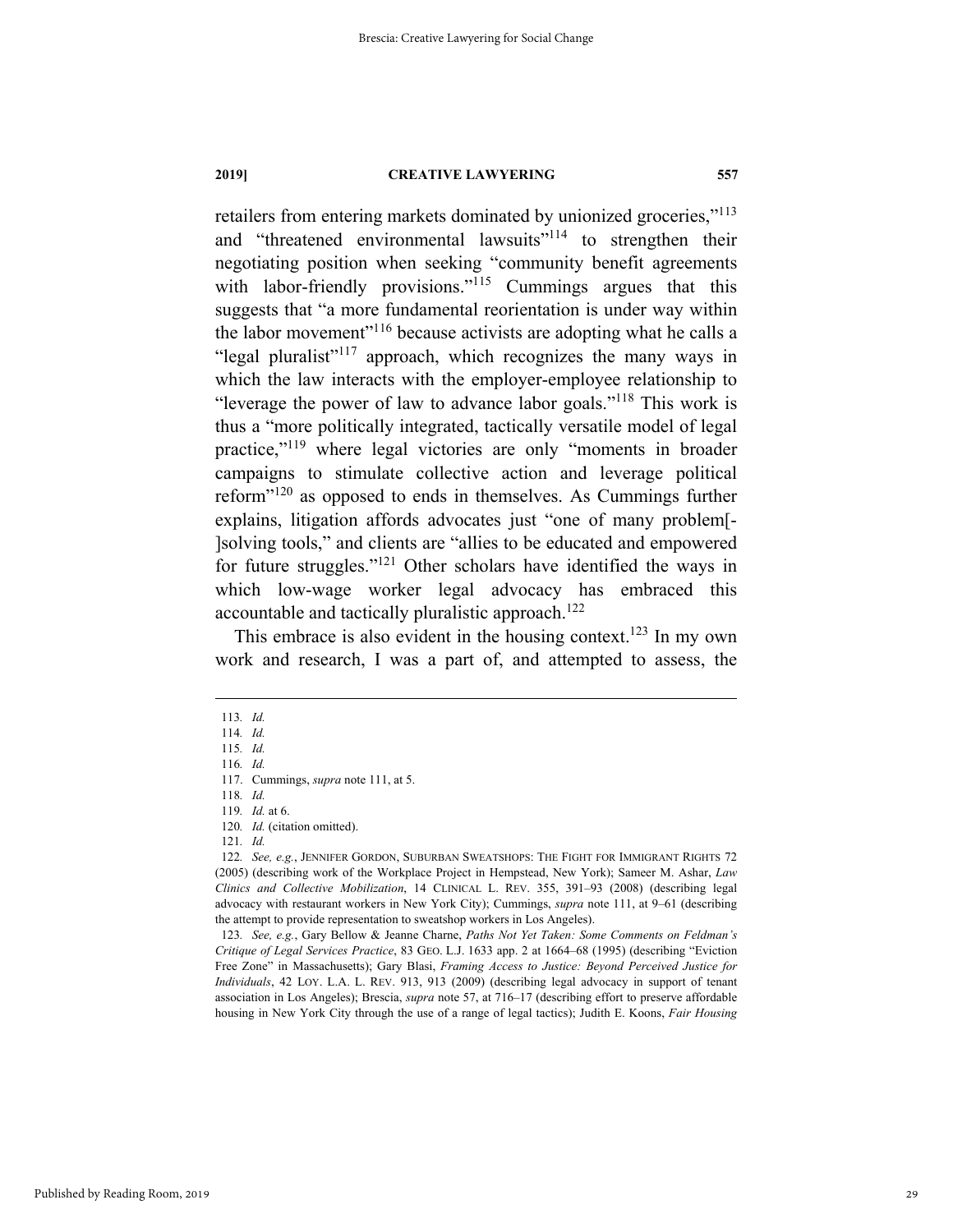coordinated effort to fight the radical transformation of what were once middle-class and working poor housing developments in New York City, Peter Cooper Village, and Stuyvesant Town, into luxury housing for the very rich.<sup>124</sup> That effort—which combined community education, grassroots organizing, direct services through brief advice and assistance and direct representation, and an affirmative class action case—ultimately prevented the conversion of affordable housing to unaffordable housing.<sup>125</sup> This was done in a tactically pluralistic way in collaboration with a range of community partners, including an engaged, local elected official, a robust tenant association, and nonprofit lawyers and private lawyers working on contingency.126 That work showed that lawyers from different backgrounds and experiences had a range of tactics to bring about important social change or at least prevent an erosion of significant economic rights from befalling the residents of these developments.<sup>127</sup> This required effective coalition building and efficient delivery of targeted, customized, and focused representation and assistance to balance the need for direct services that would prevent displacement while bringing tactical affirmative litigation to ensure the protection of broader comprehensive rights for the collective benefit of the residents of these developments. This tactical pluralism provided effective relief and required creativity in terms of pulling together both the different strands of the services to be provided as well as the individuals and organizations that would provide them. The complex problem of preserving affordable housing required innovative legal and advocacy strategies, as well as a diverse team of stakeholders and service providers, to bring about a successful outcome.<sup>128</sup>

*and Community Empowerment: Where the Roof Meets Redemption*, 4 GEO. J. ON FIGHTING POVERTY 75, 87–95 (1996) (describing techniques utilized to prevent housing displacement due to urban redevelopment).

 <sup>124.</sup> Brescia, *supra* note 57, at 716–17.

<sup>125</sup>*. See id.* at 717 (describing campaign).

<sup>126</sup>*. Id.* at 716–17.

<sup>127</sup>*. Id.* at 717.

<sup>128</sup>*. Id.*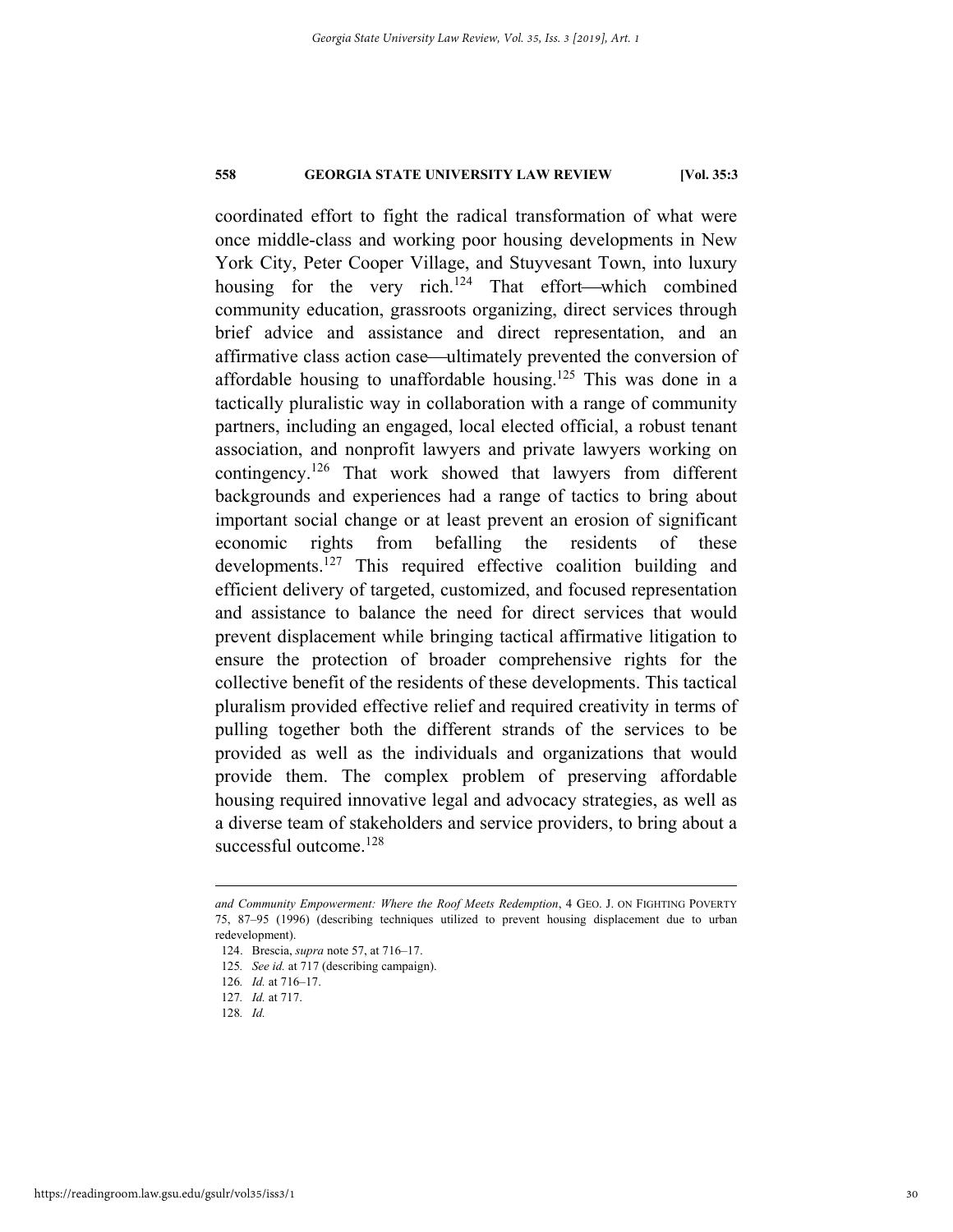The work of labor rights activists and the housing lawyers involved in the effort to defend affordable housing in New York City shows that lawyers engaged in problem solving in pursuit of social change face additional creative challenges that add new dimensions to their work when compared to the work of traditional lawyers. Despite these challenges, as the following Part shows using just three examples (though there are many more from which to choose), lawyers working for social change have helped bring about dramatic change by playing a role in reforming the legal institutions that structure the relations between individuals, communities, broader society, and the government. Lawyers have helped spark meaningful change in terms of improving civil, political, and human rights for countless millions of Americans.<sup>129</sup> Thus, lawyers have found ways to confront the complexities associated with social-change lawyering with creativity and zeal, helping to advance new understandings of the United States Constitution, the laws, and social relations in the United States.<sup>130</sup> I will highlight lessons we can learn from the examples of these successful efforts to bring about positive social change, particularly efforts which involved creative solutions to solving complex social problems. The next section uses three examples of lawyers playing a role in addressing complex social problems through legal advocacy to identify some of the common approaches and themes of these lawyers.

#### *II. Lawyering for Social Change*

This Part describes the role that lawyers played in three moments of significant social change in the United States: the effort to combat slavery, the decades-long struggle for civil rights for African Americans, and the campaign for marriage equality for members of the LGBTQ community. In the first example, much larger forces played a greater role in ultimately bringing about an end to slavery.

 <sup>129</sup>*. See infra* Part II.

<sup>130</sup>*. See generally* COLE, *supra* note 7 (describing several legal advocacy campaigns in recent decades).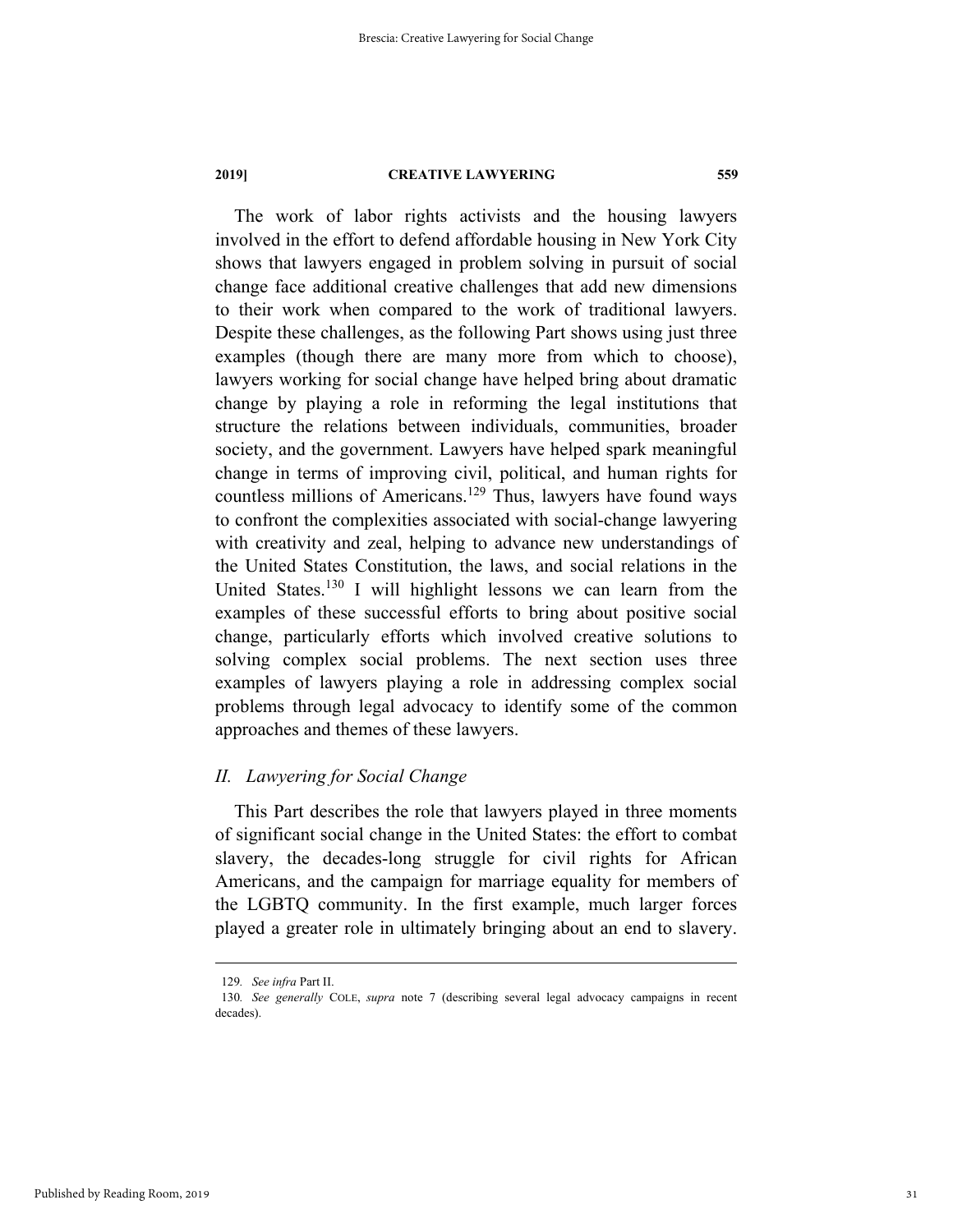Yet, lawyers played an important role in addressing the treatment of slaves in the law, particularly escaped slaves, and that approach helped inform the larger effort to end slavery.<sup>131</sup> In the Civil Rights Movement and the effort to attain marriage equality, lawyers played central roles (and at least in the Civil Rights Movement, subsequent critiques have argued that their role was *too* central).132 In each of these examples, however, the lawyers' work did not operate in a vacuum. All of the lawyers were sensitive to forces playing out in the wider world, brought in other disciplines to support their efforts, and sought to form broad coalitions. What follows is a description of each of these three examples of lawyers working for social change. Subsequent parts explore some common themes that emerge from this analysis as well as what this analysis might say about creative lawyering for social change now and in the future.

#### *A. Lawyers and the Abolition of Slavery in the United States*

The first example to explore recounts the efforts of two lawyers who played roles in the effort to end slavery in the United States: one famous and one not-so-famous. Of course, lawyers had a significant hand in crafting the laws that first enshrined slavery in the United States Constitution<sup>133</sup> and then in the many legislative compromises and proposals that ultimately proved unsuccessful in either maintaining or ending slavery, with the failure of the efforts to end slavery peaceably ultimately leading to the United States Civil War.134 One of the main tensions between the Northern and Southern states was the Fugitive Slave Act, which had been updated as part of the package of legislative measures that became the Compromise of 1850.<sup>135</sup> The 1850 version of the law allowed any slave holder whose

 <sup>131.</sup> ROBERT M. COVER, JUSTICE ACCUSED: ANTISLAVERY AND THE JUDICIAL PROCESS 159 (1975).

<sup>132</sup>*. See, e.g.*, Bell, Jr., *supra* note 86, at 490, n.59.

 <sup>133.</sup> JILL LEPORE, THESE TRUTHS: A HISTORY OF THE UNITED STATES 119 (2018) (describing makeup of the Constitutional Convention of 1787, including roughly half of those in attendance being lawyers).

<sup>134</sup>*. Id.*

 <sup>135.</sup> JAMES M. MCPHERSON, BATTLE CRY OF FREEDOM: THE CIVIL WAR ERA 78–88 (describing Fugitive Slave Law as part of the Compromise of 1850 and the tensions that arose from it).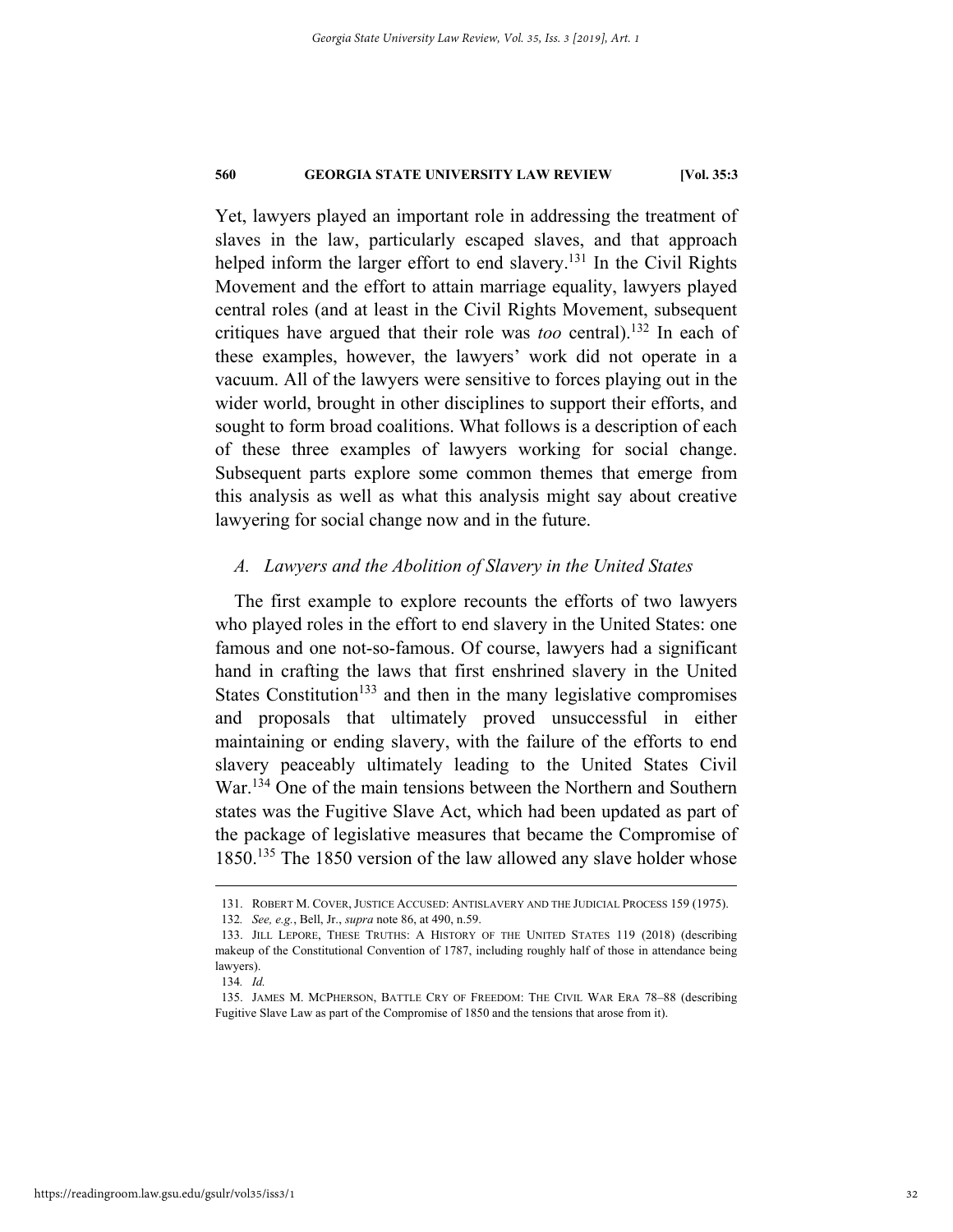slave escaped to a free state or territory to petition federal authorities to return that slave to his or her master.<sup>136</sup> Riots would sometimes occur in free states when federal authorities would move in to enforce the law because abolitionists would seek to protect the escaped slave from a return to bondage.<sup>137</sup>

With the outbreak of the Civil War, a question remained whether a slave holder from a Confederate state (or even a non-seceding slave state like Maryland) could enforce the law despite the open hostilities.<sup>138</sup> An abolitionist general in the Union Army in the Western theater, John C. Frémont, issued a military proclamation freeing the slaves of any slave holder in Missouri who took up arms in rebellion.<sup>139</sup> Abolitionists cheered this move, but conservatives in the north did not approve of it. President Abraham Lincoln was concerned that these efforts might alienate border states that still recognized slavery. Ultimately, Frémont rescinded the order.<sup>140</sup>

Another Union officer, Benjamin Butler, a lawyer-turned-general who was commanding Fort Monroe—a Union garrison in northern Virginia—took a slightly different approach. This creative approach helped advance the abolitionist cause on firmer ground than Frémont's efforts had done.<sup>141</sup> When three slaves who had been forced to assist the Confederate forces in building breastworks across the river from the Union fortress slipped away under the cover of darkness behind Union lines and presented themselves to Butler, he was forced to confront the applicability and enforceability of the Fugitive Slave Act. Butler seems to have had a complicated view of slavery.<sup>142</sup> Because he was a northern Democrat before the war, some paint him as an abolitionist, and others reveal he very much feared

 <sup>136.</sup> Fugitive Slave Act, ch. 60, 9 Stat. 462, 463 (1850) (repealed 1864). On the role of judges in enforcing the fugitive slave laws, see generally COVER, *supra* note 131.

 <sup>137.</sup> See Roy E. Finkenbine, *Christiana Riot (1851)*, *in* SLAVERY IN THE UNITED STATES: A SOCIAL, POLITICAL, AND HISTORICAL ENCYCLOPEDIA (VOL. I) 222 (Junius P. Rodriguez, ed., 2007) for an account of one riot.

<sup>138</sup>*. Id.*

 <sup>139.</sup> JOHN FABIAN WITT, LINCOLN'S CODE: THE LAWS OF WAR IN AMERICAN HISTORY 198 (2012).

<sup>140</sup>*. Id.* at 202.

<sup>141</sup>*. Id.*

<sup>142</sup>*. Id.*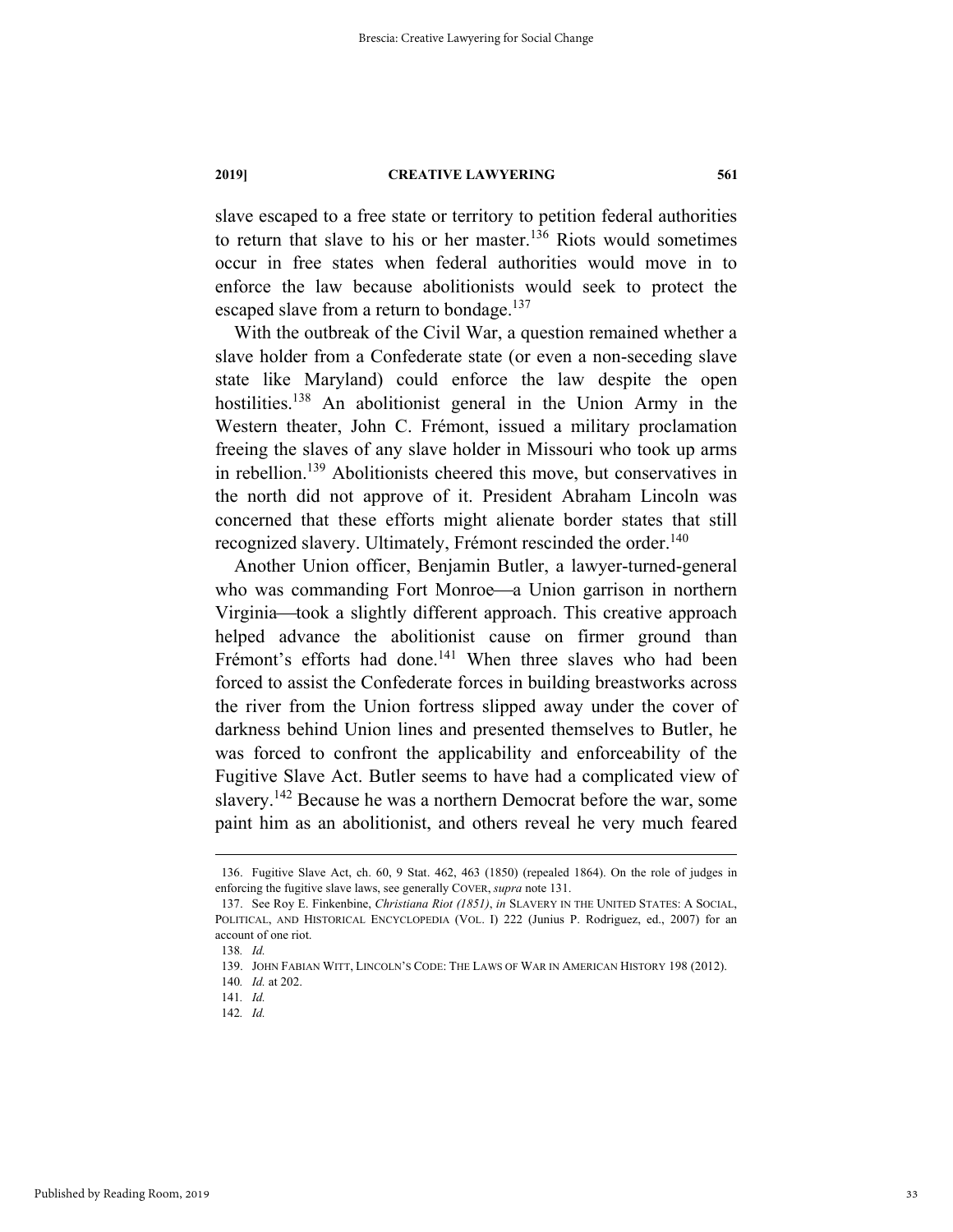that free slaves might, if armed, rise up in rebellion and strike out mercilessly against slave owners and their families.<sup>143</sup>

Nevertheless, as any self-respecting lawyer should do when faced with whether to apply a law to a particular situation, he consulted the text of the Fugitive Slave Act.<sup>144</sup> For Butler, a plain reading of the law seemed to require that a slave owner residing in a slave state could petition federal authorities for return of an escaped slave.<sup>145</sup> But, Butler read the law literally, and took into account the position of the slave states, those in open rebellion like Virginia, from which these slaves had escaped.<sup>146</sup> That position held that Virginia, because it had claimed that it seceded from the Union, was no longer a state.147 And if it was no longer a state, a slave owner from Virginia could no longer claim rights under the Fugitive Slave Act.<sup>148</sup>

Moreover, Butler took into account the role the slaves had played in supporting the enemy troops across the river. They had been dragooned into helping to build fortifications opposing the Union position and thus had supported the Confederate war effort.<sup>149</sup> Logically, if Butler had come across a cache of Confederate gunpowder or cannons, it would be preposterous to expect that he would return "contraband" of war to the rebel forces. Butler claimed that the slaves were no different; they too were contraband, and he would not return them to the Southern side.<sup>150</sup> Again, Butler used his

 <sup>143.</sup> MARTIN A. KLEIN, HISTORICAL DICTIONARY OF SLAVERY AND ABOLITION 76 (2002); *see also* WITT, *supra* note 139, at 202 (describing Butler as "no abolitionist, at least not at the beginning of the war"). For Southerners, he was later dubbed "the Devil of New Orleans" for what are described as heavy-handed and corrupt tactics when he was in command of the Union occupation there. *See generally* CHESTER G. HEARN, WHEN THE DEVIL CAME DOWN TO DIXIE: BEN BUTLER IN NEW ORLEANS (1997). According to his autobiography, Butler fought for the Union not out of opposition to slavery; he defended the Southern states' rights to pass their own laws regarding the institution. BENJAMIN BUTLER, BUTLER'S BOOK: AUTOBIOGRAPHY AND PERSONAL REMINISCENCES OF MAJOR-GENERAL BENJAMIN BUTLER 129–136 (2014).

 <sup>144.</sup> BUTLER, *supra* note 143, at 131.

<sup>145</sup>*. Id.* at 128.

 <sup>146.</sup> JAMES OAKES, FREEDOM NATIONAL: THE DESTRUCTION OF SLAVERY IN THE UNITED STATES, 1861–1865, at 96 (2012).

<sup>147</sup>*. Id.*

<sup>148</sup>*. Id.*

<sup>149</sup>*. Id.* at 95.

 <sup>150.</sup> DAVID HERBERT DONALD, LINCOLN 343 (1995).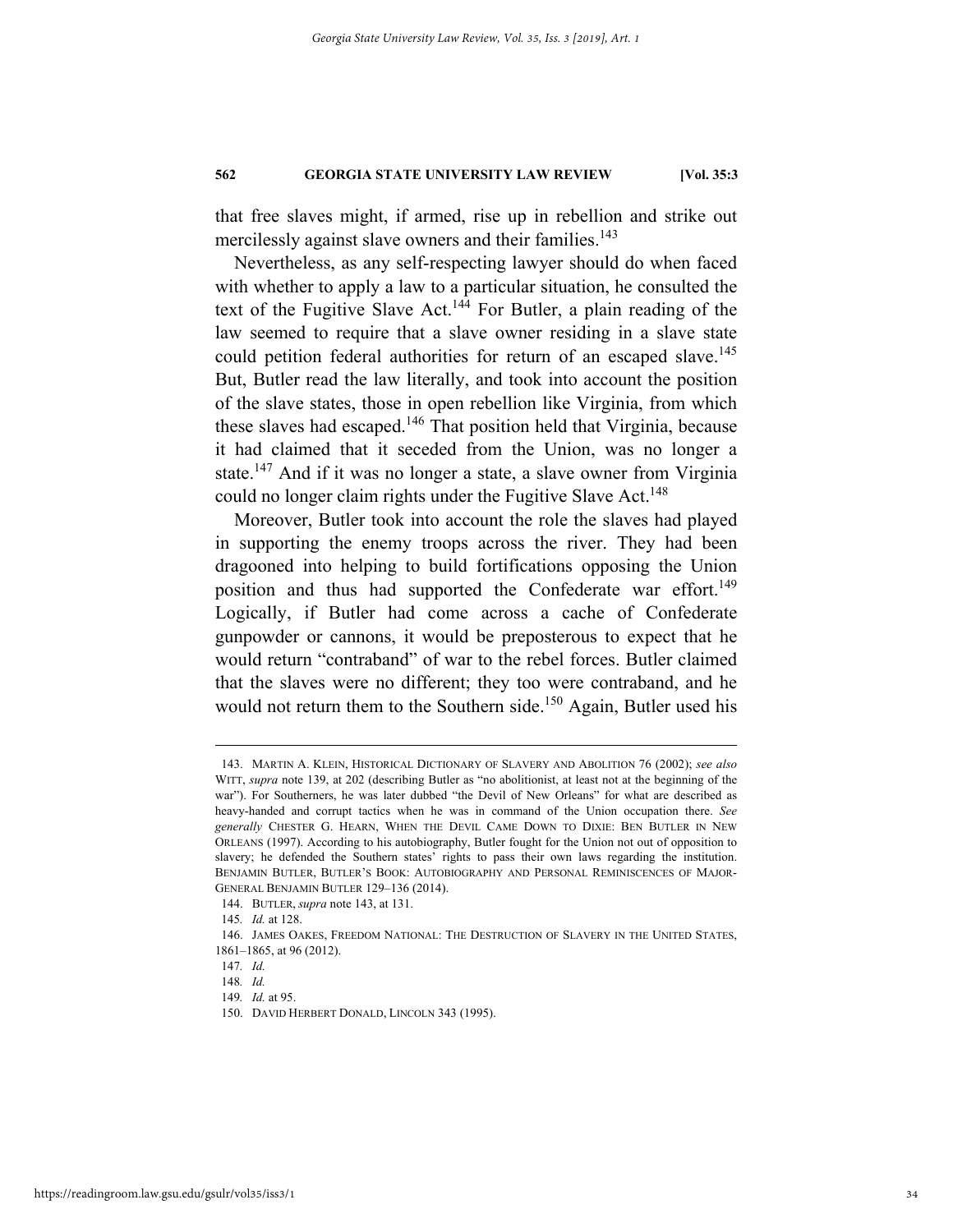enemy's own logic against it, arguing that slaves were property and used to aid in the enemy war effort. As such, he determined he should not return them. Indeed, when a Confederate officer, acting as an emissary of the Confederate Colonel, whom Butler knew from his days as a politician, appeared under flag of truce to claim ownership of the slaves, reclaim the slaves, and enforce the Fugitive Slave Act, Butler refused.<sup>151</sup> According to Butler's autobiography, he told the adversary the following: "'I mean to take Virginia at her word, as declared in the ordinance of secession passed yesterday. I am under no constitutional obligations to a foreign country, which Virginia now claims to be."<sup>152</sup> Butler's position angered abolitionists like Frederick Douglass, who proclaimed that these escaped slaves were not to be considered contraband as if they were pistols;<sup>153</sup> nevertheless, Butler's clever use of the Southern arguments to undermine their position seemed to offer a basis upon which Butler could conclude that he was under no obligation to return the escaped slaves. It would also solve a problem that President Lincoln faced: how to hold his coalition—a collection of factions that included those who wanted to abolish slavery and those who wanted to save the Union—together. The value of this decision for assuaging the different factions within Lincoln's coalition was not lost on an editorial published in the *Atlantic Monthly* at the time. It stated:

There is often great virtue in such technical phrases in shaping public opinion. They commend practical action to a class of minds little developed in the direction of the sentiments, which would be repelled by formulas of a broader and nobler import. The venerable gentleman, who wears gold spectacles and reads a conservative daily, prefers confiscation to emancipation. He is reluctant to have slaves declared freemen, but has no objection to their

 <sup>151.</sup> WITT, *supra* note 139, at 202–03.

 <sup>152.</sup> BUTLER, *supra* note 143, at 257.

 <sup>153.</sup> WITT, *supra* note 139, at 202–03*.*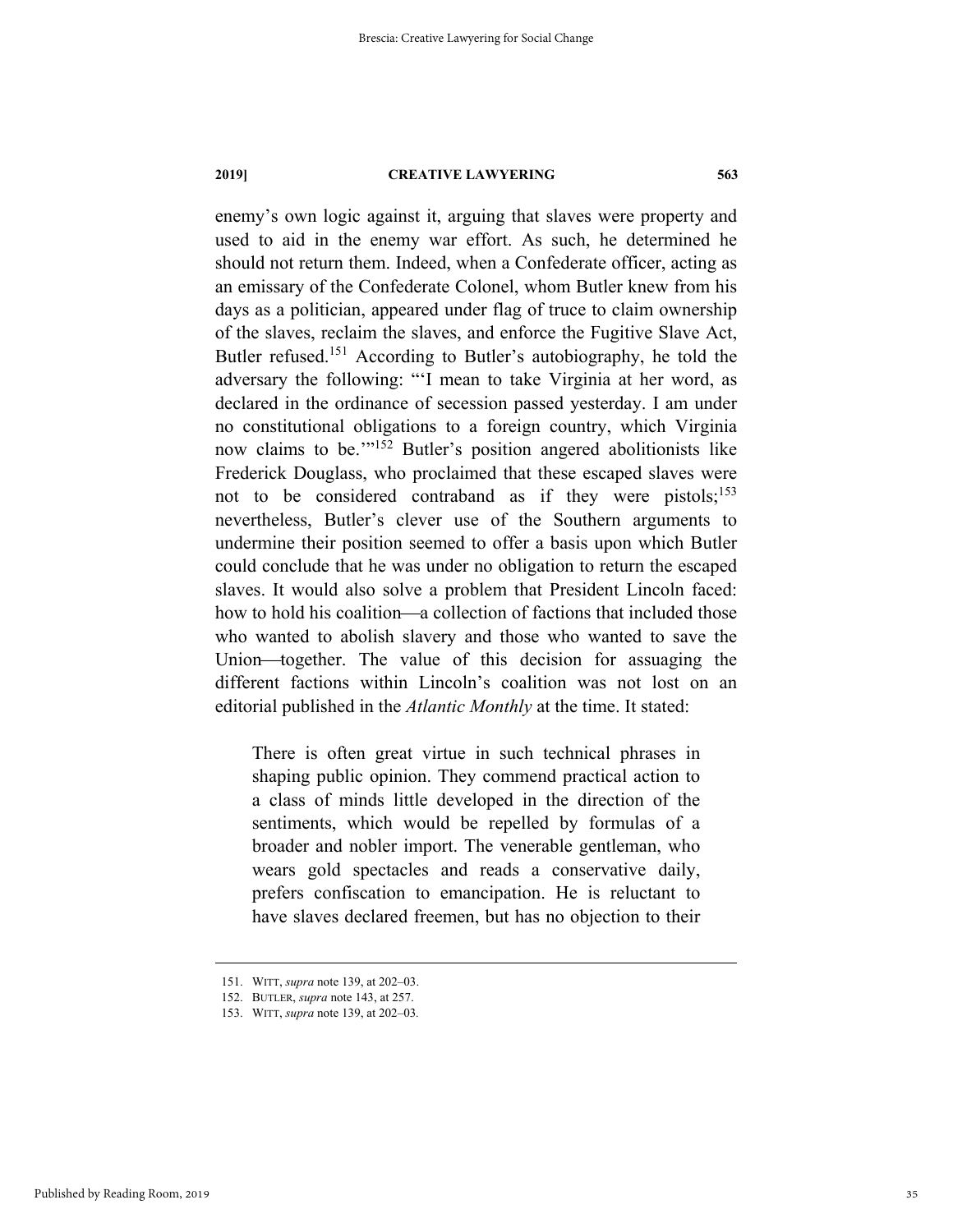being declared contrabands. His whole nature rises in insurrection when Beecher preaches in a sermon that a thing ought to be done because it is a duty, but he yields gracefully when Butler issues an order commanding it to be done because it is a military necessity.154

Nevertheless, Butler's position put another lawyer, Abraham Lincoln, in an uncomfortable spot, just as Frémont had been in months earlier. As said, Lincoln had a fragile coalition of unionists, who were supporting the war effort to preserve the republic, and abolitionists, who believed it was a crusade to end slavery.155 Lincoln needed some way to tie this coalition together, and he considered the question of whether to bring escaped slaves and free blacks into the war effort by arming them and forming black regiments to fight on the Union side.156 He knew he was depleting his stock of eligible fighting men in the North and saw the opportunity that presented itself of recruiting thousands of blacks to join the war effort.<sup>157</sup> But he also knew that he would have to take steps toward freeing the slaves, at least escaped slaves and those liberated from southern territories, to offer these potential recruits and the abolitionists who supported freeing the slaves cause to support black enlistment.<sup>158</sup> His policies toward slavery over the years had evolved.159 At times, he supported colonization for freed slaves, and at others, he supported compensation for slave owners who might be forced to give up their slaves.<sup>160</sup> Lincoln ultimately settled on the notion that to keep his

 <sup>154.</sup> Edward L. Pierce, *The Contrabands at Fort Monroe*, ATLANTIC MONTHLY, July 1861, at 627. The individual referred to in the excerpt as "Beecher" is likely Presbyterian minister Lyman Beecher, father of Harriet Beecher Stowe, who authored the abolitionist publication *Uncle Tom's Cabin*. *Id.*

 <sup>155.</sup> DONALD, *supra* note 150, at 313.

<sup>156</sup>*. Id.* at 373–76.

<sup>157</sup>*. Id.* 

<sup>158</sup>*. Id.* 

<sup>159</sup>*. Lincoln's Evolving Thoughts on Slavery and Freedom*, NPR (Oct. 11, 2010, 12:11 PM), https://www.npr.org/2010/10/11/130489804/lincolns-evolving-thoughts-on-slavery-and-freedom [https://perma.cc/JN7G-T9K7].

 <sup>160.</sup> DONALD, *supra* note 150, at 343; *Lincoln's Evolving Thoughts on Slavery and Freedom*, *supra* note 159.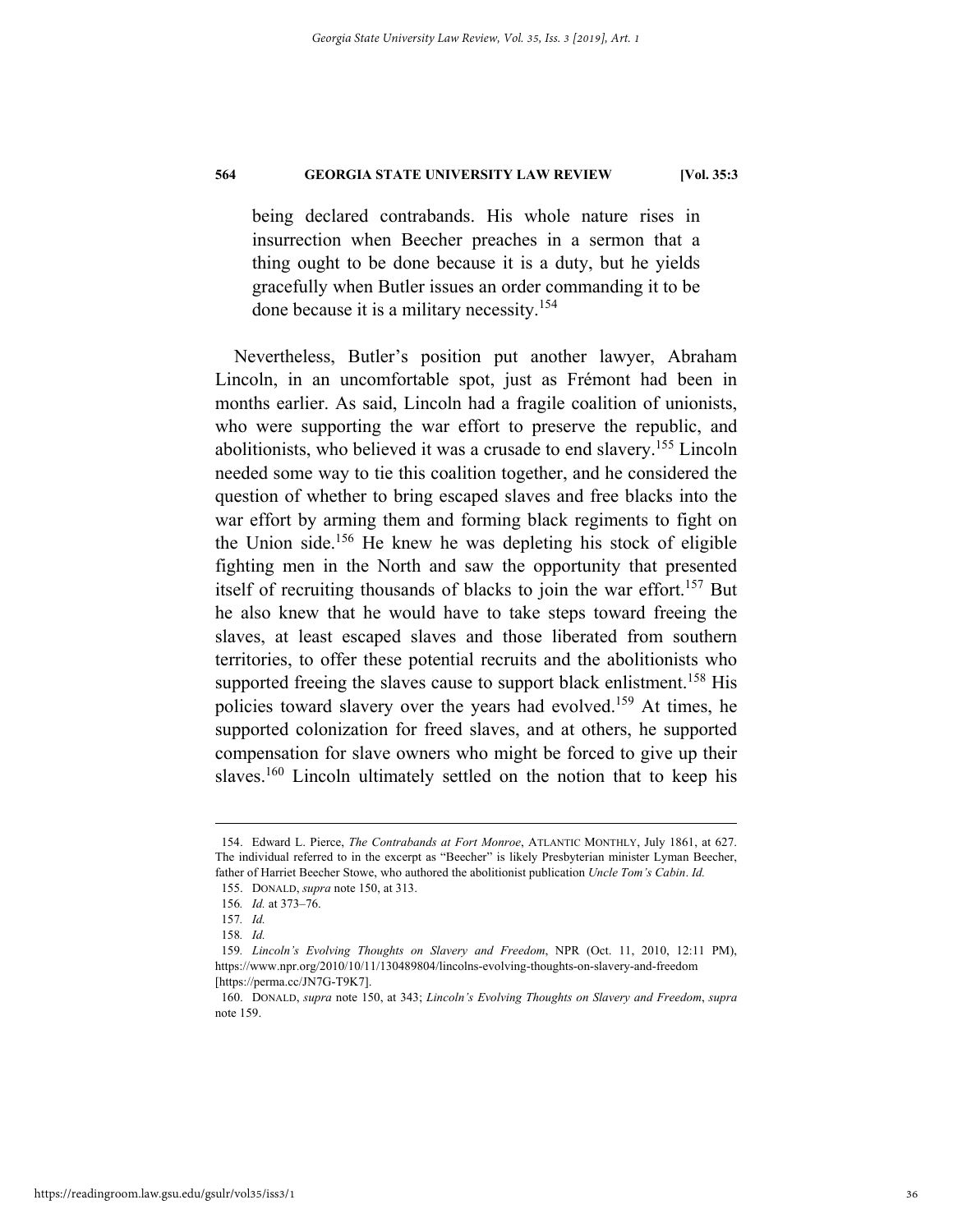coalition together, he would need to support the enlistment of black troops while giving them and their supporters a reason to enlist. Lincoln believed that this would satisfy the unionists who recognized the need to recruit black troops to support the war effort and the desire of the abolitionists to end slavery, at least in the South.<sup>161</sup> This two-pronged approach culminated in the drafting of Emancipation Proclamation, which freed slaves in occupied territories and those who escaped to Union lines (a recognition, in a way, of the predicament in which Butler found himself and a nod to his on-thefly solution). But Lincoln still faced another hurdle before he could release the Proclamation.

The Union war effort had stalled. General McClellan's campaign to strike decisively at the heart of the Confederacy had ground to a frustrating halt on the Virginia peninsula.<sup>162</sup> Grant had not yet emerged as the brilliant and dogged tactician that he later proved to be in subsequent years, and his campaign in the Mississippi was not going well.<sup>163</sup> The major foreign powers of Great Britain and France watched developments in the war with great interest, poised to recognize the Confederacy, if not aid it outright, if it appeared that the South might be able to secure some kind of brokered peace and remain intact.164 Were Lincoln to release the Emancipation Proclamation at a point when the Union war effort was going poorly, he might seem weak, and its issuance a desperate, last-ditch effort to alter the course of the war. Lincoln needed a victory on the battlefield to give him an opening in which he could issue the Proclamation. He got one when Robert E. Lee tested the Union resolve in a march on Maryland, a slave state that, the Southern general felt, might have welcomed Confederate troops as heroes as opposed to invaders. This move would also likely have had the effect of drawing McClellan's

 <sup>161.</sup> DONALD, *supra* note 150, at 373–76.

<sup>162</sup>*. Id*. at 369–70.

<sup>163</sup>*. See, e.g*., MCPHERSON, *supra* note 135, at 578 (describing failure of the first Vicksburg campaign).

<sup>164</sup>*. Id.* at 383 (describing Confederate efforts for diplomatic recognition from Great Britain and France).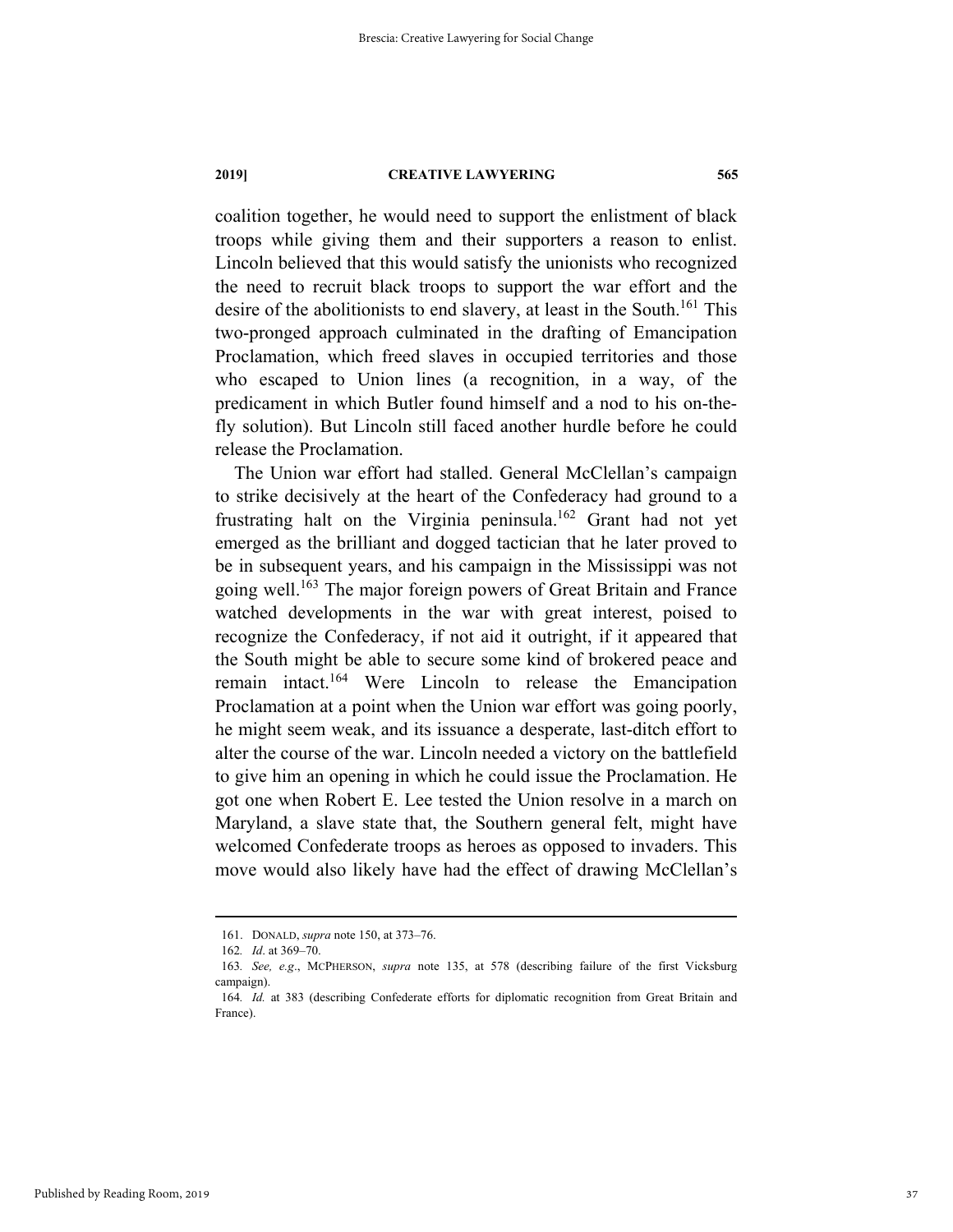troops away from their likely march on Richmond. But, "Little Napoleon," as he was called, never exhibited any of the French emperor's aggressiveness on the battlefield. McClellan's forces clashed with Lee's near the tiny town of Antietam in Maryland, which ultimately lent its name to the bloody melee that ensued there.165 Although historians often consider the battle a stalemate, Lee's retreat from the field, after both sides suffered heavy losses, gave Lincoln the opportunity he needed to claim victory and issue the Emancipation Proclamation at one of the few high points of the war for the North, at least to that point.<sup>166</sup> This edict helped unite Lincoln's fragile coalition around the cause of ending slavery because it was the effort to end slavery, in Lincoln's eyes, that would ultimately bring about the preservation of the Union.

Lincoln's chosen tactics in promoting abolition, at least in the Confederate states, was consistent with a prior statement on the interplay between abolition and maintaining the integrity of the nation. In a letter to abolitionist publisher Horace Greeley, Lincoln emphasized that his primary goal was to save the Union.<sup>167</sup> To do so, he believed he needed to end slavery. Thus, his war aims and those of the abolitionists who sought to end slavery converged. Lincoln wrote:

*My paramount object in this struggle is to save the Union, and not either to save or destroy slavery.* If I could save the Union without freeing any slave, I would do it; if I could save it by freeing all the slaves, I would do it; and if I could save it by freeing some and leaving others alone, I would also do that.

What I do about slavery and the [colored] race, I do because I believe it helps to save the Union; and what I

 <sup>165.</sup> DONALD, *supra* note 150, at 374. It is telling that the divisions between the North and South were so deep that the battle is often referred to not as the Battle of Antietam in the South but as the Battle of Sharpsburg. *Battle of Antietam*, HISTORY, https://www.history.com/topics/american-civilwar/battle-of-antietam [https://perma.cc/4EXL-AA4M] (last updated Oct. 2, 2018).

 <sup>166.</sup> DONALD, *supra* note 150, at 374.

 <sup>167.</sup> Letter from Abraham Lincoln, President of the U.S., to Horace Greeley (Aug. 22, 1862) *in* SPEECHES AND LETTERS OF ABRAHAM LINCOLN 194–95 (Merwin Roe ed. photo. reprt. 1912) (1907).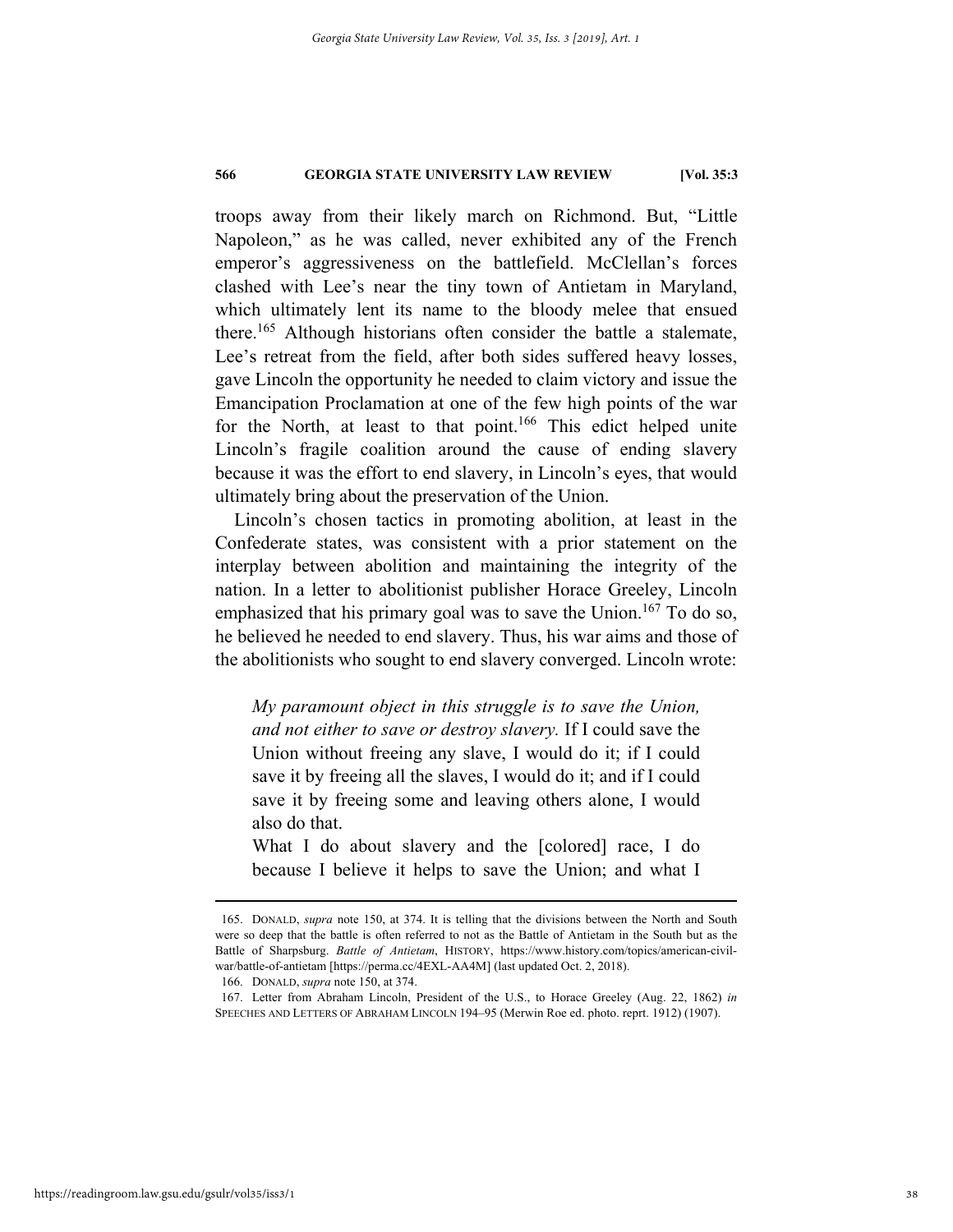forbear, I forbear because I do not believe it would help to save the Union.<sup>168</sup>

Lincoln's issuance of the Emancipation Proclamation was consistent with this approach. It satisfied the abolitionists for sure but also tied the unionists to the abolitionist cause by linking emancipation directly to the war effort. As one excerpt of the Proclamation reads:

And I further declare and make known that such persons of suitable condition will be received into the armed service of the United States to garrison forts, positions, stations, and other places, and to man vessels of all sorts in said service.<sup>169</sup>

Lincoln, the tactician, proved to be adept and creative at using a legal strategy—here, the Emancipation Proclamation—and timing it in light of a major development in the war (the Battle of Antietam) to help achieve what appears to have been his ultimate social-change goal: preservation of the Union.

Of course, the cause of civil rights would not end with the victory of Union forces or even passage of the Reconstruction Amendments to the Constitution. The next example to highlight is the effort to end Jim Crow segregation, which followed the collapse of the effort to reform the South in the wake of Reconstruction.<sup>170</sup>

# *B. Lawyers and the End of Jim Crow*

Unlike most discussions of this legal campaign, hatched in the offices of the National Association for the Advancement of Colored

 <sup>168</sup>*. Id.* at 194–95.

 <sup>169.</sup> The Emancipation Proclamation, Proclamation No. 95, 12 Stat. 1268, 1269 (1863); *see also* Sandra L. Rierson, *The Thirteenth Amendment as a Model for Revolution*, 35 VT. L. REV. 765, 851–57 (2011) (describing the Emancipation Proclamation and its effects).

 <sup>170.</sup> DAVID BRION DAVIS, INHUMAN BONDAGE: THE RISE AND FALL OF SLAVERY IN THE NEW WORLD 327 (2006) (tracing rise of Jim Crow to the demise of Reconstruction).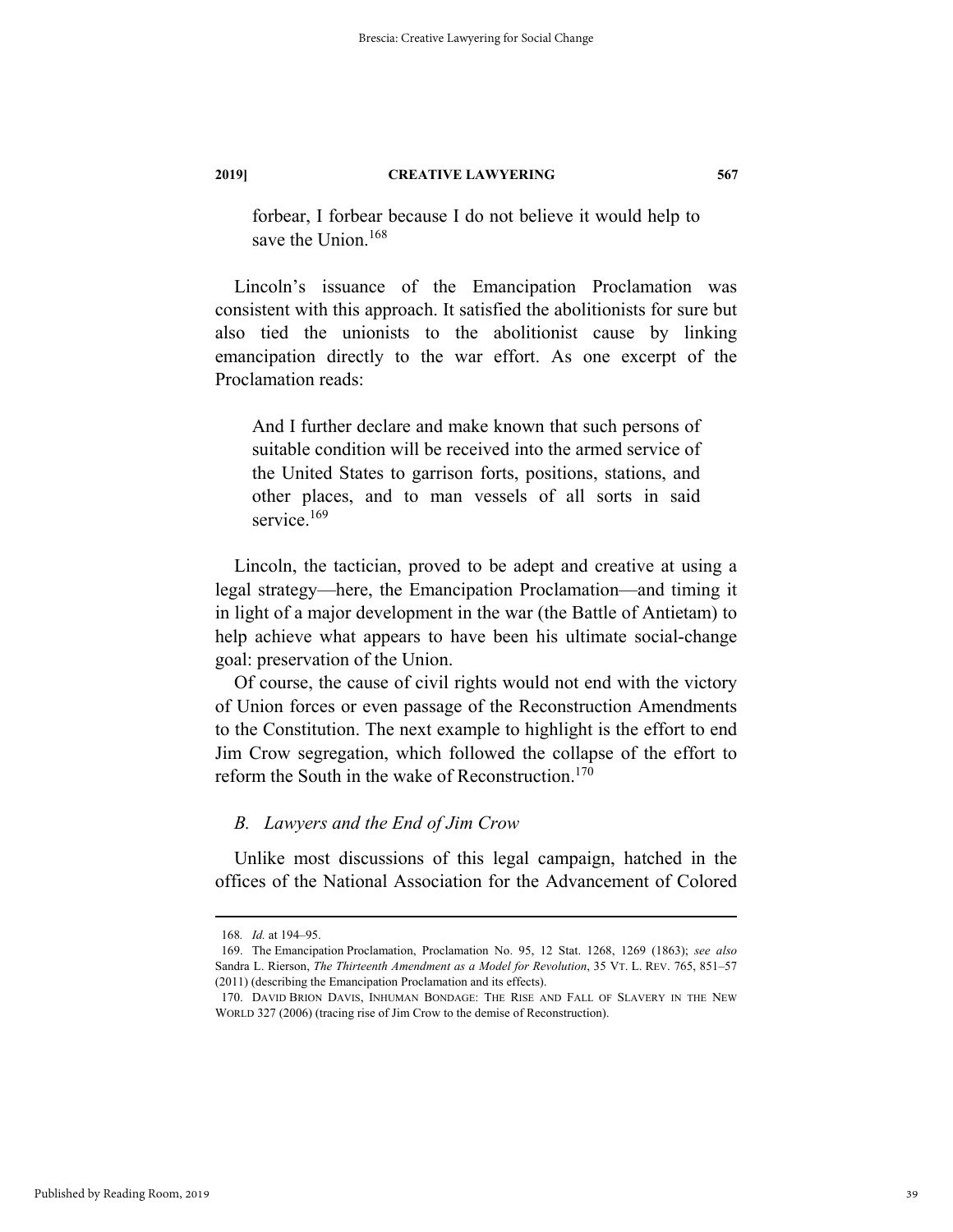People (NAACP) Legal Defense Fund (LDF) and those of other legal allies, I will not start with a discussion of the landmark case *Brown v. Board of Education*, in which the Supreme Court ruled unanimously that segregation in educational institutions violated the Equal Protection Clause of the Fifth and Fourteenth Amendments to the Constitution.<sup>171</sup> This was the beginning of the end of the institutional edifice of Jim Crow. The paradigm of social-change litigation, which took direct legal aim at segregation in broad-based challenges, had its predecessors in more modest, incremental, and narrowly crafted challenges. This eventually assisted other institutions in their efforts to build the legal case that could serve as a base to successfully launch the broader attack on segregation.<sup>172</sup>

Heman Sweatt was a postman in Texas who wanted to go to law school in the late  $1940s$ .<sup>173</sup> The problem was that there were no law schools in the state of Texas that admitted African Americans.<sup>174</sup> Sweatt submited his application to the University of Texas School of Law, asserting that because the state university system did not have a separate law school for African Americans, the law school had to admit him.<sup>175</sup> The state hastily put together what it tried to call a law school, but that entity had no full-time faculty (it "borrowed" faculty from the main law school), no law books, no alumni base, and no accreditation.176 The LDF challenged the university's solution to the Sweatt application, arguing that, yes, segregation was unconstitutional.177 The lawyers also had a fallback position,

 <sup>171.</sup> Brown v. Bd. of Educ., 347 U.S. 483, 495 (1954). For a history of the *Brown* litigation, see generally RICHARD KLUGER, SIMPLE JUSTICE: THE HISTORY OF *BROWN V. BOARD OF EDUCATION* AND BLACK AMERICA'S STRUGGLE FOR EQUALITY 263 (1975).

 <sup>172.</sup> On early challenges to segregation in education and other contexts, see GARY M. LAVERGNE, BEFORE *BROWN*: HEMAN MARION SWEATT, THURGOOD MARSHALL, AND THE LONG ROAD TO JUSTICE 73–85 (2010) (addressing early challenges to segregation in education and other contexts); MARK V. TUSHNET, THE NAACP: LEGAL STRATEGY AGAINST SEGREGATED EDUCATION, 1925–1950, at 70 (1987). For a description of civil rights organizing before these campaigns, see SUSAN D. CARLE, DEFINING THE STRUGGLE: NATIONAL ORGANIZING FOR RACIAL JUSTICE, 1880–1915, at 6 (2013).

 <sup>173.</sup> LAVERGNE, *supra* note 172, at 5.

<sup>174</sup>*. Id.*

 <sup>175.</sup> Sweatt v. Painter, 339 U.S. 629, 632 (1950); LAVERGNE, *supra* note 172, at 95.

<sup>176</sup>*. Sweatt*, 339 U.S. at 633.

 <sup>177.</sup> LAVERGNE, *supra* note 172, at 97.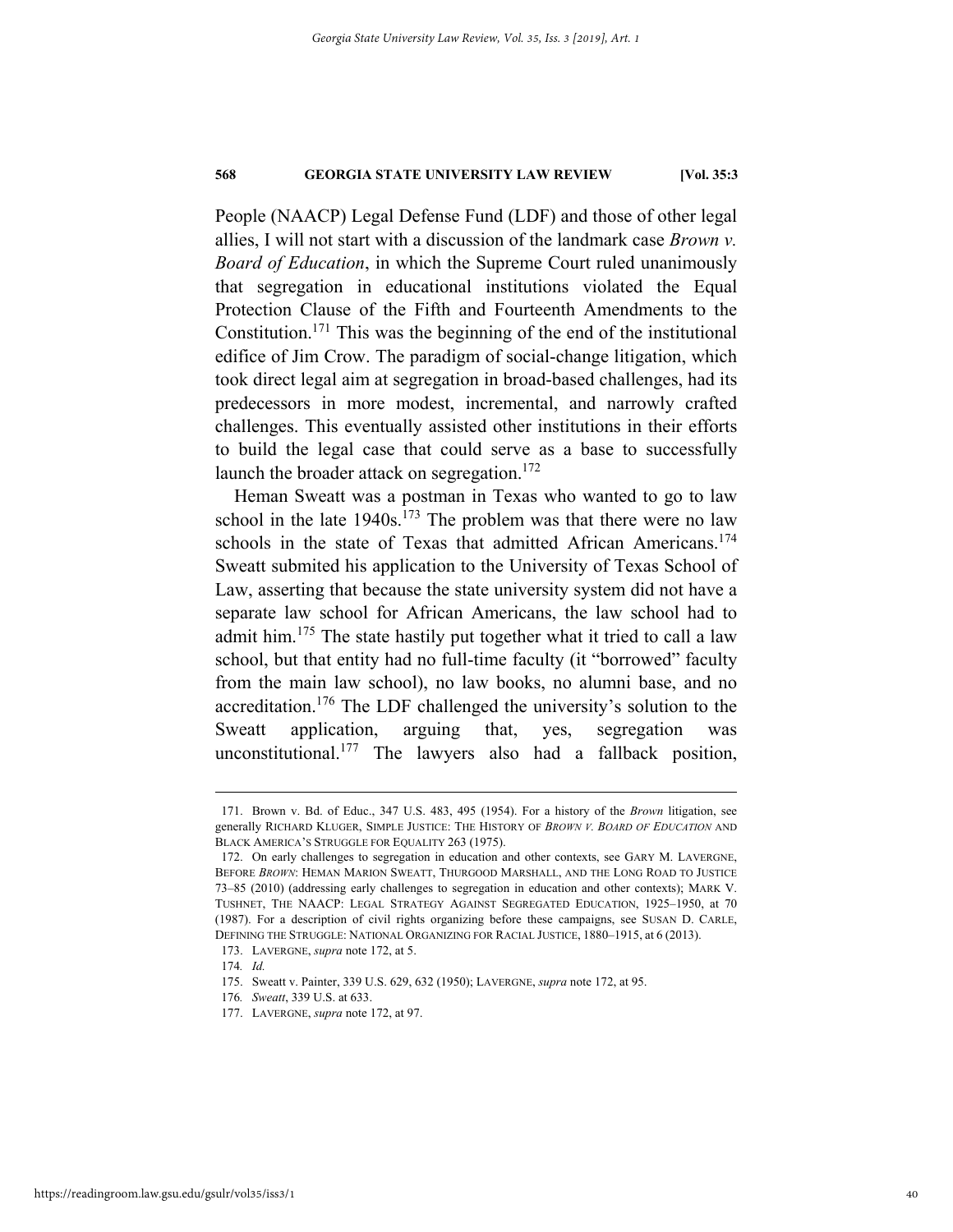however. They argued that, taking the holding in *Plessy v. Ferguson* literally, if the university planned on offering separate institutions, the system had to make those institutions equal.<sup>178</sup>

By any objective measure, the law school for African Americans was in no way equal to that offered to white students in the University of Texas system. The unaccredited school for African Americans with no faculty, essentially no students, and no books could not measure up to the University of Texas's school of law, which had 850 students, a vast alumni network, 65,000 books in its library, and full accreditation.<sup>179</sup> Even when the case went to trial and the law school for African Americans had twenty-three students, five full-time faculty, and 10,000 books, it still could not compare in quality or degree to the opportunities afforded to the students enrolled in the all-white institution.<sup>180</sup> Even putting aside these objective measures, the LDF lawyers also argued that a law school is so much more than the books in its library or the physical accommodations. A law school is a platform for knowledge exchange and a network that creates mentorships and job opportunities for its students. It connects those students to the bench and the broader practicing bar. A good law school is more than just the sum of its parts and develops value to its students because of the relationship of those parts to each other and the broader community. A law school with fewer faculty, no alumni network, and weak ties to the broader community could not possibly afford its students with the same opportunities that the University of Texas's law school for whites offered its students.<sup>181</sup>

Although the lawyers knew all of these things about the qualities that make a great law school, they knew something else as well. They intuited that the judges would also know this about a law school.<sup>182</sup>

Published by Reading Room, 2019

 <sup>178</sup>*. Id.* at 100.

<sup>179</sup>*. Sweatt*, 339 U.S. at 633.

<sup>180</sup>*. Id.*

<sup>181</sup>*. See* LAVERGNE, *supra* note 172, at 101–02 (noting Justice Robert Jackson's incredulity in oral argument in a prior case regarding the University of Oklahoma's arguments about separate and equal law schools).

 <sup>182.</sup> On the legal strategy in *Sweatt* and the other graduate school cases, see CONSTANCE BAKER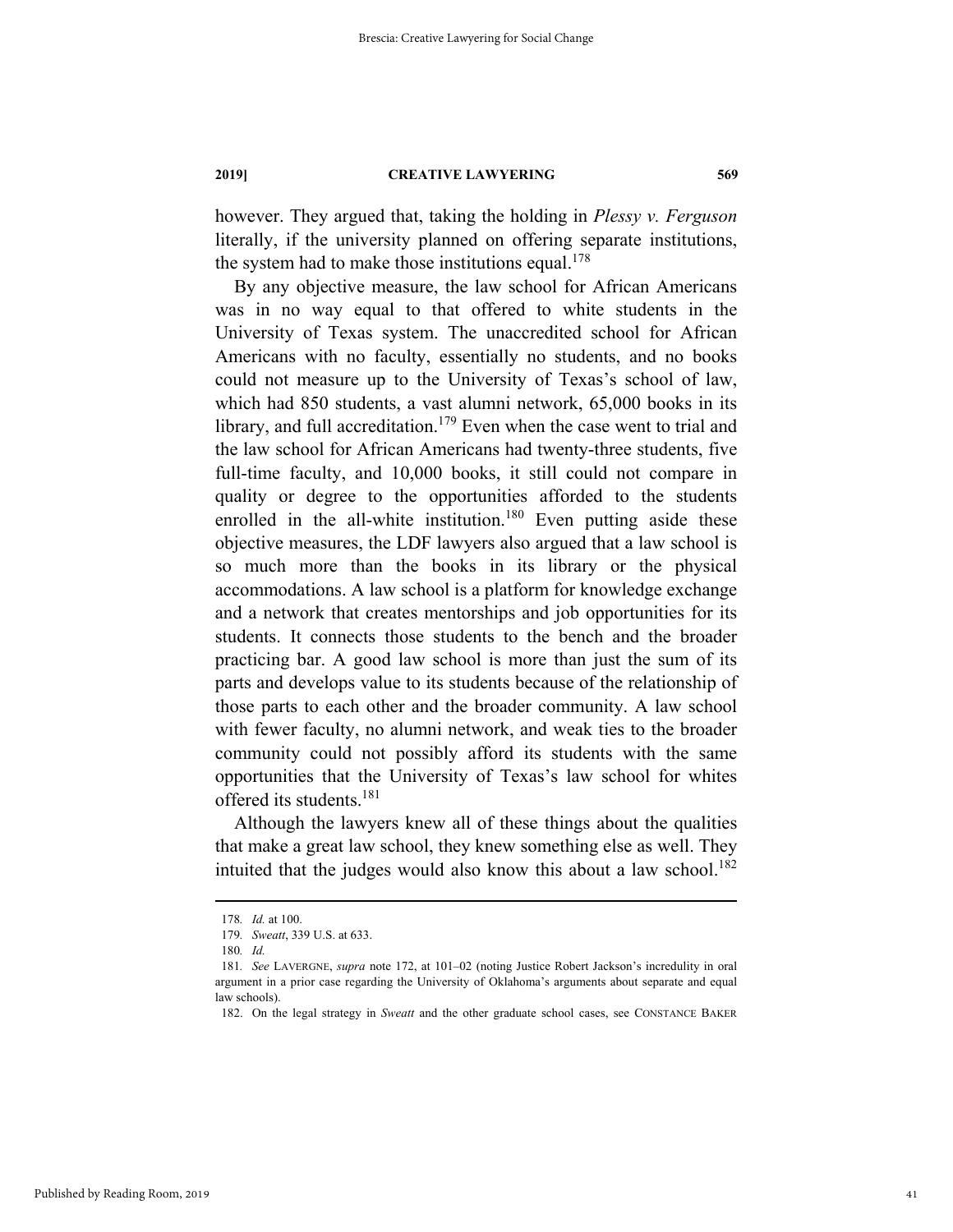The judges before whom such a case would come would all have gone to law school and know the ineffable qualities of a good law school, and they could compare the extent to which two law schools were comparable along these difficult to measure metrics. Although the LDF had tried to bring other somewhat successful lawsuits challenging segregation in other graduate and professional schools, it was the action filed against segregation in a separate and unequal law school where they gained the greatest legal traction.<sup>183</sup> Although they would certainly include a direct challenge to segregation itself, and they enlisted the support of an anthropologist (who was also a lawyer) to make the claim that segregation was itself stigmatizing (foreshadowing the arguments they made in *Brown*), they also relied on a secondary position that even if one recognized that separate but equal was still the law of the land and *Plessy* was good law, if one took *Plessy* seriously, the separate and clearly unequal institution set up as the law school for African Americans in the University of Texas law school would not pass muster.<sup>184</sup> Moreover, by challenging the way in which segregation operated in an institution that judges would understand well, the LDF lawyers made a brilliant tactical decision to appeal to the judge's own appreciation for the special qualities upon which one can compare separate institutions, more so, perhaps, than they might understand other institutions that the LDF might target.<sup>185</sup> Ultimately, the Supreme Court unanimously concluded in *Sweatt v. Painter* not that segregation was unconstitutional on its face, but, rather, that the operation of a

184. LAVERGNE, *supra* note 172, at 103–05 (describing trial strategy in *Sweatt*).

MOTLEY, EQUAL JUSTICE UNDER LAW 60, 64 (1998), and JACK GREENBERG, CRUSADERS IN THE COURTS: HOW A DEDICATED BAND OF LAWYERS FOUGHT FOR THE CIVIL RIGHTS REVOLUTION 69–78 (1994).

 <sup>183.</sup> For a review of these earlier setbacks, see TUSHNET, *supra* note 172, at 70–104. On the strategy of targeting segregation in graduate schools, see ROBERT J. COTTROL, *BROWN V. BOARD OF EDUCATION*: CASTE, CULTURE, AND THE CONSTITUTION 58–76 (2003). The NAACP had begun to gain traction with these cases involving graduate schools, however, and, on the same day the Court decided *Sweatt*, it ruled that onerous conditions imposed on a student seeking a graduate degree in a school of education were also unconstitutional. *See* McLaurin v. Oklahoma State Regents for Higher Educ., 339 U.S. 637, 642 (1950); Sipuel v. Bd. of Regents, 332 U.S. 631, 632–33 (1948); Missouri *ex rel.* Gaines v. Canada, 305 U.S. 337, 349 (1938).

<sup>185</sup>*. Sweatt*, 339 U.S. at 634.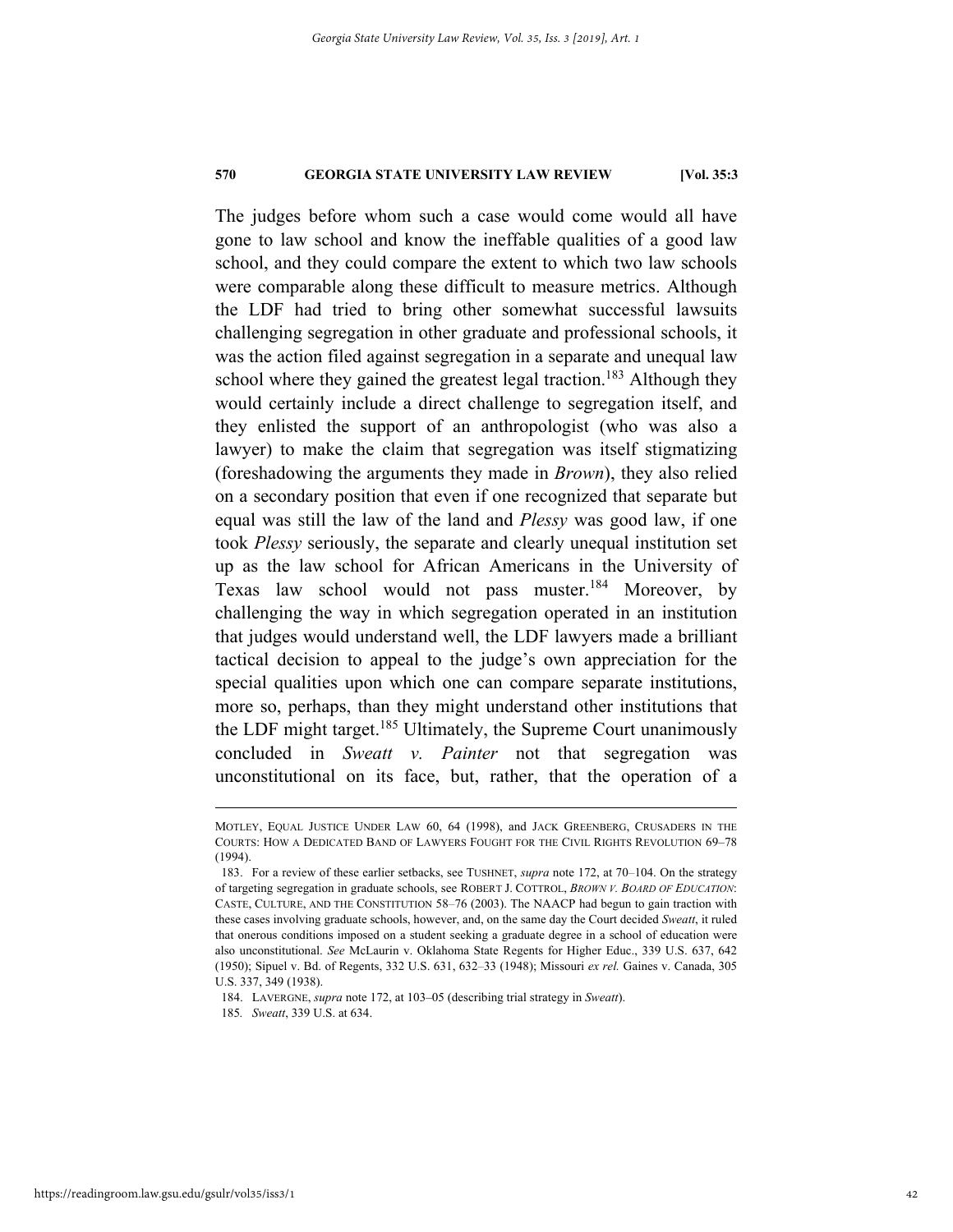separate—and clearly unequal—law school for African Americans could not pass constitutional muster.<sup>186</sup>

One of the reasons—apart from the objective criteria—that the Court reached this conclusion was that it was "more important" that the law school for whites "possesses to a far greater degree those qualities which are incapable of objective measurement but which make for greatness in a law school."<sup>187</sup> These qualities included but were not limited to the following: the "reputation of the faculty, experience of the administration, position and influence of the alumni, standing in the community, traditions<sup>[1]</sup> and prestige."<sup>188</sup> Although the Court could easily differentiate the two schools along objective criteria, the Court concluded that "[i]t is difficult to believe that one who had a free choice between these law schools would consider the question close."189 Moreover, "Few students and no one who has practiced law would choose to study in an academic vacuum, removed from the interplay of ideas and the exchange of views with which the law is concerned."190 The school for African Americans "excludes from its student body members of the racial groups which number 85% of the population of the [s]tate and include most of the lawyers, witnesses, jurors, judges[,] and other officials with whom [the] petitioner will inevitably be dealing when he becomes a member of the Texas Bar."191 For these reasons, the Court could not conclude "that the education offered [to the] petitioner is substantially equal to that which he would receive if admitted to the University of Texas Law School."<sup>192</sup>

In many ways, this incremental challenge to segregation ultimately set the stage for the lawyers' work that followed in bringing the broader challenges to segregation in primary and secondary educational institutions in several jurisdictions across the country that

 <sup>186</sup>*. Id.* at 635.

<sup>187</sup>*. Id.* at 634. 188*. Id.*

<sup>189</sup>*. Id.*

<sup>190</sup>*. Id.*

<sup>191</sup>*. Sweatt*, 339 U.S. at 634.

<sup>192</sup>*. Id.*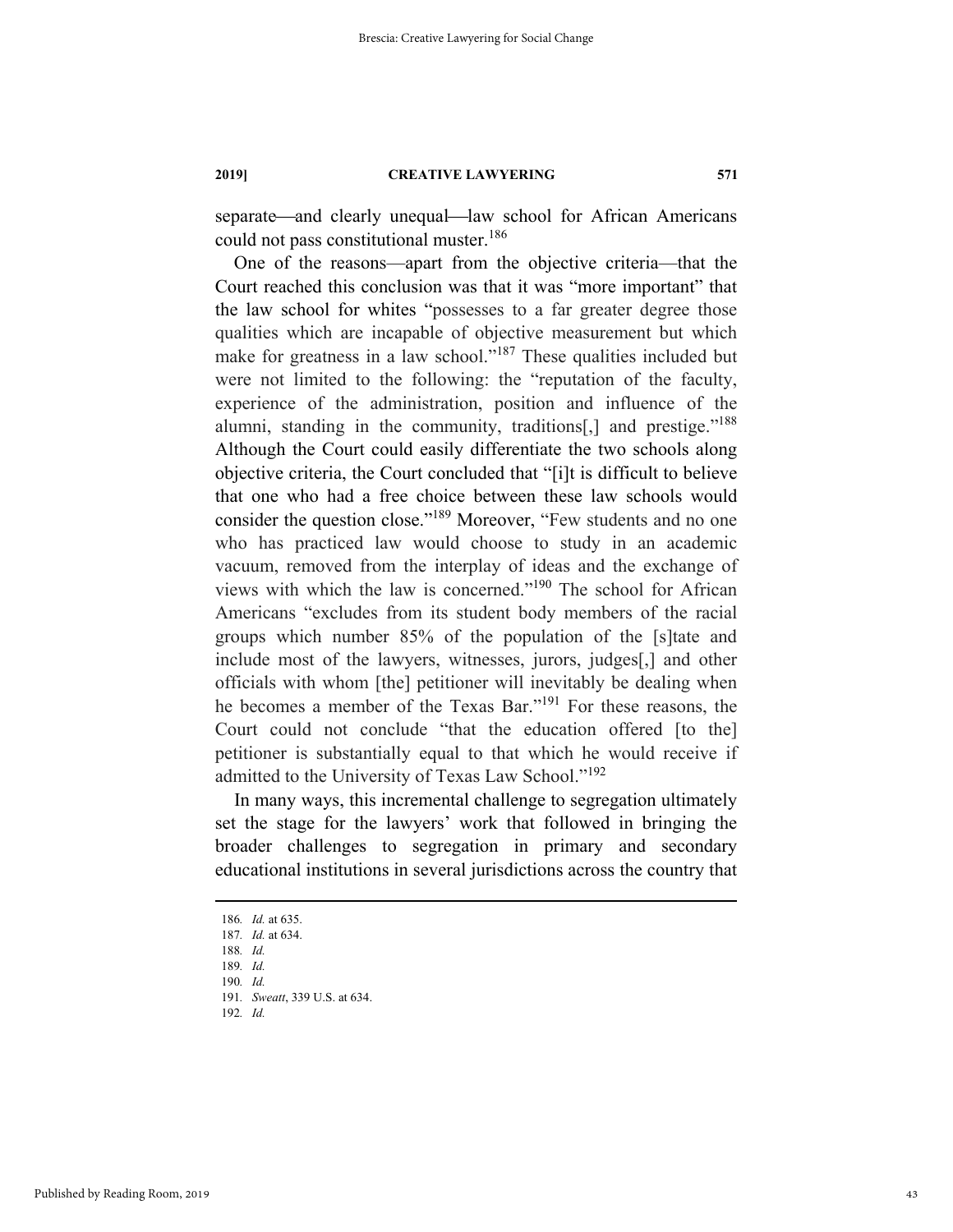would culminate in the victory in *Brown*. In those challenges, the LDF lawyers brought in experts from other disciplines, like sociology, to establish that segregation had a stigmatizing effect.<sup>193</sup> They built on the arguments made in *Sweatt* that separate was inherently unequal, and, once again, the Supreme Court ruled unanimously in their favor, this time concluding that separate but equal would no longer stand.<sup>194</sup>

# *C. Lawyers and Marriage Equality*

The final example to examine is the work of the lawyers who helped lead the successful campaign for recognition of marriage equality for the LGBTQ community. That campaign, which was really many campaigns—the first of which began in the early 1990s in Hawaii—proceeded in fits and starts.<sup>195</sup> There were victories in the courts in Hawaii, Vermont, and Massachusetts on state constitutional grounds, but at least some of those victories were undermined by legislative action or the work of advocacy groups that organized ballot initiatives to overrule those courts by adopting constitutional amendments that barred recognition of same-sex marriage.<sup>196</sup> In addition, fear that states where same-sex marriage was not legal would be expected to recognize same-sex marriages from states where they were legal prompted Congress to take legislative action and pass the Defense of Marriage Act (DOMA). The DOMA allowed states the option to refuse to recognize a same-sex marriage with respect to a range of federal benefits that accrued to married heterosexuals.<sup>197</sup> Moreover, the forces aligned against marriage equality gained enough momentum that they sought to introduce anti-same-sex marriage ballot initiatives in many states, mostly timed

 <sup>193</sup>*. See* MOTLEY, *supra* note 182, at 61–73 (describing use of experts in *Brown* trials); *e.g.*, KLUGER, *supra* note 171, at 315–39.

 <sup>194.</sup> MOTLEY, *supra* note 182, at 102, 104–05.

 <sup>195.</sup> FRANK, *supra* note 49, at 169 (describing LGBTQ rights advocacy in state courts).

<sup>196</sup>*. Id.* at 165.

 <sup>197.</sup> Defense of Marriage Act, Pub. L. No. 104-199, § 2(a), 110 Stat. 2419, 2419 (1996), *invalidated by* United States v. Windsor, 570 U.S. 744 (2013).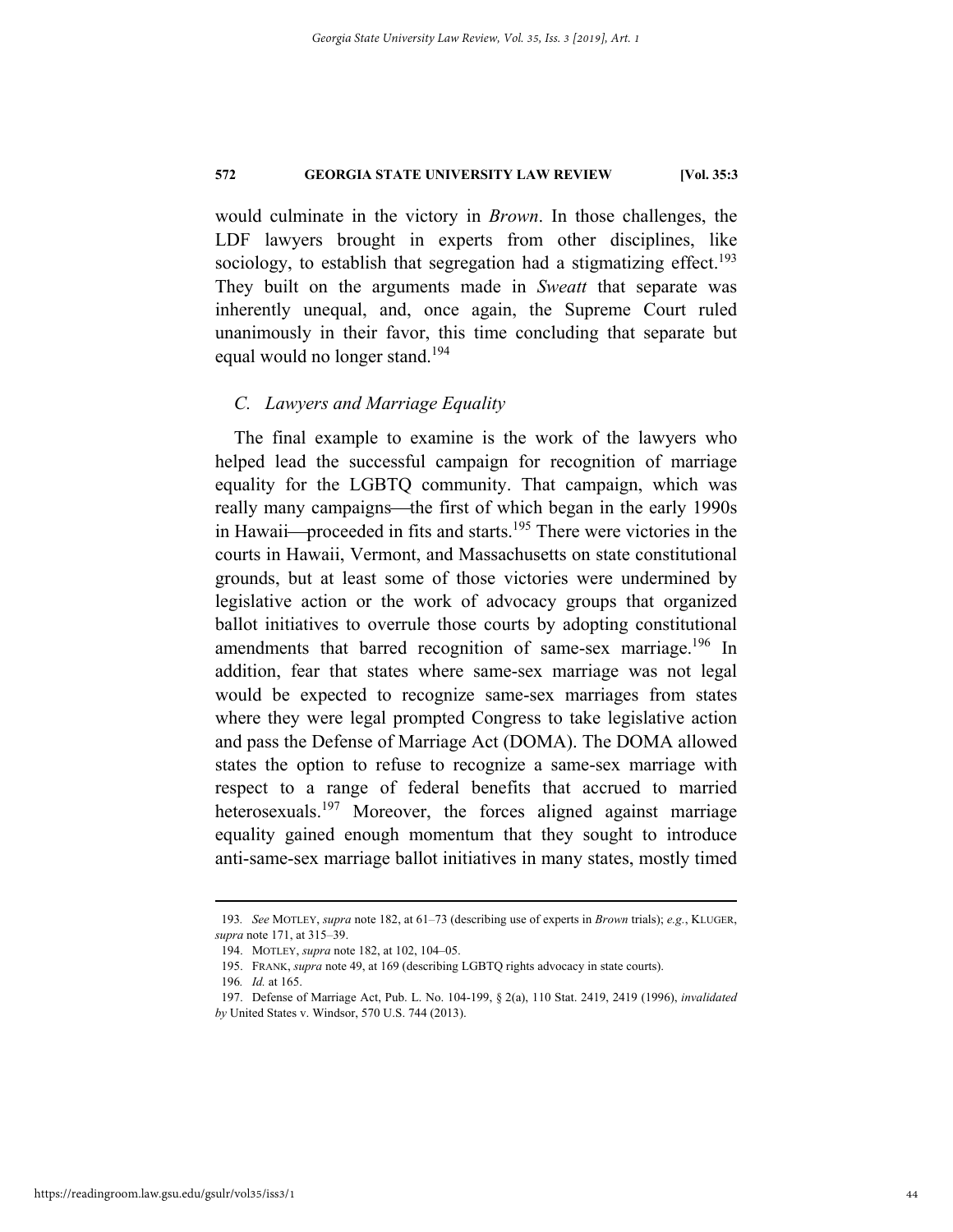to generate conservative voter turnout for the 2004 presidential election.<sup>198</sup> Most of these ballot initiatives succeeded.<sup>199</sup> When conservative groups sought to promote a ballot initiative in California, a deeply liberal state, many thought they had gone too far and that the state's voters would reject it. $200$ 

On election night 2008, when the nation was electing its first African-American president, and voters in California voted overwhelmingly in his favor, Californian voters passed so-called Proposition 8, which banned same-sex marriage in the state. $201$  This came as a shock to advocates for same-sex marriage across the nation, leading them to take stock of their efforts and consider what, if anything, they might do differently in the future to promote samesex marriage and rebound from this devastating defeat.<sup>202</sup>

Advocates in the LGBTQ community and their allies conducted a review of their efforts in an attempt to defeat Proposition 8.203 They worked with researchers to conduct focus groups and surveys of voters to assess what they had done wrong and how they might change their strategies and tactics.<sup>204</sup> This review produced startling results.205 They learned that the way they had been going about promoting same-sex marriage was all wrong. They had made legalistic arguments, like same-sex couples were denied hospital visiting privileges and other benefits granted to heterosexual couples.<sup>206</sup> These types of arguments, they learned, left many potential allies cold and led them to believe that the marriageequality advocates were seeking something different than what heterosexual couples achieved through marriage.<sup>207</sup> Voters told advocates that they thought the advocates were looking for special

203*. Id.*

207*. Id.*

 <sup>198.</sup> FRANK, *supra* note 49, at 164.

<sup>199</sup>*. Id.*

<sup>200</sup>*. Id.* at 177.

<sup>201</sup>*. Id.* at 186–87.

<sup>202</sup>*. See* Ball, *supra* note 49.

<sup>204</sup>*. Id.*

<sup>205</sup>*. Id.* 206*. Id.*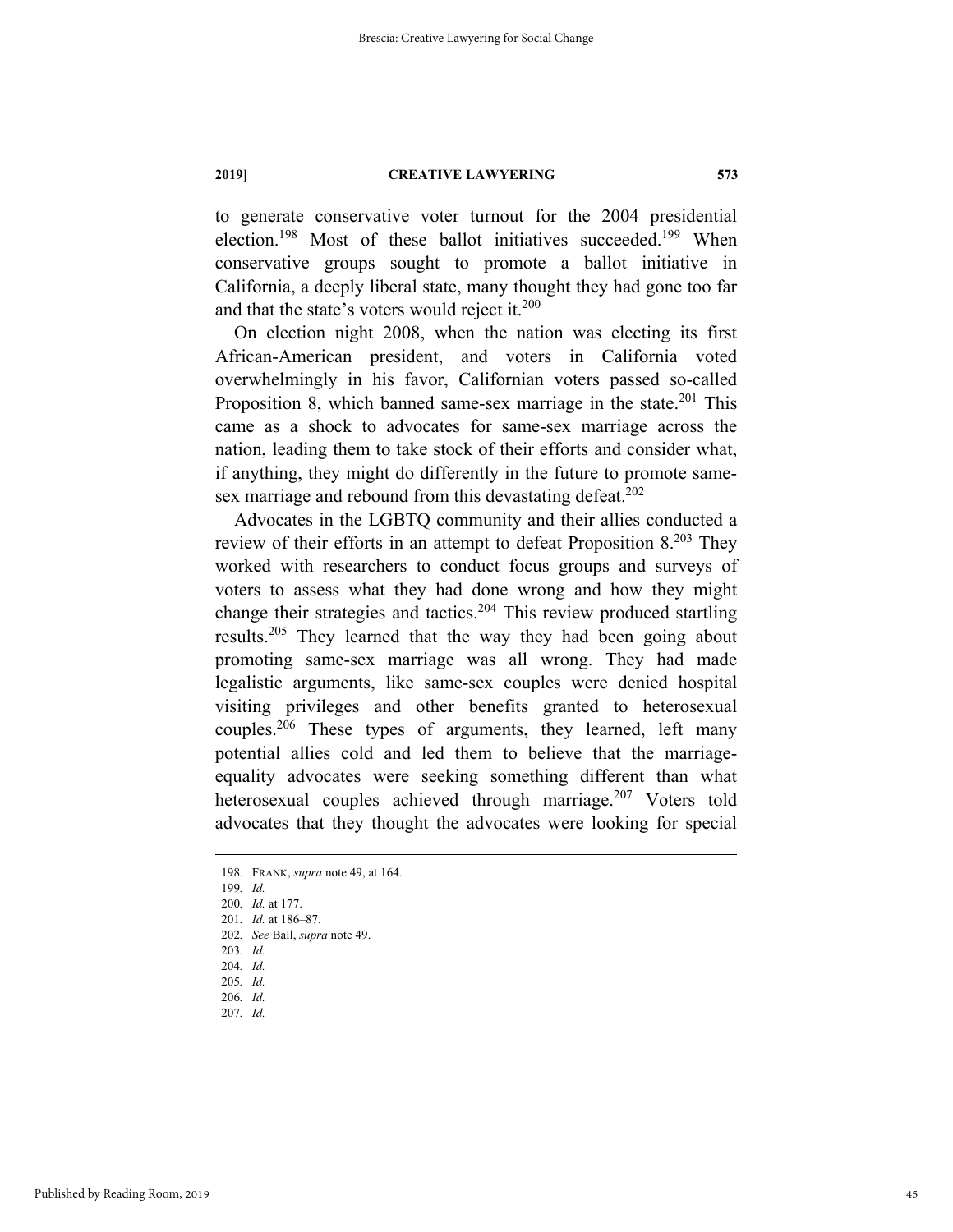treatment for same-sex couples. For the advocates, nothing was further from the truth. Indeed, what the advocates wanted was simply *equal* treatment: i.e., marriage *equality*. 208 They took this feedback to heart and began to shift their message in subtle yet powerful ways. They began to advocate for marriage equality, not same-sex marriage.<sup>209</sup> They stressed that what the LGQBTQ community wanted was equal recognition of their relationships and equal access to the institution of marriage on the same terms as heterosexual couples.<sup>210</sup> This subtle shift began to turn the tide.<sup>211</sup>

In addition to the shift in messaging, as with the desegregation litigation, legal advocates challenging Proposition 8 in the courts deployed sociology and psychology expert witnesses to undermine the key arguments of the ballot initiative's supporters.  $2^{12}$ 

In 2012, just four years after the devastating loss in California, advocates won ballot initiatives in Maine, Minnesota, Maryland and Washington State.<sup>213</sup> Two years later, they won a challenge to certain core aspects of DOMA in *United States v. Windsor*. 214 Finally, in 2015, they won the landmark *Obergefell v. Hodges* case,<sup>215</sup> which established that states could not deny members of the LGBTQ community access to marriage. Justice Kennedy, writing for the majority, sided with those who favored the marriage equality

 <sup>208.</sup> FRANK, *supra* note 49, at 96, 162–63.

<sup>209</sup>*. See id.* at 167.

<sup>210</sup>*. See id.* at 7–8.

<sup>211</sup>*. See id.* at 188.

 <sup>212.</sup> Perry v. Schwarzenegger, 704 F. Supp. 2d 921, 952 (N.D. Cal. 2010). In *Perry v. Schwarzenegge*r, Letitia Anne Peplau, Distinguished Research Professor of Psychology Emerita at UCLA, testified that most individuals who marry benefit socially, physically, and psychologically as a result of being married. Transcript of Proceedings at 574, Perry v. Schwarzenegger, 704 F. Supp. 2d 921 (No. C 09-2292-VRW). She further testified that same-sex relationships are similar in quality and nature to heterosexual relationships and if allowed to marry, same-sex couples would derive the same benefits as heterosexual couples. *Id.* Michael Lamb, a Psychology Professor at the University of Cambridge, provided testimony regarding parenting, explaining that research has shown that effective parenting does not require opposite sex parents. *Id.* at 1013–14. *See generally* KENJI YOSHINO, SPEAK NOW: MARRIAGE EQUALITY ON TRIAL: THE STORY OF HOLLINGSWORTH V. PERRY (2015) (recounts Proposition 8 litigation).

 <sup>213.</sup> FRANK, *supra* note 49, at 285, 287.

 <sup>214.</sup> United States v. Windsor, 570 U.S. 744, 774 (2013).

 <sup>215.</sup> Obergefell v. Hodges, 135 S. Ct. 2584, 2608 (2015).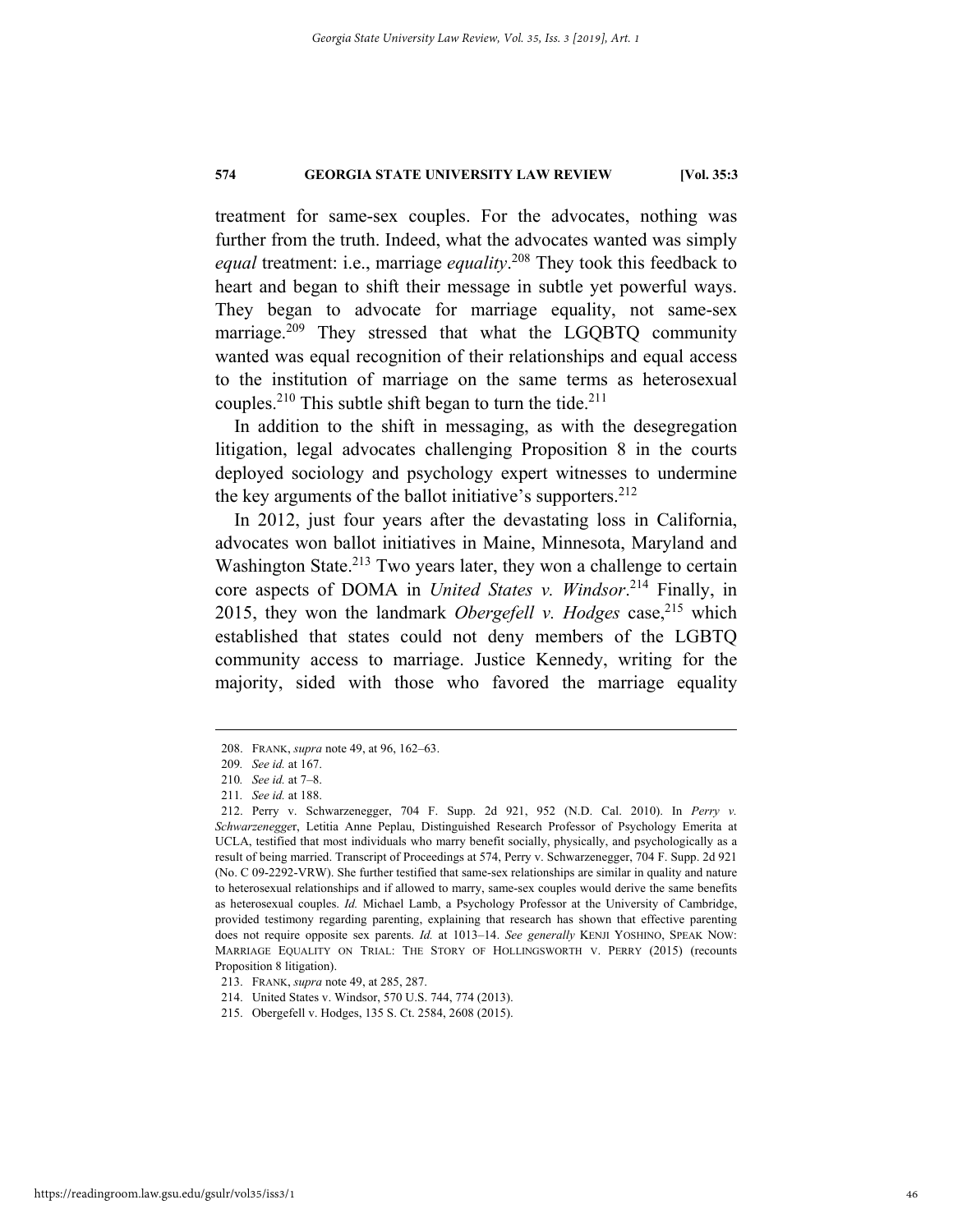arguments as opposed to the "special treatment" arguments that preceded the loss in the Proposition 8 fight. Justice Kennedy wrote:

[B]y virtue of their exclusion from that institution, samesex couples are denied the constellation of benefits that the [s]tates have linked to marriage. This harm results in more than just material burdens. Same-sex couples are consigned to an instability many opposite-sex couples would deem intolerable in their own lives. As the State itself makes marriage all the more precious by the significance it attaches to it, exclusion from that status has the effect of teaching that gays and lesbians are unequal in important respects. It demeans gays and lesbians for the State to lock them out of a central institution of the Nation's society. Same-sex couples, too, may aspire to the transcendent purposes of marriage and seek fulfillment in its highest meaning.<sup>216</sup>

The triumph of the marriage-equality campaign follows a tradition of creative lawyering for social change that dates back to the Civil War era and even to the framing of the United States Constitution. I have used three examples of lawyers who contributed to successful efforts to bring about social change. Are there common lessons that one can draw from these experiences? The next Part addresses this question.

# *III. A Taxonomy of Creative Social-Change Lawyering*

This review of the role of lawyers in the campaigns to end slavery in the United States, defeat Jim Crow, and advance the cause of marriage equality for the LGBTQ community reveals some common themes of that work and the ways in which lawyers working for social change can adopt creative strategies for promoting that change.

Published by Reading Room, 2019

 <sup>216</sup>*. Id.* at 2601–02.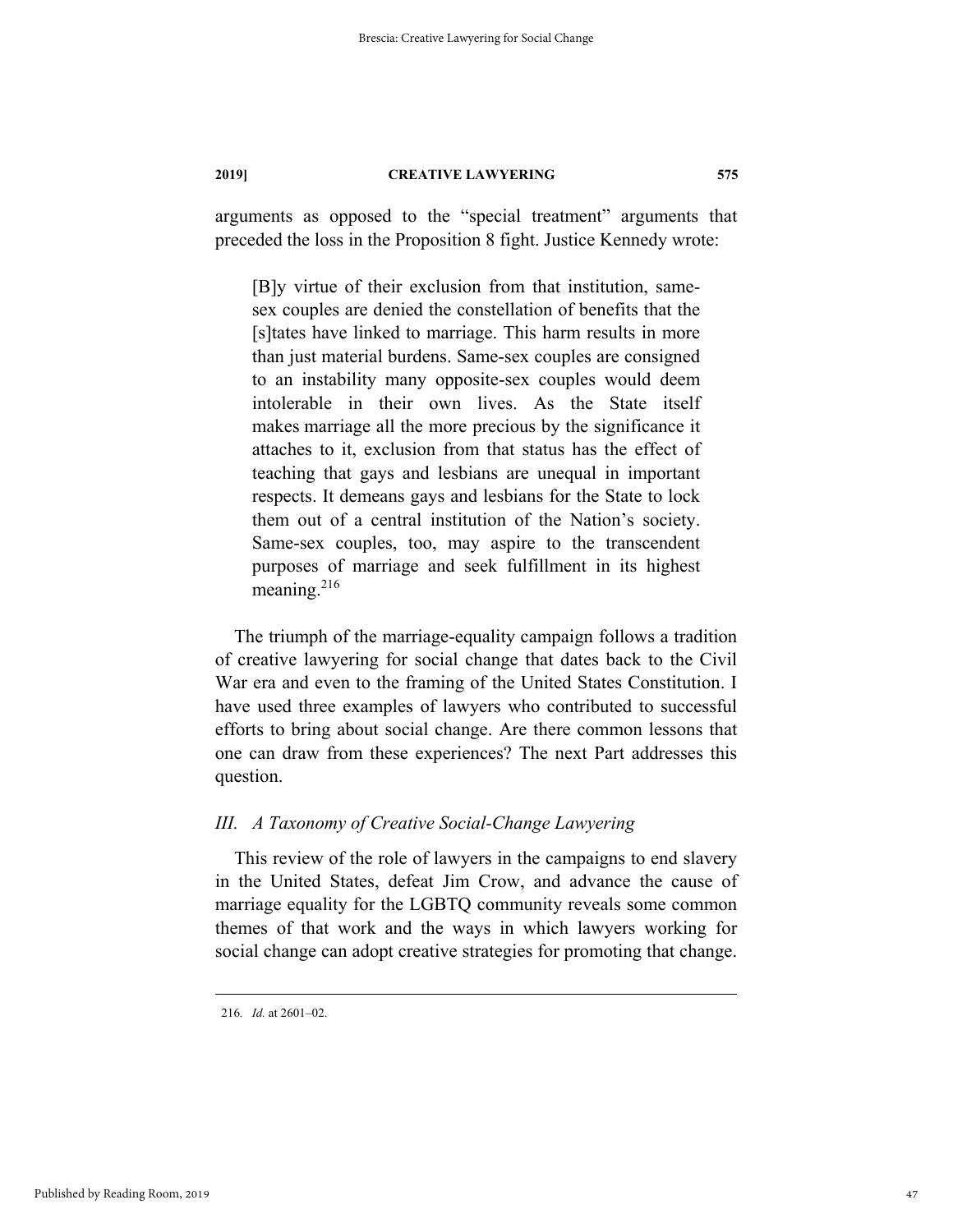As the following discussion shows, some of these themes include that the work is often incremental and iterative; it involves what is sometimes referred to as "reframing"—looking at issues in new, and different ways, especially the arguments of one's opponents; it often borrows from other disciplines; it seeks out opportunities for interest convergence among otherwise disparate groups; and it does not operate in a vacuum in that it is often conscious of corresponding events in society that might have a bearing on the ways in which legal strategies will be perceived and whether or not they will be supported at a particular point in time. This Part discusses each of these characteristics, in turn.

# *A. Incremental, Iterative Advocacy*

Probably the main common feature of these three examples of creative lawyering is that each involved incremental and iterative steps. For the end of slavery, although the factions within Lincoln's fragile coalition may have disagreed about what the North's goals should be, the smaller steps taken to address the issue of escaped slaves finding themselves among Union troops helped lay the groundwork for what ultimately became the Emancipation Proclamation and, at the conclusion of the war, ratification of the Thirteenth Amendment during Reconstruction. Lincoln did not announce an end to slavery at the outset of the war. If he had done so, he might have faced the prospect of the border states that had both remained slave holding but also stayed in the Union deciding to secede or at least not supporting the war effort. Similarly, conservatives in the North might have aligned themselves behind the war effort for the purpose of preserving the Union but might not have embraced such an effort if they perceived it as primarily a campaign to end slavery. The incremental steps taken by Union generals like Frémont and, more effectively, the attorney and fortress commander, General Butler, helped lay the groundwork for the Emancipation Proclamation, through which Lincoln was able to satisfy different portions of his fragile coalition. This incremental, iterative strategy shows that doing nothing about slavery was unacceptable to the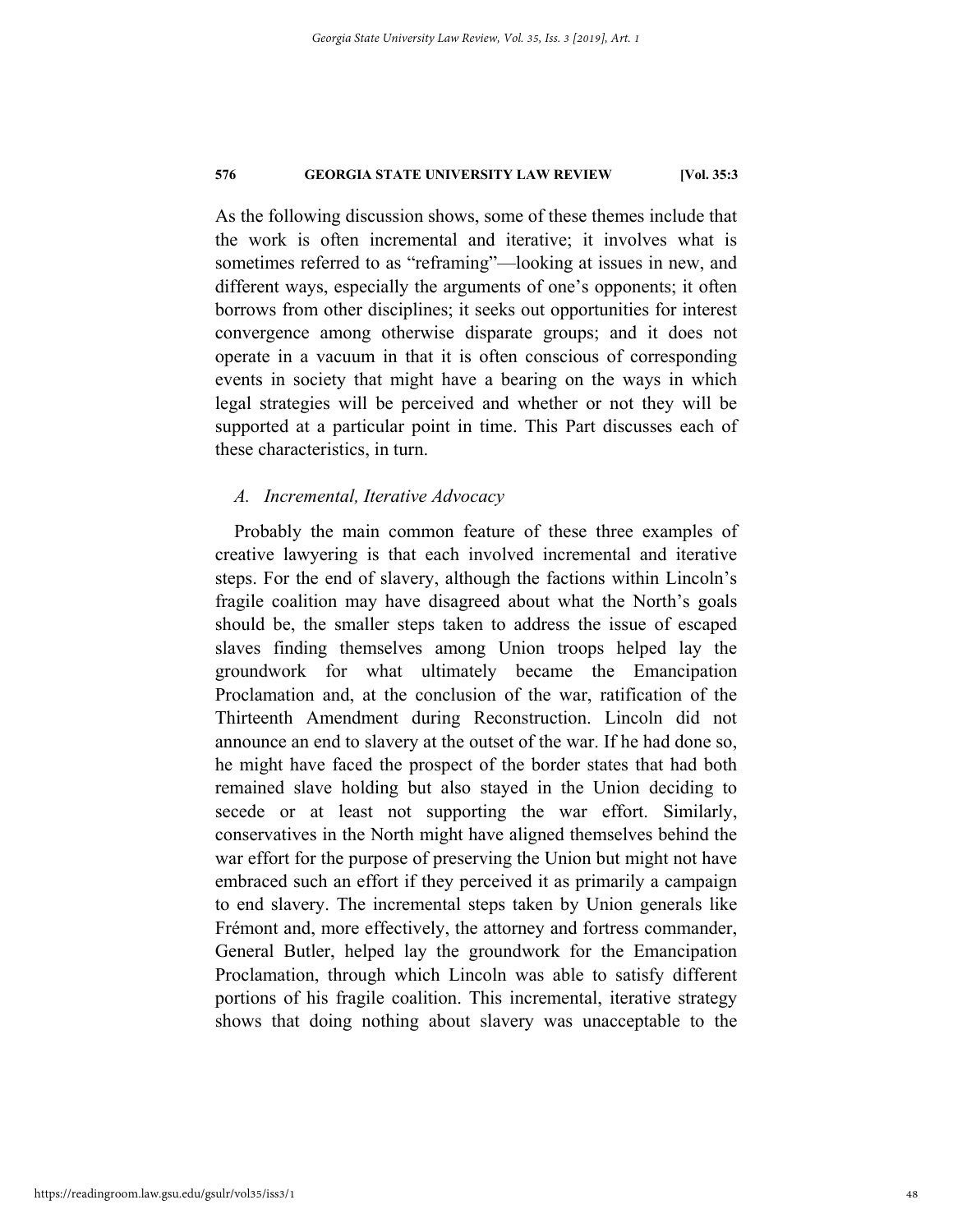abolitionists, but Frémont's strategy went too far for some. In the end, Butler's approach seemed to be just right, a balancing of interests that tied abolition to the war effort. It is possible that this type of approach, accomplished through experimentation and iteration, may have helped show Lincoln the way forward by revealing a strategy that could bind the different fractious portions of his ruling coalition.

Similarly, the LDF's iterative, incremental approach also helped to lay the groundwork for the campaign that ultimately succeeded in bringing about the victory in *Brown v. Board of Education* and the end to Jim Crow in education. These successes helped light a fire among the activists that helped them bring about changes in public accommodations, housing, and voting through legislative victories, the organizing for which had been prompted by the end of separate but equal. The LDF lawyers in *Sweatt* and other similar cases, took on smaller, individual institutions rather than those they eventually assailed in the collection of cases that led to *Brown*, which attacked the broader edifice of Jim Crow. Although these lawyers certainly challenged Jim Crow directly, cases like *Sweatt* afforded the judges an opportunity to slowly chip away at the broader system. By filing this sort of smaller, probing attack against an institution like a law school, an institution the judges would understand, they made it possible to show that a school system would have a hard time offering separate *and* equal institutions.

Incrementalism also helps advocates develop different types of arguments, field test them, explore how well they are received by a wider audience, and bring back the feedback from those efforts to further hone those arguments in broader contexts. In many ways, this iterative, incremental approach is akin to the concept known as "design thinking,"<sup>217</sup> which is sometimes seen as having four main components: inspiration, synthesis, ideation and experimentation, and

 <sup>217</sup>*. See* TOM KELLEY & DAVID KELLEY, CREATIVE CONFIDENCE: UNLEASHING THE CREATIVE POTENTIAL WITHIN US ALL 24–25 (2013).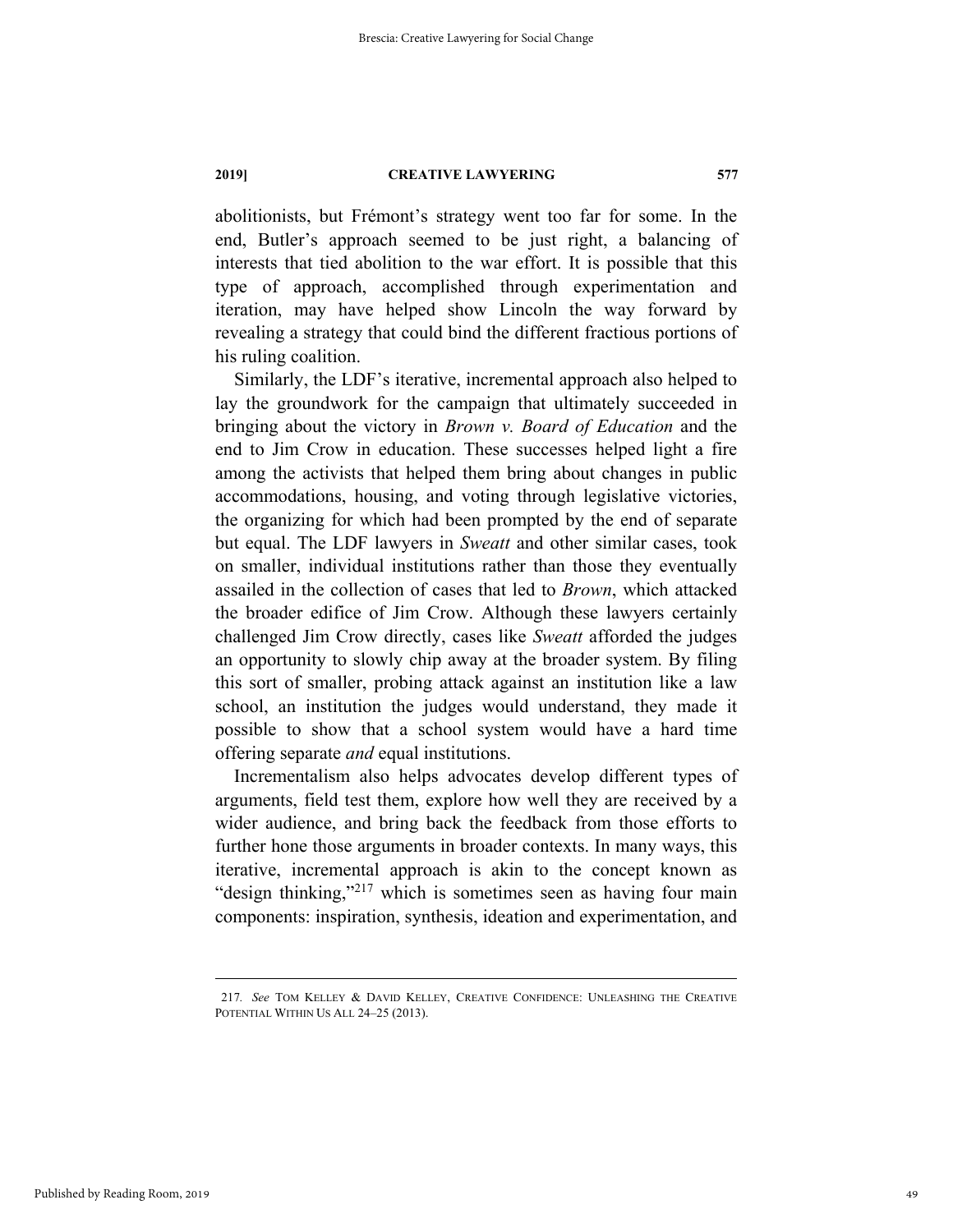implementation.218 The inspiration phase is investigatory. It involves communicating with those who are most affected by a problem or issue to work with them to explore potential solutions.<sup>219</sup> Once the inspiration phase is complete (although, in some ways, it is never really complete), the design thinker moves into the ideation and experimentation phase, where prototypes are developed and field tested to assess their effectiveness in terms of addressing the problem at hand.<sup>220</sup> The results of this rapid prototyping help to create a feedback loop, and the original efforts and tactics are then altered in response to the data received through the successes and failures of those prototypes to create new prototypes and run new experiments.<sup>221</sup> After successful prototyping, a finished product or idea can go mainstream, although the experimentation, iteration, feedback, and modification are ongoing processes.<sup>222</sup> This design-thinking approach is similar to how Linda Morton describes legal creative problem solving.223 That process, for her, includes identification of the problem, understanding it, posing solutions, choosing solutions, implementing solutions, and engaging in a final analysis of the chosen solutions.224 Similarly, the ABA's 1992 report identifies several technical steps related to problem solving, including identification of the problem, the generation of solutions to the problem, developing and implementing a plan of action, and remaining open to new information and ideas.<sup>225</sup>

A design-thinking approach to creative problem solving would seem perfectly suited for social-change advocacy in the legal context.<sup>226</sup> Lawyers can gather the perspectives of their clients to

 <sup>218</sup>*. See id.* at 22–24; *see also* TIM BROWN, CHANGE BY DESIGN 16 (2009) (describing design thinking); Tim Brown, *Design Thinking*, HARV. BUS. REV., June 2008, at 88–91 (describing design thinking).

 <sup>219.</sup> KELLEY & KELLEY, *supra* note 217, at 22.

<sup>220</sup>*. Id.*

<sup>221</sup>*. Id.* at 23–24.

<sup>222</sup>*. See id.* at 24.

 <sup>223.</sup> Morton, *supra* note 44, at 376–77.

<sup>224</sup>*. Id.*

<sup>225</sup>*. See* NARROWING THE GAP, *supra* note 36, at 141–48.

<sup>226</sup>*. See* Tim Brown, *Why Social Innovators Need Design Thinking*, STAN. SOC. INNOVATION REV.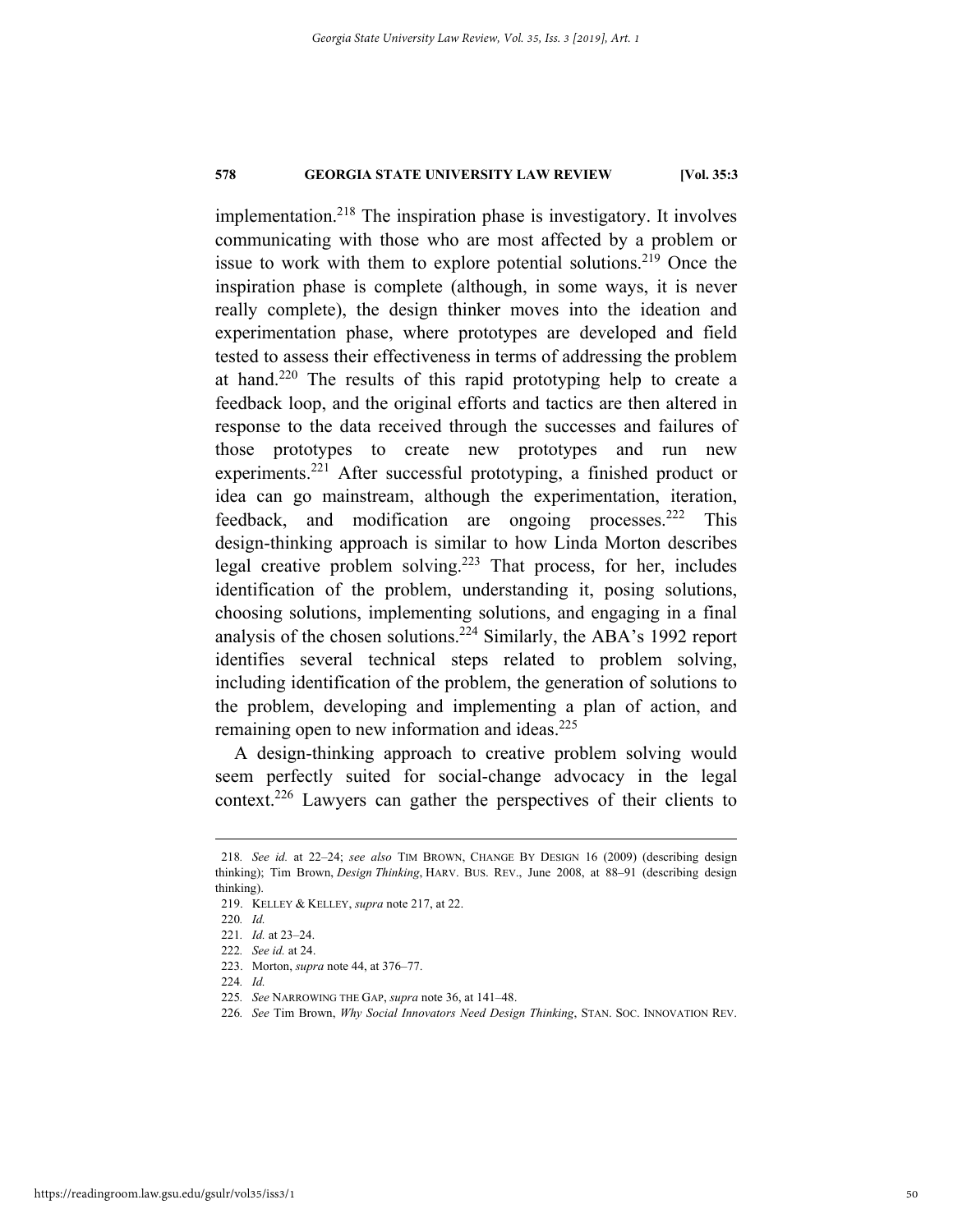understand the problems they are trying to solve and begin to develop solutions to these problems. Additionally, they can prototype potential solutions based on that fact-finding process, can launch prototypes of the solutions into the world to see how they fare, bring feedback from those efforts to craft more robust solutions, and then take more dramatic steps based on those iterated prototypes and the lessons learned from the prototyping process and the feedback loop it generates.227

# *B. Interpretive Creativity*

We also see in these examples that the creative lawyers seeking social change engaged in a degree of interpretative creativity, often reframing the legal issues in new ways or borrowing from their opponents' arguments and using those arguments against them. Menkel-Meadow calls this notion of reframing finding new "entry points"—a new way of looking at a problem from different perspectives.228 Of course, many lawyers spend much of their time interpreting statutes, regulations, contracts, and behavior in light of all three, but social-change lawyers are often in a more difficult position than traditional lawyers because their paths to interpretative success are narrower. They are trying to change the status quo and alter the legal infrastructure that governs behavior within that status quo. Common interpretations of the scope and contours of that infrastructure gain some interpretive force because of the widely

 <sup>(</sup>Nov. 15, 2011), https://ssir.org/articles/entry/why\_social\_innovators\_need\_design\_thinking [https://perma.cc/TL6W-4DXH]; *see also* Paul Brest et al., *Problem Solving, Human-Centered Design, and Strategic Processes*, STAN. CTR. ON PHILANTHROPY & CIV. SOC'Y, http://pacscenter.stanford.edu/wp-content/uploads/2015/09/Download-the-full-article-here.pdf [https://perma.cc/K3KC-CA8W] (last updated Oct. 19, 2015) (discussing the intersection of problem

solving and design thinking). 227*. See* Margaret Hagan, *Design Thinking and Law: A Perfect Match*, L. PRAC. TODAY (Jan. 2014), http://www.americanbar.org/content/newsletter/publications/law\_practice\_today\_home/lpt-

archives/2014/january14/design-thinking-and-law.html [https://perma.cc/55VK-LHUT] (exploring the ways in which lawyers can incorporate design thinking into their practice); *see also* Tim Brown & Jocelyn Wyatt, *Design Thinking for Social Innovation*, STAN. SOC. INNOVATION REV., Winter 2010, at 32, 35.

 <sup>228.</sup> Menkel-Meadow, *supra* note 41, at 123, 139.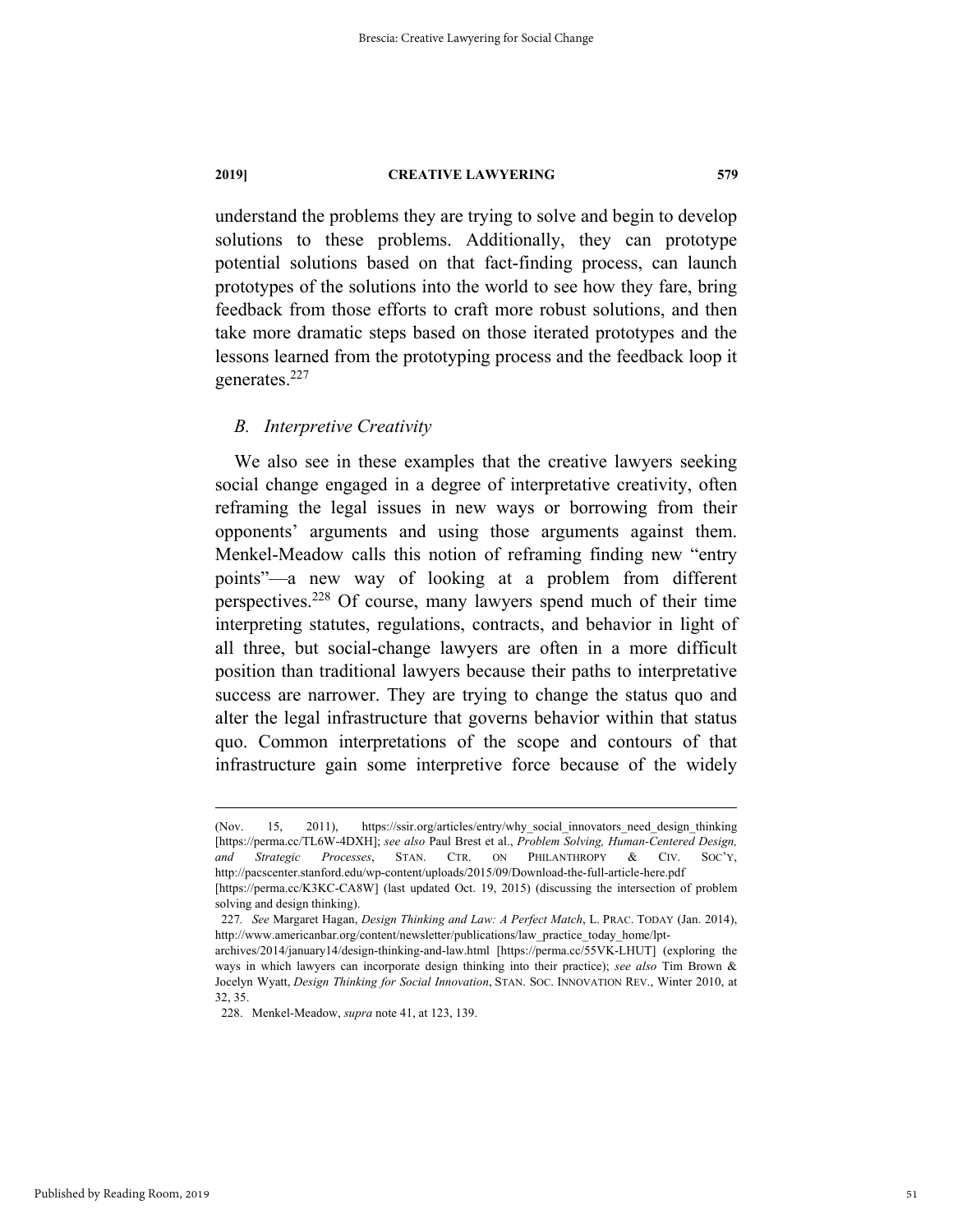shared and widely accepted understandings of their meaning. Of course, this forces the social-change lawyer to be more creative in her interpretive efforts and can leave her with little choice but to attempt to seize upon her opponents' arguments, embrace them, and bend them to support the social-change lawyer's position.<sup>229</sup>

This is often apparent in many efforts by lawyers to advance social change. They may have little support for their own positions, so they turn to the positions of their opponents to show the hypocrisy of them or the fact that they are based on weak legal force themselves.<sup>230</sup> This is often an important asset for the social-change advocate fighting long odds. Malcolm Gladwell, in his work *David and Goliath: Underdogs, Misfits, and the Art of Battling Giants*, points out that our perception of power asymmetries are often wrong.<sup>231</sup> The very qualities that may appear to give strength to a dominant individual or entity are often a source of great weakness.<sup>232</sup> The Biblical Goliath was weighted down by his bulk and heavy armor.<sup>233</sup> Turkish fortifications were easily overrun by Lawrence of Arabia's nimble Bedouin cavalry.234 For the social-change lawyer, when the arguments of her adversary, that might have enjoyed support from what might have been seen as common-sense arguments, are held up to rigorous analysis, they often collapse under their own weight.

In the decades leading up to the decision in *Obergefell*, advocates for the rights of the LGBTQ community won victories in the Supreme Court showing that a state constitutional amendment in Colorado stripping local communities of the ability to pass pro-

 <sup>229</sup>*. See generally* Reva B. Siegel, *Constitutional Culture, Social Movement Conflict and the Constitutional Change: The Case of the De Facto ERA*, 94 CALIF. L. REV. 1323 (2006). Reva Siegel's research into the demise of the Equal Rights Amendment shows how opponents of the amendment were able to seize upon some of the arguments of the proponents of the amendment, take those arguments to what those opponents portrayed as their logical extremeness, and help defeat its passage. *See id.* at 1385–87.

<sup>230</sup>*. See id.* at 1364.

 <sup>231.</sup> MALCOLM GLADWELL, DAVID AND GOLIATH: UNDERDOGS, MISFITS, AND THE ART OF BATTLING GIANTS 12–15 (2013).

<sup>232</sup>*. Id.* at 6.

<sup>233</sup>*. Id.* at 11.

<sup>234</sup>*. See id.* at 22.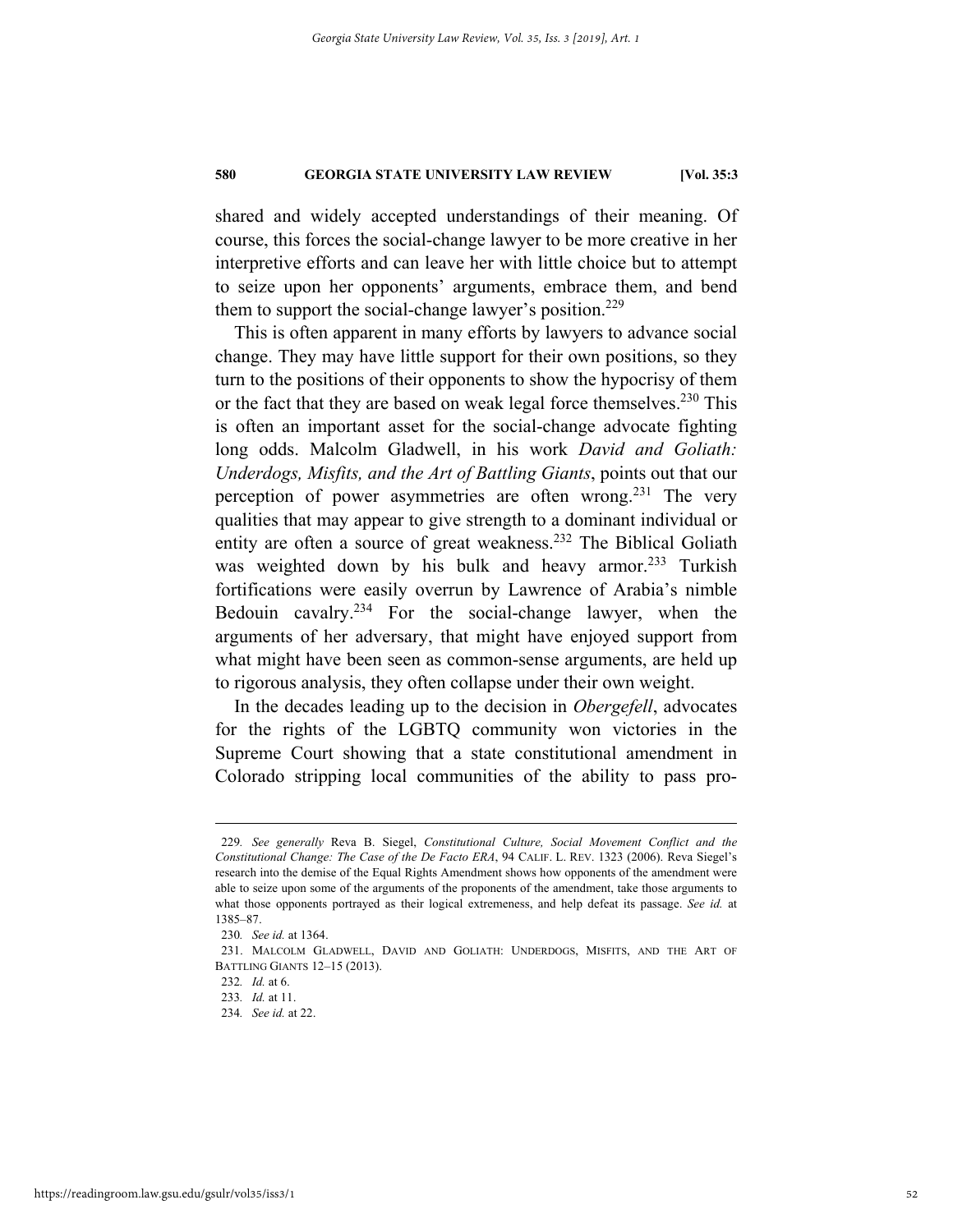LGQBTQ rights ordinances, and laws against sodomy, were based on little more than the moral preferences of legislators that could not withstand careful scrutiny.<sup>235</sup> Similarly, in the state courts of New York, a legal definition of family that appeared based on little more than traditional notions, with no basis in law, failed to recognize the many ways in which families form and their members recognize themselves as such.<sup>236</sup> The arguments supporting the opponents' position might have been, at one time, consistent with the common sensibilities of some portion of the population and might have, at one time, seemed inevitable and subject to little criticism. When analyzed for their sources and their logic, however, these arguments proved insufficient to support discriminatory treatment through the force of law.

At the same time, if the force of the common-sense support for the opponent's position is too strong to overcome a direct attack, the social-change lawyer often uses her opponents' own arguments against them. We saw this in Butler's controversial cooption of Southern arguments about property and secession to justify his refusal to enforce the Fugitive Slave Act. Similarly, although the LDF challenged segregation directly in *Sweatt*, they also tried another line of argument: that even accepting separate but equal as the law of the land, the separate law school for African Americans was not, in fact, equal by any measure.<sup>237</sup> Thus, forcing their opponents to defend their own position, these positions became untenable on the facts.

Artist Pablo Picasso is sometimes quoted as having said that "good artists copy, great artists steal."238 Perhaps the best, most creative

 <sup>235</sup>*. See* Lawrence v. Texas, 539 U.S. 558, 560 (2003) (finding Texas anti-sodomy statute advanced no legitimate state interest); Romer v. Evans, 517 U.S. 620, 620 (1996) (finding Colorado state law that prohibited local governments from passing LGBTQ protections was based on discriminatory animus and could not survive rational basis scrutiny).

 <sup>236.</sup> Braschi v. Stahl Assoc., 543 N.E.2d 49, 51–53 (N.Y. 1989) (rejecting narrow and formalistic definition of family in housing regulations in favor of a functional, realistic approach). For a discussion of the *Braschi* case, see CARLOS A. BALL, FROM THE CLOSET TO THE COURTROOM: FIVE LGBT RIGHTS LAWSUITS THAT HAVE CHANGED OUR NATION 51–53 (2010).

 <sup>237.</sup> Sweatt v. Painter, 339 U.S. 629, 633–34 (1950).

 <sup>238.</sup> WILLIAM PATRY, MORAL PANICS AND THE COPYRIGHT WARS 73 (2009).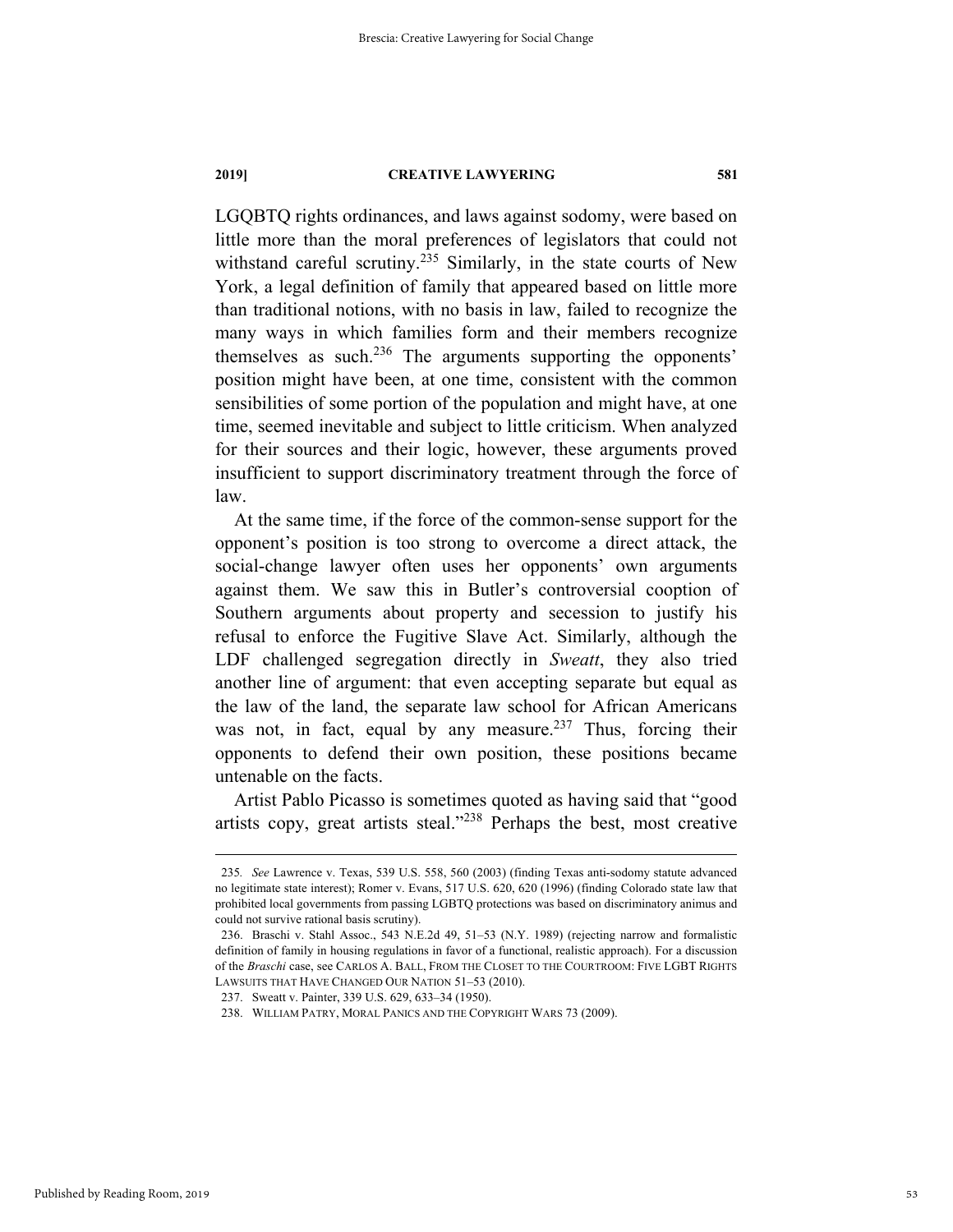social-change lawyers also steal—they just steal from their opponents.

# *C. Interdisciplinary Approaches*

Another common feature of the social-change efforts highlighted here is that the lawyers in at least two of the three examples, the LDF lawyers and the marriage-equality advocates, explicitly incorporated interdisciplinary approaches in their advocacy.<sup>239</sup> Thurgood Marshall brought together sociologists, historians, political scientists, educators, and anthropologists while planning the anti-segregation strategy.240 The *Sweatt* trial, like those that would lead to the Supreme Court's decision in *Brown*, included expert testimony from another discipline. In fact, anthropologist Robert Redfield, chairman of the Department of Anthropology at the University of Chicago, embodied interdisciplinarity: he held a doctorate in anthropology, as well as a law degree. $241$  Redfield testified about the lack of differences in the educational capacity of African Americans as compared to whites, as well as the dangers of segregation in education, particularly as the dangers related to the price that society pays for the distrust that segregation creates among the population.<sup>242</sup> In *Brown*, Thurgood Marshall and the legal team used the research and testimony of psychiatrist Frederic Wertham and sociologist Kenneth B. Clark to show the harmful effects of segregation on African-American children.<sup>243</sup>

 <sup>239</sup>*. See supra* Part II. At the same time, arguments supporting the abolitionist cause did not come just from lawyers, as prominent journalists, businessmen, and religious officials were leaders in the Abolitionist Movement. *See, e.g.*, RICHARD S. NEWMAN, THE TRANSFORMATION OF AMERICAN ABOLITIONISM: FIGHTING SLAVERY IN THE EARLY REPUBLIC 4–39 (2002) (describing leadership in the Pennsylvania Abolition Society in the early 19th century as including lawyers, businessmen, and preachers).

 <sup>240.</sup> LISA ALDRED ET AL., THURGOOD MARSHALL 80 (1993); JUAN WILLIAMS, THURGOOD MARSHALL: AMERICAN REVOLUTIONARY 209 (1998).

 <sup>241.</sup> KLUGER, *supra* note 171, at 331.

<sup>242</sup>*. Id.* at 263.

 <sup>243.</sup> Anders Walker, *Blackboard Jungle: Delinquency, Desegregation, and the Cultural Politics of* Brown, 110 COLUM. L. REV. 1911, 1921–22 (citation omitted) (describing the use of experts in the *Brown* litigation).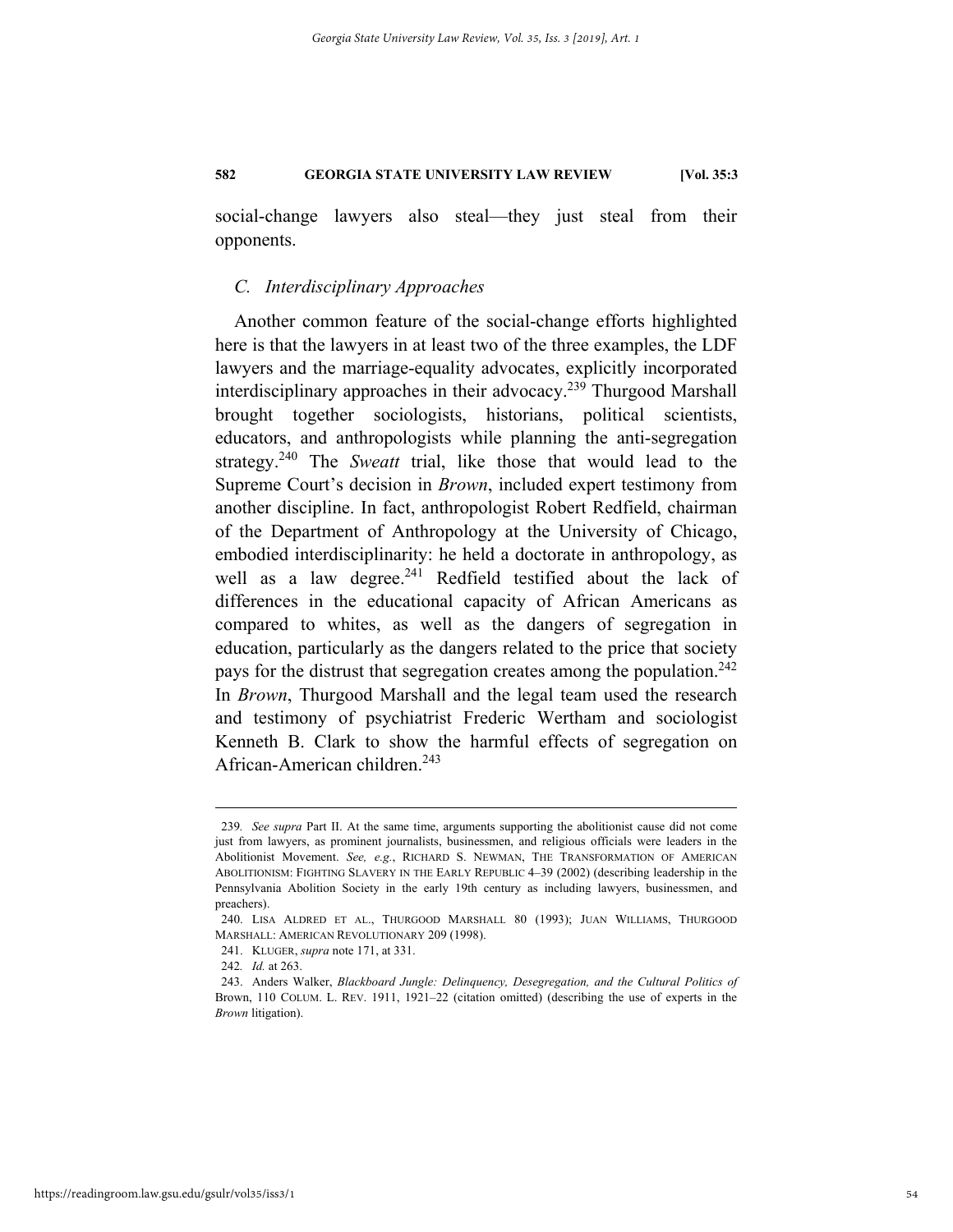In the marriage equality litigation, lawyer's utilized expert witnesses in the trial courts to show the complete lack of evidence in support of the opponents' positions—that marriage could not be open to same-sex couples because children did not fare well when reared in families headed by parents of the same sex.<sup>244</sup> In addition, in the wake of the failure to defeat Proposition 8, advocates enlisted the support of researchers in surveying and conducting focus groups to understand the failure of the campaign's messaging strategies. $^{245}$ 

In many ways, the social-change lawyer's use of interdisciplinary strategies builds on the iterative and interpretative approaches described above in that it helps to reframe arguments and tests other theories against perceived wisdom and common understandings of the law and society that may need to change to bring about wider social change. These interdisciplinary approaches are not new, as Louis Brandeis, then a practicing lawyer in the early 20th century, used social science to support his legal claims.<sup>246</sup> By incorporating disciplines other than law, social-change advocates widen their own lenses when they view a problem and begin to see legal issues in a different light, which then helps them frame their arguments and present new theories and new ways of looking at the world to judges, juries, policymakers, legislators, and the general public. In turn, these theories, informed by interdisciplinary views, might find an audience more receptive to these arguments because they help that audience see the law in different ways, undermining traditional understandings and interpretations of the law and social relations. Those new understandings and interpretations can lead to the social change that lawyers and those whom she serves may seek to bring about.

 <sup>244.</sup> FRANK, *supra* note 49, at 113–14 (discussing dueling expert witnesses regarding same-sexcouple parenting).

 <sup>245.</sup> Ball, *supra* note 49 (describing effort to assess campaign's failure to prevent passage of Proposition 8 in California in 2008).

 <sup>246.</sup> Philippa Strum, *Brandeis and the Living Constitution*, *in* BRANDEIS AND AMERICA 118, 120 (Nelson L. Dawson ed., 1989).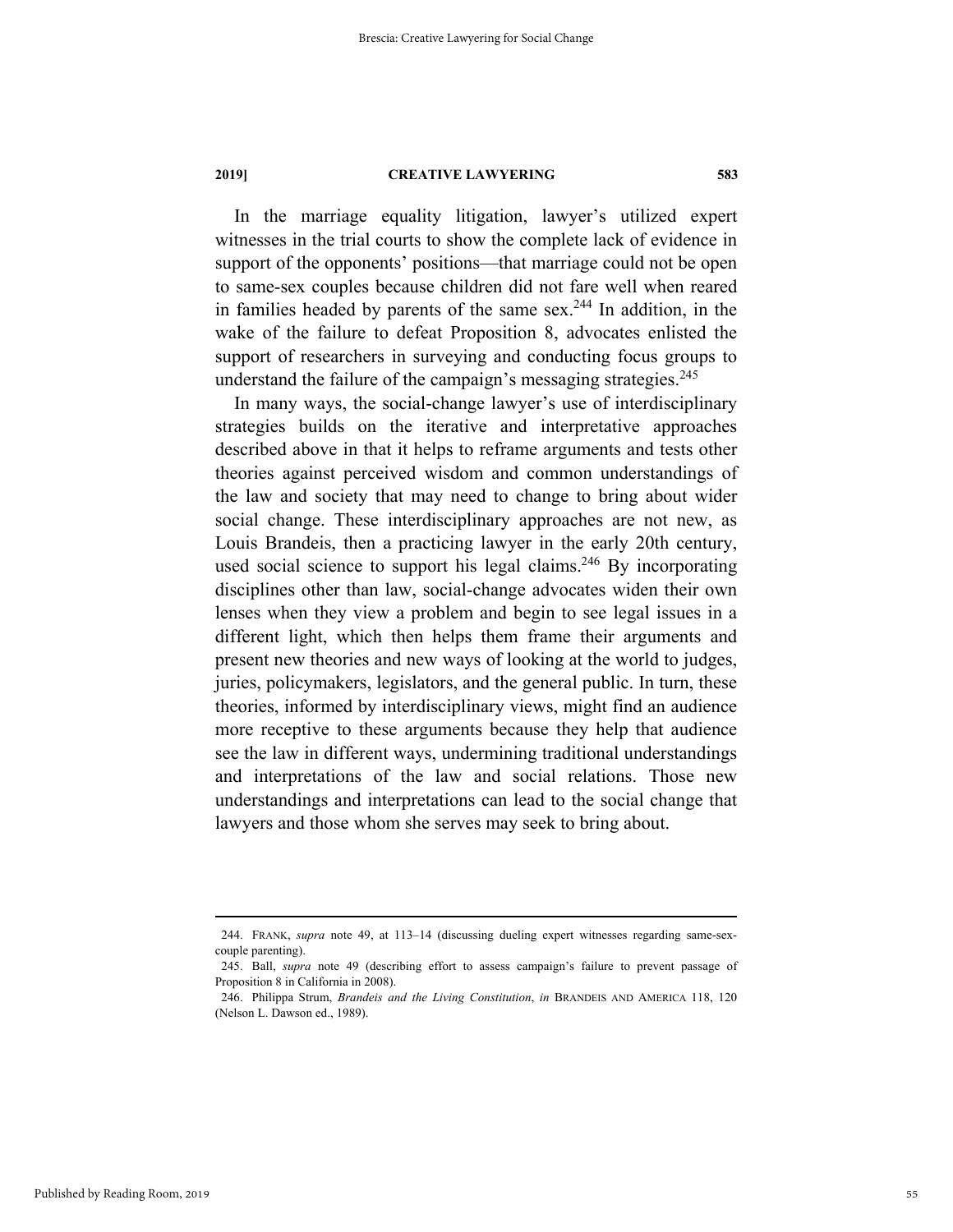# *D. Interest Convergence*

President Lincoln and the lawyers for the Civil Rights Movement knew not only that they could build a coalition to achieve their social-change goals but that they had to do so, and they both crafted these coalitions around the interests that different members and groups shared.<sup>247</sup> This convergence of interests helped build and sustain critical coalitions necessary to support and advance the social-change movement that the leaders and their lawyers wanted to bring about. Derrick Bell first identified the notion that interest convergence could justify changes to our collective understanding of constitutional law.248 Bell first articulated his Interest-Convergence Theory in response to Herbert Wechsler's argument critiquing the Court's decision in *Brown*. 249 Weschler argued that *Brown* was not supportable by what he called "neutral principles": when a court "reach[es] judgment on analysis and reasons quite transcending the immediate result that is achieved."<sup>250</sup> Wechsler argued that promoting the freedom of association of blacks could not undermine the freedom of association of whites.<sup>251</sup>

Countering Weschler, Bell asserted that the shared interests between the black community and a large proportion of the white community justified the decision in *Brown*. 252 For Bell, the interests of blacks (and others) in seeking an end to segregation aligned with

 <sup>247</sup>*. See supra* Part II.

<sup>248</sup>*. See generally* Derrick A. Bell, Jr., Brown v. Board of Education *and the Interest-Convergence Dilemma*, 93 HARV. L. REV. 518 (1980).

<sup>249</sup>*. Id.* at 518.

 <sup>250.</sup> Herbert Wechsler, *Toward Neutral Principles of Constitutional Law*, 73 HARV. L. REV. 1, 15 (1959).

<sup>251</sup>*. Id.* at 34. As Weschler argued:

<sup>[</sup>I]f the freedom of association is denied by segregation, integration forces an association upon those for whom it is unpleasant or repugnant. Is this not the heart of the issue involved, a conflict in human claims of high dimension, not unlike many others that involve the highest freedoms—conflicts that Professor Sutherland has recently described. Given a situation where the state must practically choose between denying the association to those individuals who wish it or imposing it on those who would avoid it, is there a basis in neutral principles for holding that the Constitution demands that the claims for association should prevail?

*Id.* (footnote omitted).

 <sup>252.</sup> Bell, Jr., *supra* note 248, at 523.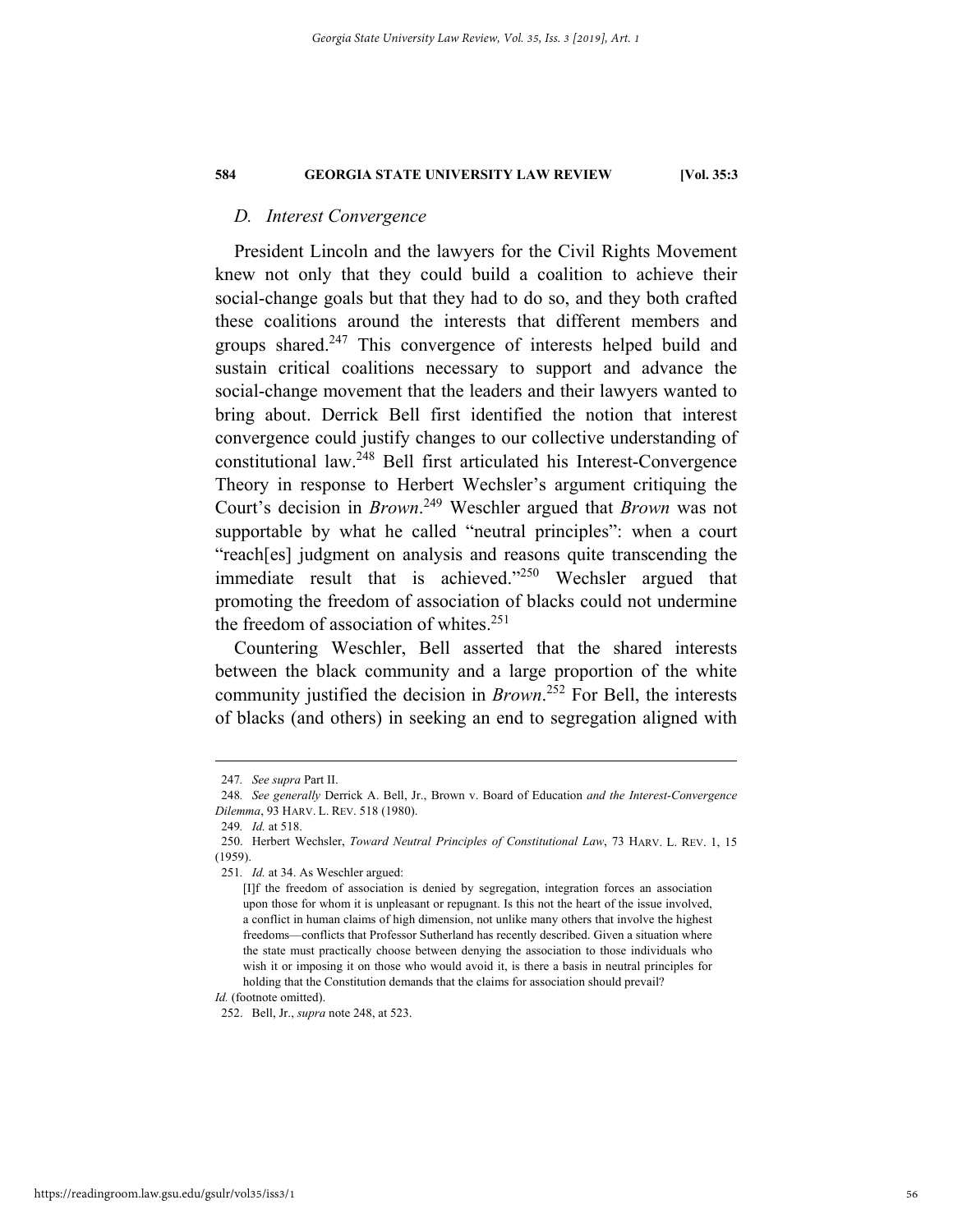national white elites who were concerned with the United States's standing in the world, particularly as it sought to maintain its influence in post-colonial nations where the Soviet Union was using the Jim Crow system as a wedge between the United States and potential allies.253 Mary Dudziak's archival research lends ample support for Bell's explanation of the forces that aligned to bring about the unanimous decision in *Brown*. 254

Bell used the Interest-Convergence Theory to explain and justify the Court's decision in *Brown*. 255 Some have taken this theory a step further, as a way to not just understand but also to promote social change generally; when one wants to advance social change, one should look for an alignment of interests among different factions and communities and seek out ways to build coalitions around the aligned interests.<sup>256</sup> However, the theory itself is not above critique, and some argue that it is flawed in that it appears to discount the agency of advocates in spurring social change, suggesting that one needs to wait for interests to converge to bring about social

 <sup>253</sup>*. Id.* at 524–25.

<sup>254</sup>*. See* Mary L. Dudziak, *Desegregation as a Cold War Imperative*, 41 STAN. L. REV. 61, 118–19 (1988). Dudziak's review concluded the following:

The Truman Administration recognized and responded to this threat, marshalling evidence in its amicus briefs on the foreign policy implications of the desegregation cases. The Eisenhower Administration took advantage of the denouement, prominently using *Brown* in its propaganda efforts. Although American racism would continue to pose foreign policy difficulties from time to time, and the Soviet Union would continue to use it as a propaganda theme, *Brown* helped to undercut the more powerful anti-American arguments. *Brown* laundered the principles of democracy in the eyes of the world. The decision announced that racial segregation and American constitutional rights were inconsistent with each other. After *Brown*, the State Department could blame racism on the Klan and the crazies. They could argue that the American Constitution provided for effective social change. And, most importantly, they could point to the *Brown* decision as evidence that racism was at odds with the principles of American democracy. This foreign policy angle, this Cold War imperative, was one of the critical factors driving the federal government's postwar civil rights efforts.

*Id.* (footnotes omitted).

<sup>255</sup>*. See generally* Bell, Jr., *supra* note 248.

 <sup>256.</sup> For a collection of scholarship applying Interest-Convergence Theory to other contexts, see Justin Driver, *Rethinking the Interest-Convergence Thesis*, 105 NW. U. L. REV. 149, 154–55 nn.25–28 (2011). For an example of scholarship considering Interest-Convergence Theory as a way to spur social change, see generally David A. Singleton, *Interest Convergence and the Education of African-American Boys in Cincinnati: Motivating Suburban Whites to Embrace Interdistrict Education Reform*, 34 N. KY. L. REV. 663 (2007).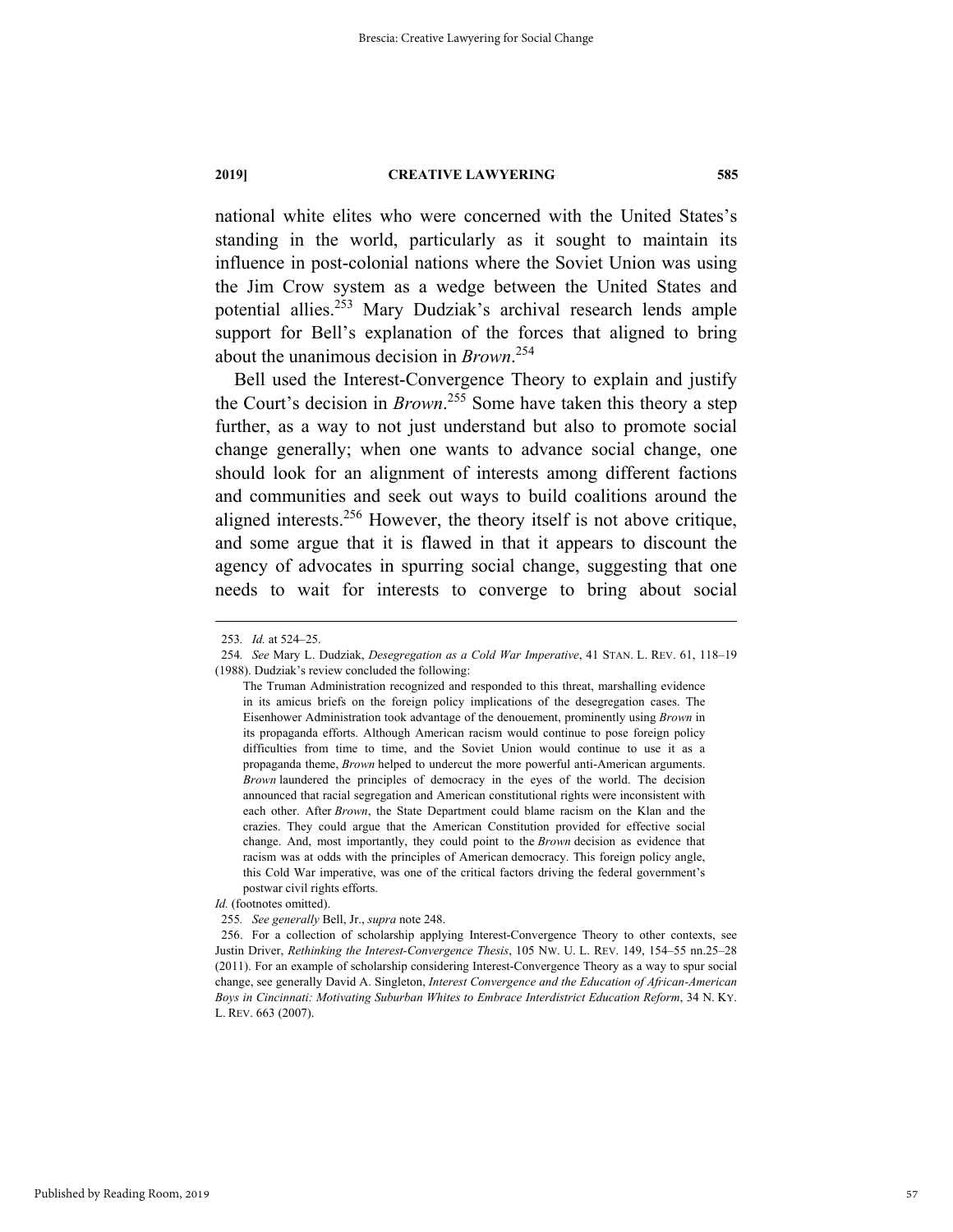change.257 But lawyers who support efforts to bring about social change can turn to the Interest-Convergence Theory as an organizing principle and guide to work with clients and partners to be the agents of that change.

Although Bell identified the convergence of interests that were at the center of the Civil Rights Movement's advocacy, this idea appears in the two other examples described above.<sup>258</sup> First, Lincoln tied ending slavery to preserving the union. To hold his coalition together, Lincoln knew that he needed to address the slavery question and seek to bring about its end. However, Lincoln could only go so far with his Emancipation Proclamation, however, and slavery was not abolished in the border states that both maintained slaveholding yet remained loyal to the Union. For those who saw victory on the battlefield as essential to preserving the Union, freeing the slaves in Confederate states and territories occupied by Union forces increased the number of eligible males available to serve as troops in the Union army. The North's martial strategy, particularly in the latter years of the conflict, was to field much larger armies, attack Southern forces at as many points as possible to test their capacity, and strike at critical transportation and supply hubs.<sup>259</sup> Each aspect of this strategy needed as many troops as possible, and Lincoln knew that he could increase recruitment by making former slaves available to join the

 <sup>257.</sup> Driver, *supra* note 256, at 175. Justin Driver argues that Interest-Convergence Theory has its flaws because it discounts the role of the agency of the actors who seek to promote social change:

The interest-convergence thesis accords an almost complete absence of agency to two groups of actors who exercise a great deal of control regarding the advancement of black interests: the black citizenry and the white judiciary. By implicitly encouraging black citizens to await the magical moment when their interests converge with the white majority, the interest-convergence thesis sharply discounts the capacity of black people to participate in their own uplift. Conversely, by reducing white judges to mere functionaries who do the bidding of the white establishment, the interest-convergence thesis simultaneously diminishes the culpability of white judges who exercise their authority to maintain the existing racial hierarchy and denies the credit owed to white members of the judiciary who challenge that hierarchy.

*Id.* (footnote omitted). For a response to Driver, see Kevin Terry, *Community Dreams and Nightmares: Arizona, Ethnic Studies, and the Continued Relevance of Derrick Bell's Interest-Convergence Thesis*, 88 N.Y.U. L. REV. 1483, 1494–95 (2013).

<sup>258</sup>*. See supra* Part II.

 <sup>259.</sup> MCPHERSON, *supra* note 135, at 721–22.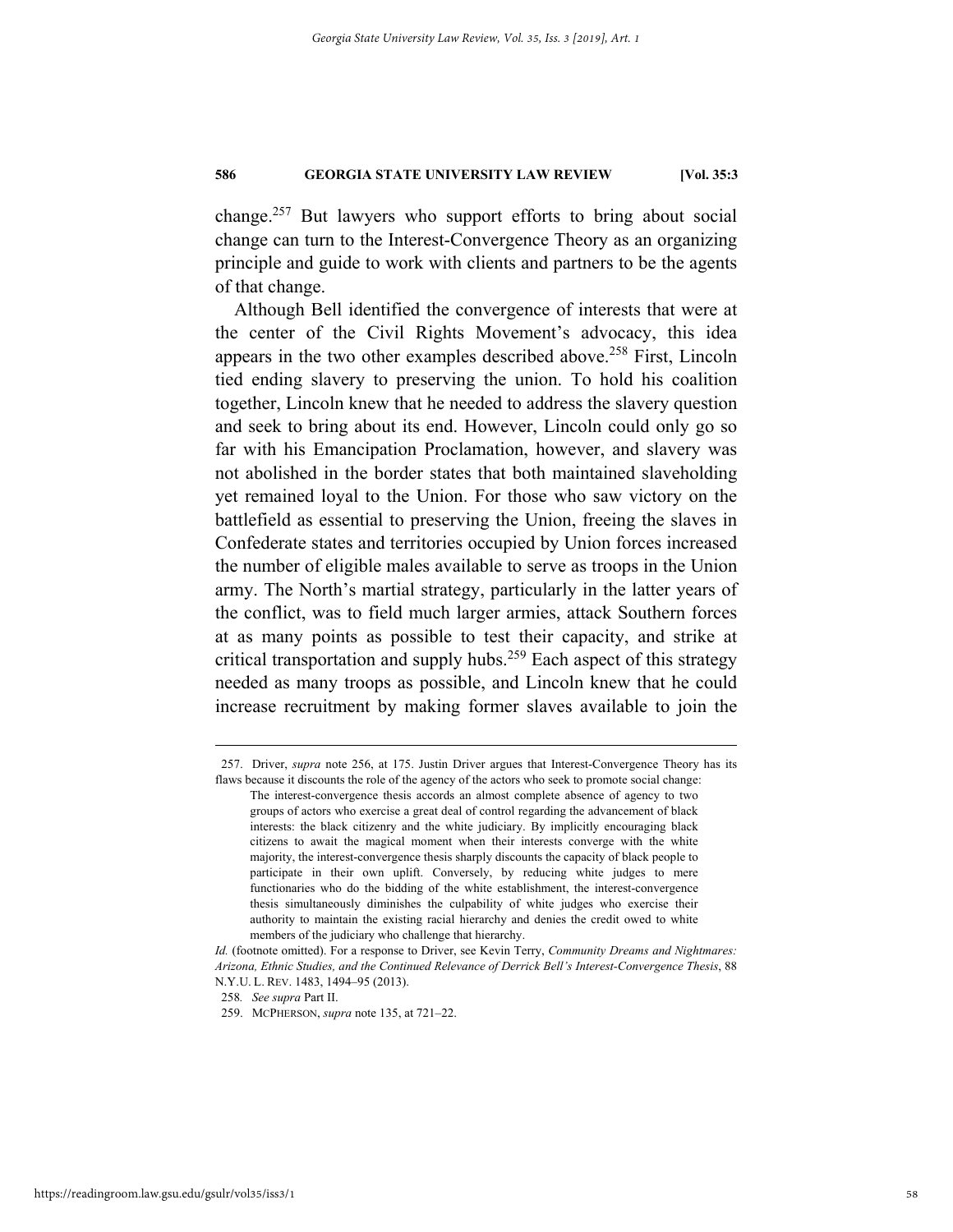army to carry out these strategic goals. The Emancipation Proclamation ultimately satisfied his coalition's goals by tying the abolition of slavery to preserving the Union.

For the marriage-equality advocates within the LGBTQ movement, there was not always support for the effort to promote same-sex marriage rights. As Nathaniel Frank recounts in his work *Awakening: How Gays and Lesbians Brought Marriage Equality to America*, 260 members of the more radical elements of the LGBTQ movement did not support the effort to recognize same-sex marriage initially, but different strains of the movement would ultimately coalesced around the idea of marriage equality as a way to accomplish broader protections for the community, gain respect, counter discrimination, and attain cultural acceptance of LGBTQ members and relationships. <sup>261</sup> This sort of interest convergence also occurred outside the movement itself. After President Obama signaled his support for marriage equality, the NAACP announced its own support for the effort, which represented a shift for the African-American community after the results of the Proposition 8 vote in California showed communities of color narrowly supporting the ban.<sup>262</sup> The NAACP identified a robust interpretation of the Equal Protection Clause that was consistent with what marriage-equality advocates sought given their own interests and views on the applicable constitutional protections.263

In each of these situations, Bell's Interest-Convergence approach seems to represent an aspect of the lawyers' strategies: keep fragile

 <sup>260</sup>*. See* FRANK, *supra* note 49.

<sup>261</sup>*. See id.* at 59–76 (describing evolution of LGBTQ rights activism around AIDS, reform of antisodomy laws, and adoption that brought different strands of that advocacy together in the form of support for marriage equality).

 <sup>262.</sup> Peter Wallsten & Scott Wilson, *Obama Endorses Gay Marriage, Says Same-Sex Couples Should Have Right to Wed*, WASH. POST (May 9, 2012), https://www.washingtonpost.com/politics/2012/05/09/gIQAivsWDU\_story.html?noredirect=on&utm\_te rm=.1be0969bcbf6 [https://perma.cc/J8EG-PSHA].

 <sup>263.</sup> Peter Wallsten, *NAACP Endorses Same-Sex Marriage*, WASH. POST (May 19, 2012), https://www.washingtonpost.com/blogs/election-2012/post/naacp-endorses-same-sex-

marriage/2012/05/19/gIQA5SFSbU\_blog.html?utm\_term=.14d28dca5985 [https://perma.cc/X9PY-B3SP].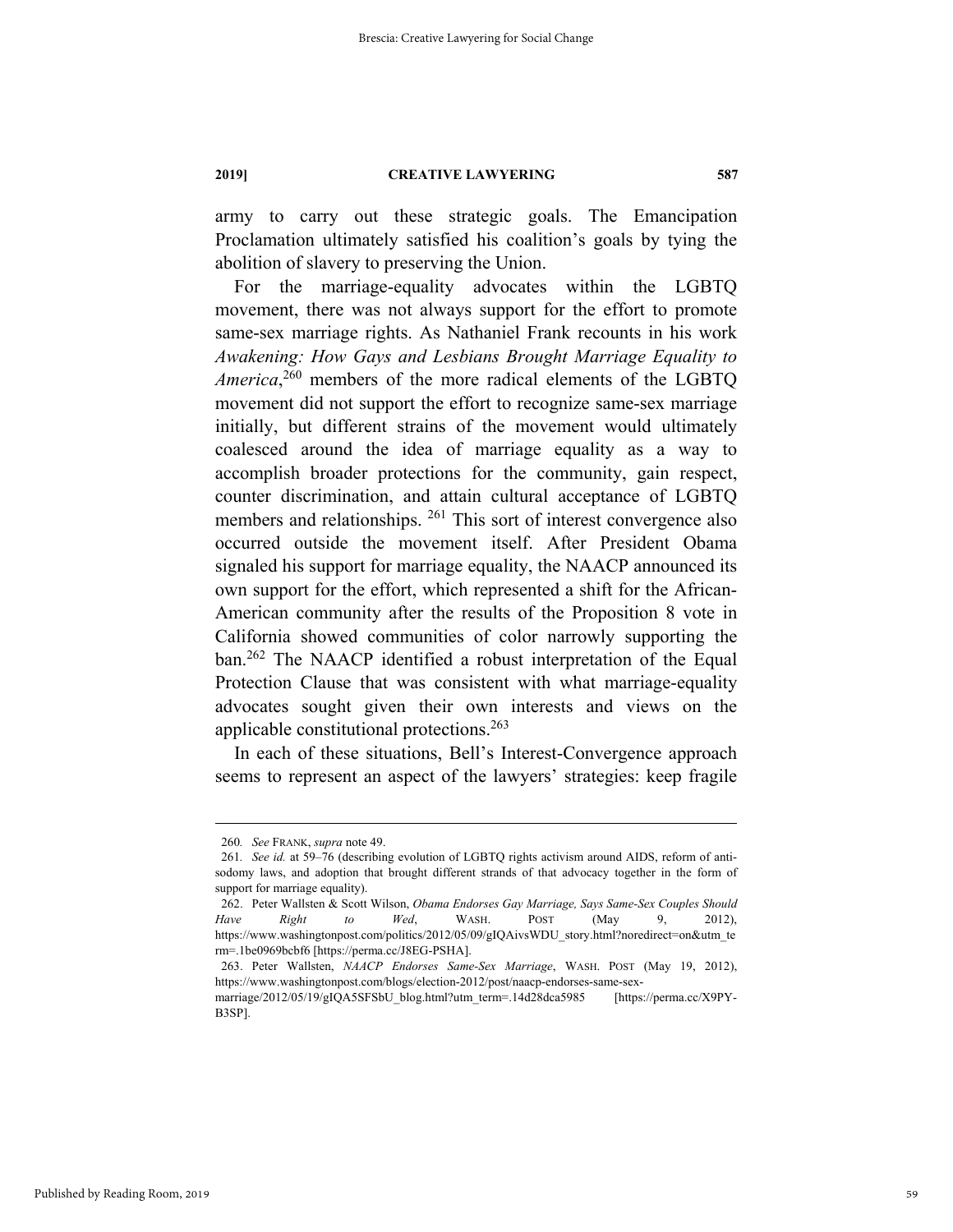coalitions together and bring new groups into the coalition through the thoughtful curation of shared interests.

# *E. Interdependence*

Similarly, the legal advocates in each of these situations did not advocate in a vacuum and were always conscious of events and trends in culture and society generally. Lincoln waited for a victory on the battlefield before he released the Emancipation Proclamation. A deeply religious man, Lincoln is sometimes described as waiting for a victory because he sought a spiritual sign that his cause was just.<sup>264</sup> He and his cabinet advisors were also keenly aware that releasing the Proclamation when the North was losing the war would be seen as an act of desperation.<sup>265</sup> Lincoln's willingness to create a new legal approach toward slaves that had escaped from lands controlled by Confederate forces was in some ways beholden to the larger forces at play as he considered the Proclamation's release. Moreover, Lincoln struck a delicate balance in the manner and timing of the issuance of the proclamation, particularly as it related to both enhancing the northern forces' capacity to recruit more able-bodied soldiers as well as preserving the slaveholding status of loyal border states.

With the lawyers supporting the Civil Rights Movement, they were keenly aware of the predicament in which national leaders found themselves on the geopolitical stage. Lawyers exploited the fact that the standing of the United States with developing nations while the country was engaged in competition with Soviet Bloc countries for global influence.<sup>266</sup> Throughout the course of the Civil Rights Movement's struggle in the courts, and while the movement went from the courts to the streets and the halls of Congress in the 1960s, the national security and foreign policy components of the

 <sup>264.</sup> WITT, *supra* note 139, at 214–15.

<sup>265</sup>*. Id.* at 214.

<sup>266</sup>*. See, e.g.*, Brief for the United States as Amicus Curiae at 7, Brown v. Bd. of Educ. of Topeka, 347 U.S. 483 (1954) (No. 8), 1952 WL 82045 (arguing that Jim Crow frustrated and undermined foreign diplomacy).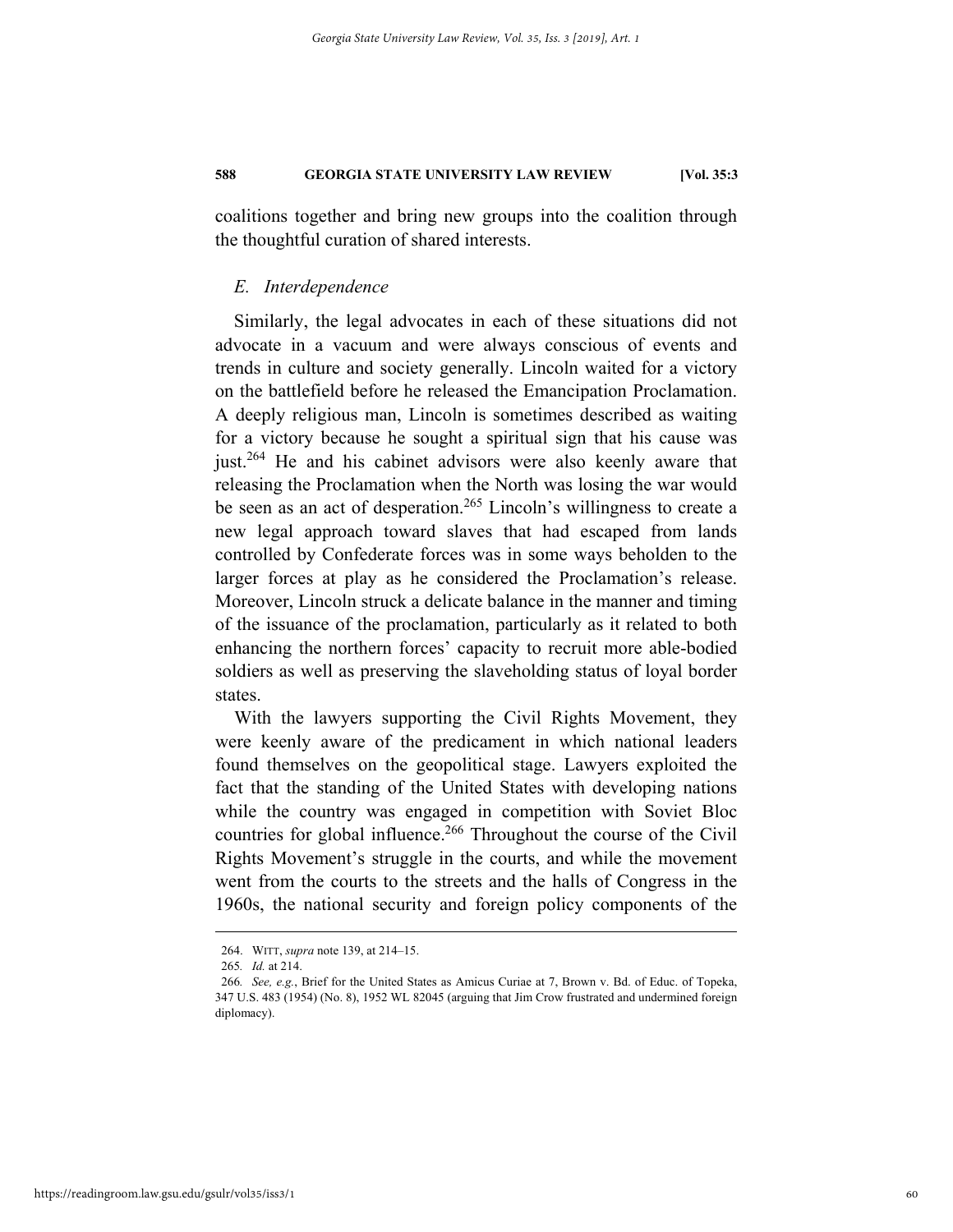civil rights strategy played a role in the movement's advocacy to bring about legislative changes to private accommodations, housing, and voting rights. $267$  This aspect of the strategy was not lost on national leaders. In a conversation with Dr. Martin Luther King, Jr., President Lyndon B. Johnson praised his legislative efforts in promoting civil rights, referencing the Civil Rights Act of 1964, as follows: "I think the greatest achievement in foreign policy [of the Johnson administration] . . . was the passage of the 1964 Civil Rights Act."268

Progressive advocates have also shifted their focus away from the federal courts in many instances as a reaction to the ways in which the federal judiciary has become more conservative because the Reagan Administration began to use the judicial appointment power to select more overtly partisan judges.<sup>269</sup> This practice continued through the presidency of George W. Bush and has proceeded apace during the Trump Administration.<sup>270</sup> As a part of this campaign, at least originally, officials in the Reagan Administration sought to curtail the type of social-change litigation, like *Brown*, that became known as public law litigation.<sup>271</sup> This effort was designed to protect not only federal actors from judicial oversight but also state- and local-government allies of the Administration from judicial intervention in their practices.<sup>272</sup> In what Derrick Bell might have called an "interest convergence," probusiness forces also advocated

 <sup>267</sup>*. Conversation with MARTIN LUTHER KING and OFFICE SECRETARY, January 15, 1965*, MILLER CTR. PUB. AFFS., http://millercenter.org/presidentialrecordings/lbj-wh6501.04-6736 [https://perma.cc/6BAL-LH7C].

<sup>268</sup>*. Id.*

 <sup>269.</sup> Charlie Savage, *Trump Is Rapidly Reshaping the Judiciary. Here's How.*, NY TIMES (Nov. 11, 2017), https://www.nytimes.com/2017/11/11/us/politics/trump-judiciary-appeals-courts-conservatives. html [https://perma.cc/TC5Y-4MRS].

<sup>270</sup>*. Id.*

 <sup>271.</sup> Abram Chayes, *The Role of the Judge in Public Law Litigation*, 89 HARV. L. REV. 1281, 1284 (1976).

 <sup>272.</sup> Stephen B. Burbank & Sean Farhang, *Litigation Reform: An Institutional Approach*, 162 U. PA. L. REV. 1543, 1552 (2014) (describing how the first issue the Reagan Administration attempted to address in terms of litigation reform was limiting access to courts to pursue federal rights, not torts that business interests might seek to limit).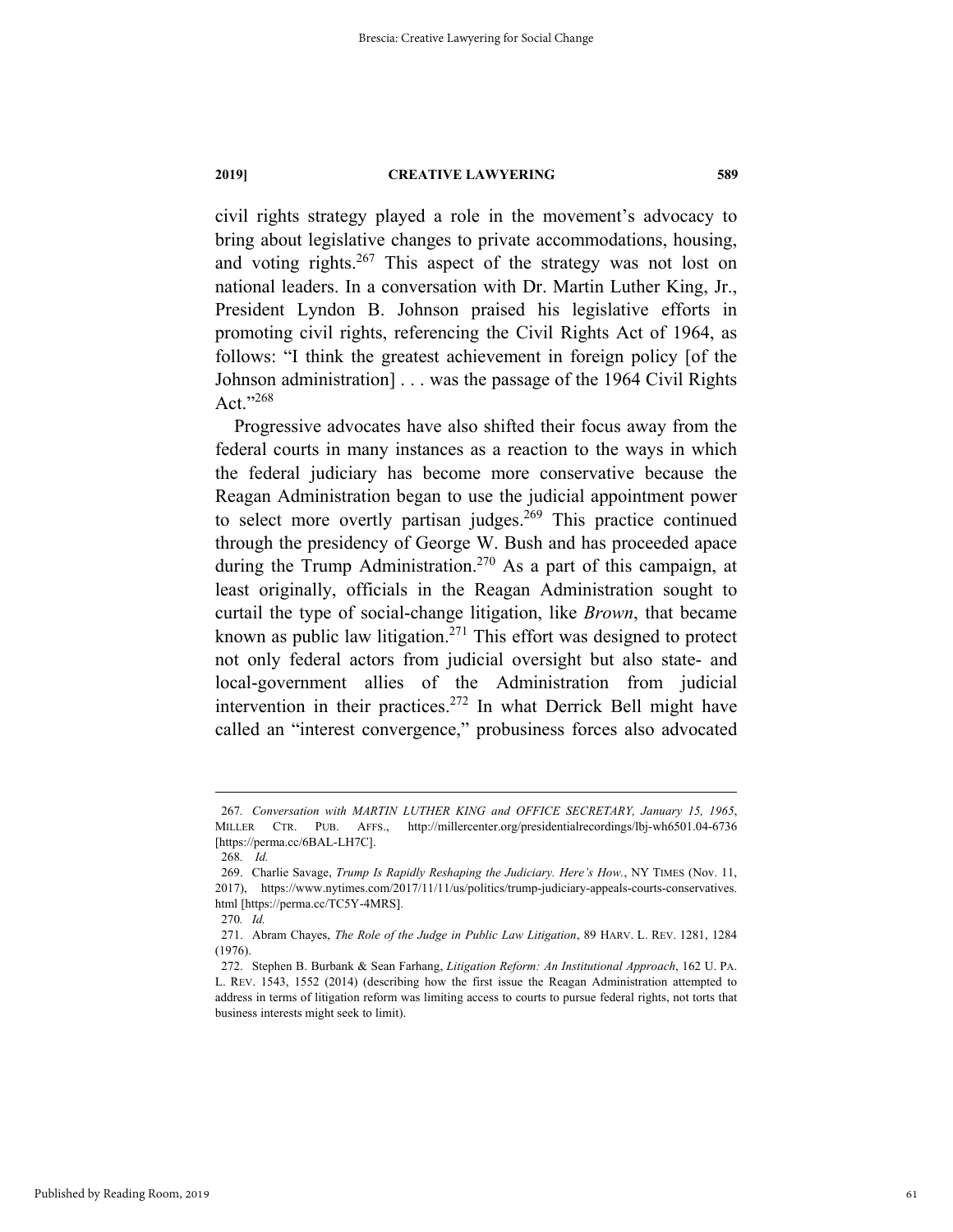for relief from litigation.<sup>273</sup> First, members of the judiciary, for political reasons or out of a desire to control their own dockets, sought mechanisms for reining in many different types of litigation, including public law and social-change litigation.274 Indeed, in decisions such as *Bell Atlantic v. Twombly*<sup>275</sup> and *Ashcroft v. Iqbal*, 276 the Supreme Court altered the rules of pleading to require litigants to set forth their claims and defenses with such specificity that they might render their claims plausible in the eyes of the judge.<sup>277</sup> Second, courts have made the dispositive remedy of summary judgment more readily available by interpreting Rule 56 and other rules of the Federal Rules of Civil Procedure more favorably for moving parties so that they might avoid a trial on the merits.<sup>278</sup> Third, courts have interpreted fee-shifting statutes more narrowly than in the past, making contingency-fee cases less attractive to the private bar.279 Fourth, courts have taken a more expansive view of

 <sup>273.</sup> Bell, Jr., *supra* note 248, at 523. In recent years, according to a compelling empirical study, litigants looking for a judiciary more favorable to business interests found it, at least in the Supreme Court. *See* Lee Epstein et al., *How Business Fares in the Supreme Court*, 97 MINN. L. REV. 1431, 1471– 72 (2013) (finding more pro-business Justices in the Roberts Court than in previous eras).

 <sup>274.</sup> *See* Stephen N. Subrin & Thomas O. Main, *The Fourth Era of American Civil Procedure*, 162 U. PA. L. REV. 1839, 1859–67 (2014) (describing growth of civil caseloads and judicial response thereto); *see also* Andrew M. Siegel, *The Court Against the Courts: Hostility to Litigation as an Organizing Theme in the Rehnquist Court's Jurisprudence*, 84 TEX. L. REV. 1097, 1114 (2006) (describing "'hostility' to 'litigation'" as a driving force behind procedural jurisprudence of the Rehnquist Court). Siegel's analysis of the decisions of the Rehnquist Court led him to conclude as follows: "The common thread throughout is doubt in the efficacy of a lawsuit as a mechanism for resolving the problem at hand, coupled perhaps with a disproportionate animosity towards those who believe otherwise." *Id.* at 1115; *see also* Margaret H. Lemos, *Special Incentives to Sue*, 95 MINN. L. REV. 782, 823–40 (2011) (raising prospect that expanded access to the courts can provoke a judicial backlash out of concerns over increased court dockets).

 <sup>275.</sup> Bell Atl. Corp. v. Twombly, 550 U.S. 544, 570 (2007).

 <sup>276.</sup> Ashcroft v. Iqbal, 556 U.S. 662, 679 (2009).

 <sup>277.</sup> *See, e.g.*, Arthur R. Miller, *From* Conley *to* Twombly *to* Iqbal*: A Double Play on the Federal Rules of Civil Procedure*, 60 DUKE L.J. 1, 17–23 (2010) (describing the *Twombly* and *Iqbal* decisions and their impact on pleading requirements in civil cases in the federal courts).

 <sup>278.</sup> Arthur R. Miller, *The Pretrial Rush to Judgment: Are the "Litigation Explosion," "Liability Crisis," and Efficiency Clichés Eroding Our Day in Court and Jury Trial Commitments?*, 78 N.Y.U. L. REV. 982, 1016–21 (2003) (noting "shifting judicial attitude" in favor of more readily granting summary judgment).

 <sup>279.</sup> *See* Buckhannon Bd. & Care Home, Inc. v. W. Va. Dep't of Health & Human Res., 532 U.S. 598, 610 (2001); Catherine R. Albiston & Laura Beth Nielsen, *The Procedural Attack on Civil Rights: The Empirical Reality of* Buckhannon *for the Private Attorney General*, 54 UCLA L. Rev. 1087, 1133 (2007) (describing *Buckhannon* as part of an "ominous shift of power away from private enforcement of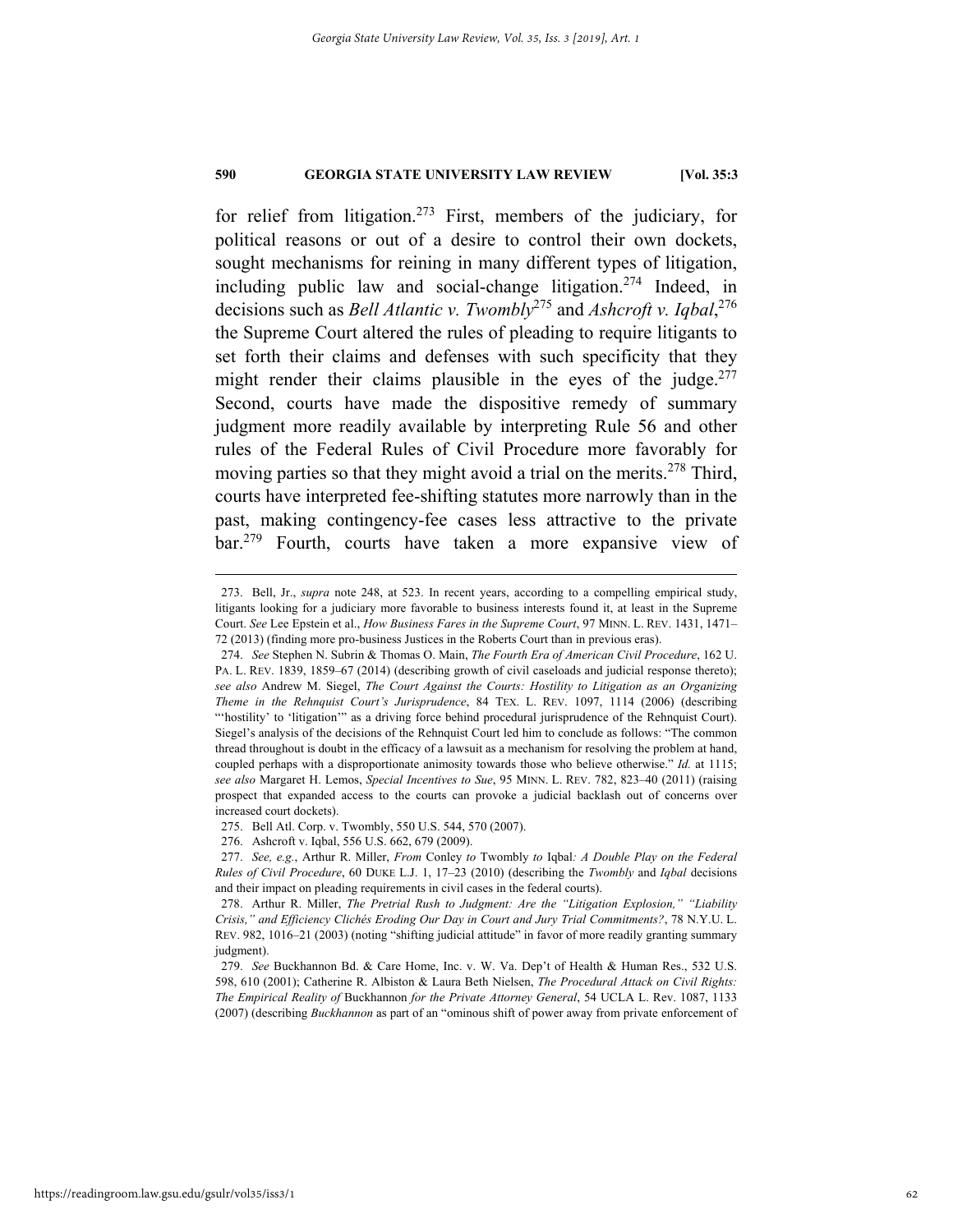government immunity for both state and local officials.280 In addition, courts have raised the standard for certifying expert witnesses,<sup>281</sup> made class actions more difficult to commence and sustain, $282$  recognized the enforceability of arbitration clauses,  $283$  and refused to engage in oversight of institutions that are the subject of reform litigation.284 Owen Fiss has described these and other trends away from public law litigation as a "counterrevolution" in the courts.285 As a result, in many instances progressive lawyers have had to explore tactics for promoting progressive social-change objectives other than through the filing of high-profile impact litigation in the federal courts.

In many ways, the fact that the federal courts have become more hostile to public-law litigation in general and, by extension, socialchange litigation in particular has led to the type of pluralistic approaches that many social-change lawyers are adopting. These lawyers seek out new avenues for redress and advocacy apart from looking solely to the federal courts as the venue for and the target of advocacy.<sup>286</sup> Although litigation is a common tactic used by progressive lawyers, many have turned to state courts as the forum in

rights toward government power both to resist civil rights mandates and to control the enforcement of these rights").

 <sup>280.</sup> Erwin Chemerinsky, *Closing the Courthouse Doors*, 90 DENV. U. L. REV. 317, 322–26 (2012) (describing the trend toward recognizing government immunity in different settings).

 <sup>281.</sup> *See* Daubert v. Merrell Dow Pharm., Inc., 509 U.S. 579, 592–93 (1993) (setting standard for recognition of expert witness); Elizabeth M. Schneider, *The Changing Shape of Federal Civil Pretrial Practice: The Disparate Impact on Civil Rights and Employment Discrimination Cases*, 158 U. PA. L. REV. 517, 554–56 (2010) (describing the impact of *Daubert* on civil rights litigation).

 <sup>282.</sup> For a description of these trends, see Judith Resnik, *Fairness in Numbers: A Comment on* AT&T v. Concepcion*,* Wal-Mart v. Dukes*, and* Turner v. Rogers, 125 HARV. L. REV. 78 (2011). 283*. Id.*

 <sup>284.</sup> *See, e.g.*, Catherine Y. Kim, *Changed Circumstances: The Federal Rules of Civil Procedure and the Future of Institutional Reform Litigation After* Horne v. Flores, 46 U.C. DAVIS L. REV. 1435, 1466– 68 (2013) (describing judicial endorsement of institutional defendants' efforts to terminate consent decrees in public law litigation); Jason Parkin, *Aging Injunctions and the Legacy of Institutional Reform Litigation*, 70 VAND. L. REV. 167, 187 (2017) (noting that institutional reform litigation "has lost much of the prominence and momentum it had during its initial phases").

 <sup>285.</sup> Owen M. Fiss, *The Supreme Court 1978 Term: Foreword: The Forms of Justice*, 93 HARV. L. REV. 1, 5 (1979); *see also* Siegel, *supra* note 274, at 1114 (describing the Rehnquist Court's "litigation hostility" as a "powerful force shaping the Court's basal understanding of its institutional project"). 286*. See supra* Part I.C.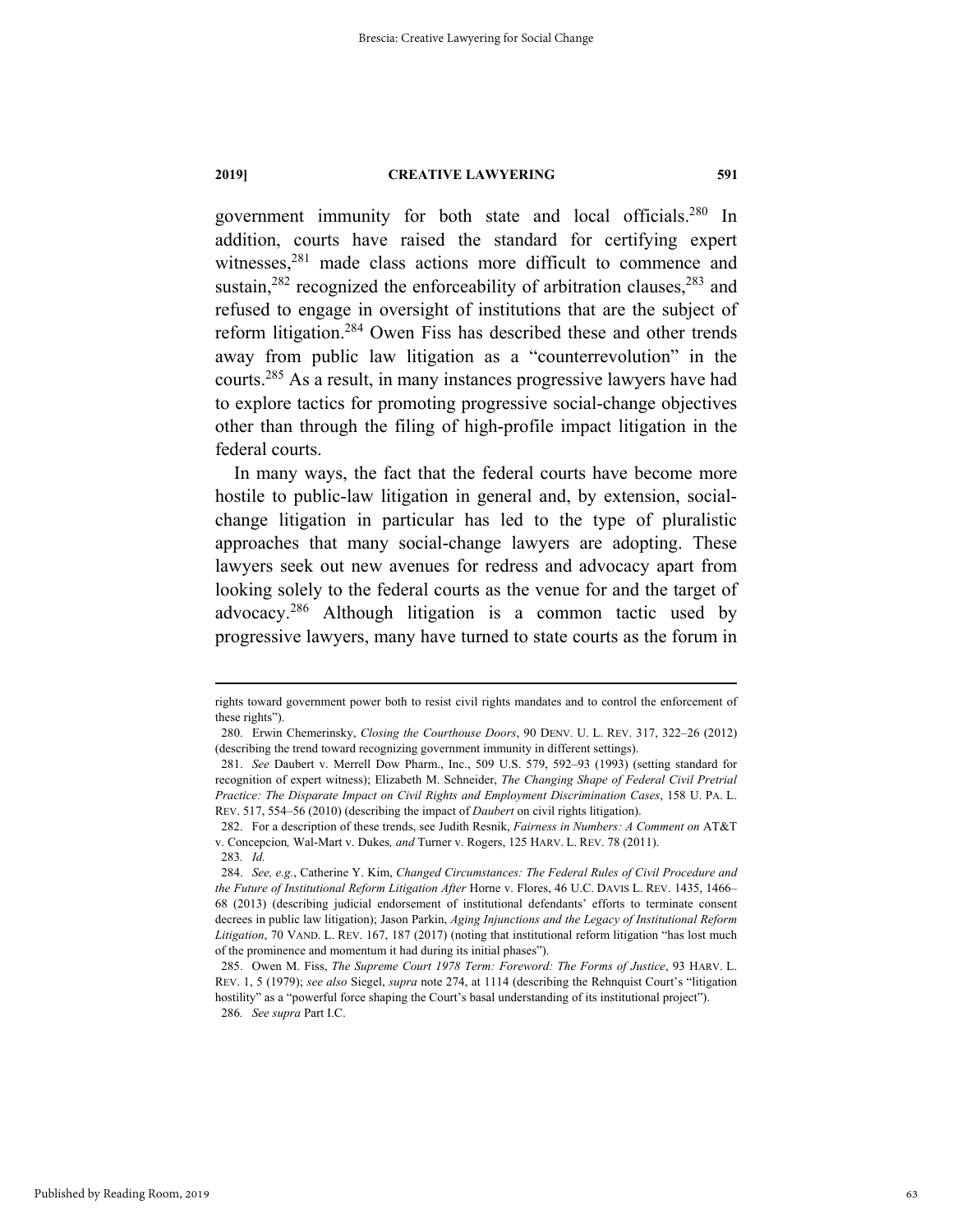which to litigate claims based on state constitutions and state law.<sup>287</sup> But litigation alone is not the only tactic used by lawyers working for social change. The lawyers also engaged in legislative advocacy,<sup>288</sup> policy change,289 community development efforts through the provision of transactional legal services, $2^{90}$  and supporting grassroots organizing.291

Because the *Brown* litigation preceded this conservative backlash in the courts, and some would argue it was the reason for backlash,  $292$ we must turn to the tactics of the marriage equality movement to assess whether or not turning away from federal courts is a part of that pluralistic, tactical approach embedded in a *realpolitik* that recognizes these wider trends in society in general and their ramifications on the federal judiciary. As we saw with Lincoln in the Battle of Antietam and civil rights advocates' recognition of the role that foreign policy interests could play in applying pressure on the federal government to support their cause, marriage-equality advocates waited until the point where the wider aims could be served by litigating in federal court despite the obstacles described above. These advocates chose to litigate in state courts under state constitutional provisions until the opportunity presented itself to bring the broader challenge to prohibitions on same-sex marriage under the United States Constitution. At the same time, the landmark

 <sup>287</sup>*. See, e.g.*, Heather K. Gerken, *A New Progressive Federalism*, 24 DEMOCRACY J. 37 (2012), https://democracyjournal.org/magazine/24/a-new-progressive-federalism/ [https://perma.cc/AZP5- FUF2] (describing role of state actors and embrace of state fora for the pursuit of progressive policy goals).

 <sup>288.</sup> Thomas B. Stoddard, *Bleeding Heart: Reflections on Using the Law to Make Social Change*, 72 N.Y.U. L. REV. 967, 991 (describing value and role of legislative advocacy in social-change lawyering).

<sup>289</sup>*. See, e.g.*, Bill Ong Hing, *Legal Services Support Centers and Rebellious Advocacy: A Case Study of the Immigrant Legal Resource Center*, 28 WASH. U. J.L. & POL'Y 265, 267–68 (2008) (describing, among other things, policy work of social-change organization).

<sup>290</sup>*. See* Carmen Huertas-Noble, *Promoting Worker-Owned Cooperatives as a CED Empowerment Strategy: A Case Study of Colors and Lawyering in Support of Participatory Decision-Making and Meaningful Social Change*, 17 CLINICAL L. REV. 255, 255–56 (2010) (offering case study of transactional, progressive lawyering).

 <sup>291.</sup> Scott L. Cummings & Ingrid V. Eagly, *A Critical Reflection on Law and Organizing*, 48 UCLA L. REV. 443, 460 (2001) (providing overview of progressive lawyering and community organizing).

 <sup>292.</sup> SCHEINGOLD, *supra* note 55, at xviii–xix.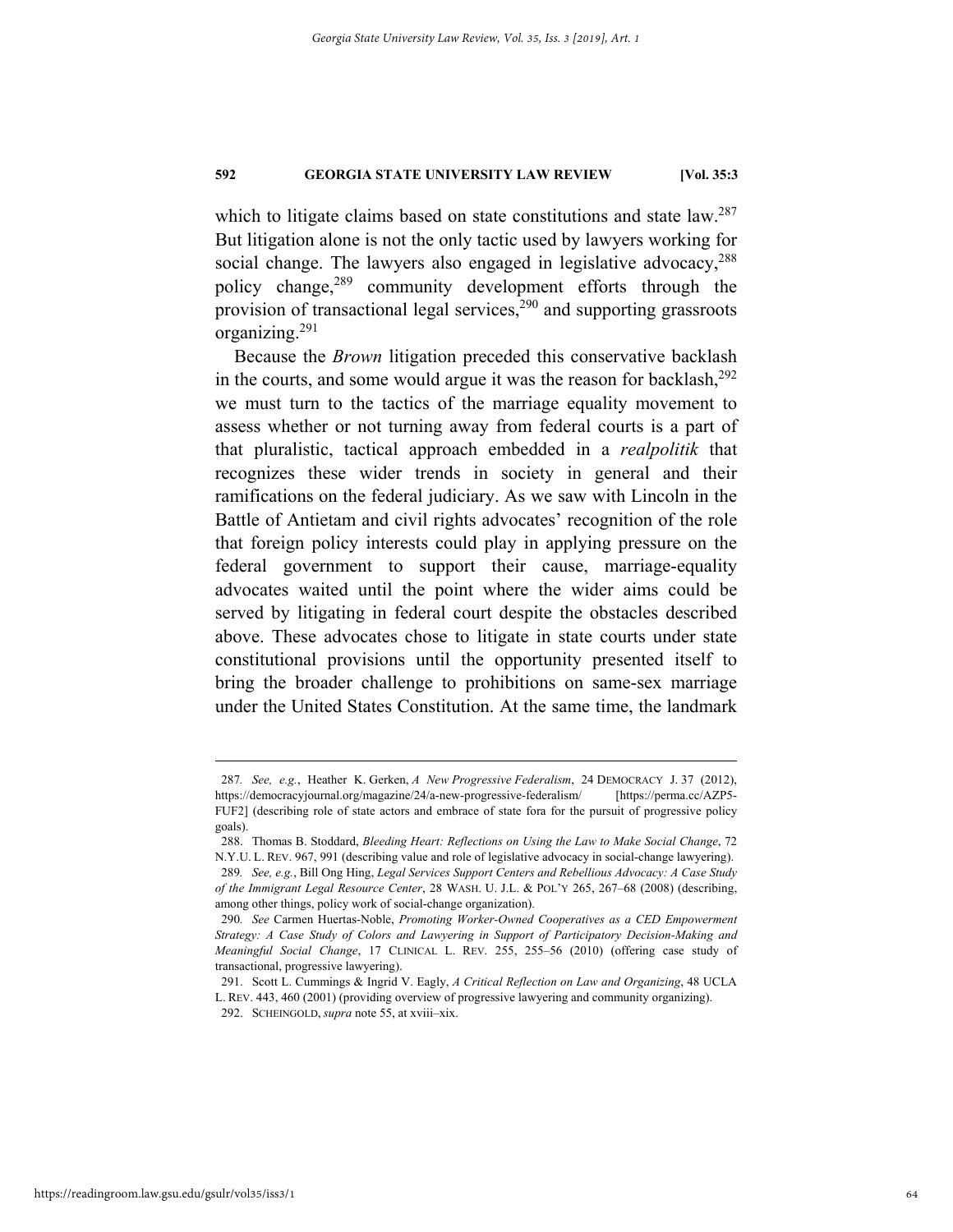cases of the LGBTQ rights advocacy*Lawrence v. Texas*, <sup>293</sup> *United States v. Windsor*<sup>294</sup> and *Obergefell v. Hodges*<sup>295</sup>—were all filed in federal court and made their way to the Supreme Court of the United States. For each of these cases, a federal constitutional issue was at the heart of the litigation, and even if the case had begun in state court, the Supreme Court would have been the ultimate arbiter of the claims. The litigants might have had a choice of where they might file the case, but there was no doubt about where the cases would ultimately end up. At the same time, with the painstaking, incremental work of marriage-equality advocacy, that work, seeking out strategic victories where they could find them to create a critical mass of victories at the state level, was, for the most part, carried out in state courts. From Hawaii to Massachusetts and Vermont, the marriage-equality advocates, fearing resistance at the Supreme Court and the fact that the federal judiciary might not be ready to rule in their favor, filed lawsuits based mostly on state constitutional grounds.296 Thus, these advocates were not insensitive to the trends in the courts and wider society and crafted strategies that were mindful of those trends when they decided the legal steps to advance the cause of marriage equality.<sup>297</sup>

The legal advocacy directed at social change described here seems to indicate that these highlighted efforts shared several common themes. These efforts were often incremental in nature. They required creativity in terms of the ways in which the advocates viewed the law. They often involved interdisciplinary approaches. The advocates sought out opportunities to build coalitions through finding common ground—referred to here as interest convergence with likely and unlikely partners. And they viewed their work in the context of what was happening in the world outside of their

 <sup>293.</sup> Lawrence v. Texas, 539 U.S. 558 (2003).

 <sup>294.</sup> United States v. Windsor, 570 U.S. 744 (2013).

 <sup>295.</sup> Obergefell v. Hodges, 135 S. Ct 2584 (2015).

 <sup>296.</sup> John F. Kowal, *The Improbable Victory of Marriage Equality*, Brennan Center for Justice (Sept. 29, 2015), https://www.brennancenter.org/analysis/improbable-victory-marriage-equality [https://perma.cc/4K37-FA7Z].

<sup>297</sup>*. See* FRANK, *supra* note 49, at 70 (describing LQBTQ rights advocacy in state courts).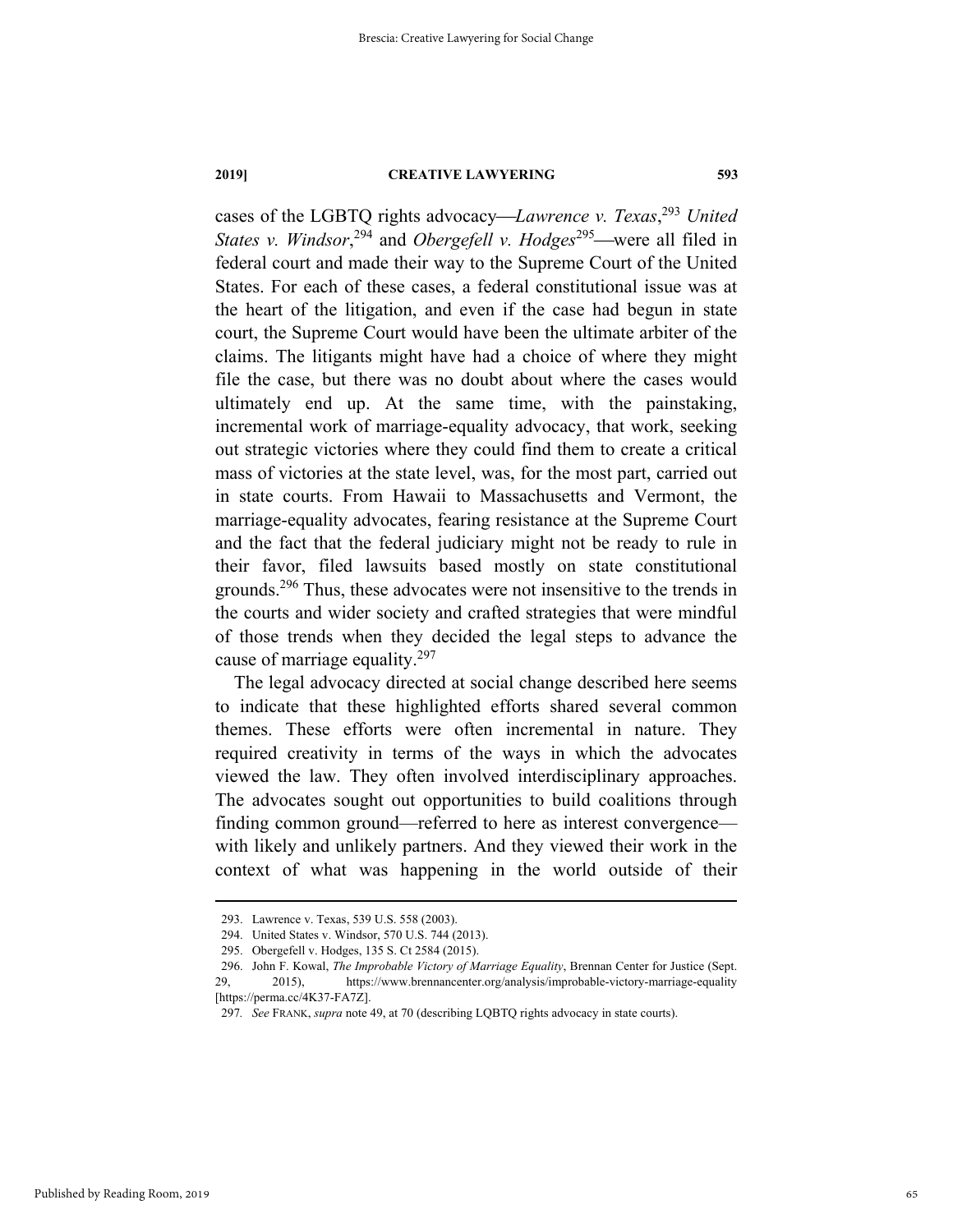advocacy, assessing their work in light of the broader social context and making tactical decisions based on that context. The previous Part identified the challenges that lawyers working for social change face and the extent to which those challenges require creativity. The next and concluding Part attempts to assess the extent to which these components of the three efforts to bring about social change highlighted above might offer ways for social-change lawyers to overcome these challenges through creativity.

# *IV. Creativity and the Social-Change Lawyer*

Part II set forth some of the challenges that lawyers must face when they try to bring about social change. We hope that these lawyers seek to make the lives of their clients—however they identify their clients—better through efforts to create lasting social change that is meaningful to those clients. Social-change work is challenging, however, precisely because it involves change: change to power relations, change to the status quo, and change in the policies that impact clients. Those challenges include that, first, they must alter the existing laws and policies—they cannot simply work within existing legal frameworks using tried-and-true, formulaic, and time-tested solutions to straightforward problems.

Second, they must involve their clients and the communities they serve in the critical strategic decisions that the lawyers make as they chart a course for the advocacy out of fear that the legal strategy and the process by which it is developed may further marginalize the clients. There is always a risk that lawyer-centric strategies may weaken and distract from community efforts to achieve selfdetermination and a more democratic society. Relying on elites like members of the legal profession to engage in social engineering that is not grounded in the lives and lived experiences of the clients that those lawyers ostensibly serve might actually perpetuate misunderstanding and marginalization. Moreover it would offer those communities victories that they have not sought and changes that are not necessarily beneficial to them, further solidifying their outsider status. Lawyers for social change must also strive to avoid a backlash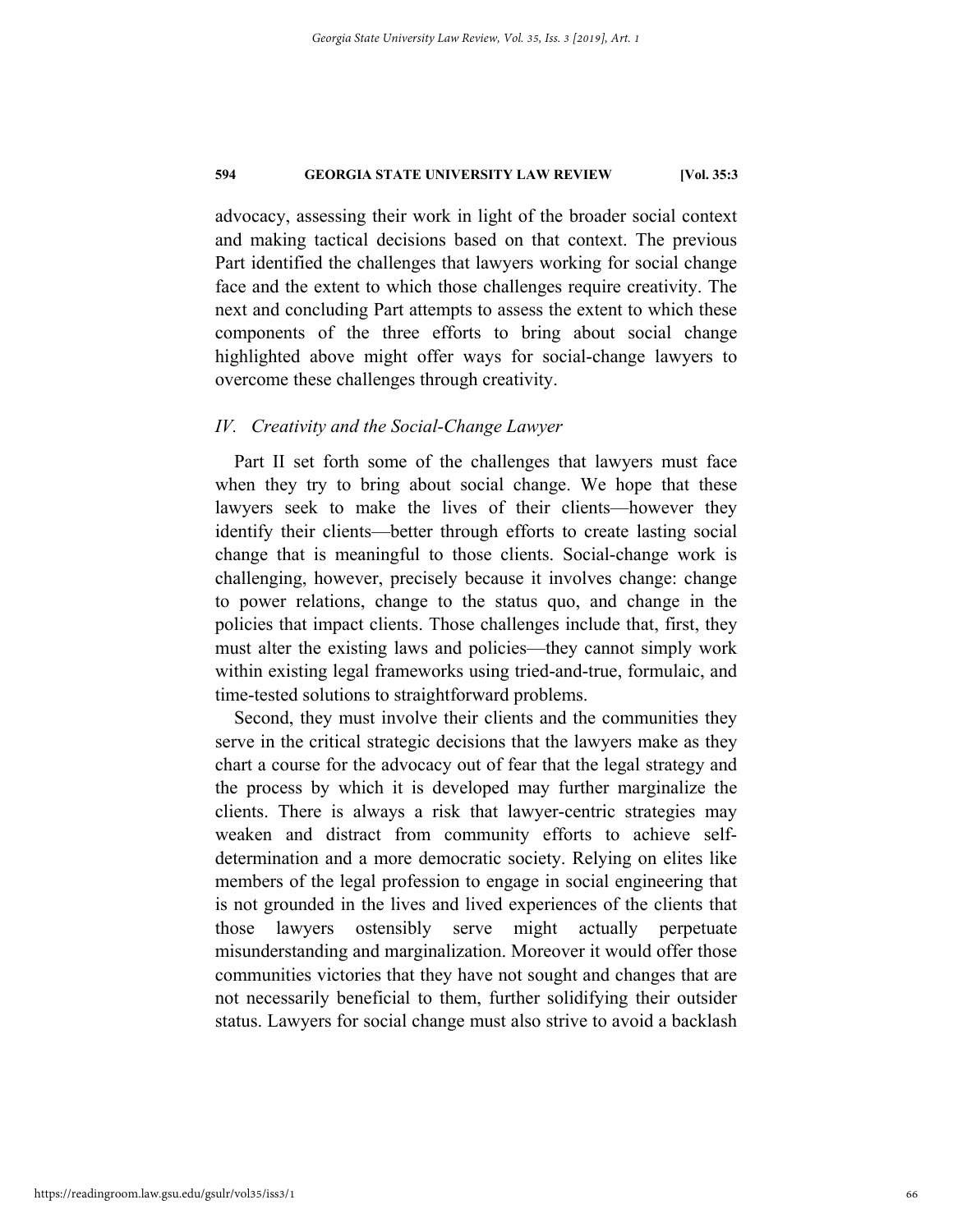against their clients and the communities they represent, ensuring the ultimate goals of the representation are not undermined by short-term victories. Third, they must navigate between clients' demands and donors' preferences and desires, finding ways to fit their work within the constraints of existing funding sources or locate new financial support for work not supported by existing funding streams. Fourth, social-change lawyers must balance the need to meet ongoing and direct needs of individual clients against the long-term law-reform efforts—those that build the political power that is likely to bring about a reordering of social relations that are more just. Fifth—and related to the fourth challenge—social-change lawyers must pursue complex goals and must do so on behalf of clients that are not always easily identified. Sixth, the social-change lawyer might have to choose among a wider array of tactics than the traditional lawyer simply because she may be foreclosed from using tactics commonly used in most lawyering work. This limitation on tactics means that the lawyer must look for other means of achieving client goals.

The main point of this Article is that these challenges that the lawyer faces when trying to serve her clients in advancing social change create complexities for the lawyer that go beyond those that the traditional lawyer faces when serving her client. These complexities require creativity to address them and to serve the client with zeal to achieve the social change that will benefit that client. To what extent do the common features of the examples of successful social-change lawyering that I have provided here help chart a course for the social-change lawyer? Do the common characteristics of these examples of social-change lawyering offer techniques and tactics for bringing creativity to this work?

Although iterative, incremental approaches help advocates hone better ideas, they also advance the cause of social change in a more just and democratic way by incorporating clients in the problemsolving effort. Incremental approaches can help to satisfy them, at least partially, on the way toward bringing about the larger strategic measures that might ultimately lead to the broader social change that the lawyer seeks. Of course, some clients might express frustration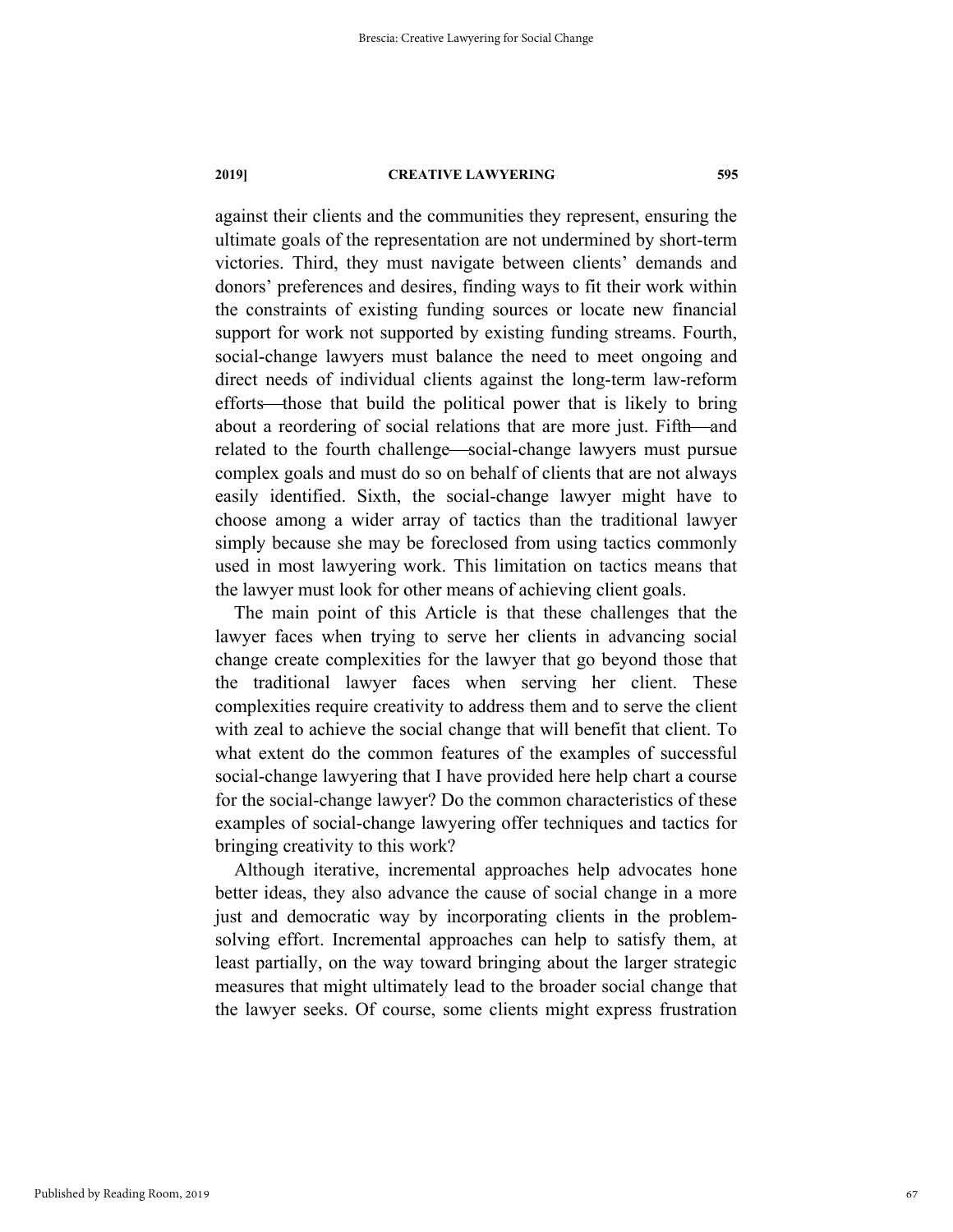for the conservative nature of an incremental approach, but incrementalism might turn out to serve the long -term goals of the client and the client's community better. Moreover, incremental, iterative approaches should include clients in the inspiration and experimentation phases by consulting with them as the lawyers and clients together determine the proper course of action. The lawyer should engage those clients in developing the experimental arguments that the lawyer may use, helping to "crowdsource" the ideas that the lawyer will promote—likely leading to better ideas but also investing the clients in the process itself, giving them confidence that the lawyer is taking the client's problem seriously.298 In addition, the lawyer can balance the need for broader change with addressing the client's immediate needs through incremental measures that are designed to test ideas that can build toward more wide-ranging impacts in a way that helps alleviate the direct and immediate legal needs of the client. In this way, the lawyer can use incrementalism as a way to thread the needle between broader social change and the urgent needs of the client while she is waiting for that broader change to transpire.

The "test case" model is a perfect example of this. A lawyer has a client with facts that serve to exemplify the broader problem other clients and communities face, but the lawyer files a narrow case on that client's behalf in the hope of testing out her arguments on the courts, hopefully finding ones that will address the client's immediate needs while also garnering feedback about what arguments may resonate with the courts should a larger, more wide-ranging action follow.<sup>299</sup>

Incrementalism might also serve as an effective antidote to potential backlash—the reversal of victories or an erosion of

 <sup>298.</sup> On the value of crowdsourcing, see generally, JAMES SUROWIECKI, THE WISDOM OF CROWDS (2005). As Tom Tyler's research shows, engagement with a legal process helps people feel more connected to it and more trusting of the outcomes that come as a result. Tom R. Tyler, *Social Justice: Outcome and Procedure*, 35 INT'L J. PSYCHOL. 117, 121 (2000).

 <sup>299.</sup> Matthew Diller, *Poverty Lawyering in the Golden Age*, 93 MICH. L. REV. 1401, 1406 (1995) (describing and evaluating the test-case model of progressive lawyering).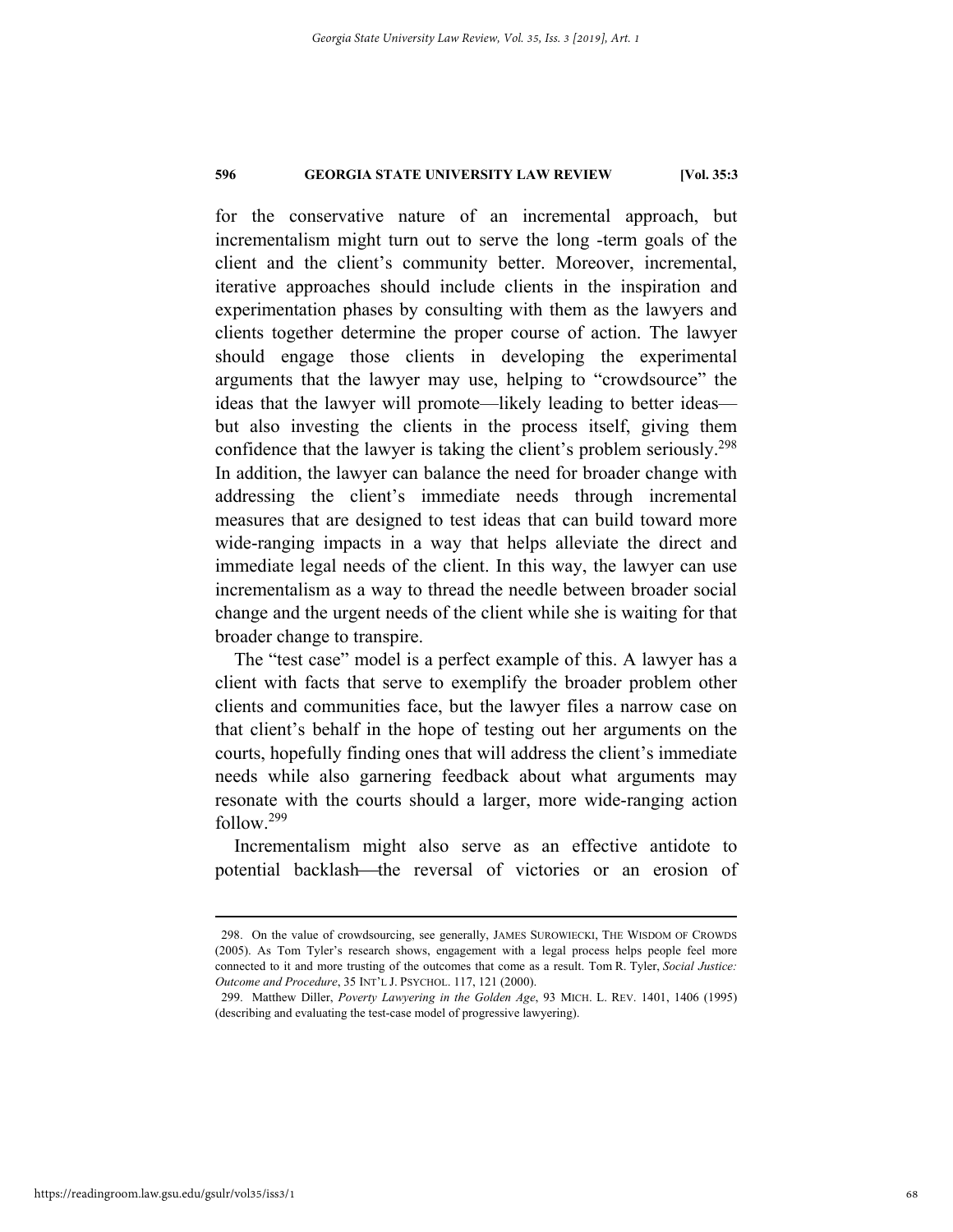rights—which might come as opponents are energized by their own losses to harness their own collective energy and will take action to counteract the strides made by the forces of social change. Taking small steps allows the community to begin to see what social change might look like, experience it, realize that the change is itself not all that different from the status quo, and come to accept that change a small amount at a time. As more people begin to accept the change—even if at a slow pace—it gives opponents a smaller base of support when they begin to mount their challenges to the change.

Another aspect of the creative social-change lawyering described in Part II is that each of the lawyers engaged in an exercise so critical to lawyering generally and social-change lawyering in particular: they used their interpretive powers to reframe issues, often seizing on the weaknesses of their opponents' positions and exploiting them. For the social-change lawyer, her primary role in the context of efforts to bring about change is to serve as the translator of legal concepts in ways that can support the social change that she and her clients seek. What makes this aspect of social-change lawyering so creative is that the lawyer often must fit together received wisdom and the controlling legal narratives of dominant interpretations of the law that help to maintain and preserve the status quo.<sup>300</sup> Dominant interpretations often leave little room for outsider perspectives on the law to convince decision makers of the interpretation that the socialchange lawyer seeks. This is precisely why social-change lawyers often must attempt a reassessment of the legal, sociological, ethical, moral, and factual bases and underpinnings of their opponents' arguments. When faced with little room to maneuver and few options to make the affirmative case on their clients' behalf, the creative lawyer can seek to encourage a reassessment of the support of the opponents' position. And to carry out this reassessment, the lawyer

 <sup>300.</sup> Richard Delgado, *Storytelling for Oppositionists and Others: A Plea for Narrative*, 87 MICH. L. REV. 2411, 2438 (1989) (citation omitted).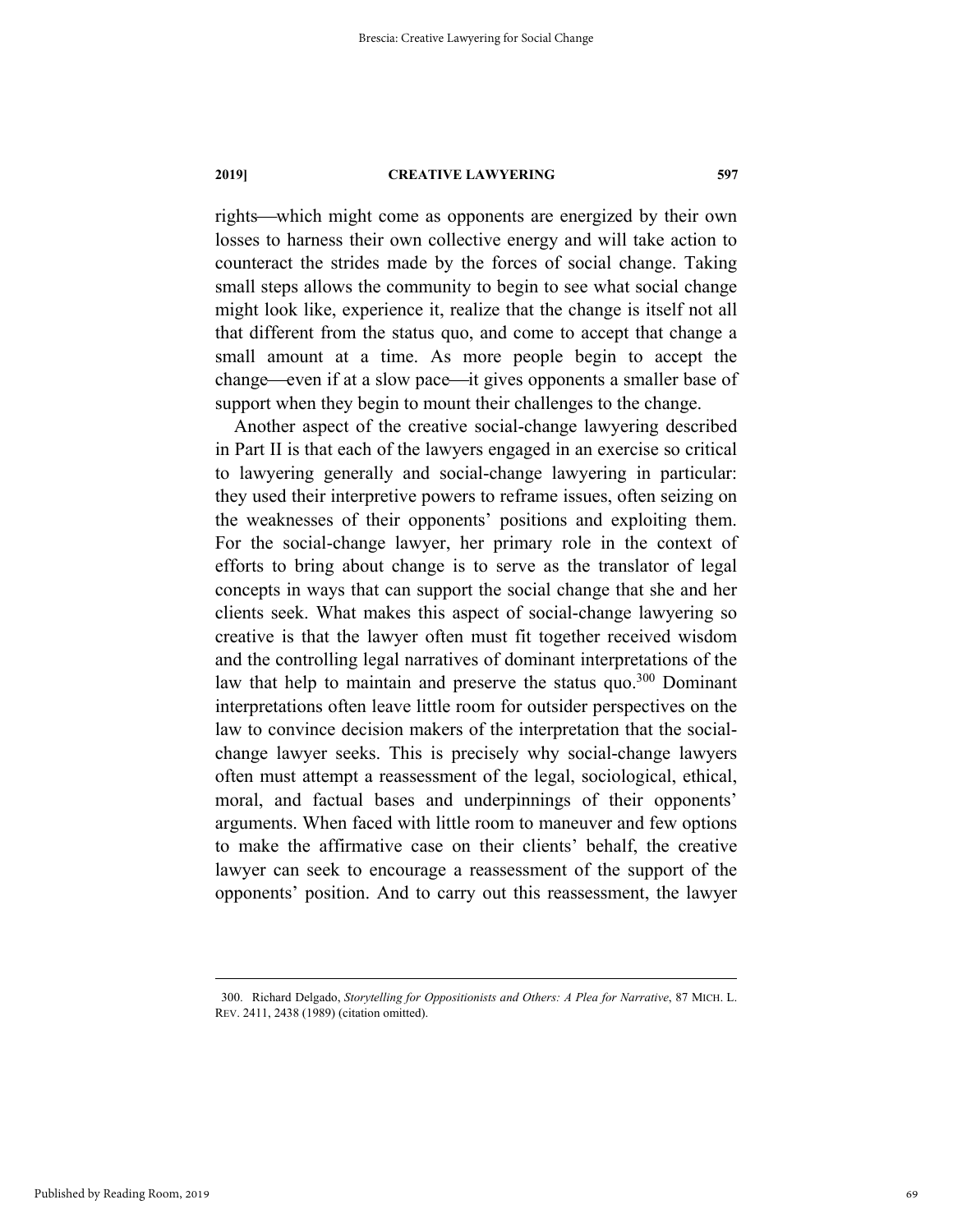deploys the tools of creativity described earlier, particularly reframing.<sup>301</sup>

But does this type of reframing and reimagining help to overcome some of the challenges that the social-change lawyer must overcome in pursuing change? One of the main uses of this type of reframing is that it can often reaffirm the dignity of the community on whose behalf the lawyer is advocating. In the marriage-equality litigation, reframing the issues helped to promote the interests of the LGBTQ community by undermining the arguments of the marriage-equality opponents.302 In so doing, advocates destroyed the factual justifications for opposing marriage equality and helped fight the stigma that those justifications created. When marriage-equality opponents said that heterosexual marriage needed the endorsement of the state to ensure procreation, marriage-equality advocates argued that there were plenty of heterosexual couples who could not procreate—should the state not recognize their marriages then?<sup>303</sup> When opponents argued that children needed heterosexual couples to raise them, marriage-equality advocates presented overwhelming support for the proposition that children raised in same-sex households fared the same as those in households headed by heterosexual couples.<sup>304</sup> Instead of further marginalizing and oppressing their client communities, the reframing of the issues helped reaffirm the dignity of their LGBTQ clients and their families. Through creative reframing, the lawyers were able to overcome

 <sup>301.</sup> Reframing should not be confused with "framing," which in social science literature describes a process by which an individual or community may see the world to make sense of it. *See* ERVING GOFFMAN, FRAME ANALYSIS 21 (1974). For one example of the role of political framing itself in progressive lawyering, see Amy Kapczynski, *Access to Knowledge Mobilization and the New Politics of Intellectual Property*, 117 YALE L. J. 804, 804 (2008).

 <sup>302.</sup> Andrea Anastasi, *Reframing the Fight for LGBT Equality as a First Amendment Issue*, WHYY (May 5, 2015), https://whyy.org/articles/reframing-the-fight-for-lgbt-equality-as-a-first-amendmentissue [https://perma.cc/MF9J-TCZF].

 <sup>303.</sup> FRANK, *supra* note 49, at 56–57.

<sup>304</sup>*. What does the Scholarly Research say About the Well-Being of Children with Gay or Lesbian Parents?*, WHAT WE KNOW (Dec. 2017) https://whatweknow.inequality.cornell.edu/topics/lgbtequality/what-does-the-scholarly-research-say-about-the-wellbeing-of-children-with-gay-or-lesbianparents [https://perma.cc/C9EE-TG8E].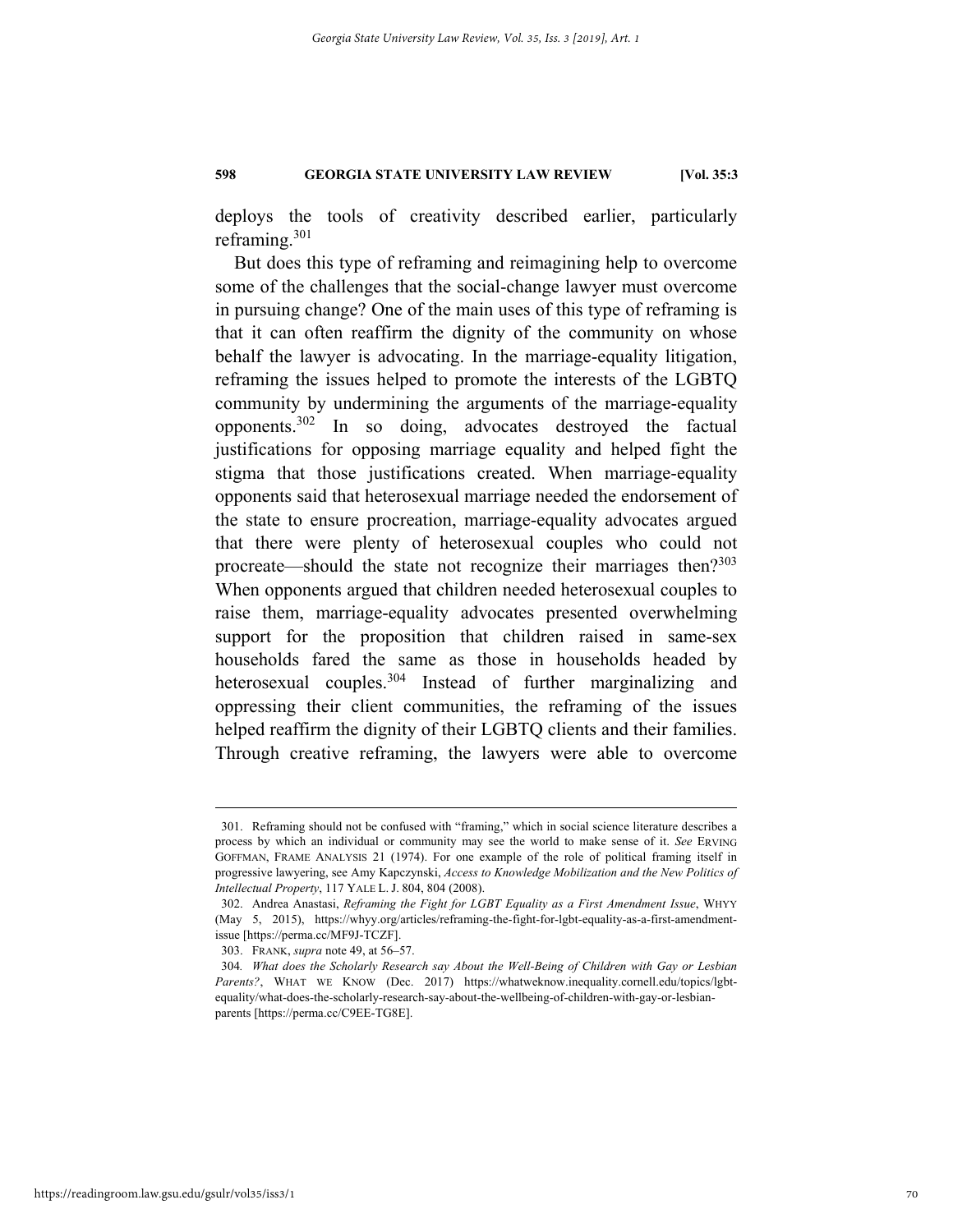obstacles to the social change they sought while also avoiding some of the deeper pitfalls of social-change lawyering.

Admittedly, this is not always the case. Indeed, the reframing carried out by Benjamin Butler when he called escaped slaves contraband did not sit well with abolitionists who thought Butler was accepting the South's view of slaves as property too readily, and this reframing undermined the efforts to recognize the humanity and dignity of the slaves themselves—the very individuals Butler was trying to protect and save.<sup>305</sup> There is thus sometimes a risk that accepting the opponents' position in an effort to undermine it can have the effect of further marginalizing and demeaning the very clients that the lawyer seeks to serve. I do not know if anyone ever asked the escaped slaves who presented themselves on Fort Monroe in the early days of the war whether or not they approved of Butler's tactics. My guess is they preferred freedom, but that is not to say that every interpretive act carried out by the social-change lawyer will always advance the client's interests while also reaffirming the client's basic dignity and humanity.<sup>306</sup> Thus, although reframing can offer social-change lawyers an opportunity to advance their legal position, the process of identifying which arguments to make, how and when to make them, and to what ends are issues that should always be addressed in collaboration with the client and the community that the lawyer serves. That brings us back to the designthinking, or incremental, approach described above. To the extent that the interpretive strategies deployed by the lawyer are carried out in collaboration with the client, it is likely to yield better results that are reaffirming of the client and effective in the course of the representation.

Similarly, by expanding the tools that the lawyer uses to carry out these interpretive functions, the lawyer can create more creative strategies by developing an appreciation for the ways in which the

 <sup>305</sup>*. Supra*Lawyers and the Abolition of Slavery in the United States.

<sup>306</sup>*. See* White, *supra* note 53, at 28–29 (discussing ways in which a lawyer's interpretation of a client's story can undermine the dignity of the client).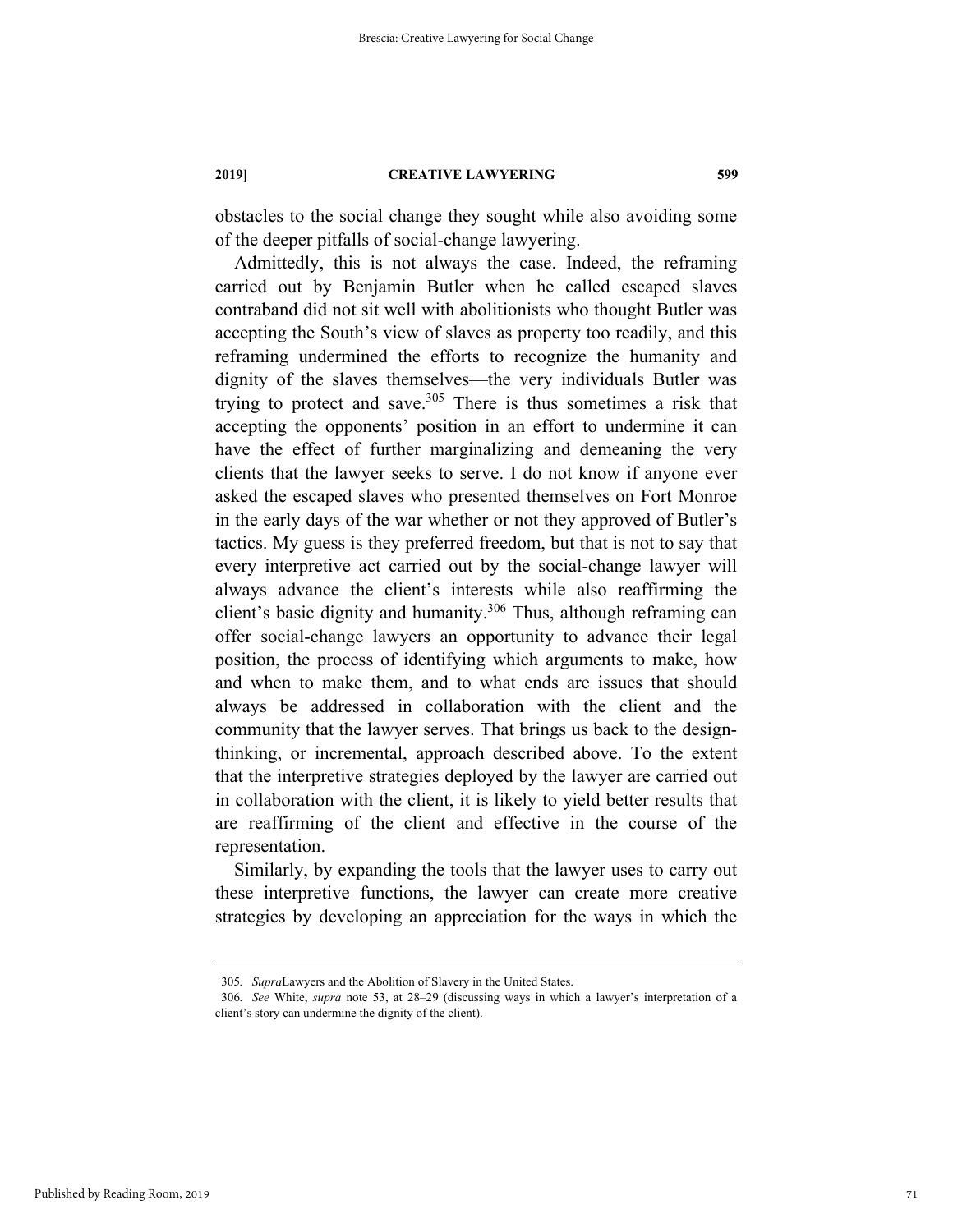## **600 GEORGIA STATE UNIVERSITY LAW REVIEW [Vol. 35:3**

dominant legal interpretation of particular social relations that the lawyer is challenging cannot hold up when assessed under the scrutiny of other disciplines. By leaving the realm of law altogether and seeking out support for one's position from other disciplines, the social-change lawyer is able to overcome the opponents' dominant positions and undermine them by looking at the problem in different ways from different perspectives.<sup>307</sup> These different perspectives help to reveal the weaknesses, inconsistencies, and baselessness of the assumptions that often underpin dominant narratives and interpretations of the law and social relations. By incorporating insights from different disciplines in creative ways, the social-change lawyer identifies flaws in the dominant interpretation of the law and the extent to which those flaws often find a basis in unsupportable, stereotypical, and discriminatory animus. By bringing in perspectives from other disciplines, the lawyer can reveal the narrowness of the thinking that supports the opponents' positions and use those perspectives to advance a richer understanding of the human experience and further the social-change goals that she seeks.<sup>308</sup>

One way to further those goals in creative ways is to help the clients and the communities that the social-change lawyers serve build power. A critical way in which she helps those communities build power is through creative-coalition building. Central to creative-coalition building is the notion that coalitions often form around shared interests—together with shared ways of viewing the world—which is sometimes referred to in the social-science literature as "frame alignment."309 The ability to identify those shared

 <sup>307</sup>*. See* Damon Centola, Robb Willer & Michael Macy, *The Emperor's Dilemma: A Computational Model of Self-Enforcing Norms*, 4 AM. J. SOC*.* 1009, 1010 (2005) (describing power of different perspectives to help diminish the spread of false information).

 <sup>308.</sup> In his study of the effective strategies of farmworker organizers in California in the latter half of the 20th century, Marshall Ganz showed that this type of openness to diverse views can help to improve organizational effectiveness because it creates networks of information and learning that lead to the collection of more salient information, which in turn leads to better, more informed, and more effective tactics and strategies. MARSHALL GANZ, WHY DAVID SOMETIMES WINS: LEADERSHIP, ORGANIZATION, AND STRATEGY IN THE CALIFORNIA FARM WORKER MOVEMENT 19–20 (2009).

 <sup>309.</sup> David A. Snow, et al., *Frame Alignment Processes, Micromobilization, and Movement Participation*, 51 AM. SOC. REV. 464, 464 (1986).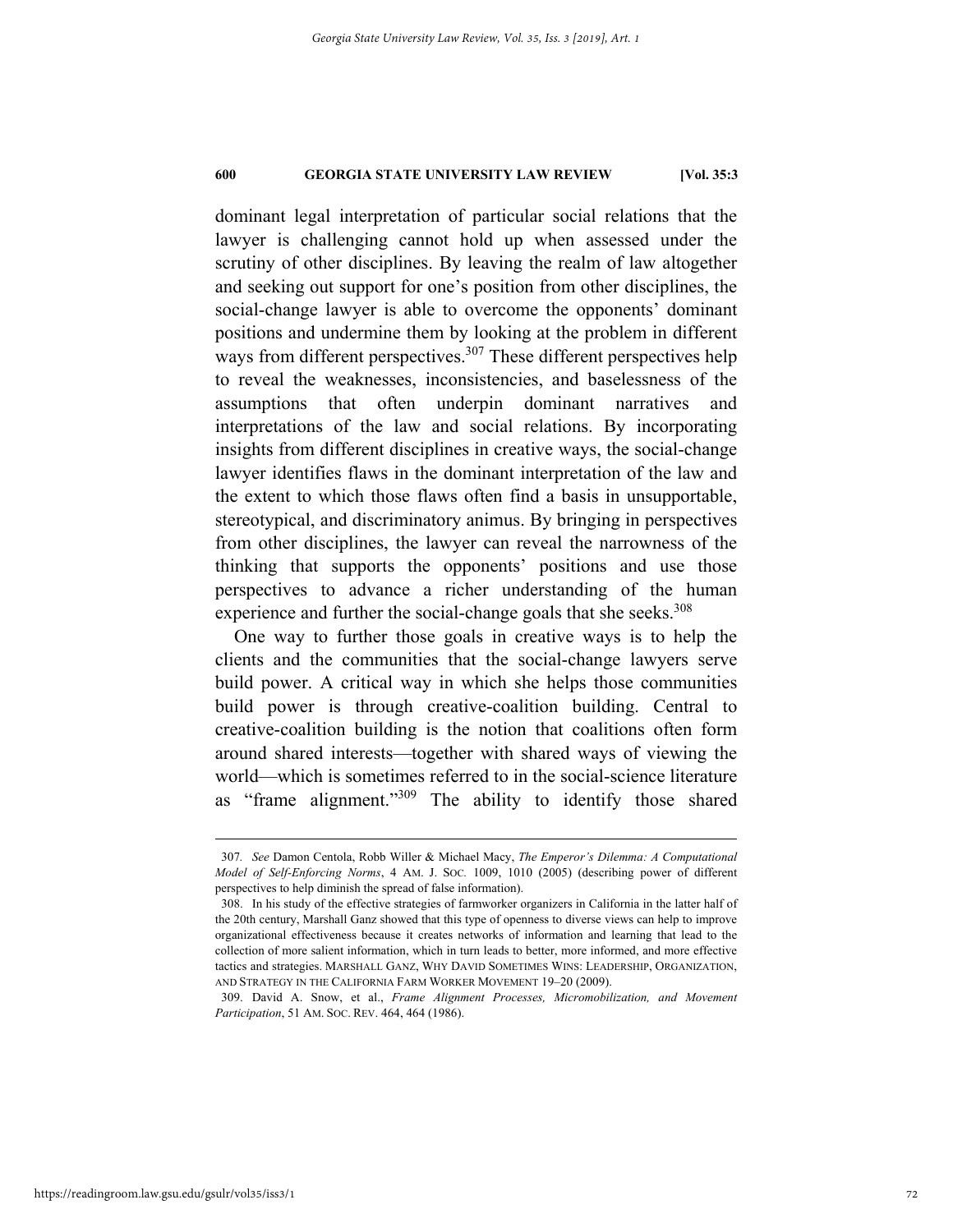#### **2019] CREATIVE LAWYERING 601**

interests—to find opportunities where interests converge and align—requires creativity, an ability to sense opportunities for collaboration, and crafting a campaign's message in a way that it will attract supporters from as wide of a section of the populace as possible. This message crafting requires creativity and a sense of the needs and interests of different sectors of society. That necessitates a willingness to seek out, stay attuned to, and listen for opportunities where one's clients' interests will align with that of other individuals and groups who may serve as potential allies and supporters. In many ways, the pursuit of potential allies requires the tools of creativity as well—specifically, an ability to reframe ideas and see things from different perspectives. In addition, the social-change lawyer can begin to identify potential allies and test out new theories that may bring those allies into the supportive fold by testing out theories through incremental steps. An example of this was the submission of an amicus brief filed on behalf of the United States military's service academies<sup>310</sup> in support of the University of Michigan in defense of the use of racial diversity in admissions decisions in *Grutter v. Bollinger*311 and *Gratz v. Bollinger*. 312 In these ways, some of the components of the social-change lawyering described here can work together to identify and tap into areas where interests converge.

Finally, when the social-change lawyer takes into account the ways in which trends in the world beyond the law can affect arguments that one makes and the success she may have, she is recognizing that social change is always embedded in a context, and that context often determines the strategies that one can and should use to advance that social change. When doing so, the lawyer is also sensitive to the

 <sup>310.</sup> Consolidated Brief of Lt. Gen. Julius W. Becton, Jr., et al. as Amici Curiae Supporting Respondents, Grutter v. Bollinger, 539 U.S. 306 (2003) (No. 02-241), Gratz v. Bollinger, 539 U.S. 244 (2003) (No. 02-516) ("Amici are former high-ranking officers and civilian leaders of the Army, Navy, Air Force, and Marine Corps, including former military-academy superintendents, Secretaries of Defense, and present and former members of the U.S. Senate . . . . Based on decades of experience, amici have concluded that a highly qualified, racially diverse officer corps educated and trained to command our nation's racially diverse enlisted ranks is essential to the military's ability to fulfill its principal mission to provide national security.").

 <sup>311.</sup> Grutter v. Bollinger, 539 U.S. 306 (2003).

 <sup>312.</sup> Gratz v. Bollinger, 539 U.S. 244 (2003).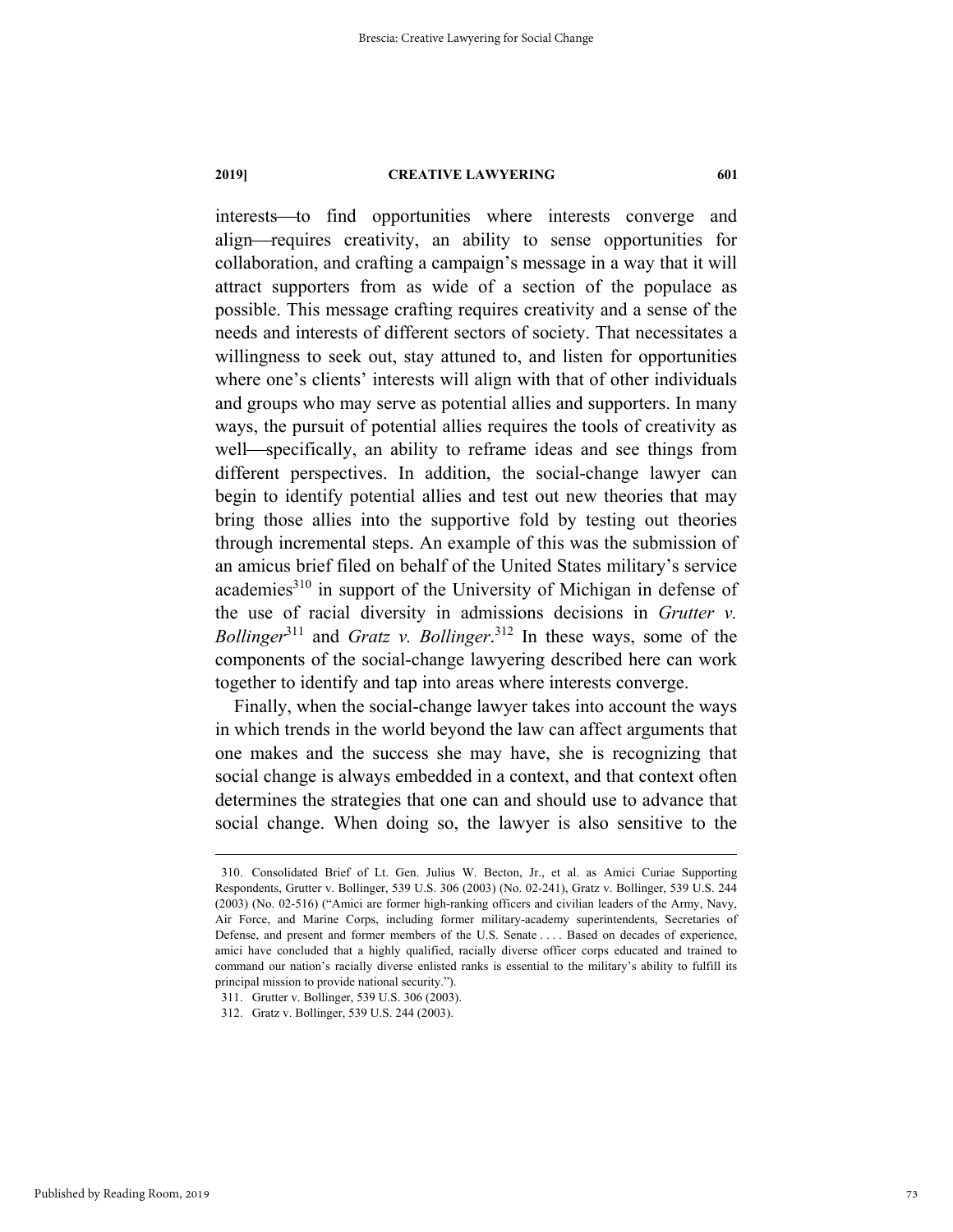## **602 GEORGIA STATE UNIVERSITY LAW REVIEW [Vol. 35:3**

ways in which her legal strategies can play out, how receptive potential allies will be to them, and the extent to which they might further-or undermine-efforts to build client power that can ultimately reorder social relations in a more just way. Taking into account the ways in which legal strategies might play out in the community and the broader society also helps the lawyer minimize the risk of backlash where a solution that might advance a client's cause in one area or on one issue can actually undermine further advances or result in a retrenchment of rights generally, as opposition forces can use their own defeats as accelerants for actions that undermine the long-term interests of the communities that the socialchange lawyer serves.313 By incorporating an appreciation for political, socioeconomic, and cultural trends into the tactical decision making that the lawyer undertakes in collaboration with her client, the social-change lawyer can help to advance the interests of the client, ensure that the advocacy helps to increase and enhance the ability of that client to achieve self-determination and social justice, and minimize the risk of backlash against her efforts. Such an appreciation requires creativity and an openness to accept new information and incorporate it into one's strategic decision-making processes that the social-change lawyer uses in collaboration with the clients that she serves.

Thus, the social-change lawyer faces challenges beyond those that the traditional lawyer faces but has the tools at her disposal to address those challenges with skill and creativity. As the examples of the creative social-change lawyers highlighted here show, these lawyers exhibited common strategies for bringing about social change that revealed the creative ways in which these challenges. By seeking incremental change, reframing critical legal issues in new ways, incorporating interdisciplinary perspectives, seeking out

 <sup>313.</sup> For example, in the wake of the Supreme Court's decision in *Kelo v. City of New London*<sup>a</sup> groundswell of community activism opposed to the decision led many state legislatures to take action to limit the eminent domain power of state and local governments. For a review of post-*Kelo* legislation, see Andrew P. Morriss, *Symbol or Substance: An Empirical Assessment of State Responses to* Kelo, 17 SUP. CT. ECON. REV. 237, 237–38 (2009).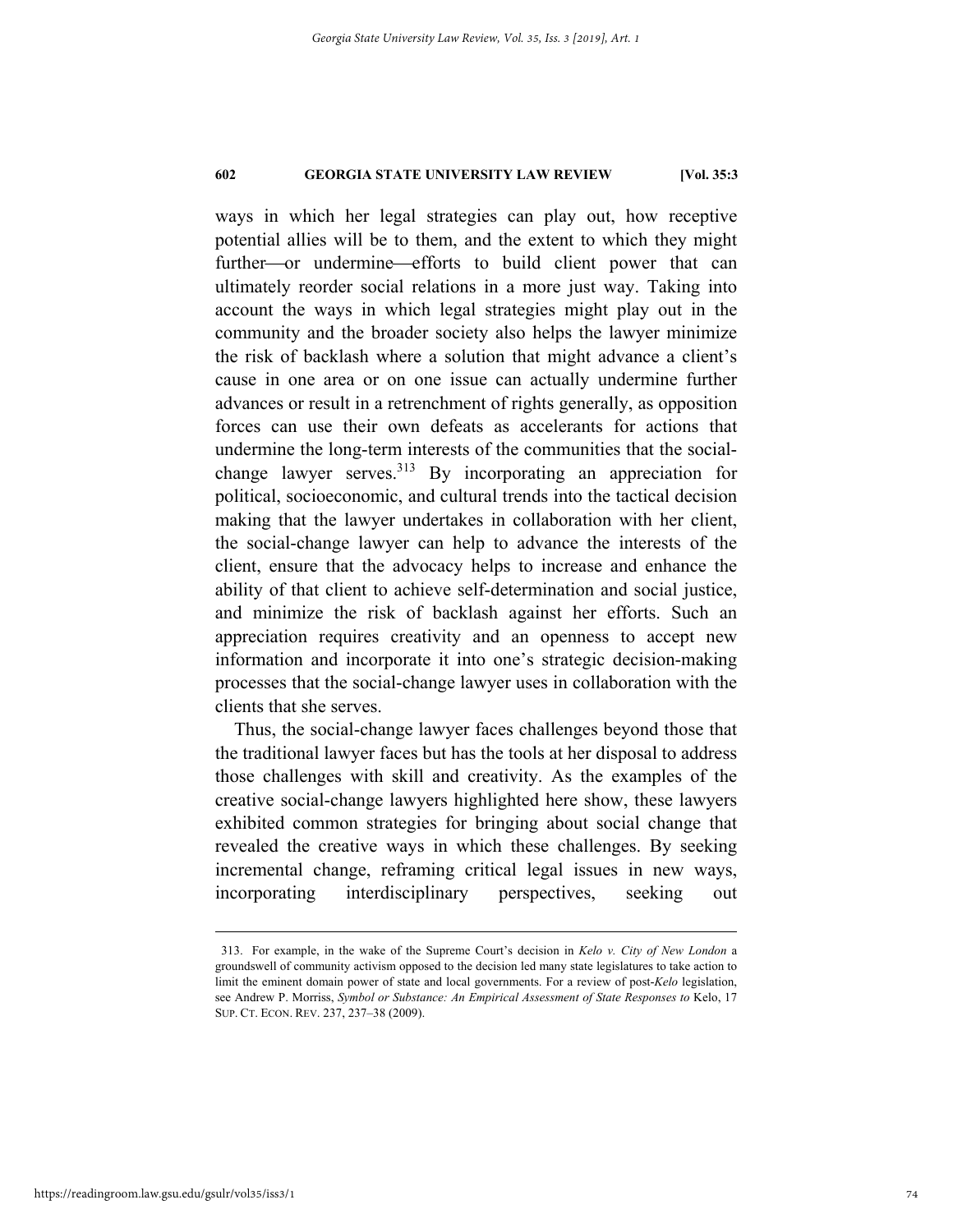### **2019] CREATIVE LAWYERING 603**

opportunities where interests converge, and exhibiting a sensitivity to emerging trends and the wider social and political context in which the lawyer's efforts are taking place, the social-change lawyer can help overcome some of these challenges in creative and effective ways.

## **CONCLUSION**

The history of lawyering for social change is long and storied. However, it is not without its challenges. At the heart of the lawyer's work is problem solving. For the lawyer seeking to bring about social change, the problems that she faces are compounded by the existence of legal doctrine that is not generally consistent with the client's position (hence the need for social change), the risk that advocacy can undermine the client's long-term interest, and the fact that professionally driven and lawyer-centric advocacy can actually perpetuate the status quo and further oppress the clients that the lawyer seeks to serve. This Article has used three examples of lawyers who have advanced social change in an attempt to identify any common characteristics of their advocacy to understand the ways in which advocates have used creativity to achieve their social goals and overcome some of these barriers to problem solving in the socialchange context. Those common characteristics appear to be a willingness to pursue incremental change, the deft reframing of the legal issues that can advance or inhibit the lawyer's work for change, the incorporation of interdisciplinary perspectives into the work, the search for opportunities for coalition building through the identification of where diverse interests converge among individuals and communities, and an appreciation for the ways in which political and other trends may impact the lawyer's social-change efforts. Each of these components is a reflection of the ways in which these socialchange lawyers incorporated creativity into their work to overcome and offset some of the risks inherent in social-change lawyering. Although all lawyers solve problems, the social-change lawyer faces problems of a different quality and degree because she faces an